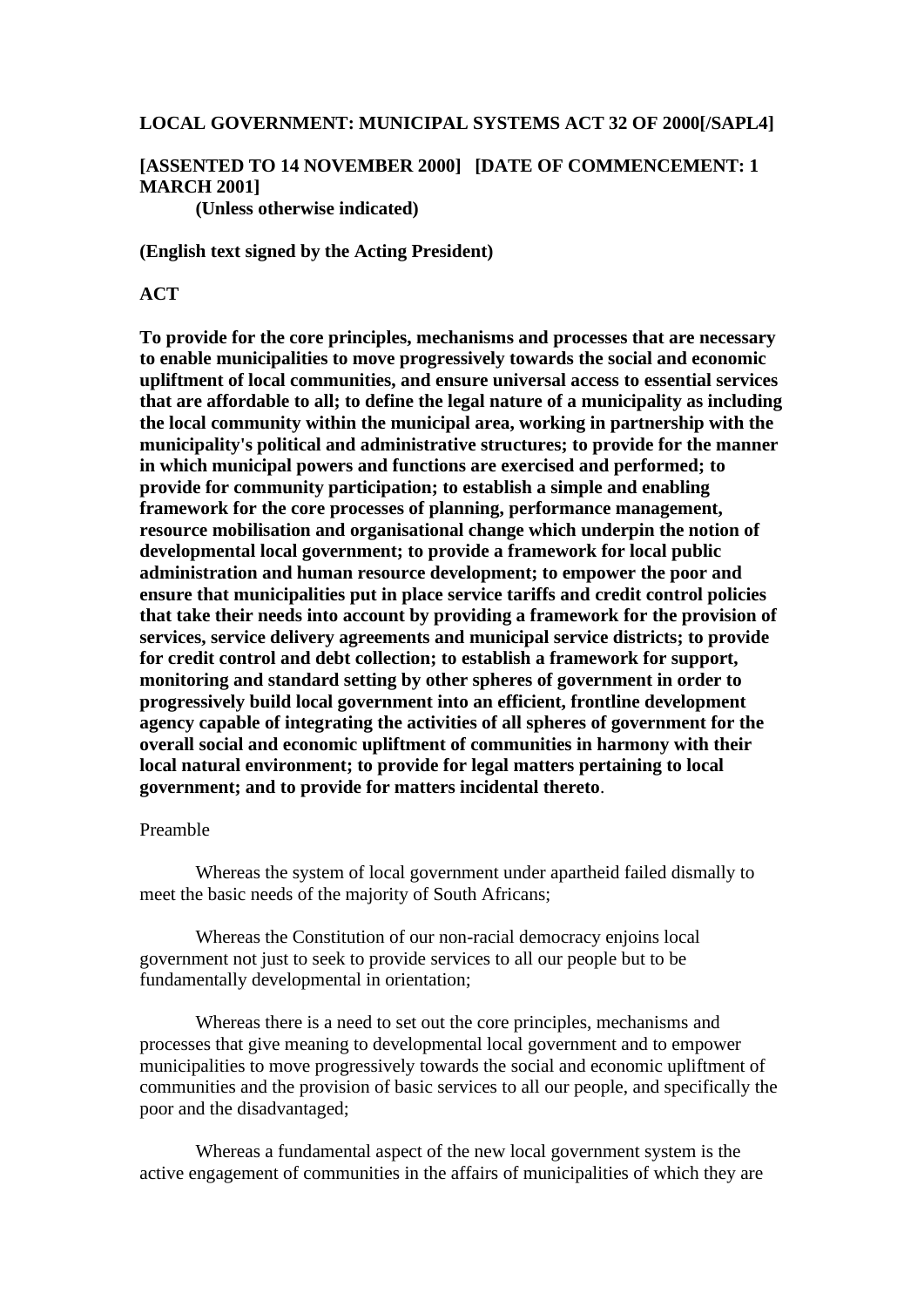an integral part, and in particular in planning, service delivery and performance management;

Whereas the new system of local government requires an efficient, effective and transparent local public administration that conforms to constitutional principles;

Whereas there is a need to ensure financially and economically viable municipalities;

Whereas there is a need to create a more harmonious relationship between municipal councils, municipal administrations and the local communities through the acknowledgement of reciprocal rights and duties;

Whereas there is a need to develop a strong system of local government capable of exercising the functions and powers assigned to it; and

Whereas this Act is an integral part of a suite of legislation that gives effect to the new system of local government;

BE IT THEREFORE ENACTED by the Parliament of the Republic of South Africa, as follows:-

#### TABLE OF CONTENTS

CHAPTER 1 INTERPRETATION

1. Definitions

# CHAPTER 2 LEGAL NATURE AND RIGHTS AND DUTIES OF MUNICIPALITIES

- 2. Legal nature
- 3. Co-operative government
- 4. Rights and duties of municipal councils
- 5. Rights and duties of members of local community
- 6. Duties of municipal administrations
- 7. Exercise of rights and performance of duties

## CHAPTER 3

## MUNICIPAL FUNCTIONS AND POWERS

- 8. General empowerment
- 9. Assignments initiated by the executive to municipalities generally
- 10. Assignments initiated by the executive to specific municipalities
- 11. Executive and legislative authority
- 12. Legislative procedures
- 13. Publication of by-laws
- 14. Standard draft by-laws
- 15. Municipal code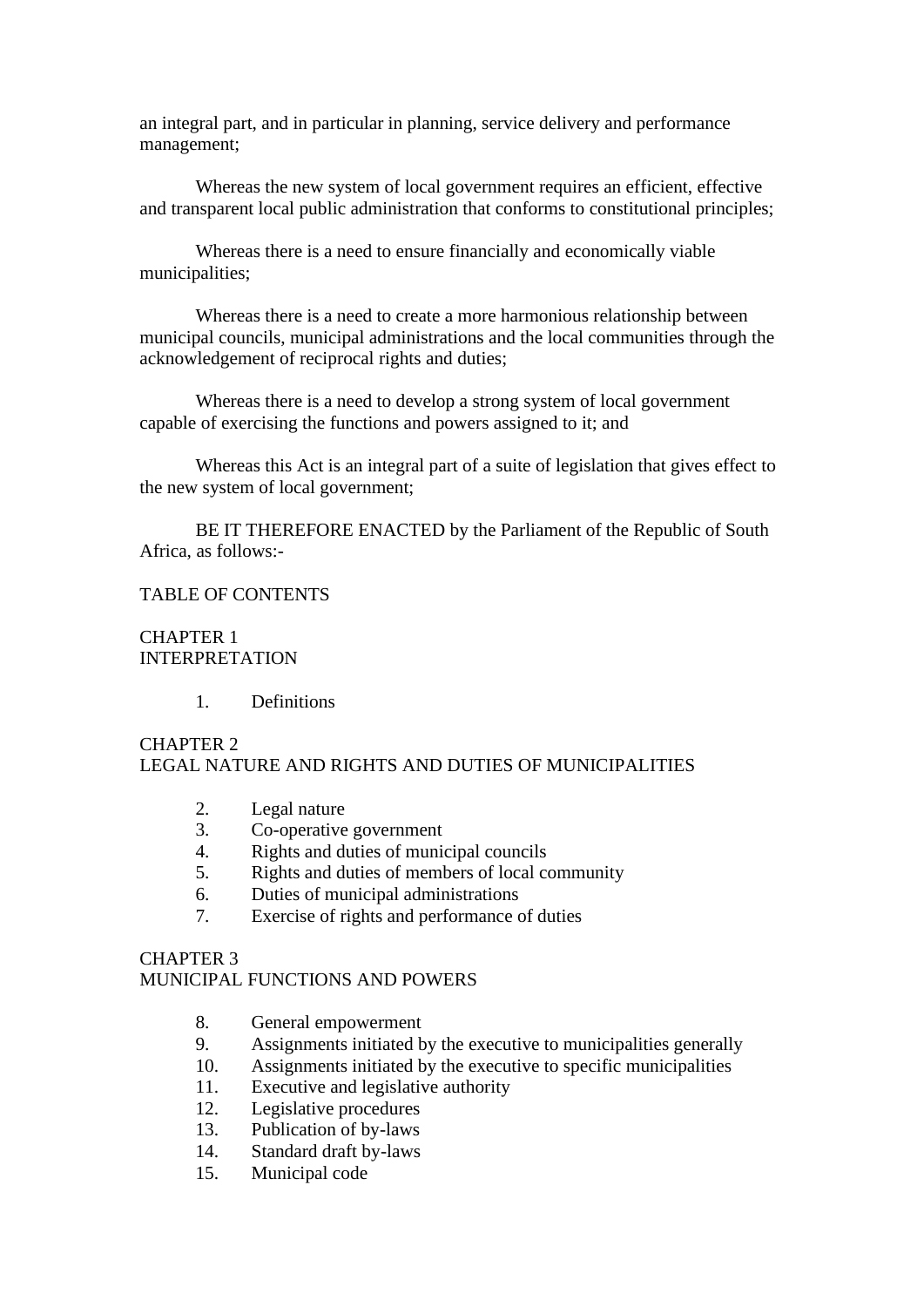# CHAPTER 4 COMMUNITY PARTICIPATION

- 16. Development of culture of community participation
- 17. Mechanisms, processes and procedures for community participation
- 18. Communication of information concerning community participation
- 19. Public notice of meetings of municipal councils
- 20. Admission of public to meetings
- 21. Communications to local community
- 22. Regulations and guidelines

# CHAPTER 5

# INTEGRATED DEVELOPMENT PLANNING

# Part 1

General

- 23. Municipal planning to be developmentally oriented
- 24. Municipal planning in co-operative government
- 25. Adoption of integrated development plans

# Part 2

Contents of integrated development plans

26. Core components of integrated development plans

# Part 3

Process for planning, drafting, adopting and review of integrated development plans

- 27. Framework for integrated development planning
- 28. Adoption of process
- 29. Process to be followed
- 30. Management of drafting process
- 31. Provincial monitoring and support
- 32. Copy of integrated development plan to be submitted to MEC for local

government

- 33. Ad hoc committees
- 34. Annual review and amendment of integrated development plan

# Part 4

Miscellaneous

- 35. Status of integrated development plan
- 36. Municipality to give effect to integrated development plan
- 37. Regulations and guidelines

# CHAPTER 6 PERFORMANCE MANAGEMENT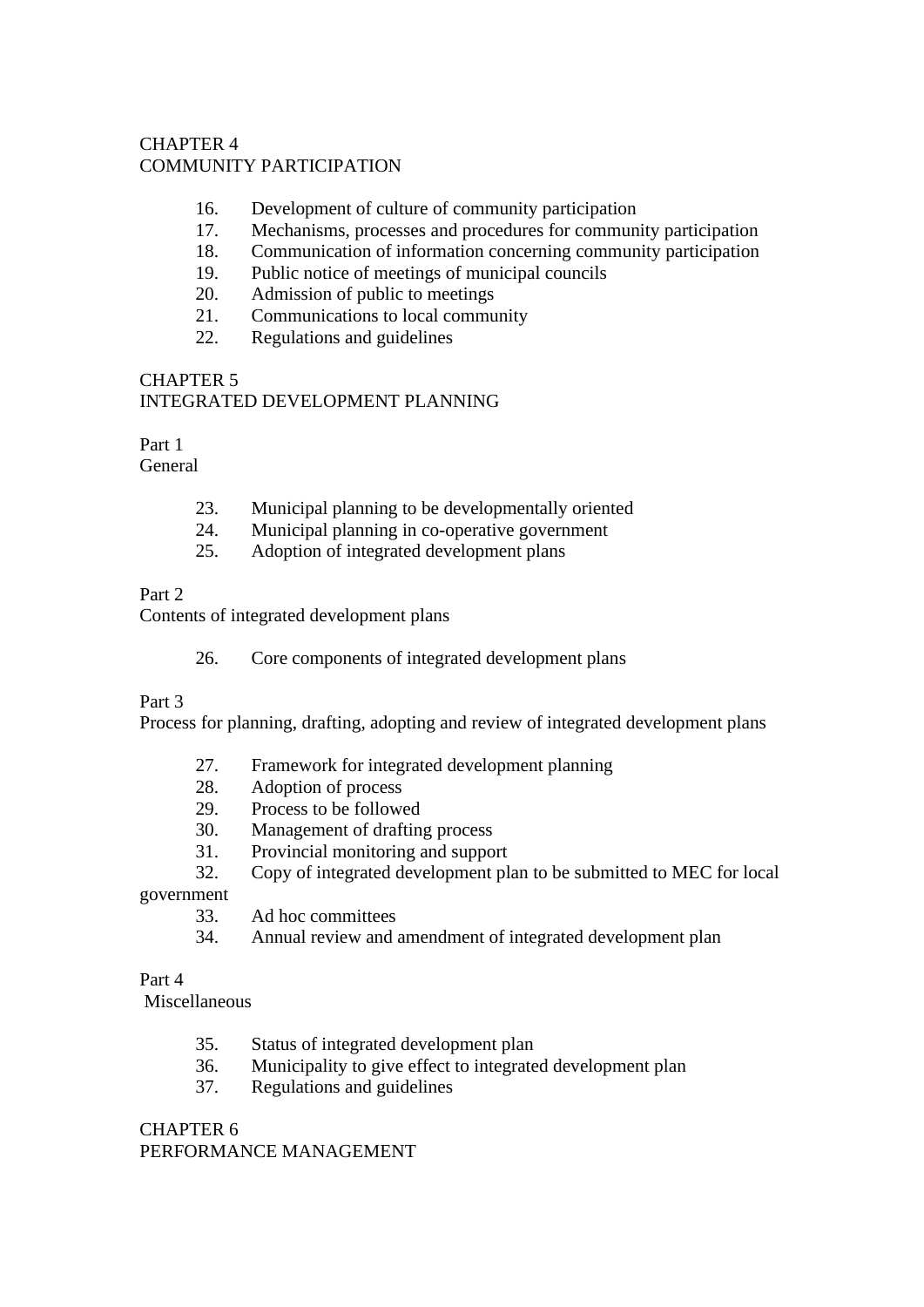- 38. Establishment of performance management system
- 39. Development of performance management system
- 40. Monitoring and review of performance management system
- 41. Core components
- 42. Community involvement
- 43. General key performance indicators
- 44. Notification of key performance indicators and performance targets
- 45. Audit of performance measurements
- 46. Annual reports
- 47. Reports by MEC
- 48. Reports by Minister
- 49. Regulations and guidelines

# CHAPTER 7

## LOCAL PUBLIC ADMINISTRATION AND HUMAN RESOURCES

## Part 1

Basic principles

- 50. Basic values and principles governing local public administration
- 51. Organisation of administration
- 52. Inconsistency with applicable labour legislation

## Part 2

Political structures, political office bearers and roles

- 53. Roles and responsibilities
- 54. Code of Conduct for councillors
- 55. Municipal managers
- 56. Appointment of managers directly accountable to municipal managers
- 57. Employment contracts for municipal managers and managers directly

accountable to municipal managers

58. Remuneration of municipal managers and managers directly accountable to municipal managers

## Part 3

Delegation system

- 59. Delegations
- 60. Certain delegations restricted to executive committees or executive

mayors

- 61. Referral of matters to delegating authorities for decision
- 62. Appeals
- 63. Duty to report to delegating authorities
- 64. Withdrawal, amendment or lapsing of delegation or subdelegation
- 65. Review of delegations

Part 4 Staff matters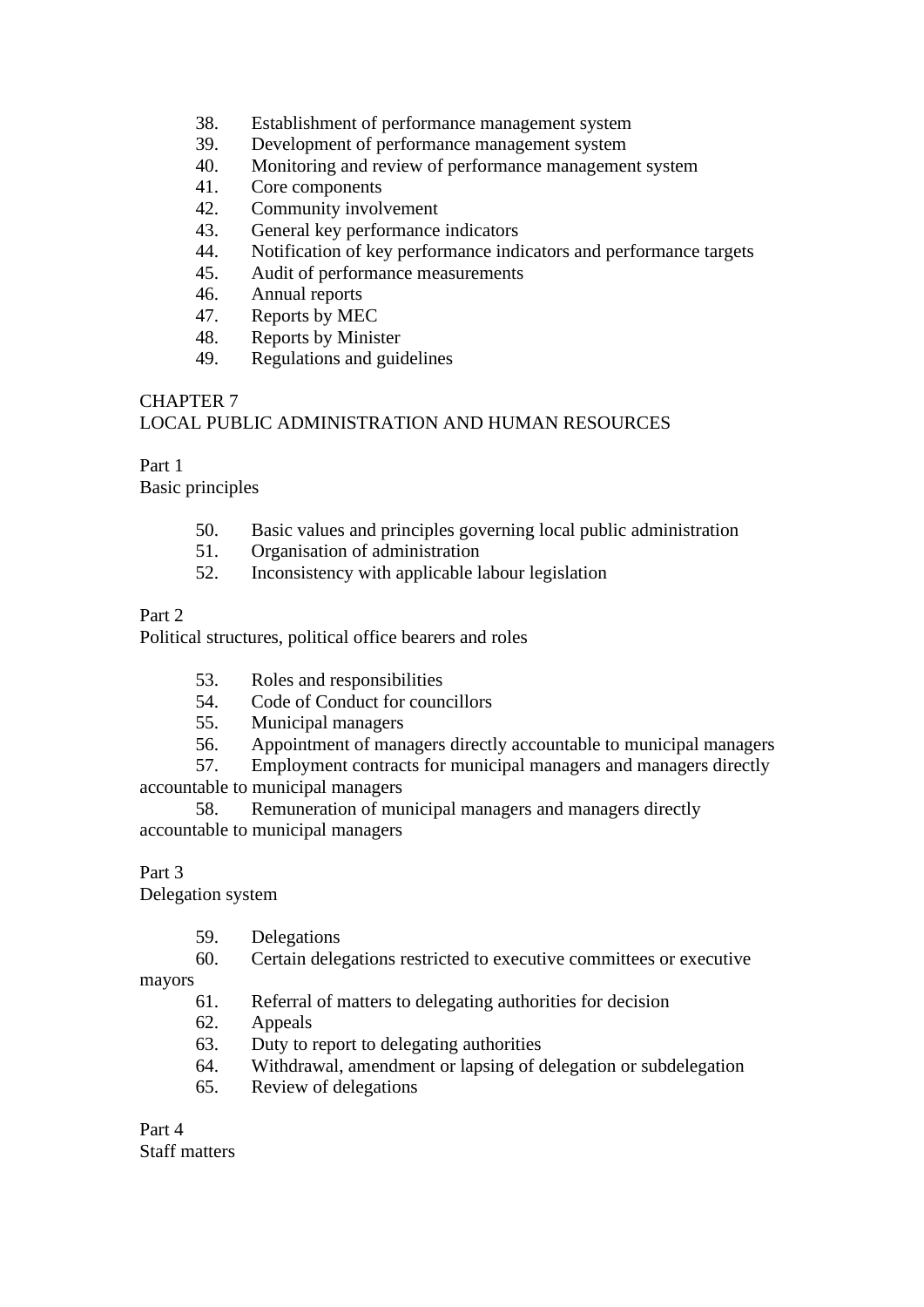- 66. Staff establishments
- 67. Human resource development
- 68. Capacity building
- 69. Code of Conduct for municipal staff members

70. Code of Conduct to be provided to staff members and communicated to local community

71. Bargaining council agreement

Part 5 Miscellaneous

## 72. Regulations and guidelines

## CHAPTER 8 MUNICIPAL SERVICES

73. General duty

Part 1 Service tariffs

- 74. Tariff policy
- 75. By-laws to give effect to policy

## Part 2

Provision of services

76. Mechanisms for provision of services

77. Occasions when municipalities must review and decide on mechanisms to provide municipal services

78. Criteria and process for deciding on mechanisms to provide municipal services

79. Provision of services by municipality through internal mechanism

80. Provision of services through service delivery agreements with external mechanisms

81. Responsibilities of municipalities when providing services through service delivery agreements with external mechanisms

82. Municipal entities

Part 3

Service delivery agreements involving competitive bidding

83. Competitive bidding

84. Negotiation and agreement with prospective service provider

## Part 4

Municipal service districts

- 85. Establishment of internal municipal service districts
- 86. Policy framework for internal municipal service districts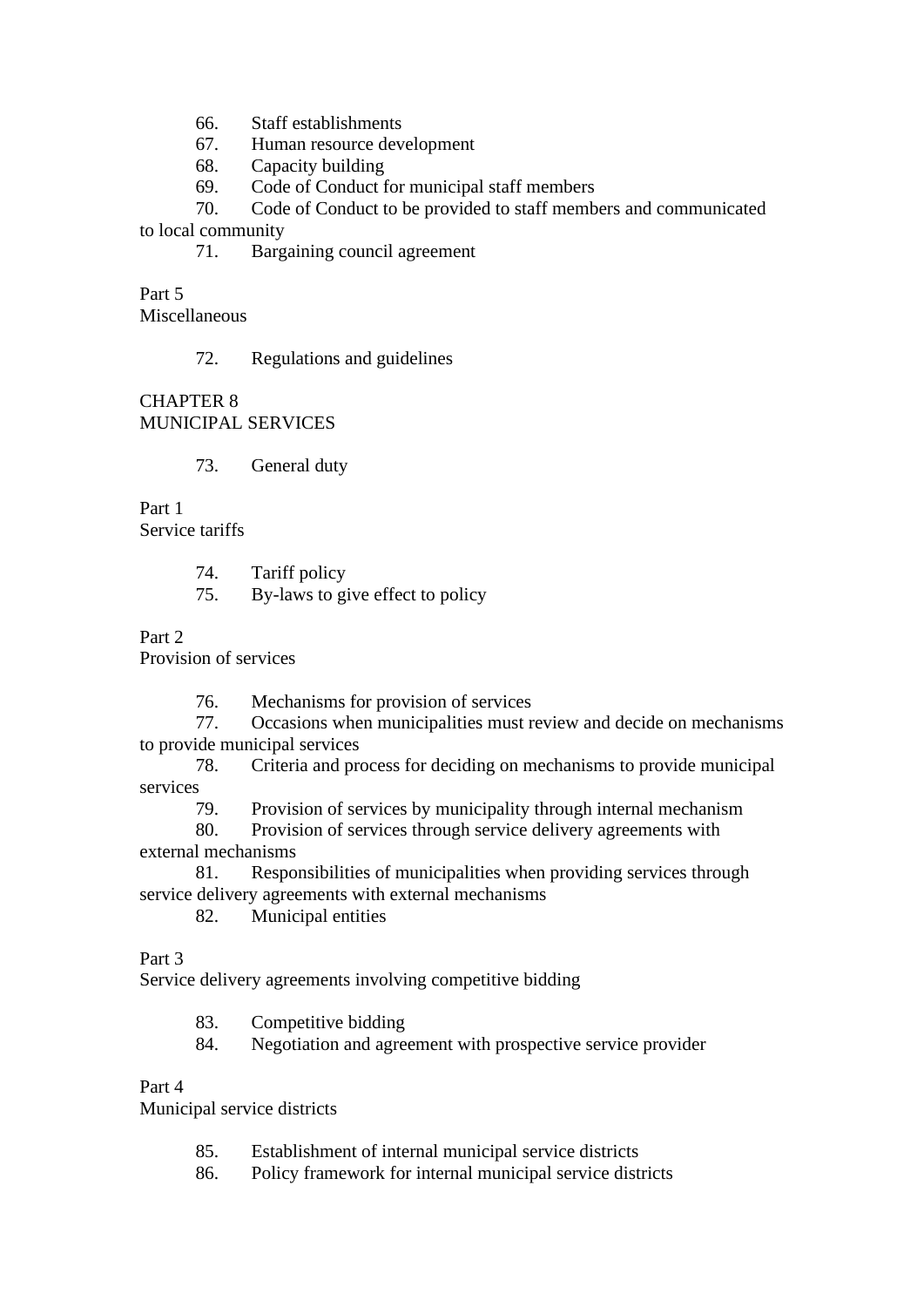87. Establishment of multi-jurisdictional municipal service districts

88. Minister requesting the establishment of multi-jurisdictional municipal service districts

89. Contents of agreements establishing multi-jurisdictional municipal service districts

90. Legal status of governing bodies

91. Powers and duties of governing bodies of multi-jurisdictional municipal service districts

92. Control of governing bodies of multi-jurisdictional municipal service districts

93. Termination of multi-jurisdictional municipal service districts

Part 5

Regulations and guidelines

94. Regulations and guidelines

# CHAPTER 9 CREDIT CONTROL AND DEBT COLLECTION

- 95. Customer care and management
- 96. Debt collection responsibility of municipalities
- 97. Contents of policy
- 98. By-laws to give effect to policy
- 99. Supervisory authority
- 100. Implementing authority
- 101. Municipality's right of access to premises
- 102. Accounts
- 103. Agreements with employers
- 104. Regulations and guidelines

# CHAPTER 10 PROVINCIAL AND NATIONAL MONITORING AND STANDARD SETTING

Part 1

Provincial monitoring

- 105. Provincial monitoring of municipalities
- 106. Non-performance and maladministration

Part 2

National monitoring and standard setting

- 107. Furnishing of information
- 108. Essential national and minimum standards

## CHAPTER 11 LEGAL MATTERS

109. Legal proceedings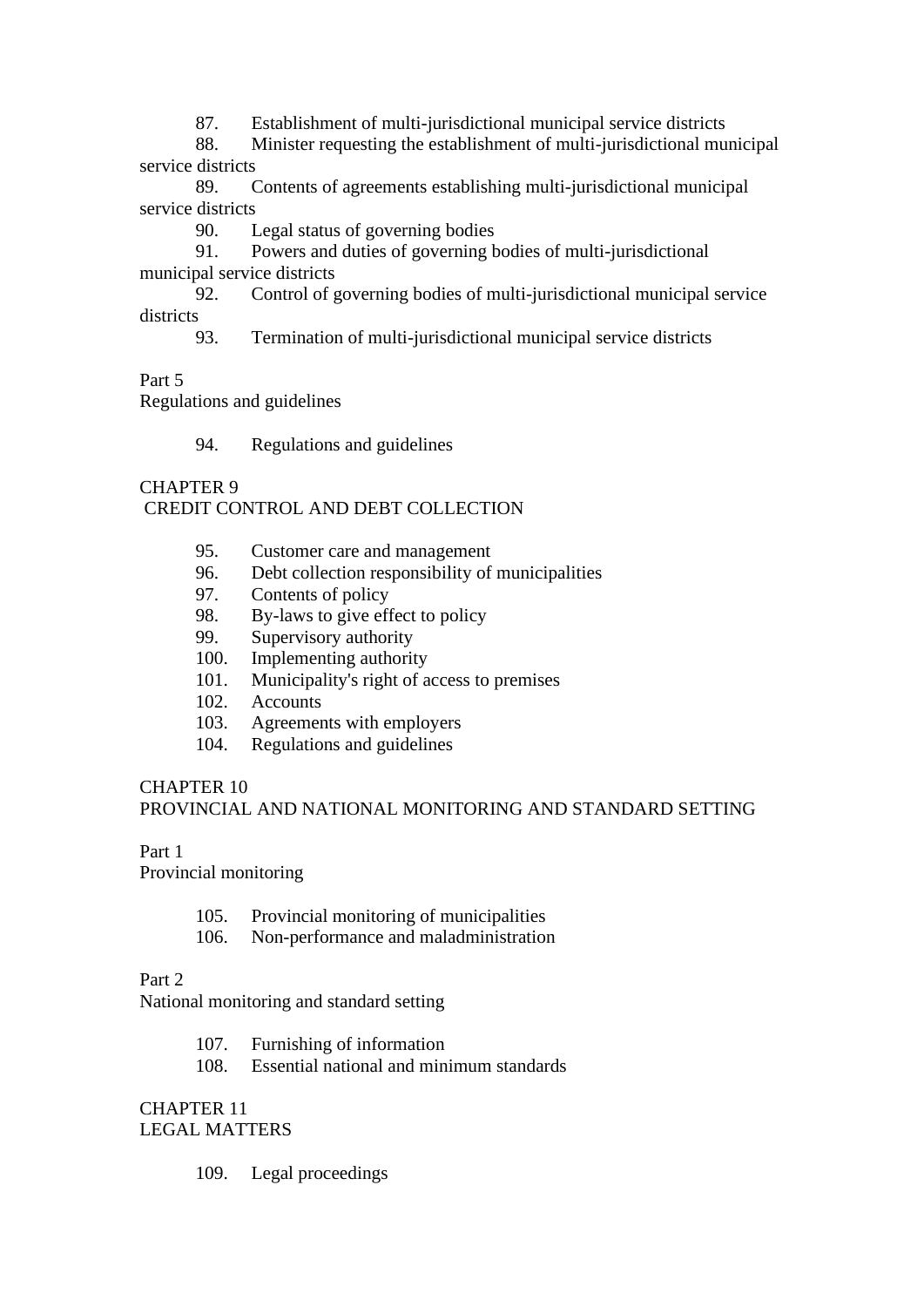- 110. Certain certificates to be evidence
- 111. Copy of Provincial Gazette as evidence
- 112. Prosecution of offences
- 113. Fines and bail
- 114. Time of notices and payments
- 115. Service of documents and process
- 116. Public servitudes
- 117. Custody of documents
- 118. Restraint on transfer of property

## CHAPTER 12 **MISCELLANEOUS**

- 119. Offences and penalties
- 120. Regulations and guidelines
- 121. Amendment of legislation
- 122. Transitional arrangements
- 123. Phasing in of certain provisions of this Act
- 124. Short title and commencement

## Schedule 1 CODE OF CONDUCT FOR COUNCILLORS

#### **Preamble**

| <b>Definitions</b> |
|--------------------|
|--------------------|

- 2. General conduct of councillors
- 3. Attendance at meetings
- 4. Sanctions for non-attendance of meetings
- 5. Disclosure of interest
- 6. Personal gain
- 7. Declaration of interests
- 8. Full-time councillors
- 9. Rewards, gifts and favours
- 10. Unauthorised disclosure of information
- 11. Intervention in administration
- 12. Council property
- 13. Duty of chairpersons of municipal councils
- 14. Breaches of Code
- 15. Application of Code to traditional leaders

# Schedule 2

CODE OF CONDUCT FOR MUNICIPAL STAFF MEMBERS

- 1. Definitions
- 2. General conduct
- 3. Commitment to serving the public interest
- 4. Personal gain
- 5. Disclosure of benefits
- 6. Unauthorised disclosure of information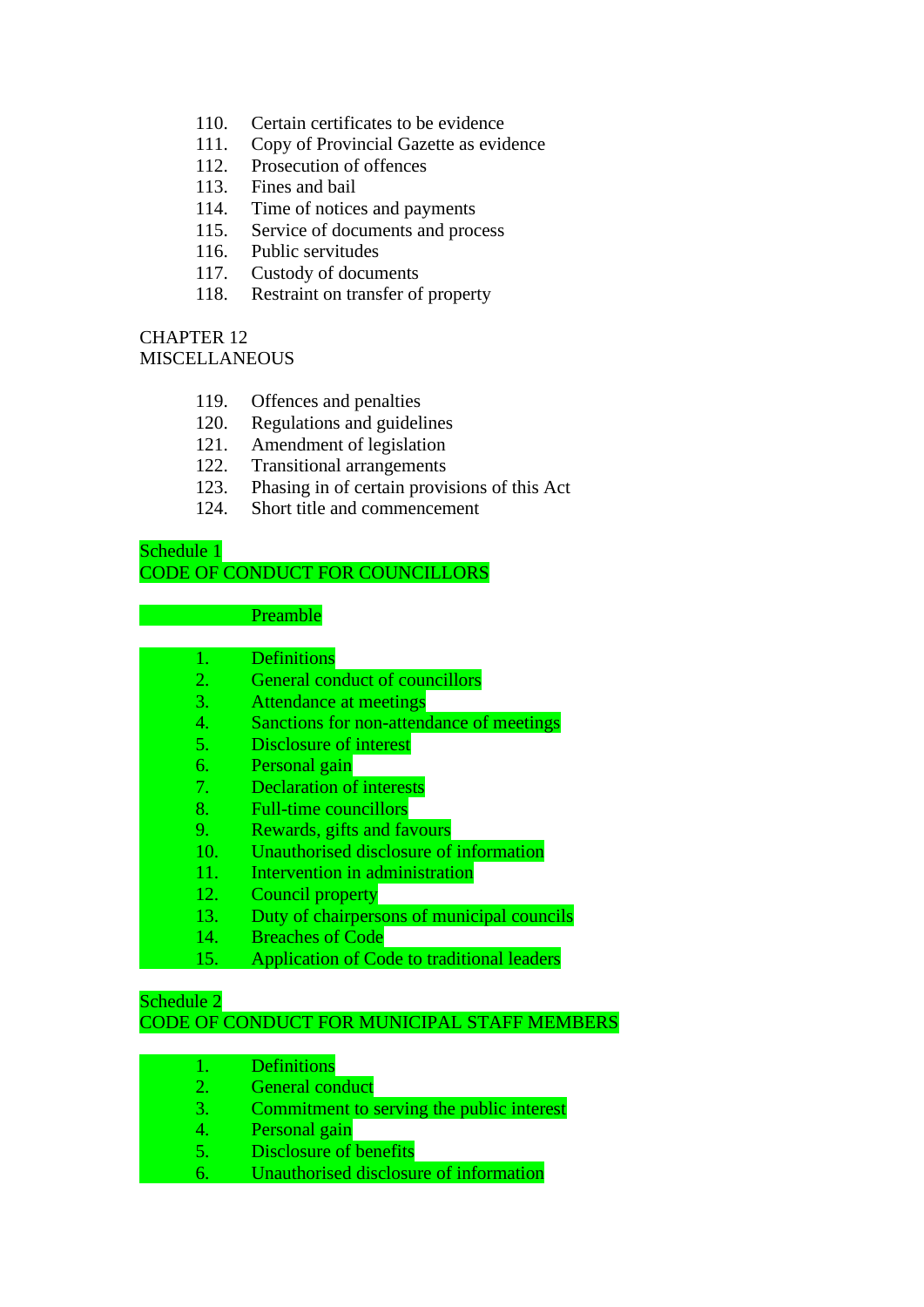7. Undue influence

- 8. Rewards, gifts and favours
- 9. Council property
- 10. Payment of arrears
- 11. Participation in elections
- 12. Sexual harassment
- 13. Reporting duty of staff members
- 14. Breaches of Code

Schedule 3 LEGISLATION AMENDED

CHAPTER 1 INTERPRETATION (s 1)

[a32y2000s1]1Definitions

In this Act, unless inconsistent with the context-

'basic municipal services' means a municipal service that is necessary to ensure an acceptable and reasonable quality of life and, if not provided, would endanger public health or safety or the environment;

'by-law' means legislation passed by the council of a municipality binding in the municipality on the persons to whom it applies;

'category', in relation to municipalities, means a category A, B or C municipality envisaged in section 155 (1) of the Constitution;

'citizen' means a citizen of the Republic as envisaged in section 3 of the Constitution;

'Code of Conduct', in relation to-

(a) a councillor, means the Code of Conduct set out in Schedule 1;

(b) a staff member of a municipality, means the Code of Conduct set out in Schedule 2;

'councillor' means a member of a municipal council;

'delegating authority'-

and

(a) in relation to a delegation of a power or duty by a municipal council, means the municipal council; or

(b) in relation to a subdelegation of a power or duty by another political structure, or by a political office bearer, councillor or staff member of a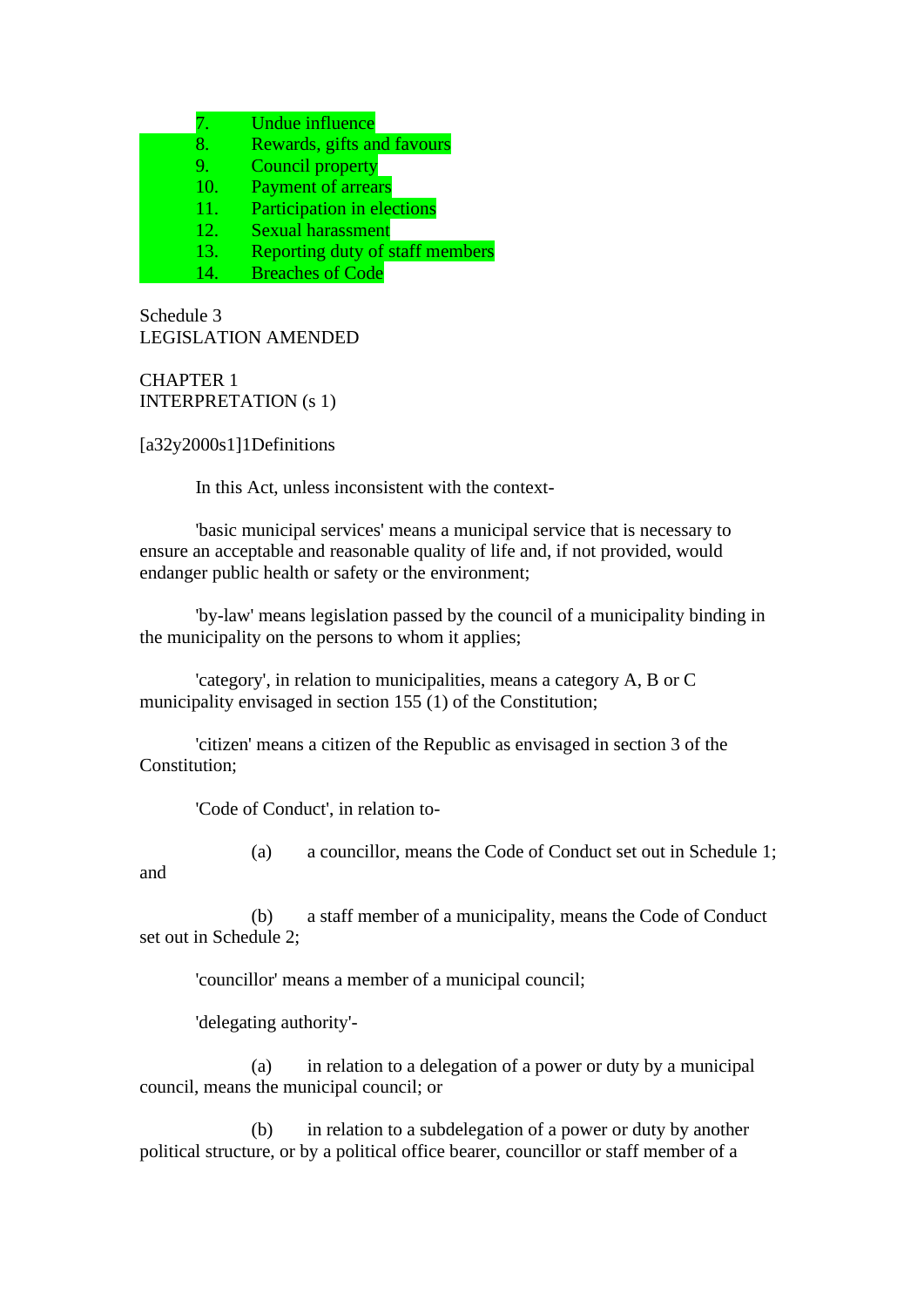municipality, means that political structure, political office bearer, councillor or staff member;

'delegation', in relation to a duty, includes an instruction to perform the duty, and 'delegate' has a corresponding meaning;

'development' means sustainable development, and includes integrated social, economic, environmental, spatial, infrastructural, institutional, organisational and human resources upliftment of a community aimed at-

(a) improving the quality of life of its members with specific reference to the poor and other disadvantaged sections of the community; and

(b) ensuring that development serves present and future generations;

'district municipality' means a category C municipality envisaged in section 155 (1) (c) of the Constitution;

'environmentally sustainable', in relation to the provision of a municipal service, means the provision of a municipal service in a manner aimed at ensuring that-

(a) the risk of harm to the environment and to human health and safety is minimised to the extent reasonably possible under the circumstances;

(b) the potential benefits to the environment and to human health and safety are maximised to the extent reasonably possible under the circumstances; and

(c) legislation intended to protect the environment and human health and safety is complied with;

'executive authority', in relation to a municipality, means the municipality's executive authority envisaged in section 156 of the Constitution, read with section 11 of this Act;

'financially sustainable', in relation to the provision of a municipal service, means the provision of a municipal service in a manner aimed at ensuring that the financing of that service from internal and external sources, including budgeted income, grants and subsidies for the service, is sufficient to cover the costs of-

(a) the initial capital expenditure required for the service;

(b) operating the service; and

(c) maintaining, repairing and replacing the physical assets used in the provision of the service;

'integrated development plan' means a plan envisaged in section 25;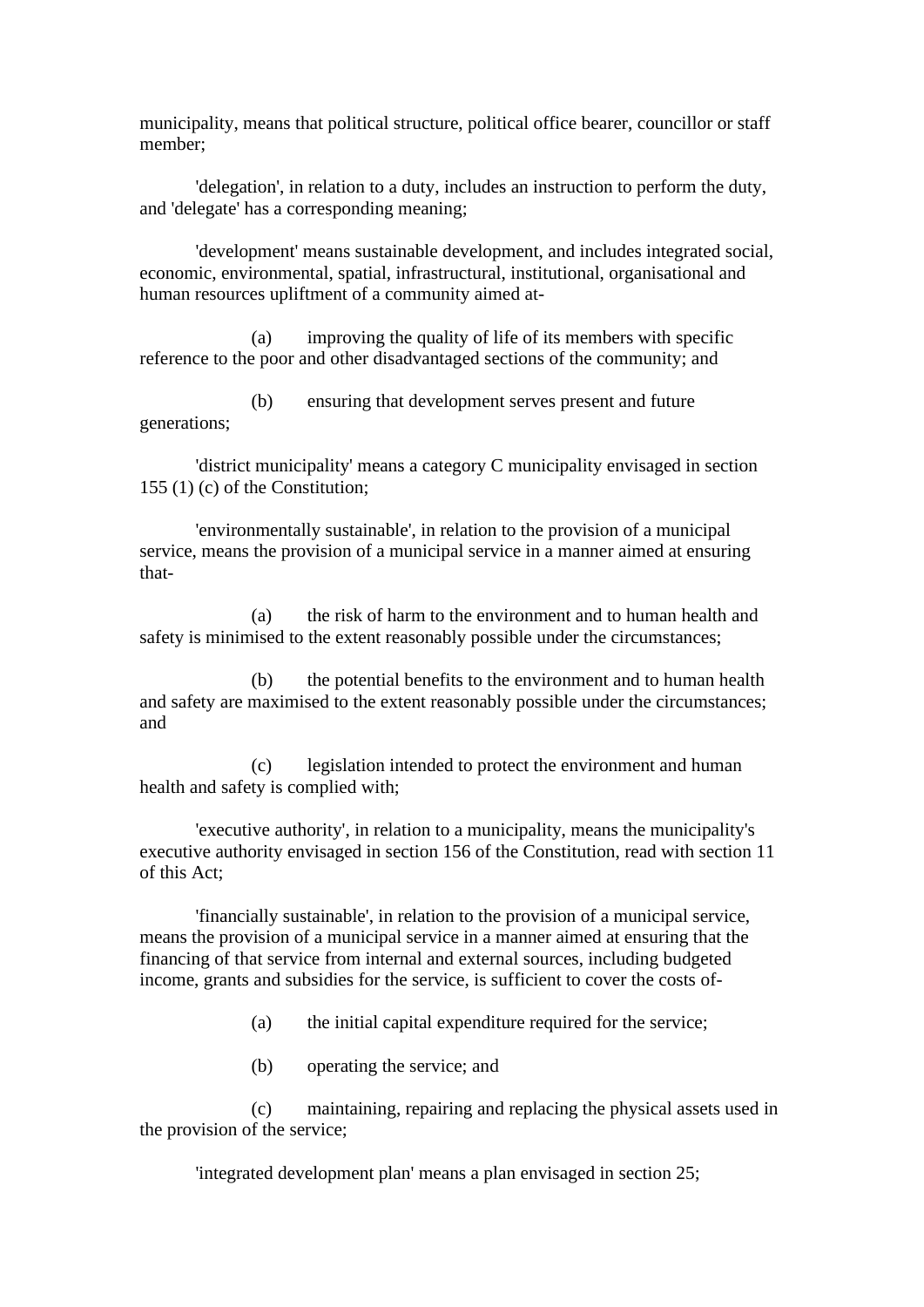'labour legislation' includes collective agreements in terms of the Labour Relations Act, 1995 (Act 66 of 1995);

'local community' or 'community', in relation to a municipality, means that body of persons comprising-

- (a) the residents of the municipality;
- (b) the ratepayers of the municipality;

(c) any civic organisations and non-governmental, private sector or labour organisations or bodies which are involved in local affairs within the municipality; and

(d) visitors and other people residing outside the municipality who, because of their presence in the municipality, make use of services or facilities provided by the municipality,

and includes, more specifically, the poor and other disadvantaged sections of such body of persons;

'local municipality' means a category B municipality envisaged in section 155 (1) (b) of the Constitution;

'MEC' means a member of a provincial Executive Council;

'MEC for local government' means the MEC responsible for local government in a province;

'Minister' means the national Minister responsible for local government;

'municipal council' or 'council' means a municipal council referred to in section 157 (1) of the Constitution;

'municipal entity' means-

(a) a company, co-operative, trust, fund or any other corporate entity established in terms of any applicable national or provincial legislation and which operates under the ownership control of one or more municipalities, and includes, in the case of a company under such ownership control, any subsidiary of that company; or

(b) a service utility;

'municipality', when referred to as-

(a) an entity, means a municipality as described in section 2; and

(b) a geographic area, means a municipal area determined in terms of the Local Government: Municipal Demarcation Act, 1998 (Act 27 of 1998);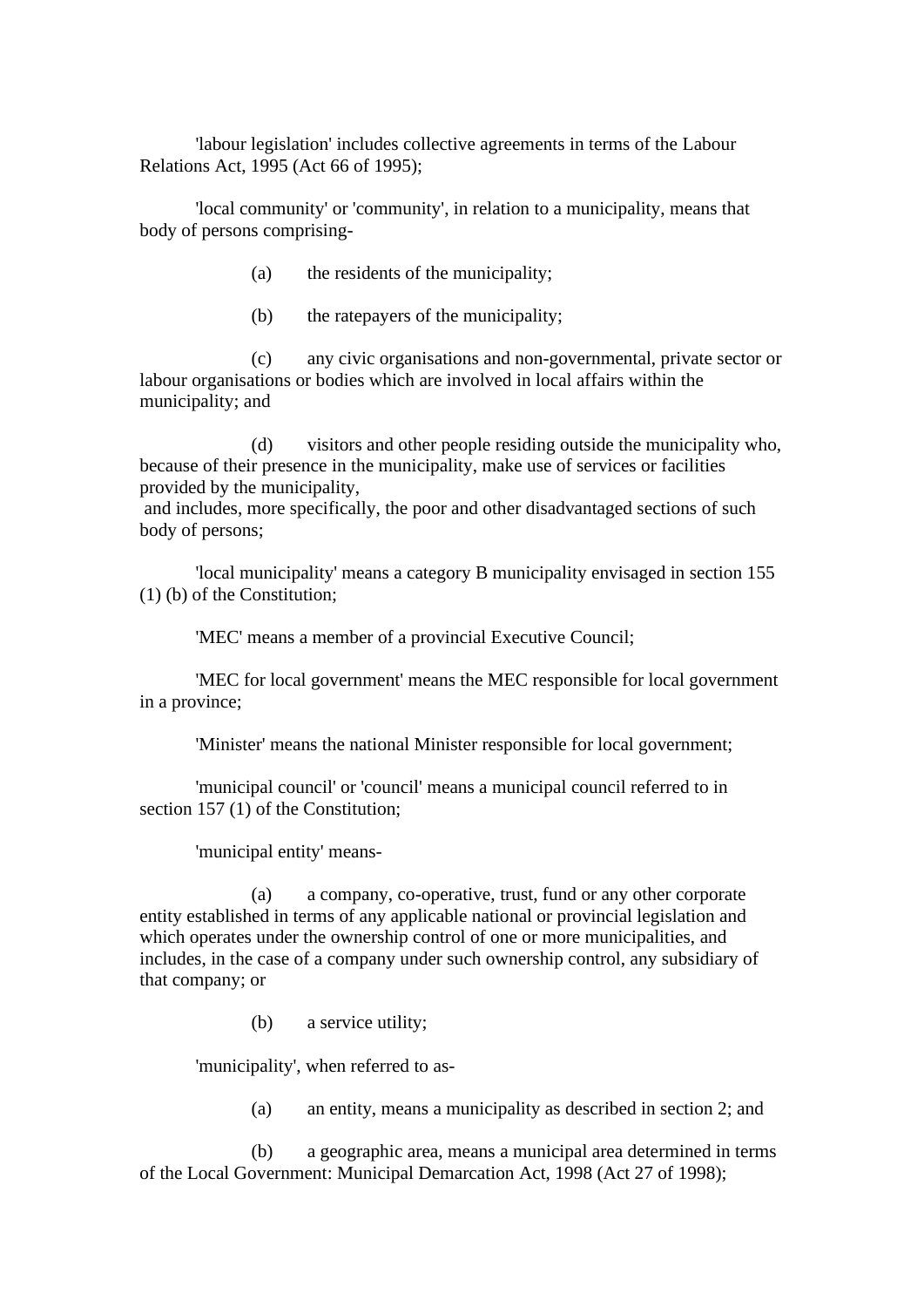'municipal manager' means a person appointed in terms of section 82 of the Municipal Structures Act;

'Municipal Structures Act' means the Local Government: Municipal Structures Act, 1998 (Act 117 of 1998);

'national organ of state' means an organ of state functioning within the national sphere of government;

'organised local government' means an organisation recognised in terms of section 2 (1) of the Organised Local Government Act, 1997 (Act 52 of 1997), to represent local government nationally or provincially;

'organ of state' means an organ of state as defined in section 239 of the Constitution;

'ownership control', in relation to a company, co-operative, trust, fund or any other corporate entity established in terms of any applicable national or provincial legislation, means the ability to exercise any of the following powers to govern the financial and operating policies of the entity in order to obtain benefits from its activities:

(a) To appoint or remove at least the majority of the board of directors or equivalent governing body;

(b) to appoint or remove that entity's chief executive officer;

(c) to cast at least the majority of the votes at meetings of the board of directors or equivalent governing body; or

(d) to control at least the majority of the voting rights at a general meeting in the case of a company, co-operative or other body having members;

'political office bearer' means the speaker, executive mayor, mayor, deputy mayor or a member of the executive committee as referred to in the Municipal Structures Act;

'political structure', in relation to a municipality, means the council of the municipality or any committee or other collective structure of a municipality elected, designated or appointed in terms of a specific provision of the Municipal Structures Act;

'prescribe' means prescribe by regulation or guidelines in terms of section 120, and 'prescribed' has a corresponding meaning;

'Provincial Gazette' means the official gazette of the province concerned;

'provincial organ of state' means an organ of state functioning within the provincial sphere of government;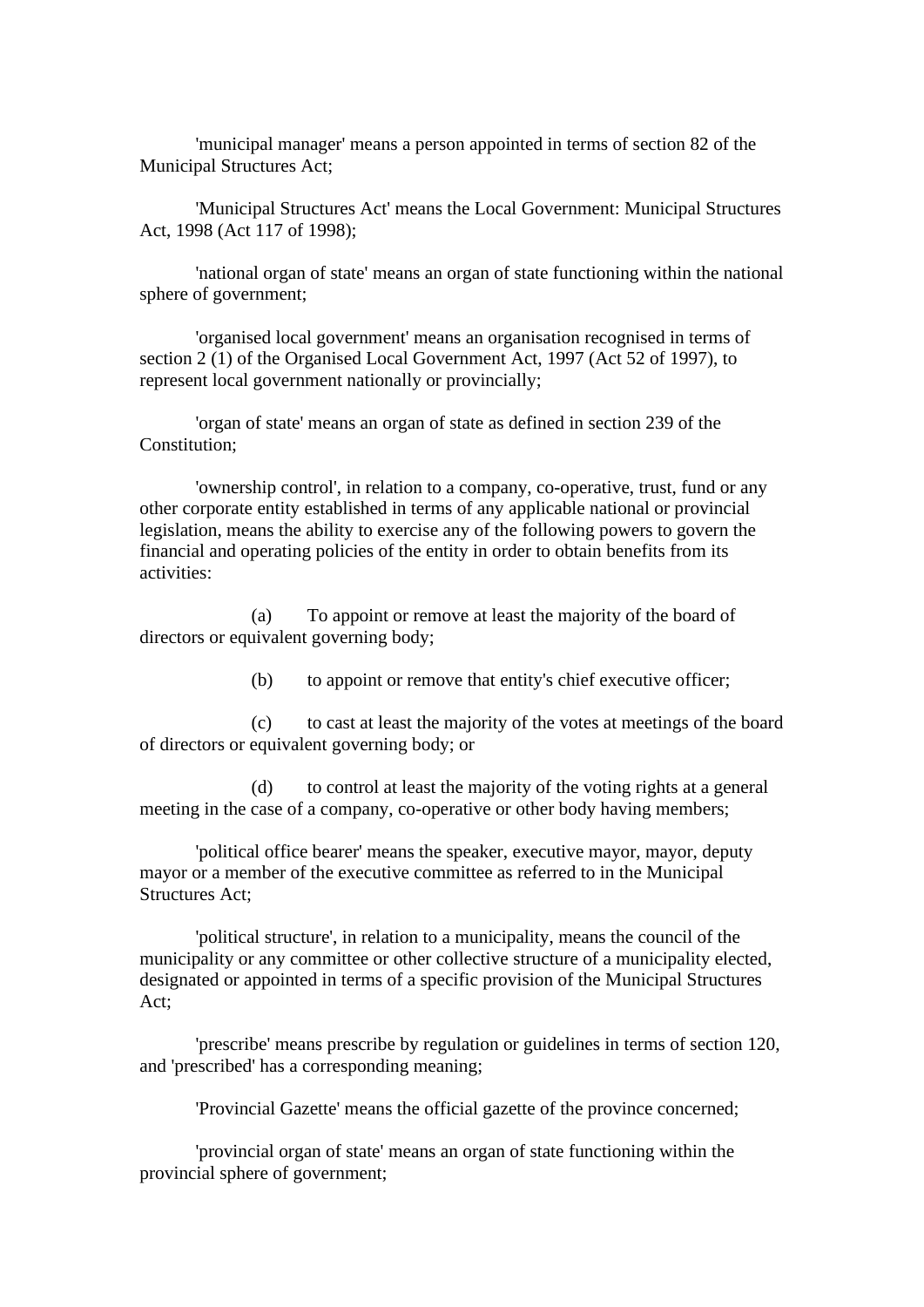'ratepayer', in relation to a municipality, means a person who is liable to the municipality for the payment of-

- (a) rates on property in the municipality;
- (b) any other tax, duty or levy imposed by the municipality; or

(c) fees for services provided either by the municipality or in terms of a service delivery agreement;

'resident', in relation to a municipality, means a person who is ordinarily resident in the municipality;

'service authority' means the power of a municipality to regulate the provision of a municipal service by a service provider;

'service delivery agreement' means an agreement between a municipality and an institution or person mentioned in section 76 (b) in terms of which a municipal service is provided by that institution or person, either for its own account or on behalf of the municipality;

'service provider' means a person or institution or any combination of persons and institutions which provide a municipal service;

'service utility' means a municipal entity established in terms of section 82 (1) (c);

'staff', in relation to a municipality, means the employees of the municipality, including the municipal manager;

'this Act' includes any regulations made in terms of section 120;

'type', in relation to municipalities, means a type of municipality envisaged in section 155 (2) of the Constitution, and defined in Part 2 of Chapter 1 of the Municipal Structures Act.

CHAPTER 2 LEGAL NATURE AND RIGHTS AND DUTIES OF MUNICIPALITIES (ss 2-7)

#### [a32y2000s2]2Legal nature

A municipality-

(a) is an organ of state within the local sphere of government exercising legislative and executive authority within an area determined in terms of the Local Government: Municipal Demarcation Act, 1998;

(b) consists of-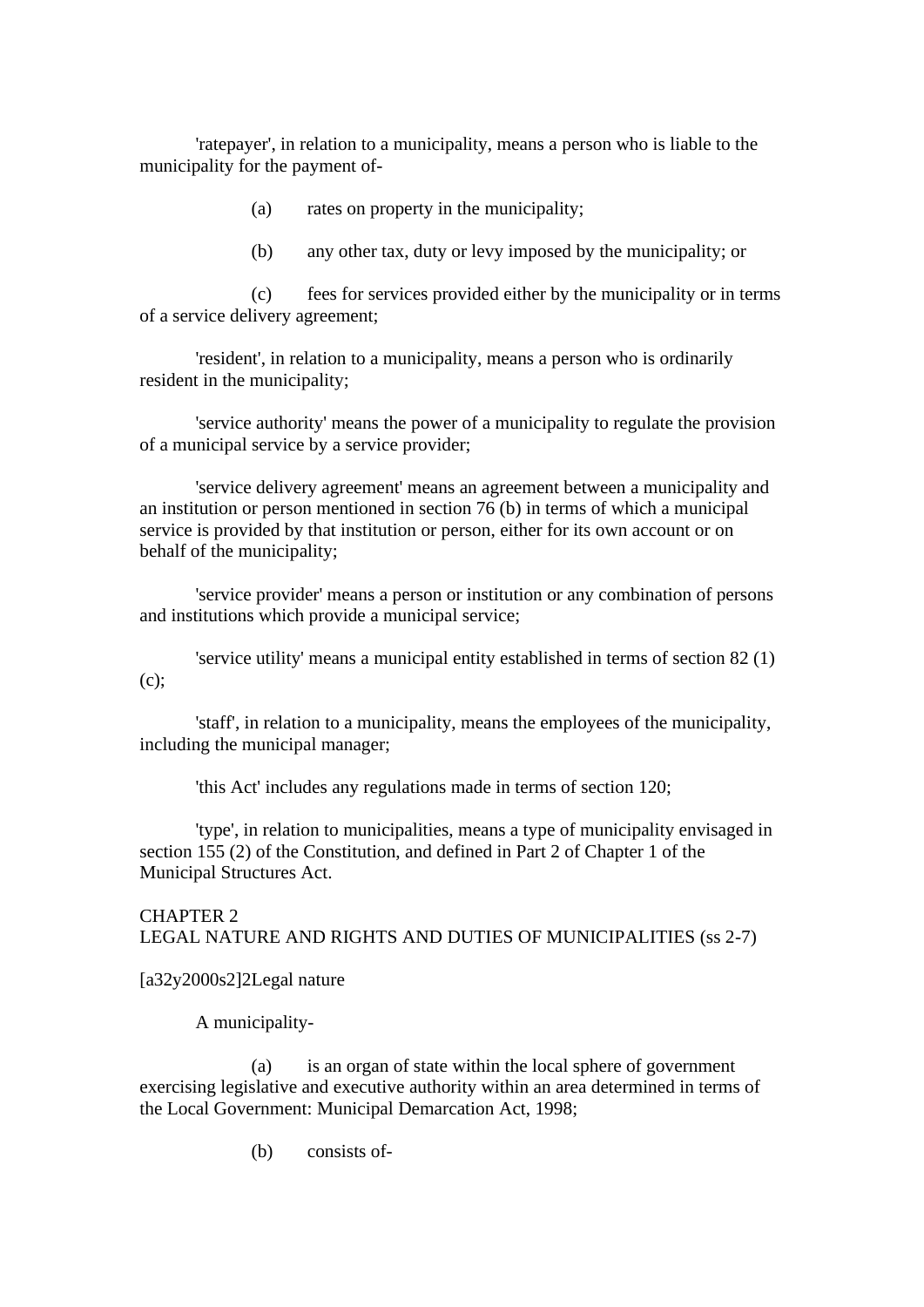(i) the political structures and administration of the

municipality; and

(ii) the community of the municipality;

(c) functions in its area in accordance with the political, statutory and other relationships between its political structures, political office bearers and administration and its community; and

(d) has a separate legal personality which excludes liability on the part of its community for the actions of the municipality.

[a32y2000s3]3Co-operative government

(1) Municipalities must exercise their executive and legislative authority within the constitutional system of co-operative government envisaged in section 41 of the Constitution.

(2) The national and provincial spheres of government must, within the constitutional system of co-operative government envisaged in section 41 of the Constitution, exercise their executive and legislative authority in a manner that does not compromise or impede a municipality's ability or right to exercise its executive and legislative authority.

(3) For the purpose of effective co-operative government, organised local government must seek to-

(a) develop common approaches for local government as a distinct sphere of government;

(b) enhance co-operation, mutual assistance and sharing of resources among municipalities;

(c) find solutions for problems relating to local government generally; and

(d) facilitate compliance with the principles of co-operative government and intergovernmental relations.

[a32y2000s4]4Rights and duties of municipal councils

(1) The council of a municipality has the right to-

(a) govern on its own initiative the local government affairs of the local community;

(b) exercise the municipality's executive and legislative authority, and to do so without improper interference; and

(c) finance the affairs of the municipality by-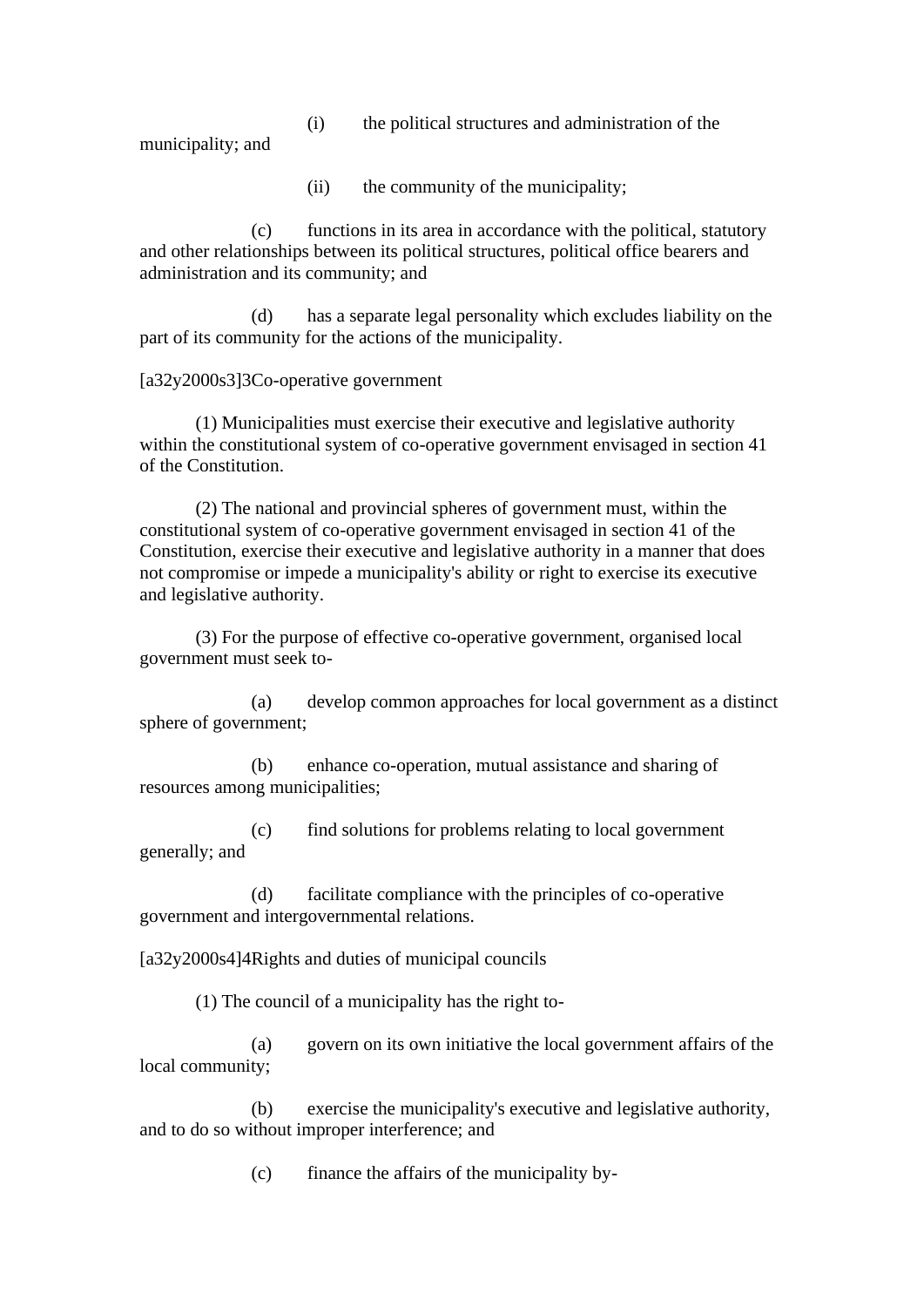(i) charging fees for services; and

(ii) imposing surcharges on fees, rates on property and, to the extent authorised by national legislation, other taxes, levies and duties.

(2) The council of a municipality, within the municipality's financial and administrative capacity and having regard to practical considerations, has the duty to-

(a) exercise the municipality's executive and legislative authority and use the resources of the municipality in the best interests of the local community;

(b) provide, without favour or prejudice, democratic and accountable government;

(c) encourage the involvement of the local community;

(d) strive to ensure that municipal services are provided to the local community in a financially and environmentally sustainable manner;

(e) consult the local community about-

(i) the level, quality, range and impact of municipal services provided by the municipality, either directly or through another service provider; and

(ii) the available options for service delivery;

(f) give members of the local community equitable access to the municipal services to which they are entitled;

(g) promote and undertake development in the municipality;

(h) promote gender equity in the exercise of the municipality's executive and legislative authority;

(i) promote a safe and healthy environment in the municipality;

and

(j) contribute, together with other organs of state, to the progressive realisation of the fundamental rights contained in sections 24, 25, 26, 27 and 29 of the Constitution.

(3) A municipality must in the exercise of its executive and legislative authority respect the rights of citizens and those of other persons protected by the Bill of Rights.

[a32y2000s5]5Rights and duties of members of local community

(1) Members of the local community have the right-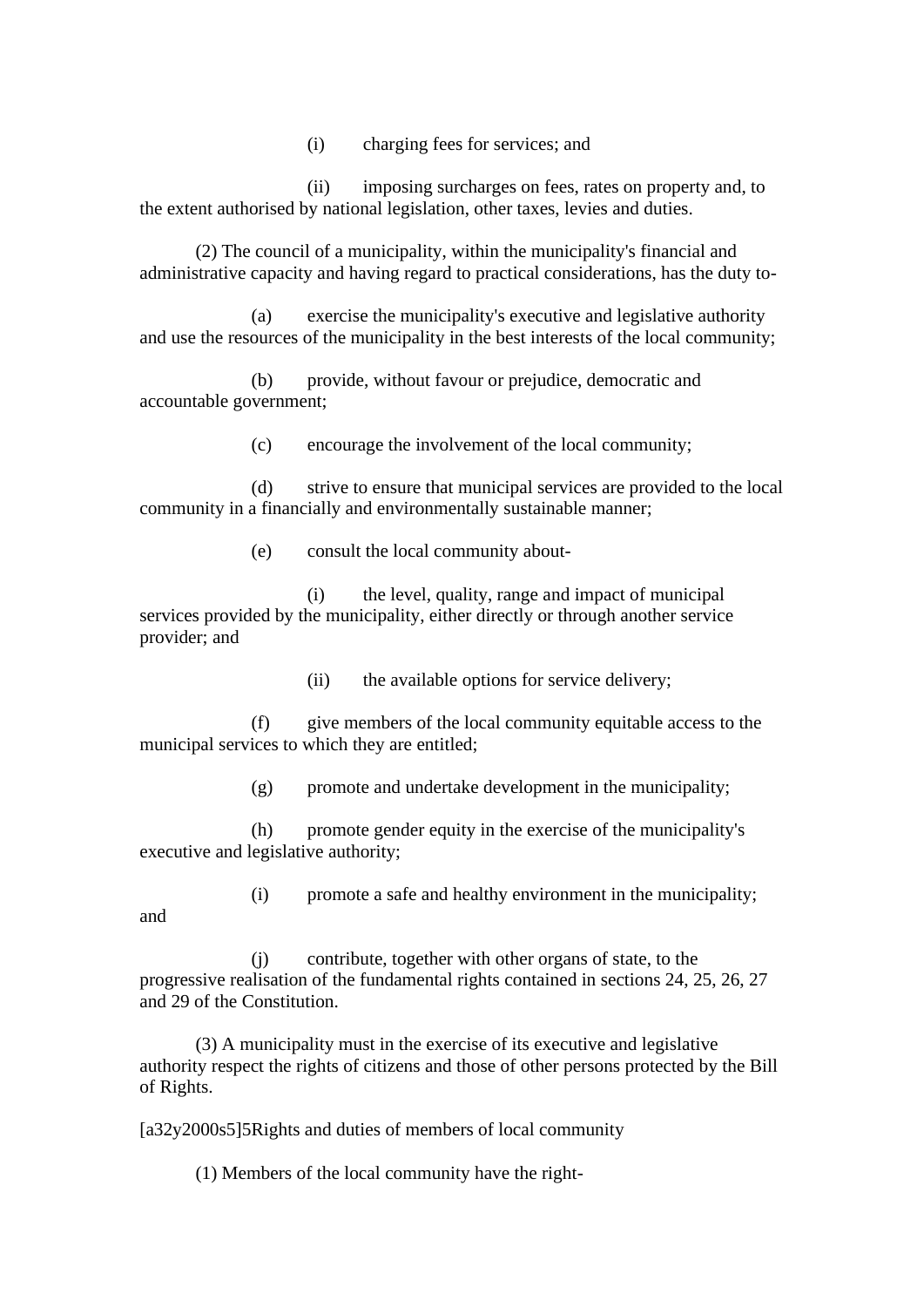(a) through mechanisms and in accordance with processes and procedures provided for in terms of this Act or other applicable legislation to-

(i) contribute to the decision-making processes of the municipality; and

(ii) submit written or oral recommendations, representations and complaints to the municipal council or to another political structure or a political office bearer or the administration of the municipality;

(b) to prompt responses to their written or oral communications, including complaints, to the municipal council or to another political structure or a political office bearer or the administration of the municipality;

(c) to be informed of decisions of the municipal council, or another political structure or any political office bearer of the municipality, affecting their rights, property and reasonable expectations;

(d) to regular disclosure of the state of affairs of the municipality, including its finances;

(e) to demand that the proceedings of the municipal council and those of its committees must be-

(i) open to the public, subject to section 20;

- (ii) conducted impartially and without prejudice; and
- (iii) untainted by personal self-interest;
- (f) to the use and enjoyment of public facilities; and

(g) to have access to municipal services which the municipality provides, provided the duties set out in subsection (2) (b) are complied with.

(2) Members of the local community have the duty-

(a) when exercising their rights, to observe the mechanisms, processes and procedures of the municipality;

(b) where applicable, and subject to section 97 (1) (c), to pay promptly service fees, surcharges on fees, rates on property and other taxes, levies and duties imposed by the municipality;

(c) to respect the municipal rights of other members of the local community;

(d) to allow municipal officials reasonable access to their property for the performance of municipal functions; and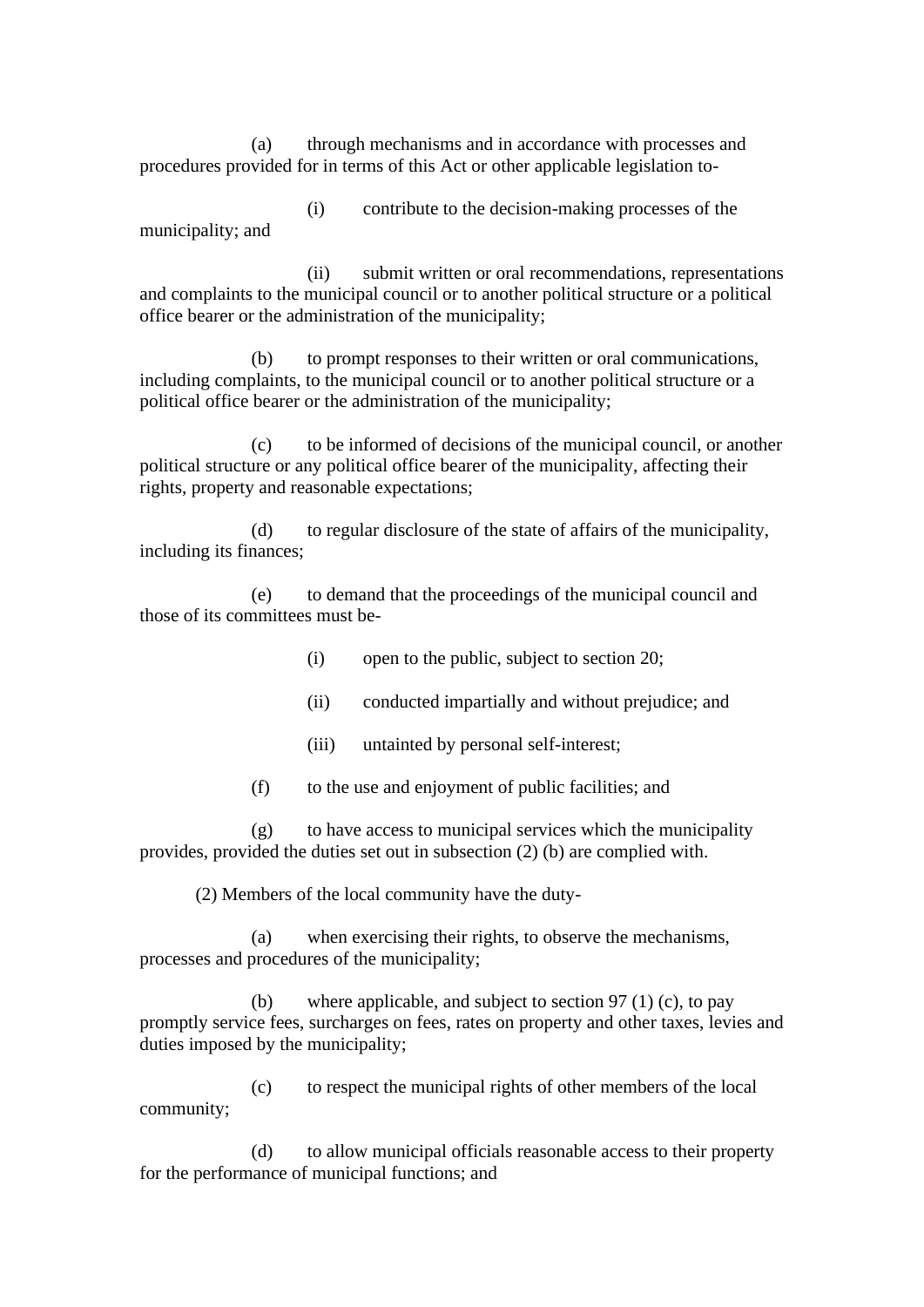(e) to comply with by-laws of the municipality applicable to them.

[a32y2000s6]6Duties of municipal administrations

(1) A municipality's administration is governed by the democratic values and principles embodied in section 195 (1) of the Constitution.

(2) The administration of a municipality must-

- (a) be responsive to the needs of the local community;
- (b) facilitate a culture of public service and accountability amongst

staff;

(c) take measures to prevent corruption;

(d) establish clear relationships, and facilitate co-operation and communication, between it and the local community;

(e) give members of the local community full and accurate information about the level and standard of municipal services they are entitled to receive; and

(f) inform the local community how the municipality is managed, of the costs involved and the persons in charge.

[a32y2000s7]7Exercise of rights and performance of duties

The rights and duties of municipal councils and of the members of the local community, and the duties of the administrations of municipalities, as set out in sections 4, 5 and 6, are subject to the Constitution, the other provisions of this Act and other applicable legislation.

CHAPTER 3 MUNICIPAL FUNCTIONS AND POWERS (ss 8-15)

[a32y2000s8]8General empowerment

(1) A municipality has all the functions and powers conferred by or assigned to it in terms of the Constitution, and must exercise them subject to Chapter 5 of the Municipal Structures Act.

(2) A municipality has the right to do anything reasonably necessary for, or incidental to, the effective performance of its functions and the exercise of its powers.

[a32y2000s9]9Assignments initiated by the executive to municipalities generally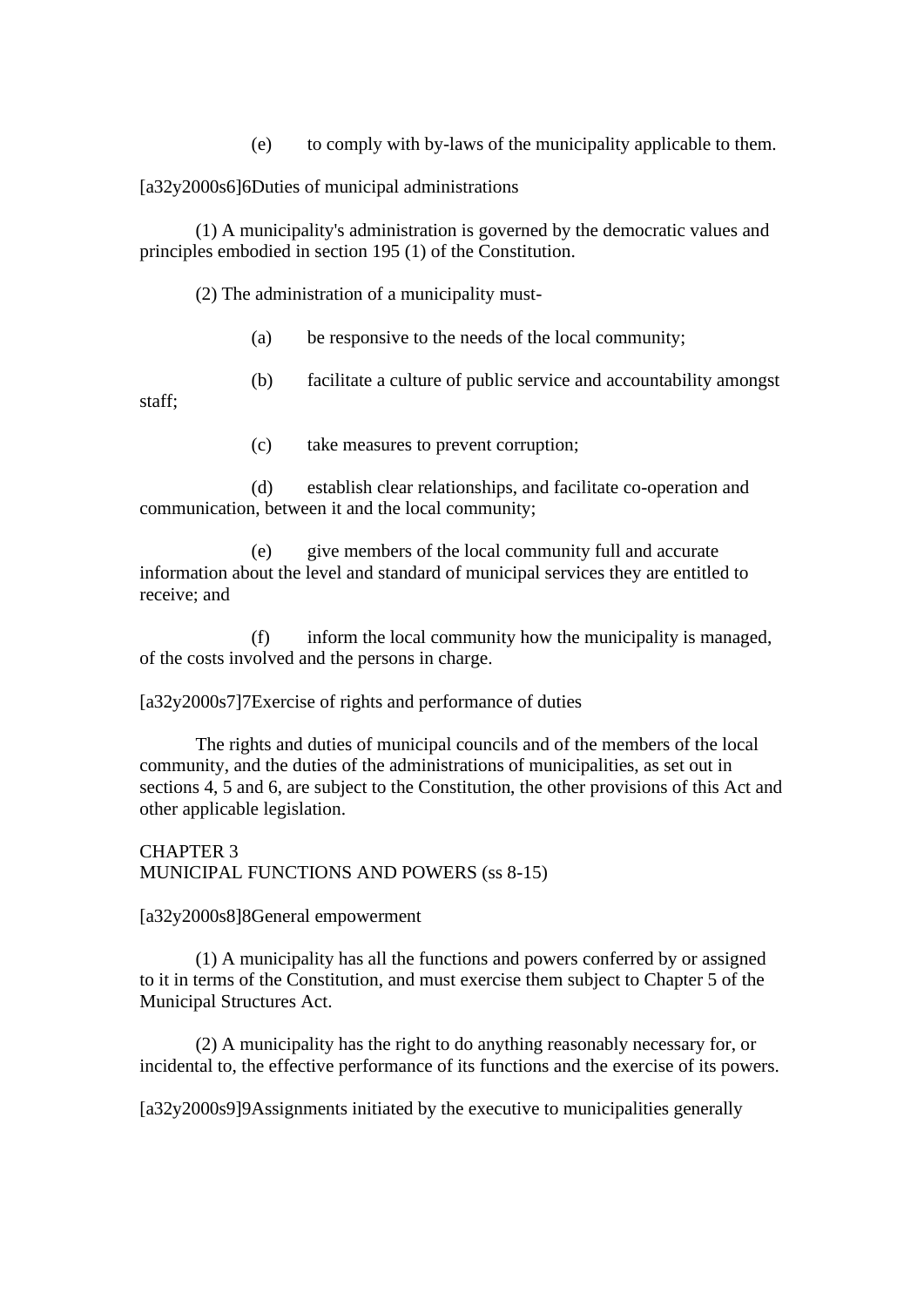(1) A Cabinet member or Deputy Minister initiating the assignment of a function or a power by way of national legislation to municipalities generally must, before the draft legislation providing for the assignment is introduced in Parliament-

(a) consult the Minister, the national Minister of Finance and organised local government representing local government nationally;

(b) consider any assessment by the Financial and Fiscal Commission in terms of subsection (4); and

(c) publish the draft legislation in terms of section 154 (2) of the Constitution.

(2) An MEC initiating the assignment of a function or a power by way of provincial legislation to municipalities in the province generally must, before the draft legislation providing for the assignment is introduced in the relevant provincial legislature-

(a) consult the MEC responsible for finance in the province, the MEC for local government in the province and organised local government representing local government in the province;

(b) consider any assessment by the Financial and Fiscal Commission in terms of subsection (4); and

(c) publish the draft legislation in terms of section 154 (2) of the Constitution.

(3) The Cabinet member, Deputy Minister or MEC initiating the national or provincial legislation referred to in subsections (1) and (2), must take appropriate steps to ensure sufficient funding, and capacity building initiatives as may be needed, for the performance of the assigned function or power by the municipalities concerned if-

(a) the assignment imposes a duty on the municipalities concerned;

(b) that duty falls outside the functional areas listed in Part B of Schedule 4 or Part B of Schedule 5 to the Constitution or is not incidental to any of those functional areas; and

(c) the performance of that duty has financial implications for the municipalities concerned.

(4) The Cabinet member, Deputy Minister or MEC initiating the national or provincial legislation referred to in subsections (1) and (2), must request the Financial and Fiscal Commission to make an assessment of the financial implications of the legislation.

[a32y2000s10]10 Assignments initiated by the executive to specific municipalities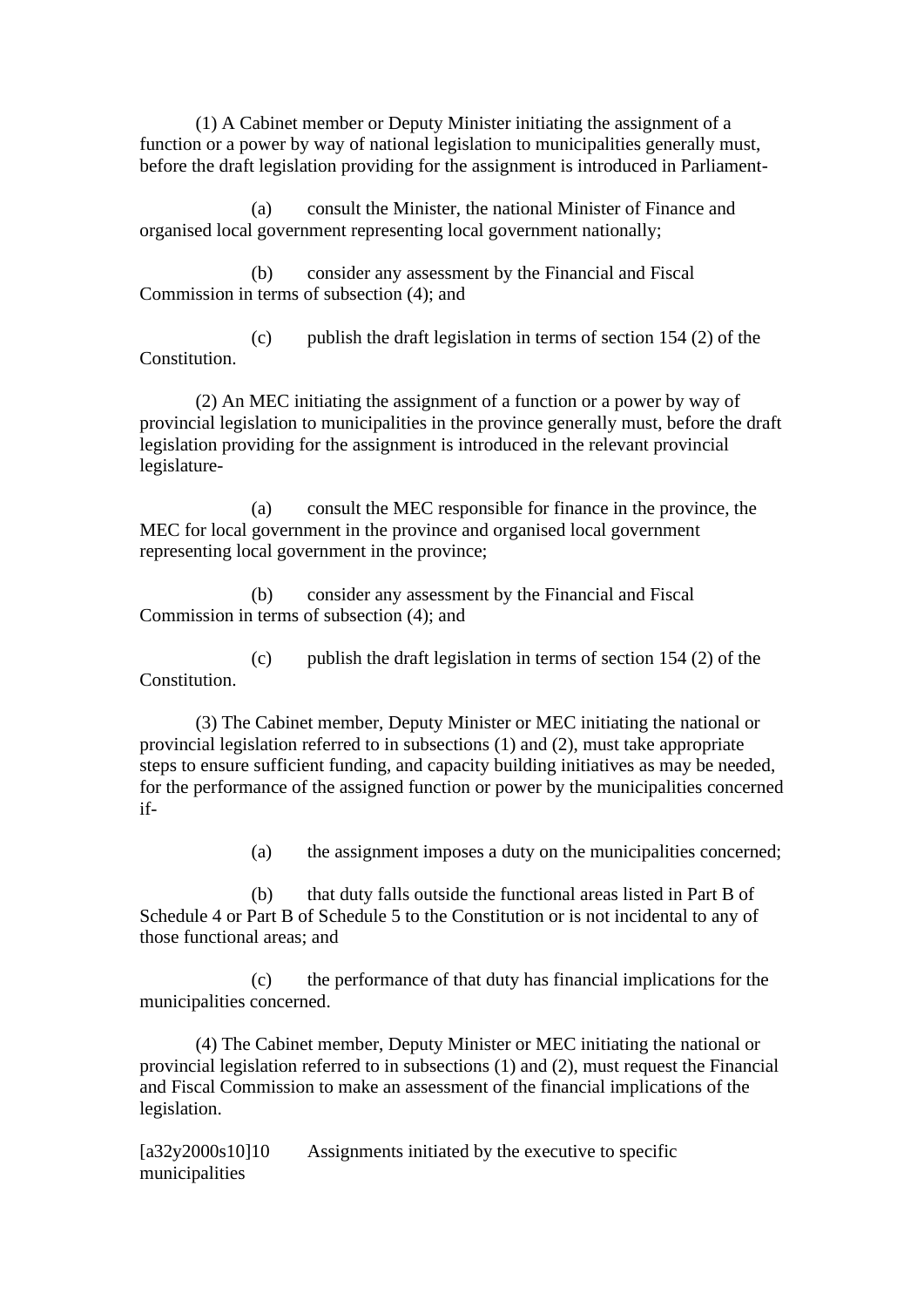(1) A Cabinet member initiating the assignment of a function or a power to any specific municipality-

(a) by way of national legislation, must consult the Minister before the draft legislation providing for the assignment is introduced in Parliament; or

(b) by way of an agreement in terms of section 99 of the Constitution, must consult the Minister before the agreement is concluded.

(2) An MEC initiating the assignment of a function or a power to any specific municipality-

(a) by way of provincial legislation, must consult the MEC for local government in the province before the draft legislation providing for the assignment is introduced in the relevant provincial legislature; or

(b) by way of an agreement in terms of section 126 of the Constitution, must consult the Minister before the agreement is concluded.

(3) The Cabinet member or MEC initiating the legislation or agreement referred to in subsections (1) and (2), respectively, must take appropriate steps to ensure sufficient funding, and capacity building initiatives as may be needed, for the performance of the assigned function or power by the municipality concerned if-

(a) the assignment of the function or power imposes a duty on the municipality concerned;

(b) that duty falls outside the functional areas listed in Part B of Schedule 4 or Part B of Schedule 5 to the Constitution or is not incidental to any of those functional areas; and

(c) the performance of that duty has financial implications for the municipality concerned.

[a32y2000s11]11 Executive and legislative authority

(1) The executive and legislative authority of a municipality is exercised by the council of the municipality, and the council takes all the decisions of the municipality subject to section 59.

(2) A municipality may exercise executive and legislative authority within its boundaries only, but may, by written agreement with another municipality and subject to Chapter 5 of the Municipal Structures Act and other applicable national legislation, exercise executive authority in the area of that other municipality.

(3) A municipality exercises its legislative or executive authority by-

(a) developing and adopting policies, plans, strategies and programmes, including setting targets for delivery;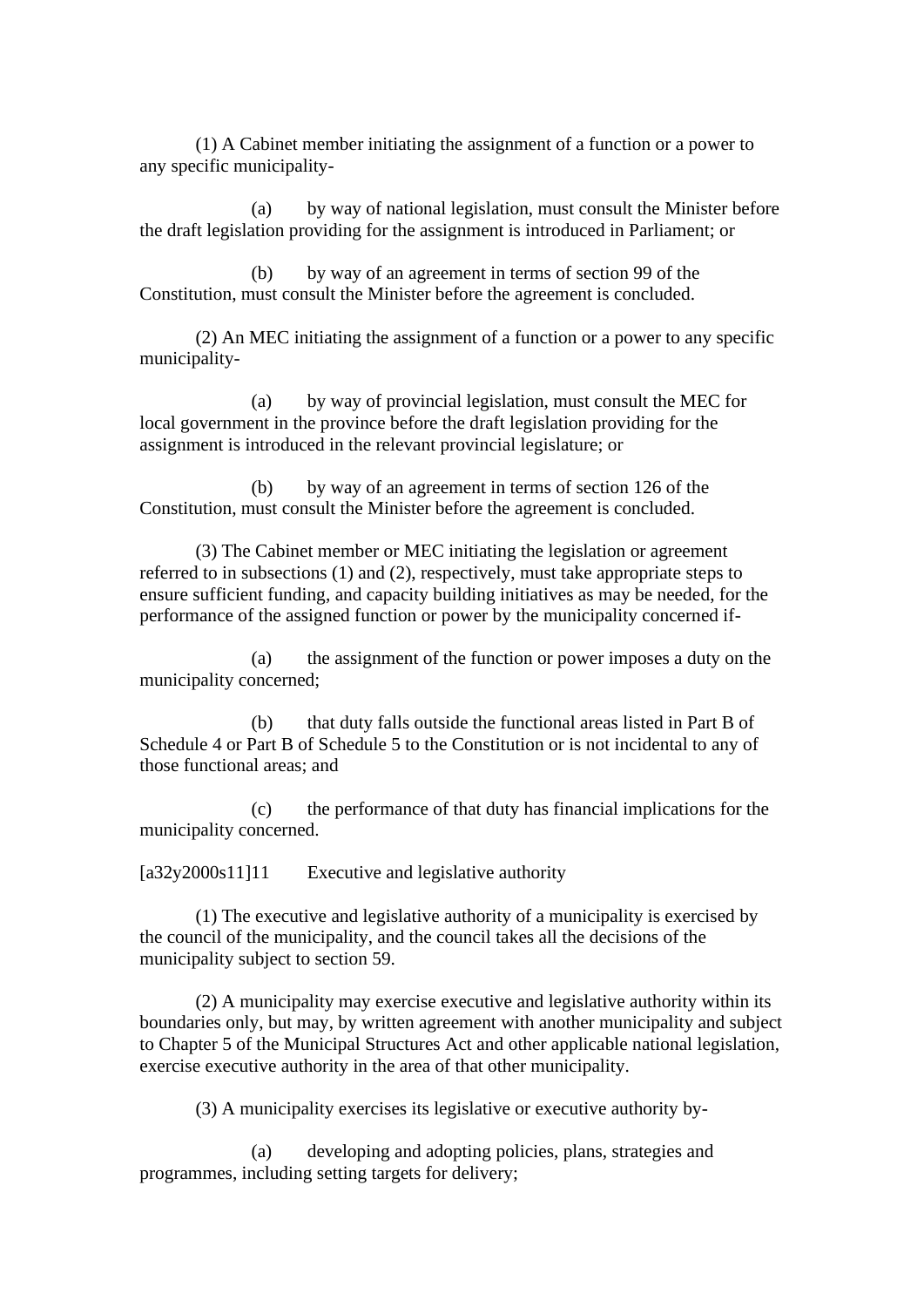(b) promoting and undertaking development;

(c) establishing and maintaining an administration;

(d) administering and regulating its internal affairs and the local government affairs of the local community;

(e) implementing applicable national and provincial legislation and its by-laws;

(f) providing municipal services to the local community, or appointing appropriate service providers in accordance with the criteria and process set out in section 78;

(g) monitoring and, where appropriate, regulating municipal services where those services are provided by service providers other than the municipality;

(h) preparing, approving and implementing its budgets;

(i) imposing and recovering rates, taxes, levies, duties, service fees and surcharges on fees, including setting and implementing tariff, rates and tax and debt collection policies;

(j) monitoring the impact and effectiveness of any services, policies, programmes or plans;

(k) establishing and implementing performance management systems;

(l) promoting a safe and healthy environment;

(m) passing by-laws and taking decisions on any of the abovementioned matters; and

(n) doing anything else within its legislative and executive competence.

(4) A decision taken by a municipal council or any other political structure of the municipality must be recorded in writing.

[a32y2000s12]12 Legislative procedures

(1) Only a member or committee of a municipal council may introduce a draft by-law in the council.

(2) A by-law must be made by a decision taken by a municipal council-

(a) in accordance with the rules and orders of the council, and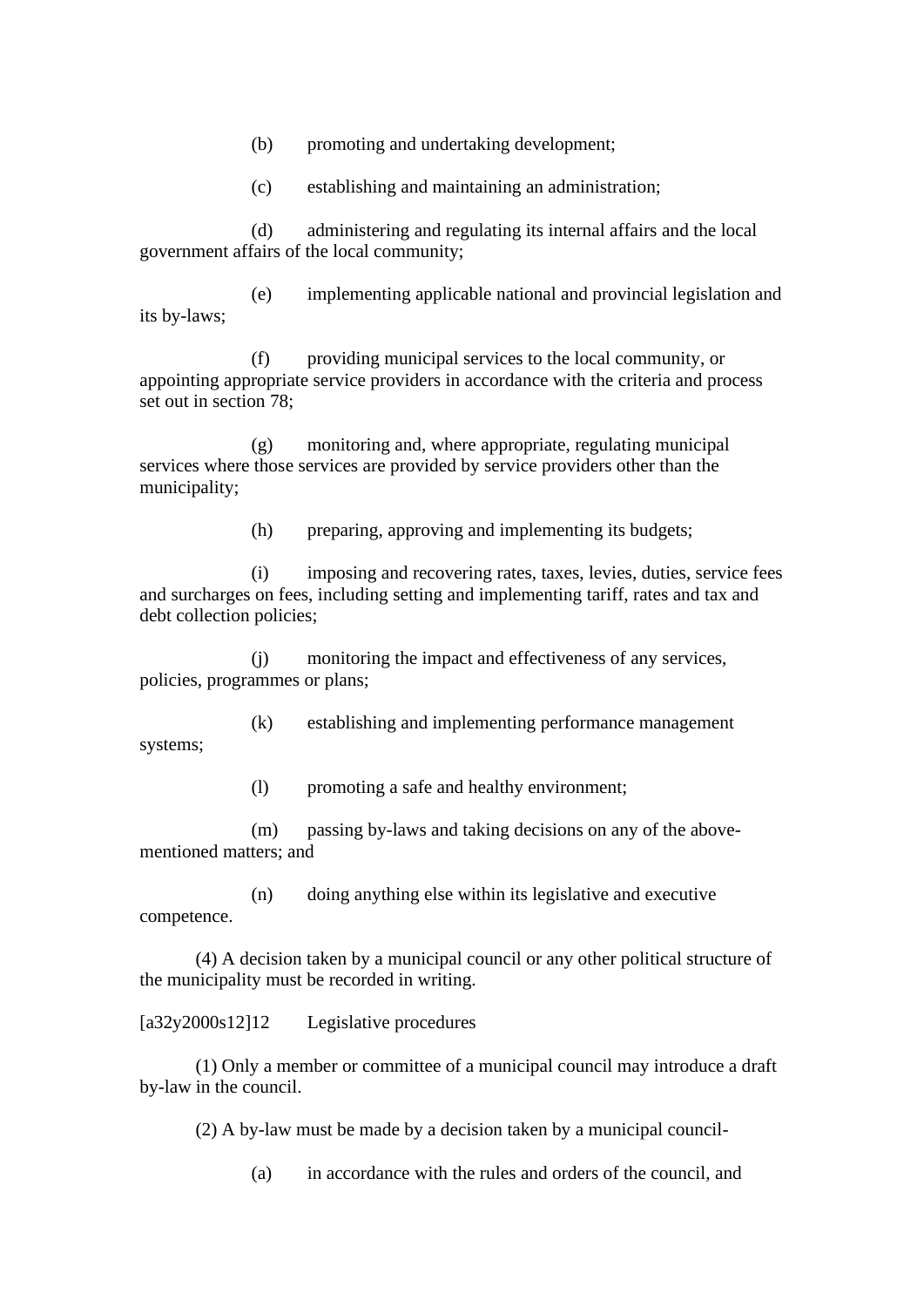(b) with a supporting vote of a majority of its members.

(3) No by-law may be passed by a municipal council unless-

(a) all the members of the council have been given reasonable notice; and

(b) the proposed by-law has been published for public comment in a manner that allows the public an opportunity to make representations with regard to the proposed by-law.

(4) Subsections (1) to (3) also apply when a municipal council incorporates by reference, as by-laws, provisions of-

(a) legislation passed by another legislative organ of state; or

(b) standard draft by-laws made in terms of section 14.

[a32y2000s13]13 Publication of by-laws

A by-law passed by a municipal council-

(a) must be published promptly in the Provincial Gazette, and, when feasible, also in a local newspaper or in any other practical way to bring the contents of the by-law to the attention of the local community; and

(b) takes effect when published or on a future date determined in or in terms of the by-law.

[a32y2000s14]14 Standard draft by-laws

(1) (a) The Minister, at the request of organised local government representing local government nationally, or after consulting the MECs for local government and organised local government, may by notice in the Gazette-

(i) make standard draft by-laws concerning any matter, including standard draft rules and orders referred to in section 160 (6) of the Constitution, for which municipal councils may make by-laws; and

(ii) amend any standard draft by-laws made in terms of subparagraph (i).

(b) Before making any standard draft by-laws or amendment in terms of paragraph (a), the Minister must-

(i) publish the proposed standard draft by-laws or amendment in the Gazette for public comment; and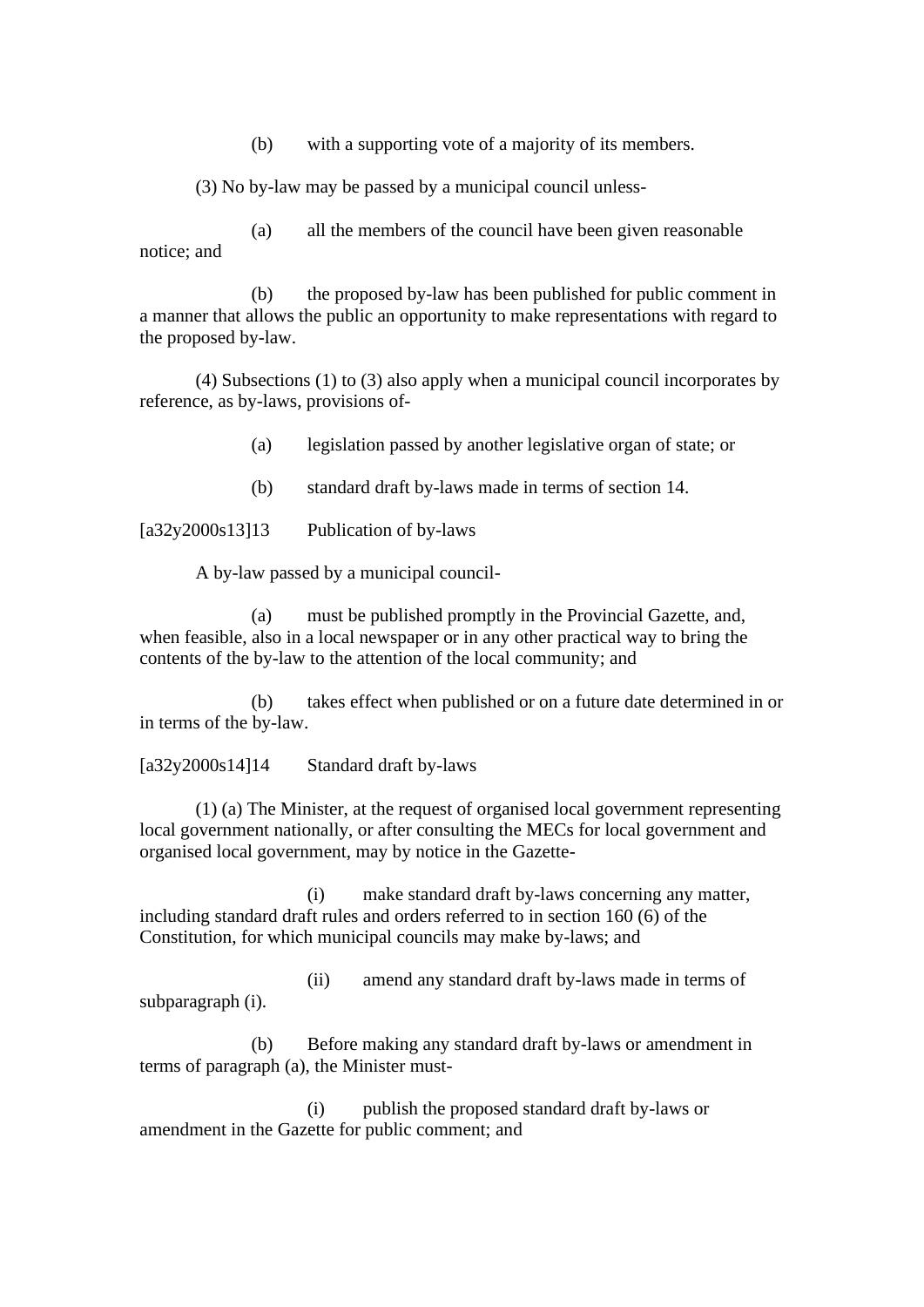(ii) consult the Cabinet member concerned if those standard draft by-laws or amendment affect that Cabinet member's area of responsibility.

(2) (a) An MEC for local government, on request by organised local government representing local government in the province, or after consulting the Minister and organised local government, may by notice in the Provincial Gazette-

(i) make standard draft by-laws concerning any matter for which municipal councils in the province may make by-laws; and

(ii) amend any standard draft by-laws made in terms of subparagraph (i).

(b) Before making any standard draft by-laws or amendment in terms of paragraph (a), the MEC must-

(i) publish the proposed standard draft by-laws or amendment in the Provincial Gazette for public comment; and

(ii) consult the MEC concerned if those standard draft bylaws or amendment affect that MEC's area of responsibility.

(3) (a) A standard draft by-law or an amendment of a standard draft by-law is applicable in a municipality only if, and to the extent and subject to any modifications and qualifications, adopted by the council of that municipality.

(b) The repeal of a standard draft by-law after it has been adopted by a municipality does not affect the continuation of that by-law in that municipality.

(4) If a municipal council intends to adopt a standard draft by-law with or without any modifications or qualifications, it must follow the procedure set out in section 12 (3) and, after adoption, publish the by-law in accordance with section 13.

[a32y2000s15]15 Municipal code

(1) A municipality must compile and maintain in bound or loose-leaf form, and when feasible also in electronic format, a compilation of all its by-laws, including any provisions incorporated by reference as by-laws of the municipality.

(2) This compilation, to be known as the municipal code, must be-

(a) constantly updated and annotated; and

(b) kept at the municipality's head office as the municipality's official record of all applicable by-laws.

(3) The municipality, at the request of a member of the public, must provide that person with a copy of or an extract from its municipal code against payment of a reasonable fee determined by the municipal council.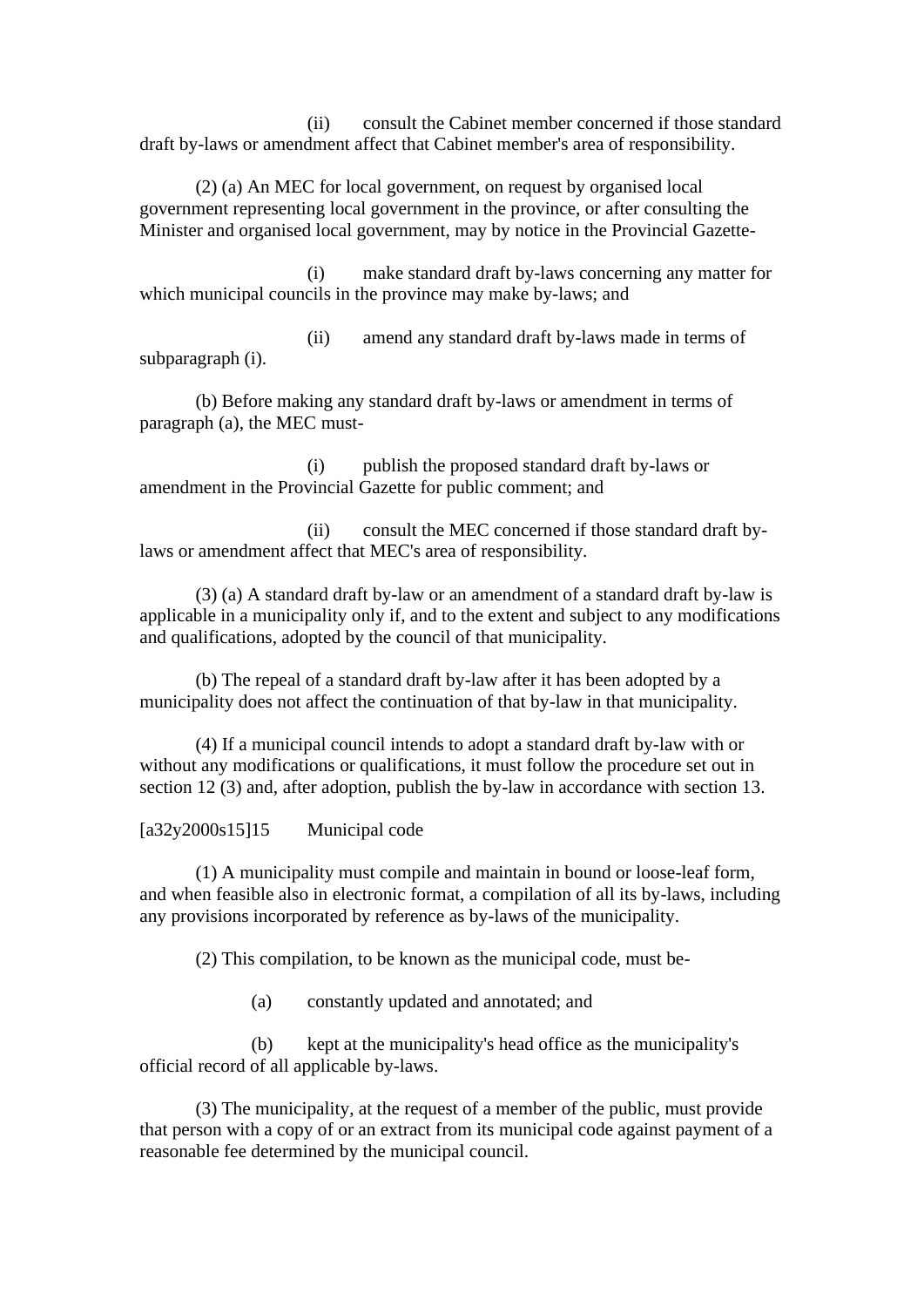## CHAPTER 4 COMMUNITY PARTICIPATION (ss 16-22)

[a32y2000s16]16 Development of culture of community participation

(1) A municipality must develop a culture of municipal governance that complements formal representative government with a system of participatory governance, and must for this purpose-

(a) encourage, and create conditions for, the local community to participate in the affairs of the municipality, including in-

(i) the preparation, implementation and review of its integrated development plan in terms of Chapter 5;

(ii) the establishment, implementation and review of its performance management system in terms of Chapter 6;

(iii) the monitoring and review of its performance, including the outcomes and impact of such performance;

(iv) the preparation of its budget; and

(v) strategic decisions relating to the provision of municipal services in terms of Chapter 8;

(b) contribute to building the capacity of-

(i) the local community to enable it to participate in the affairs of the municipality; and

(ii) councillors and staff to foster community participation;

and

(c) use its resources, and annually allocate funds in its budget, as may be appropriate for the purpose of implementing paragraphs (a) and (b).

(2) Subsection (1) must not be interpreted as permitting interference with a municipal council's right to govern and to exercise the executive and legislative authority of the municipality.

[a32y2000s17]17 Mechanisms, processes and procedures for community participation

(1) Participation by the local community in the affairs of the municipality must take place through-

(a) political structures for participation in terms of the Municipal Structures Act;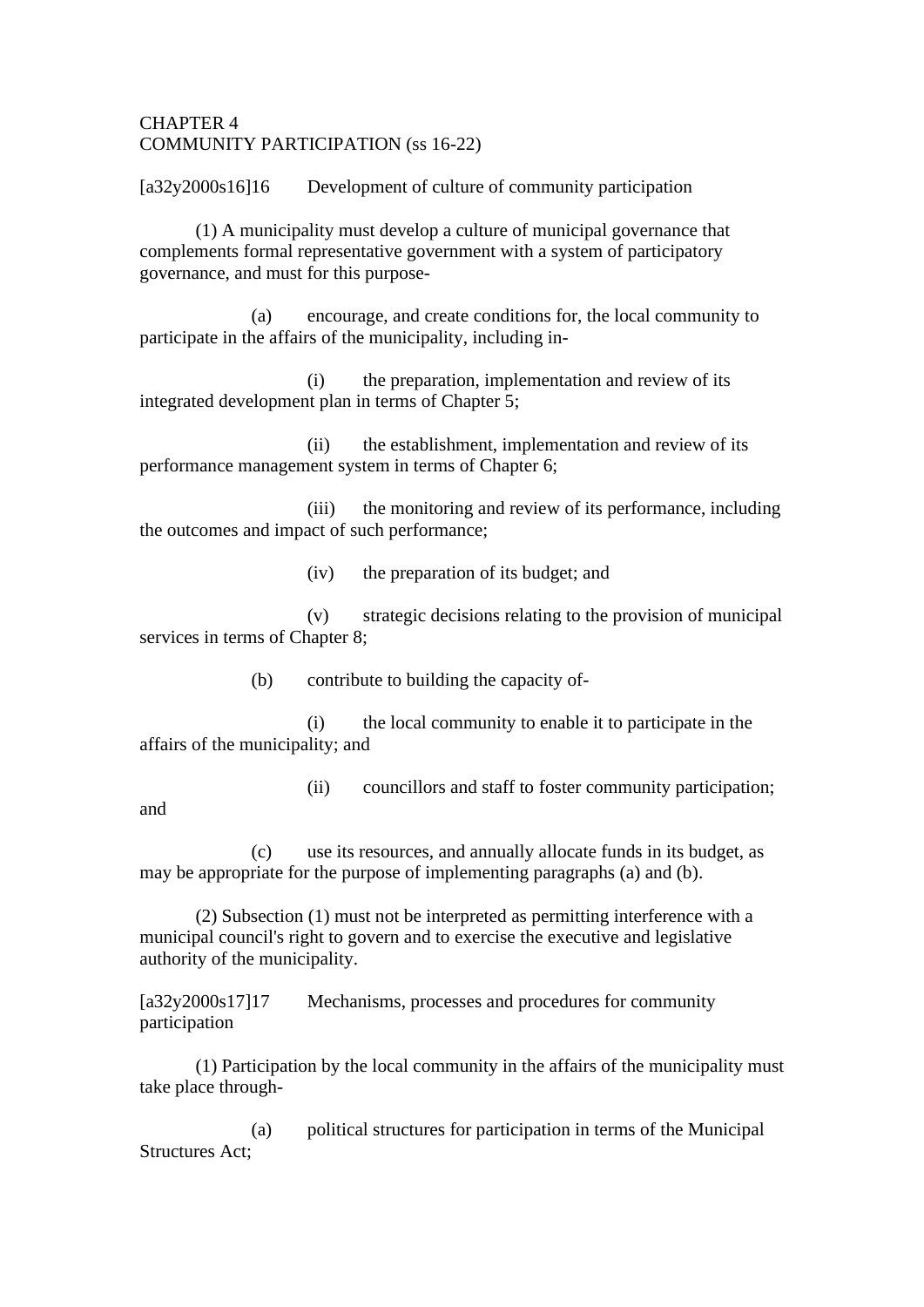(b) the mechanisms, processes and procedures for participation in municipal governance established in terms of this Act;

(c) other appropriate mechanisms, processes and procedures established by the municipality;

(d) councillors; and

(e) generally applying the provisions for participation as provided for in this Act.

(2) A municipality must establish appropriate mechanisms, processes and procedures to enable the local community to participate in the affairs of the municipality, and must for this purpose provide for-

(a) the receipt, processing and consideration of petitions and complaints lodged by members of the local community;

(b) notification and public comment procedures, when appropriate;

(c) public meetings and hearings by the municipal council and other political structures and political office bearers of the municipality, when appropriate;

(d) consultative sessions with locally recognised community organisations and, where appropriate, traditional authorities; and

(e) report-back to the local community.

(3) When establishing mechanisms, processes and procedures in terms of subsection (2) the municipality must take into account the special needs of-

- (a) people who cannot read or write;
- (b) people with disabilities;
- (c) women; and
- (d) other disadvantaged groups.

(4) A municipal council may establish one or more advisory committees consisting of persons who are not councillors to advise the council on any matter within the council's competence. When appointing the members of such a committee, gender representivity must be taken into account.

[a32y2000s18]18 Communication of information concerning community participation

(1) A municipality must communicate to its community information concerning-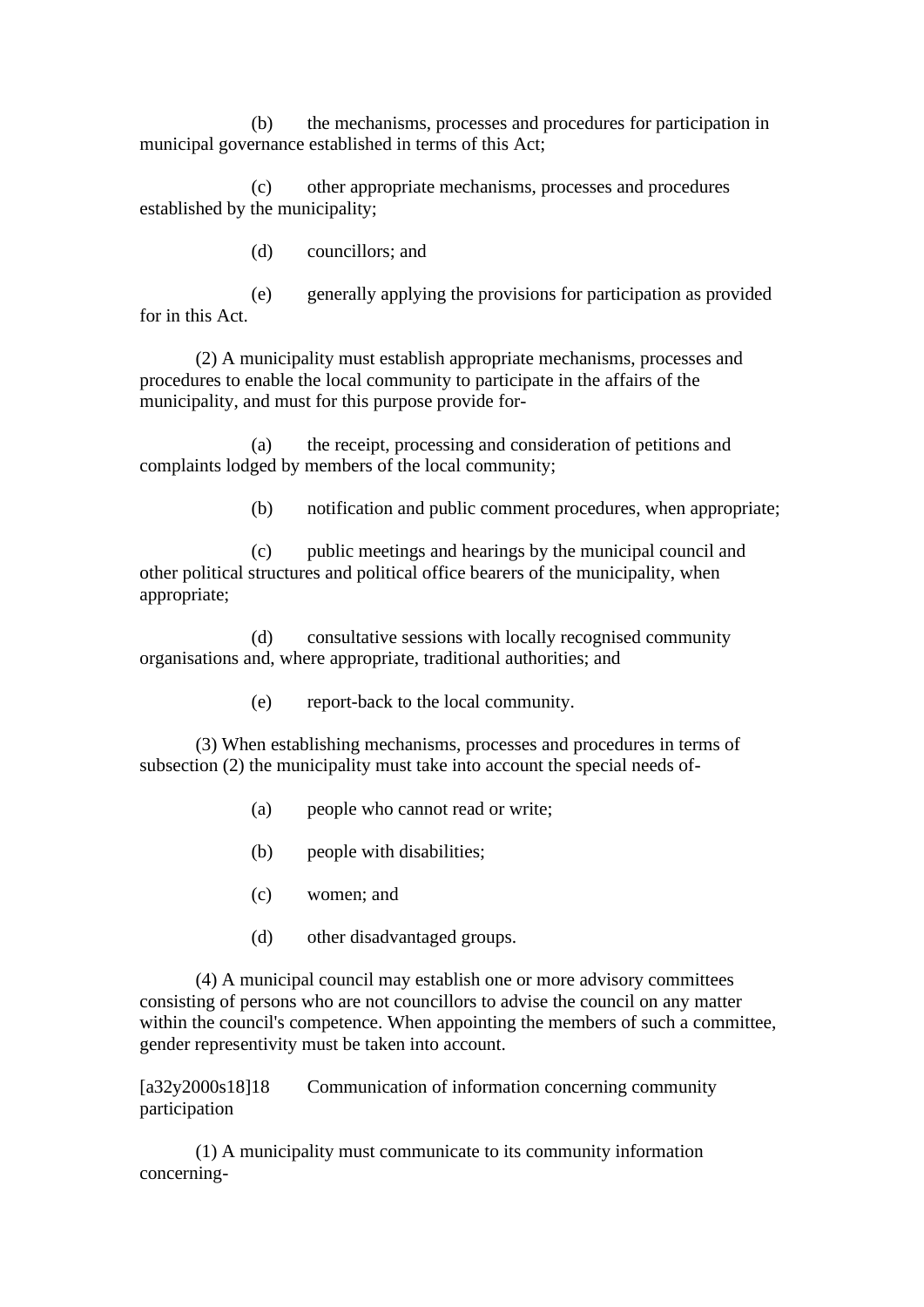(a) the available mechanisms, processes and procedures to encourage and facilitate community participation;

(b) the matters with regard to which community participation is encouraged;

- (c) the rights and duties of members of the local community; and
- (d) municipal governance, management and development.

(2) When communicating the information mentioned in subsection (1), a municipality must take into account-

- (a) language preferences and usage in the municipality; and
- (b) the special needs of people who cannot read or write.

[a32y2000s19]19 Public notice of meetings of municipal councils

The municipal manager of a municipality must give notice to the public, in a manner determined by the municipal council, of the time, date and venue of every-

(a) ordinary meeting of the council; and

(b) special or urgent meeting of the council, except when time constraints make this impossible.

[a32y2000s20]20 Admission of public to meetings

(1) Meetings of a municipal council and those of its committees are open to the public, including the media, and the council or such committee may not exclude the public, including the media, from a meeting, except when-

(a) it is reasonable to do so having regard to the nature of the business being transacted; and

(b) a by-law or a resolution of the council specifying the circumstances in which the council or such committee may close a meeting and which complies with paragraph (a), authorises the council or such committee to close the meeting to the public.

(2) A municipal council, or a committee of the council, may not exclude the public, including the media, when considering or voting on any of the following matters:

- (a) A draft by-law tabled in the council;
- (b) a budget tabled in the council;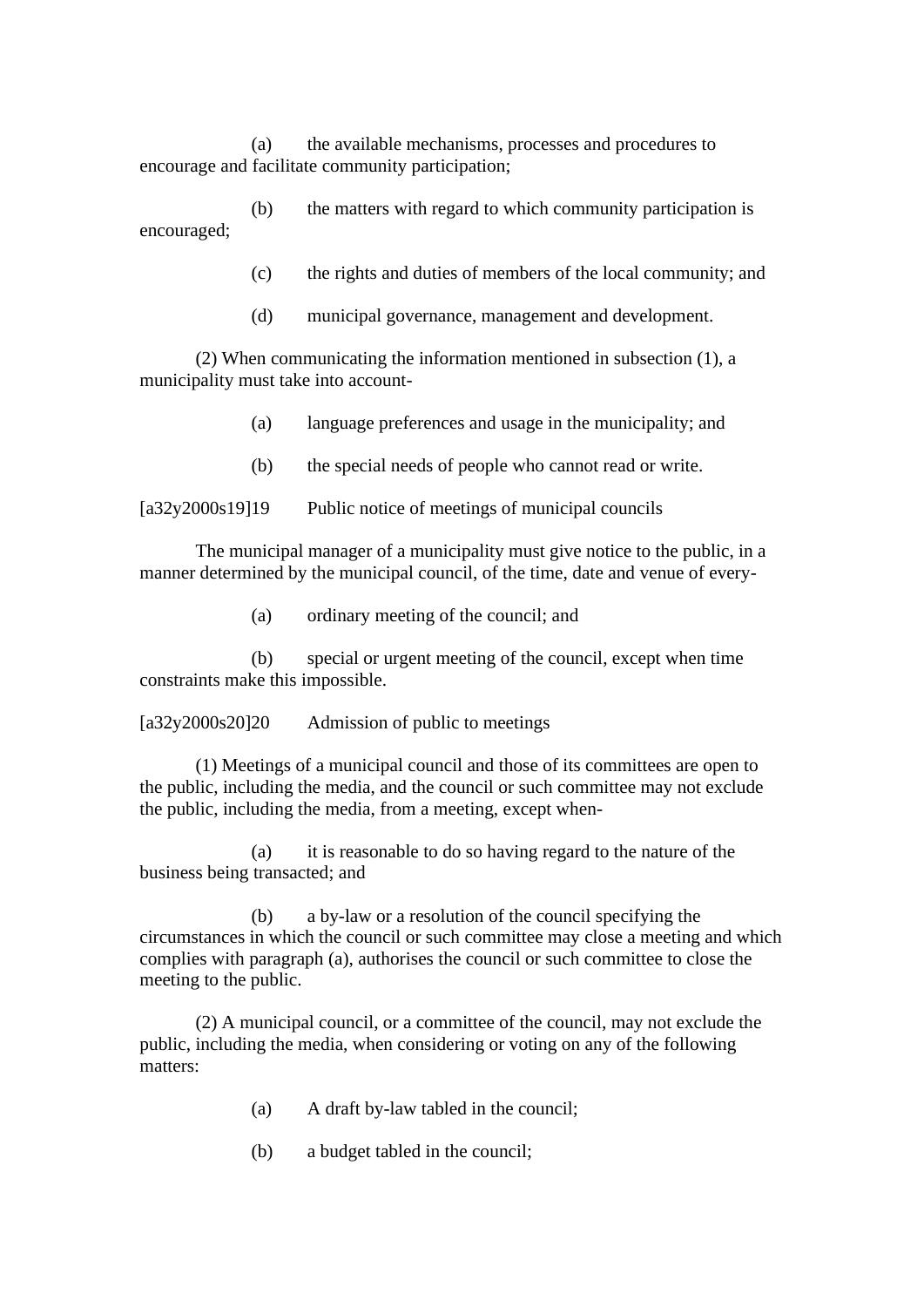(c) the municipality's draft integrated development plan, or any amendment of the plan, tabled in the council;

(d) the municipality's draft performance management system, or any amendment of the system, tabled in the council;

(e) the decision to enter into a service delivery agreement referred to in section 76 (b); or

(f) any other matter prescribed by regulation.

(3) An executive committee mentioned in section 42 of the Municipal Structures Act and a mayoral committee mentioned in section 60 of that Act may, subject to subsection (1) (a), close any or all of its meetings to the public, including the media.

(4) A municipal council-

(a) within the financial and administrative capacity of the municipality, must provide space for the public in the chambers and places where the council and its committees meet; and

(b) may take reasonable steps to regulate public access to, and public conduct at, meetings of the council and its committees.

[a32y2000s21]21 Communications to local community

(1) When anything must be notified by a municipality through the media to the local community in terms of this Act or any other applicable legislation, it must be done-

(a) in the local newspaper or newspapers of its area;

(b) in a newspaper or newspapers circulating in its area and determined by the council as a newspaper of record; or

(c) by means of radio broadcasts covering the area of the municipality.

(2) Any such notification must be in the official languages determined by the council, having regard to language preferences and usage within its area.

(3) A copy of every notice that must be published in the Provincial Gazette or the media in terms of this Act or any other applicable legislation, must be displayed at the municipal offices.

(4) When the municipality invites the local community to submit written comments or representations on any matter before the council, it must be stated in the invitation that any person who cannot write may come during office hours to a place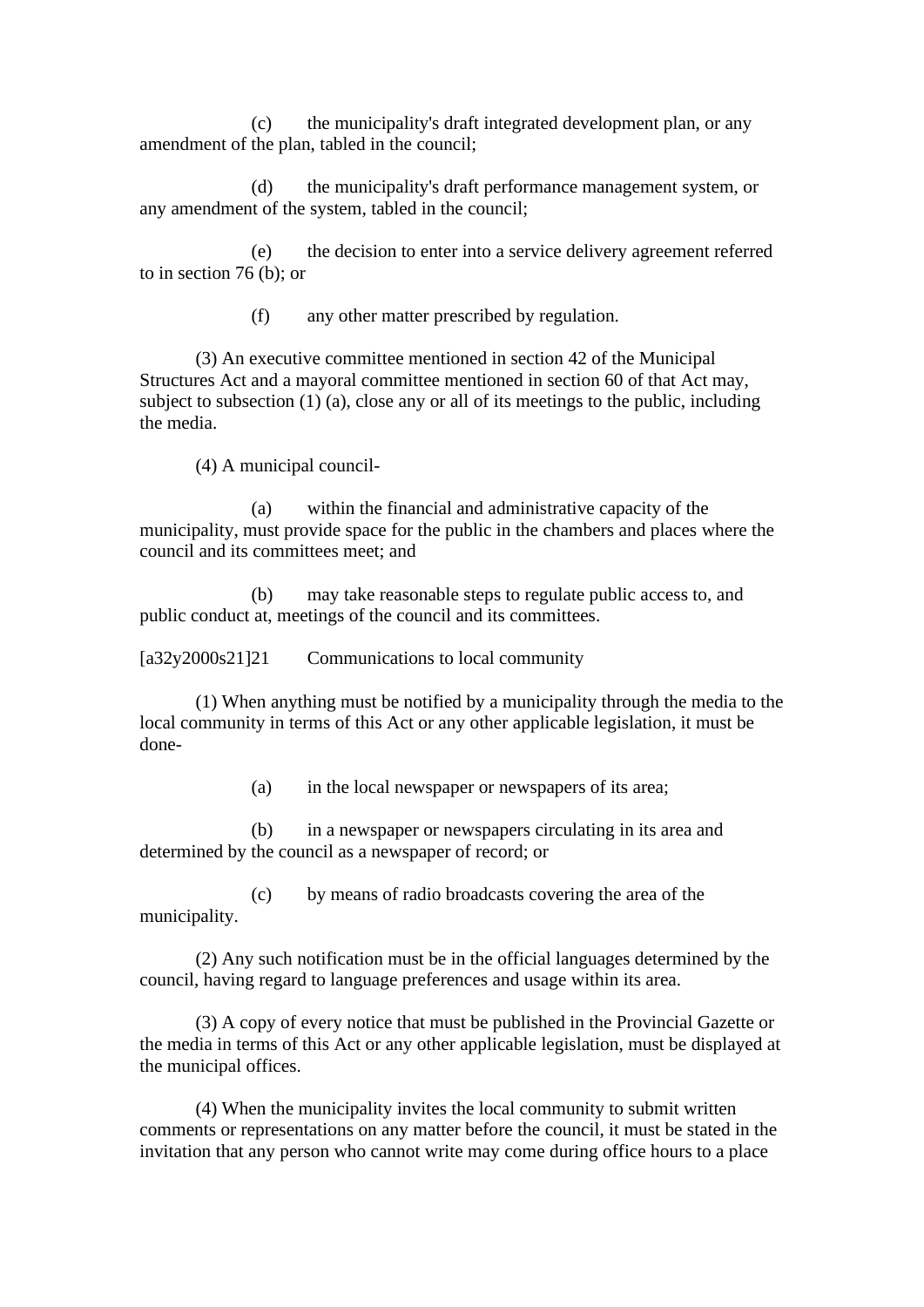where a staff member of the municipality named in the invitation, will assist that person to transcribe that person's comments or representations.

(5) (a) When a municipality requires a form to be completed by a member of the local community, a staff member of the municipality must give reasonable assistance to persons who cannot read or write, to enable such persons to understand and complete the form.

(b) If the form relates to the payment of money to the municipality or to the provision of any service, the assistance must include an explanation of its terms and conditions.

[a32y2000s22]22 Regulations and guidelines

(1) The Minister may in terms of section 120 make regulations or issue guidelines concerning -

(a) minimum standards for municipalities, including minimum standards relating to funding, when implementing the provisions of this Chapter; and

- (b) any matter that may facilitate-
- (i) the participation of the local community in the affairs of the municipality; or
	- (ii) the application of this Chapter.

(2) When making regulations or issuing guidelines in terms of section 120 to provide for or to regulate the matters mentioned in subsection (1) of this section, the Minister must-

(a) take into account the capacity of municipalities to comply with those matters; and

(b) differentiate between different kinds of municipalities according to their respective capacities.

(3) The Minister, by notice in the Gazette, may phase in the application of the provisions of this Chapter which place a financial or administrative burden on municipalities.

(4) A notice in terms of subsection (3) may-

(a) determine different dates on which different provisions of this Chapter become applicable to municipalities;

(b) apply to all municipalities generally;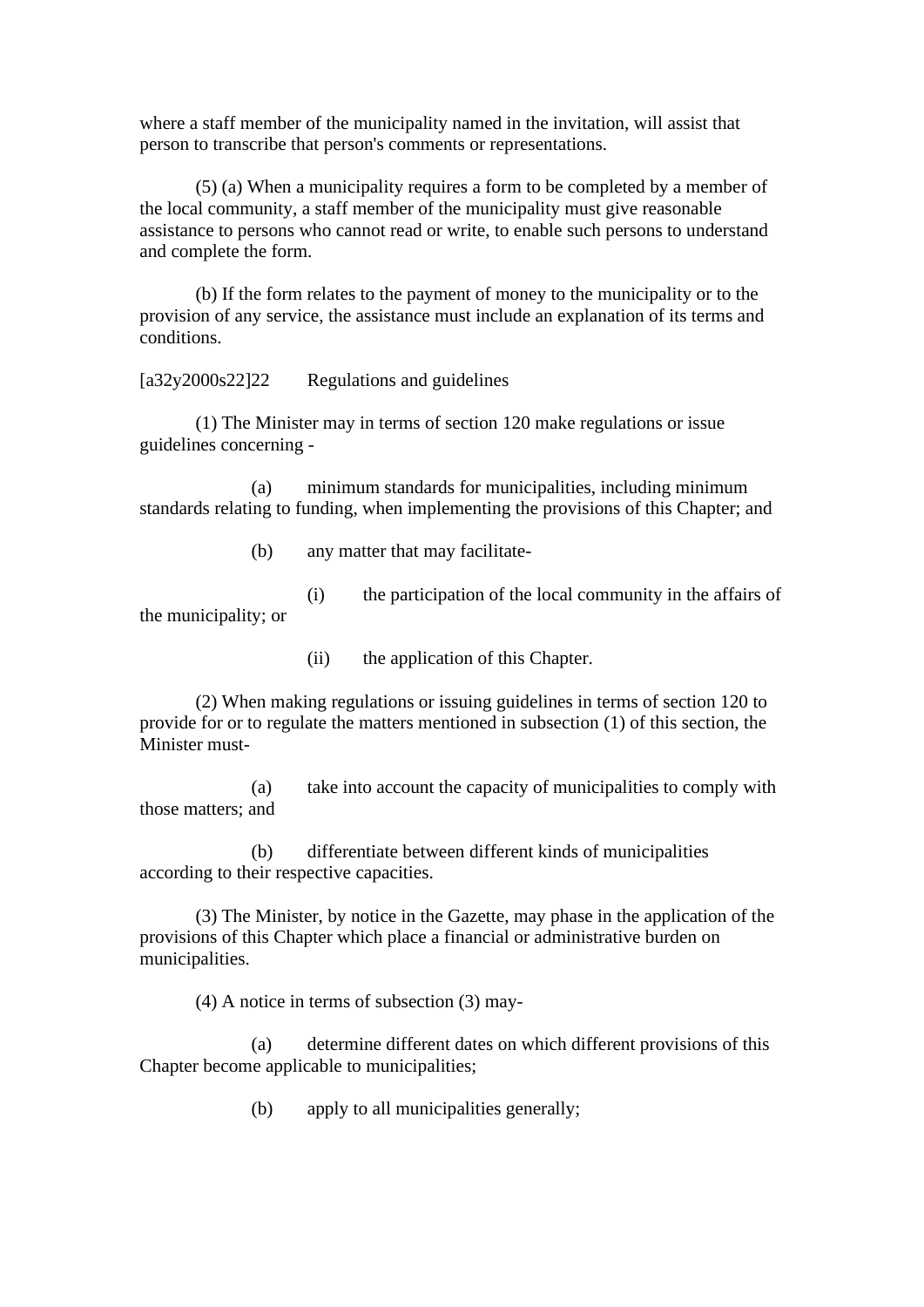(c) differentiate between different kinds of municipalities which may, for the purpose of the phasing in of the relevant provisions, be defined in the notice in relation to categories or types of municipalities or in any other way; or

(d) apply to a specific kind of municipality only, as defined in the notice.

CHAPTER 5 INTEGRATED DEVELOPMENT PLANNING (ss 23-37)

[Date of commencement of Chapter 5 (ss. 23 to 37 inclusive): 1 July 2001.]

Part 1 General (ss 23-25)

[a32y2000s23]23 Municipal planning to be developmentally oriented

(1) A municipality must undertake developmentally-oriented planning so as to ensure that it-

(a) strives to achieve the objects of local government set out in section 152 of the Constitution;

(b) gives effect to its developmental duties as required by section 153 of the Constitution; and

(c) together with other organs of state contribute to the progressive realisation of the fundamental rights contained in sections 24, 25, 26, 27 and 29 of the Constitution.

(2) Subsection (1) must be read with Chapter I of the Development Facilitation Act, 1995 (Act 67 of 1995).

[Date of commencement of s. 23: 1 July 2001.]

[a32y2000s24]24 Municipal planning in co-operative government

(1) The planning undertaken by a municipality must be aligned with, and complement, the development plans and strategies of other affected municipalities and other organs of state so as to give effect to the principles of co-operative government contained in section 41 of the Constitution.

(2) Municipalities must participate in national and provincial development programmes as required in section 153 (b) of the Constitution.

(3) If municipalities are required to comply with planning requirements in terms of national or provincial legislation, the responsible organs of state must-

(a) align the implementation of that legislation with the provisions of this Chapter; and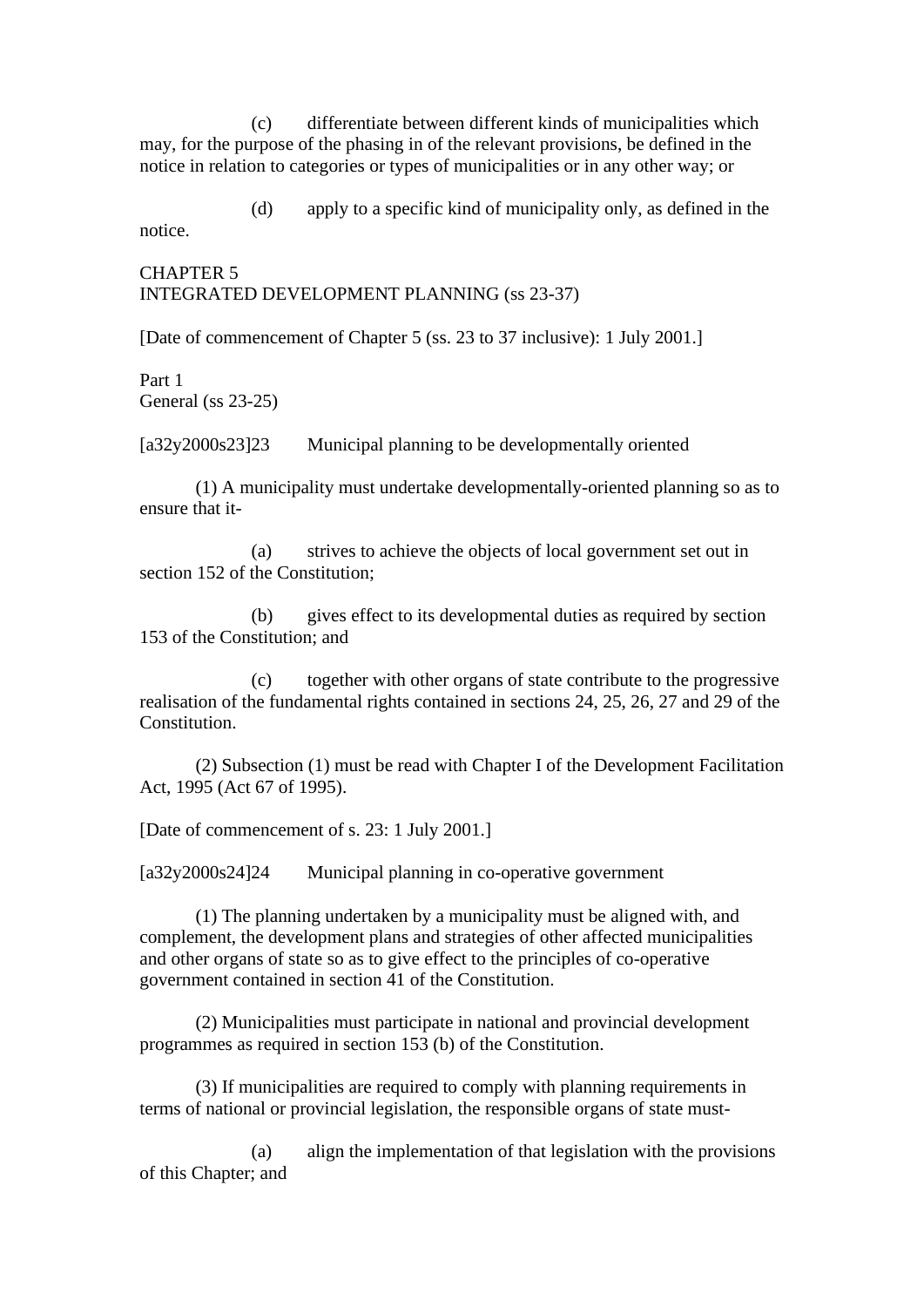- (b) in such implementation-
	- (i) consult with the affected municipality; and

(ii) take reasonable steps to assist the municipality to meet the time limit mentioned in section 25 and the other requirements of this Chapter applicable to its integrated development plan.

(4) An organ of state initiating national or provincial legislation requiring municipalities to comply with planning requirements, must consult with organised local government before the legislation is introduced in Parliament or a provincial legislature, or, in the case of subordinate legislation, before that legislation is enacted.

[Date of commencement of s. 24: 1 July 2001.]

[a32y2000s25]25 Adoption of integrated development plans

(1) Each municipal council must, within a prescribed period after the start of its elected term, adopt a single, inclusive and strategic plan for the development of the municipality which-

(a) links, integrates and co-ordinates plans and takes into account proposals for the development of the municipality;

(b) aligns the resources and capacity of the municipality with the implementation of the plan;

(c) forms the policy framework and general basis on which annual budgets must be based;

(d) complies with the provisions of this Chapter; and

(e) is compatible with national and provincial development plans and planning requirements binding on the municipality in terms of legislation.

(2) An integrated development plan adopted by a municipal council in terms of subsection (1) may be amended in terms of section 34 and remains in force until an integrated development plan is adopted by the next elected council.

(3) (a) A newly elected municipal council may, within the prescribed period referred to in subsection (1), adopt the integrated development plan of its predecessor, but before taking a decision it must comply with section 29 (1) (b) (i), (c) and (d).

(b) A newly elected municipal council that adopts the integrated development plan of its predecessor with amendments, must effect the amendments in accordance with the process referred to in section 34 (b).

(4) A municipality must, within 14 days of the adoption of its integrated development plan in terms of subsection (1) or (3)-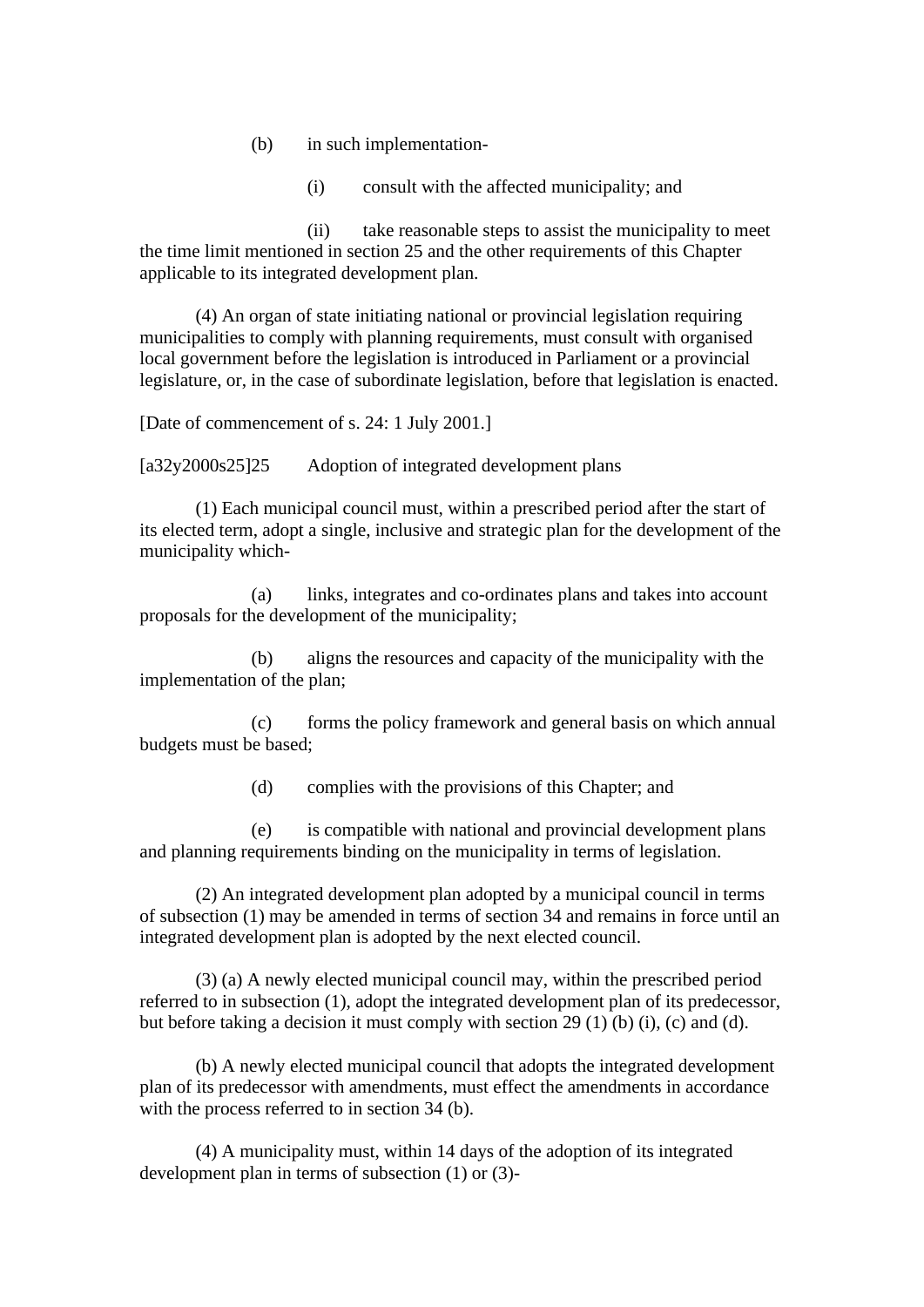- (a) give notice to the public-
	- (i) of the adoption of the plan; and

(ii) that copies of or extracts from the plan are available for public inspection at specified places; and

(b) publicise a summary of the plan.

[Date of commencement of s. 25: 1 July 2001.]

Part 2

Contents of integrated development plans (s 26)

[a32y2000s26]26 Core components of integrated development plans

An integrated development plan must reflect-

(a) the municipal council's vision for the long term development of the municipality with special emphasis on the municipality's most critical development and internal transformation needs;

(b) an assessment of the existing level of development in the municipality, which must include an identification of communities which do not have access to basic municipal services;

(c) the council's development priorities and objectives for its elected term, including its local economic development aims and its internal transformation needs;

(d) the council's development strategies which must be aligned with any national or provincial sectoral plans and planning requirements binding on the municipality in terms of legislation;

(e) a spatial development framework which must include the provision of basic guidelines for a land use management system for the municipality;

- (f) the council's operational strategies;
- (g) applicable disaster management plans;

(h) a financial plan, which must include a budget projection for at least the next three years; and

(i) the key performance indicators and performance targets determined in terms of section 41.

[Date of commencement of s. 26: 1 July 2001.]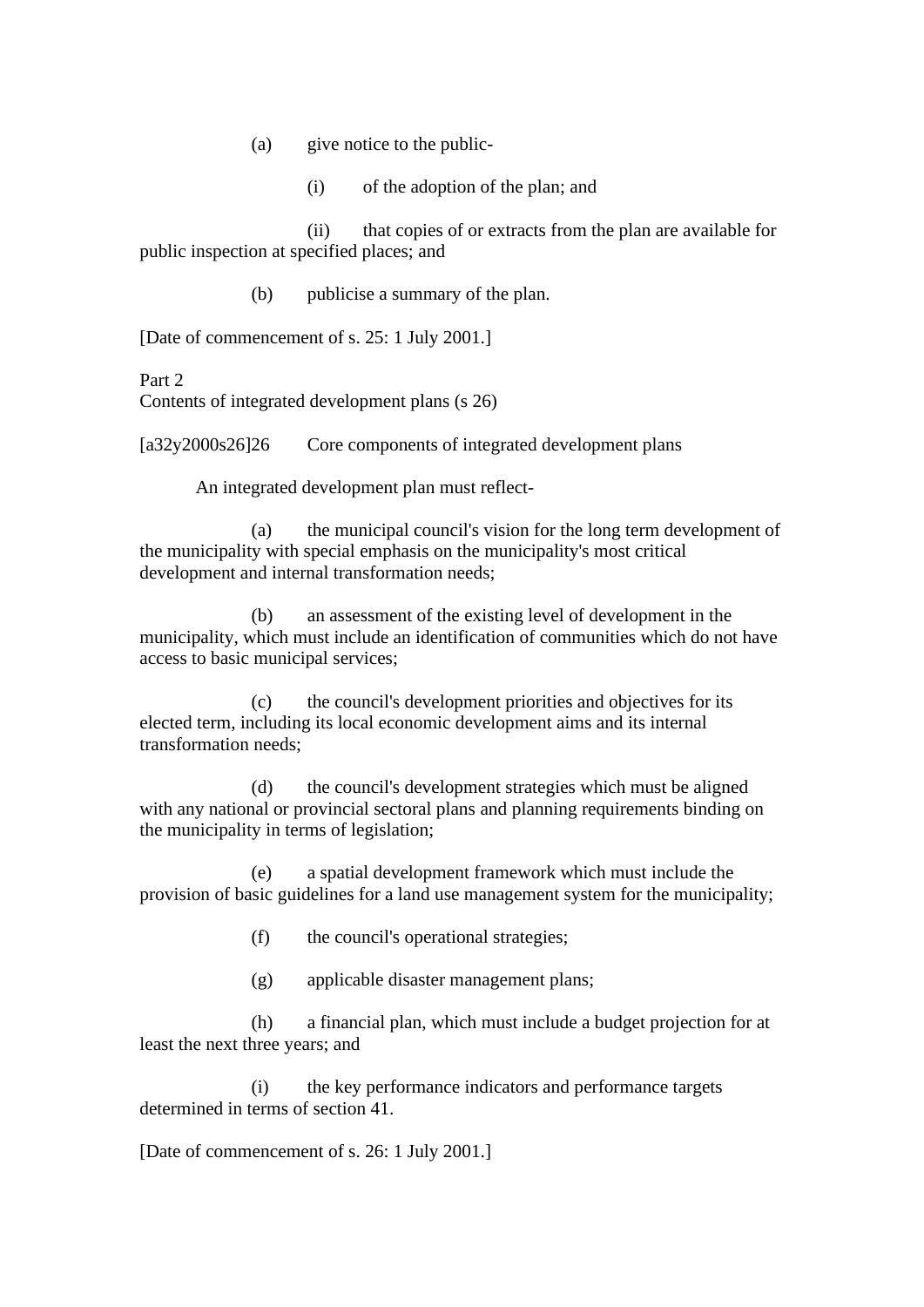Part 3

Process for planning, drafting, adopting and review of integrated development plans (ss 27-34)

[a32y2000s27]27 Framework for integrated development planning

(1) Each district municipality, within a prescribed period after the start of its elected term and after following a consultative process with the local municipalities within its area, must adopt a framework for integrated development planning in the area as a whole.

(2) A framework referred to in subsection (1) binds both the district municipality and the local municipalities in the area of the district municipality, and must at least-

(a) identify the plans and planning requirements binding in terms of national and provincial legislation on the district municipality and the local municipalities or on any specific municipality;

(b) identify the matters to be included in the integrated development plans of the district municipality and the local municipalities that require alignment;

(c) specify the principles to be applied and co-ordinate the approach to be adopted in respect of those matters; and

(d) determine procedures-

(i) for consultation between the district municipality and the local municipalities during the process of drafting their respective integrated development plans; and

(ii) to effect essential amendments to the framework.

[Date of commencement of s. 27: 1 July 2001.]

[a32y2000s28]28 Adoption of process

(1) Each municipal council, within a prescribed period after the start of its elected term, must adopt a process set out in writing to guide the planning, drafting, adoption and review of its integrated development plan.

(2) The municipality must through appropriate mechanisms, processes and procedures established in terms of Chapter 4, consult the local community before adopting the process.

(3) A municipality must give notice to the local community of particulars of the process it intends to follow.

[Date of commencement of s. 28: 1 July 2001.]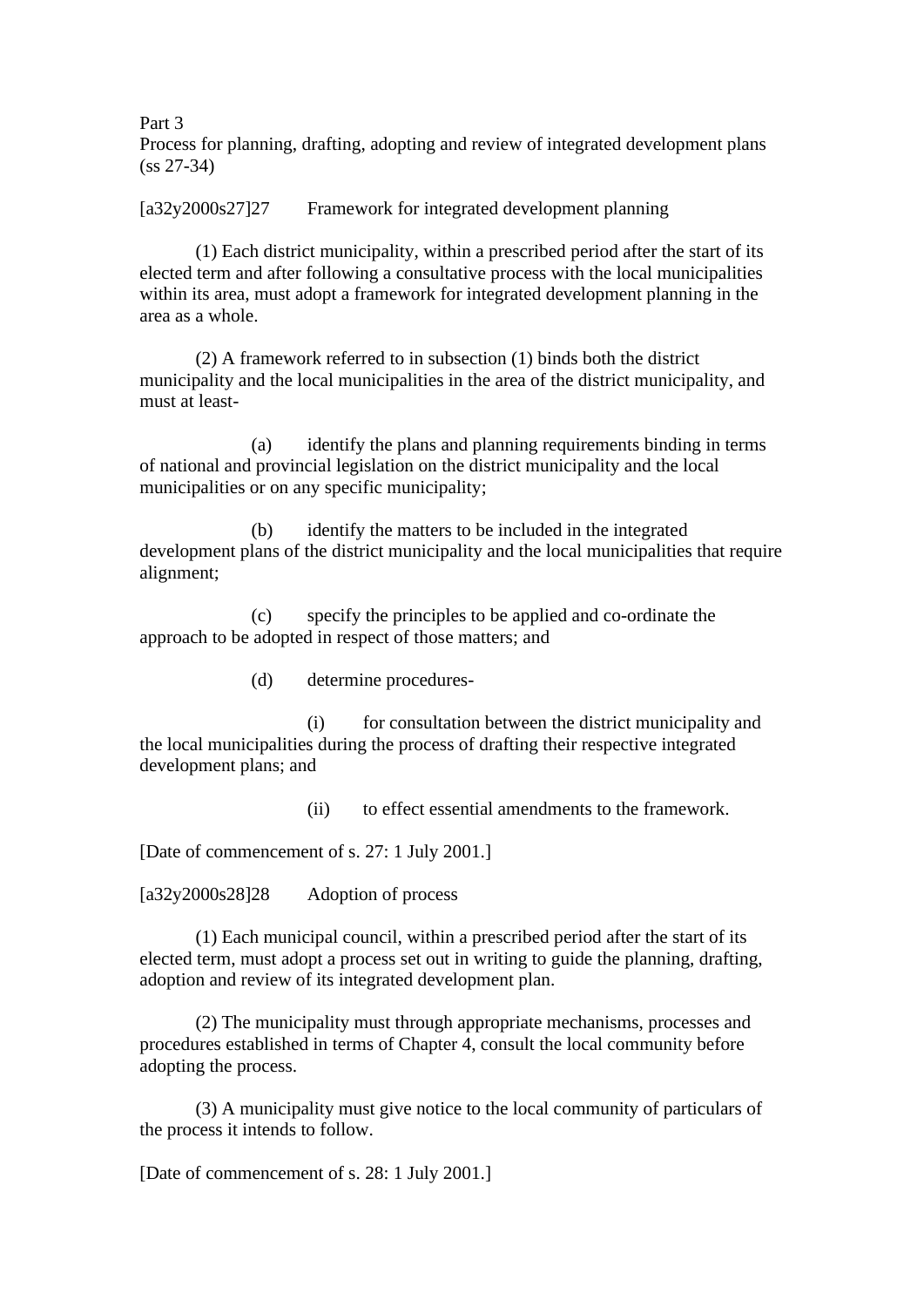[a32y2000s29]29 Process to be followed

(1) The process followed by a municipality to draft its integrated development plan, including its consideration and adoption of the draft plan, must-

(a) be in accordance with a predetermined programme specifying timeframes for the different steps;

(b) through appropriate mechanisms, processes and procedures established in terms of Chapter 4, allow for-

(i) the local community to be consulted on its development needs and priorities;

(ii) the local community to participate in the drafting of the integrated development plan; and

(iii) organs of state, including traditional authorities, and other role players to be identified and consulted on the drafting of the integrated development plan;

(c) provide for the identification of all plans and planning requirements binding on the municipality in terms of national and provincial legislation; and

(d) be consistent with any other matters that may be prescribed by regulation.

(2) A district municipality must-

(a) plan integrated development for the area of the district municipality as a whole but in close consultation with the local municipalities in that area;

(b) align its integrated development plan with the framework adopted in terms of section 27; and

(c) draft its integrated development plan, taking into account the integrated development processes of, and proposals submitted to it by the local municipalities in that area.

(3) A local municipality must-

(a) align its integrated development plan with the framework adopted in terms of section 27; and

(b) draft its integrated development plan, taking into account the integrated development processes of, and proposals submitted to it by the district municipality.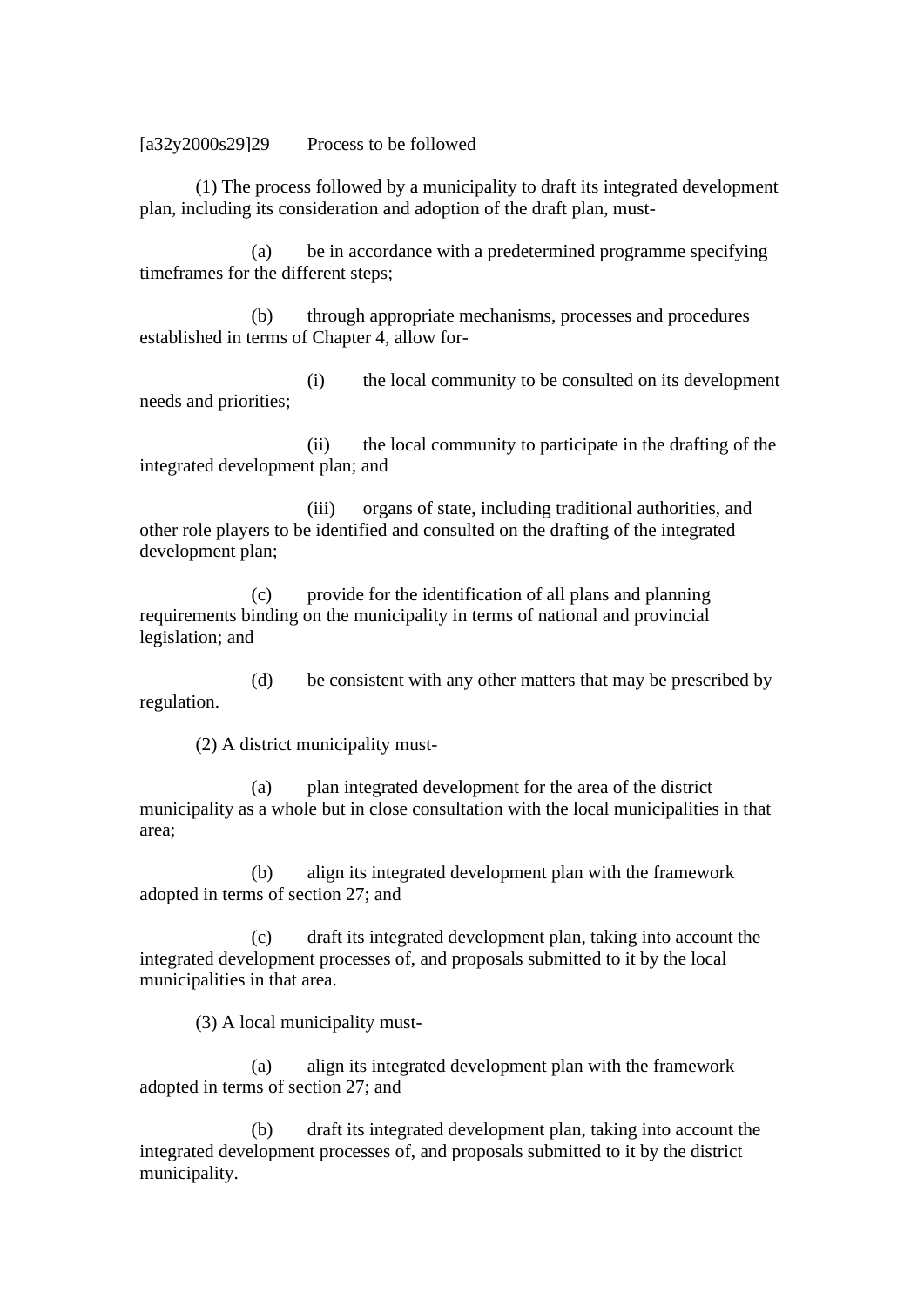[Date of commencement of s. 29: 1 July 2001.]

[a32y2000s30]30 Management of drafting process

The executive committee or executive mayor of a municipality or, if the municipality does not have an executive committee or executive mayor, a committee of councillors appointed by the municipal council, must, in accordance with section 29-

(a) manage the drafting of the municipality's integrated development plan;

(b) assign responsibilities in this regard to the municipal manager; and

(c) submit the draft plan to the municipal council for adoption by the council.

[Date of commencement of s. 30: 1 July 2001.]

[a32y2000s31]31 Provincial monitoring and support

The MEC for local government in the province may, subject to any other law regulating provincial supervision of local government-

(a) monitor the process followed by a municipality in terms of section 29;

(b) assist a municipality with the planning, drafting, adoption and review of its integrated development plan;

(c) facilitate the co-ordination and alignment of-

(i) integrated development plans of different municipalities, including those of a district municipality and the local municipalities within its area; and

(ii) the integrated development plan of a municipality with the plans, strategies and programmes of national and provincial organs of state;

(d) take any appropriate steps to resolve disputes or differences in connection with the planning, drafting, adoption or review of an integrated development plan between-

(i) a municipality and the local community; and

(ii) different municipalities.

[Date of commencement of s. 31: 1 July 2001.]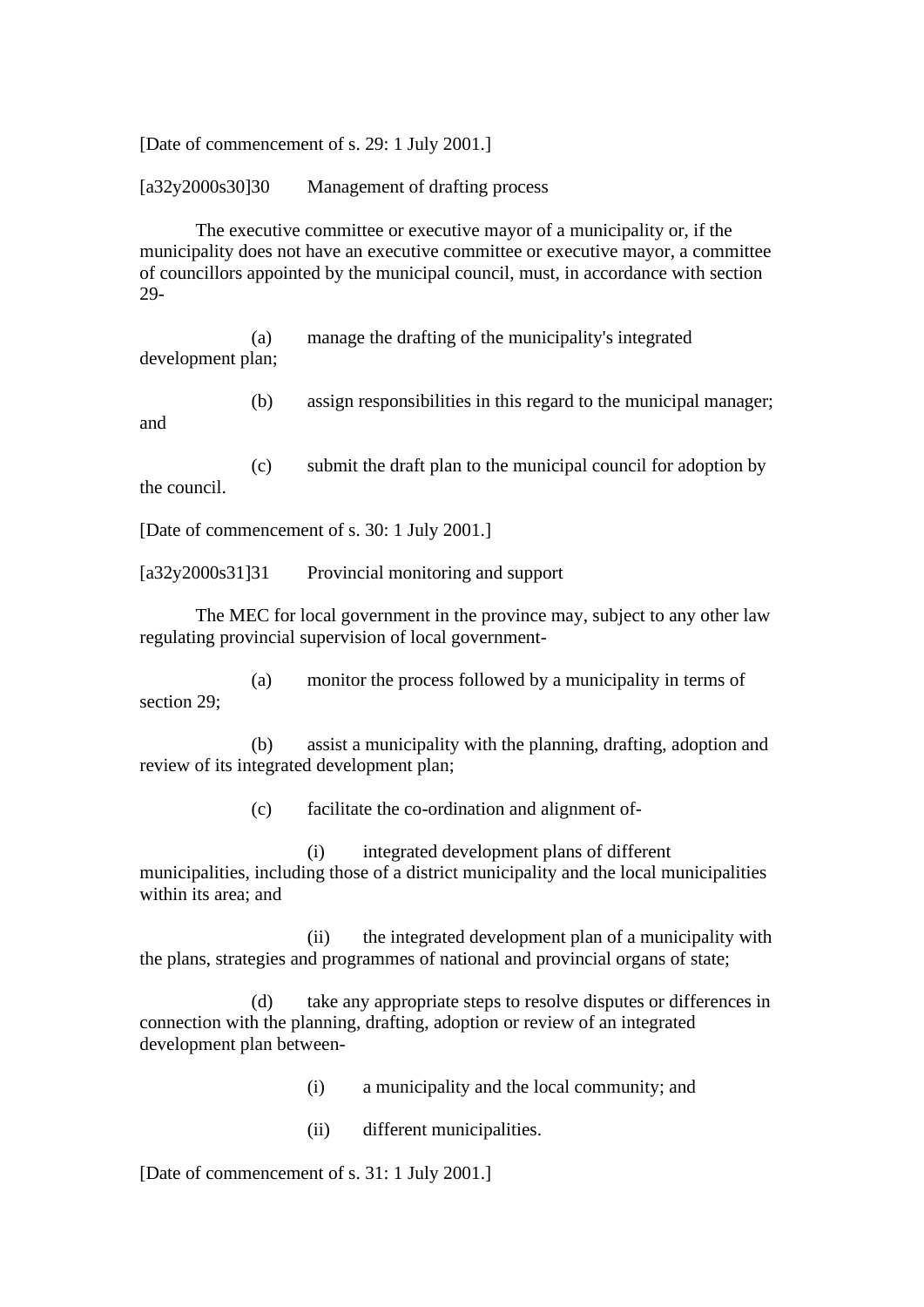[a32y2000s32]32 Copy of integrated development plan to be submitted to MEC for local government

(1) (a) The municipal manager of a municipality must submit a copy of the integrated development plan as adopted by the council of the municipality, and any subsequent amendment to the plan, to the MEC for local government in the province within 10 days of the adoption or amendment of the plan.

(b) The copy of the integrated development plan to be submitted in terms of paragraph (a) must be accompanied by-

(i) a summary of the process referred to in section 29 (1);

(ii) a statement that the process has been complied with, together with any explanations that may be necessary to amplify the statement; and

(iii) in the case of a district and a local municipality, a copy of the framework adopted in terms of section 27.

(2) The MEC for local government in the province may, within 30 days of receiving a copy of an integrated development plan or an amendment to the plan, or within such reasonable longer period as may be approved by the Minister, request the relevant municipal council-

(a) to adjust the plan or the amendment in accordance with the MEC's proposals, if the plan or amendment-

(i) does not comply with a requirement of this Act; or

(ii) is in conflict with or is not aligned with or negates any of the development plans and strategies of other affected municipalities or organs of state; or

(b) to comply with the process referred to in section 29, or with a specific provision of this Act relating to the process of drafting or amending integrated development plans if the municipality has failed to comply with that process or provision, and to adjust the plan or the amendment if that becomes necessary after such compliance.

(3) A municipal council must consider the MEC's proposals, and within 30 days of receiving the MEC's request must-

(a) if it agrees with those proposals, adjust its integrated development plan or amendment in accordance with the MEC' s request; or

(b) if it disagrees with the proposals, object to the MEC's request and furnish the MEC with reasons in writing why it disagrees.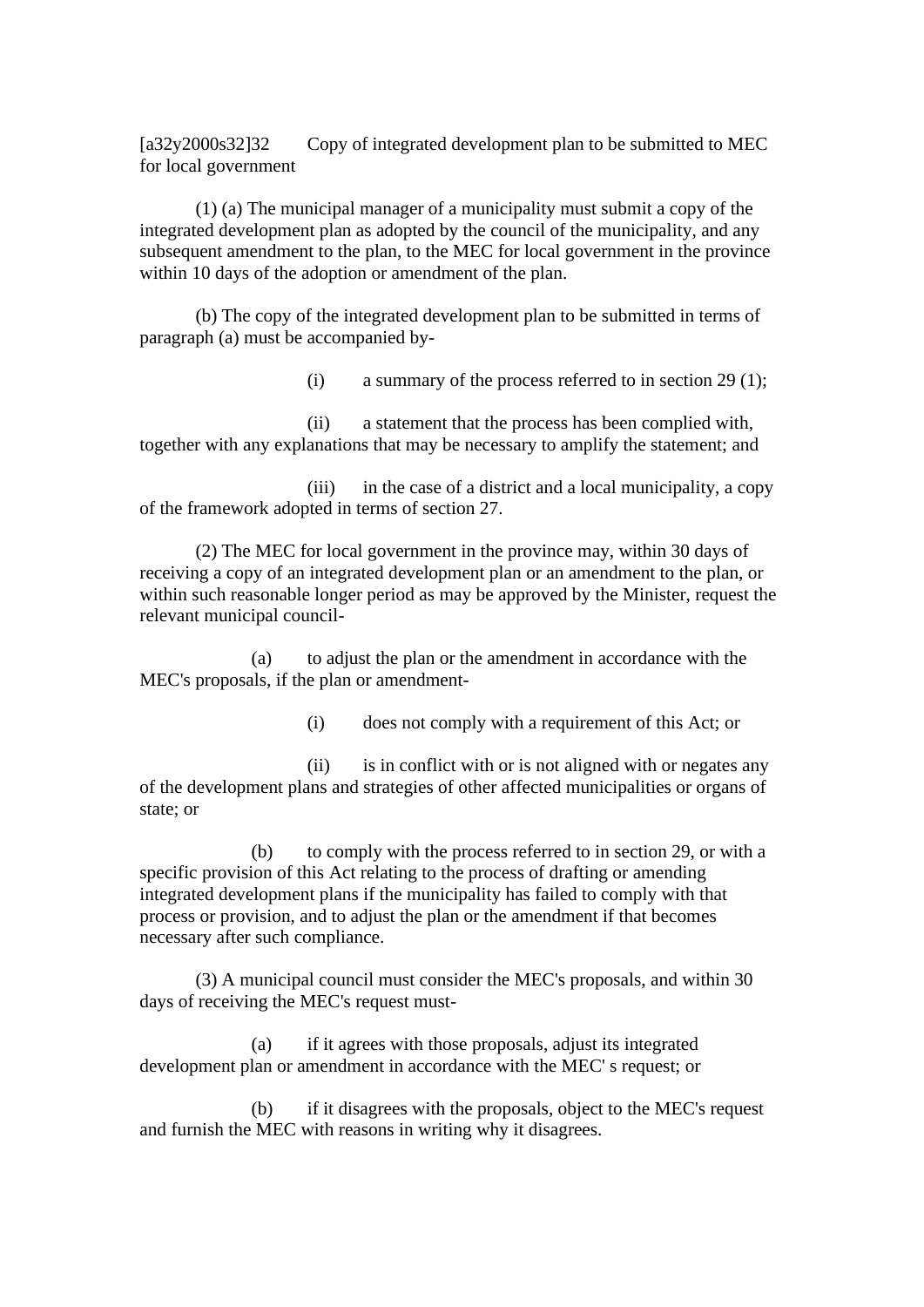(4) On receipt of an objection in terms of subsection (3) (b) the MEC may refer the municipality's objection to an ad hoc committee referred to in section 33 for decision by the committee. If the MEC decides to refer an objection to an ad hoc committee, the objection must be referred within 21 days of receipt of the objection.

[Date of commencement of s. 32: 1 July 2001.]

[a32y2000s33]33 Ad hoc committees

(1) Whenever necessary, the MEC for local government in a province must appoint an ad hoc committee consisting of members representing local government, the provincial government and the national government to decide on an objection by a municipality in terms of section 32 (3) (b).

(2) The MEC appoints the members of an ad hoc committee representing-

(a) local government, with the concurrence of the municipality which lodged the objection and any other municipality involved in the dispute;

(b) the provincial government, with the concurrence of the provincial organ or organs of state involved in the dispute or in whose functional area the dispute is located; and

(c) the national government, with the concurrence of the national organ or organs of state involved in the dispute or in whose functional area the dispute is located.

(3) An objection referred to an ad hoc committee must be dealt with in accordance with procedures prescribed by regulation.

(4) A matter before an ad hoc committee is decided if at least two spheres of government agree on the matter.

(5) If the ad hoc committee rejects the municipality's objection, the municipality must, within 30 days of the date on which the committee has taken the decision and informed the municipality, comply with the MEC's request.

[Date of commencement of s. 33: 1 July 2001.]

[a32y2000s34]34 Annual review and amendment of integrated development plan

A municipal council-

(a) must review its integrated development plan-

(i) annually in accordance with an assessment of its performance measurements in terms of section 41; and

(ii) to the extent that changing circumstances so demand;

and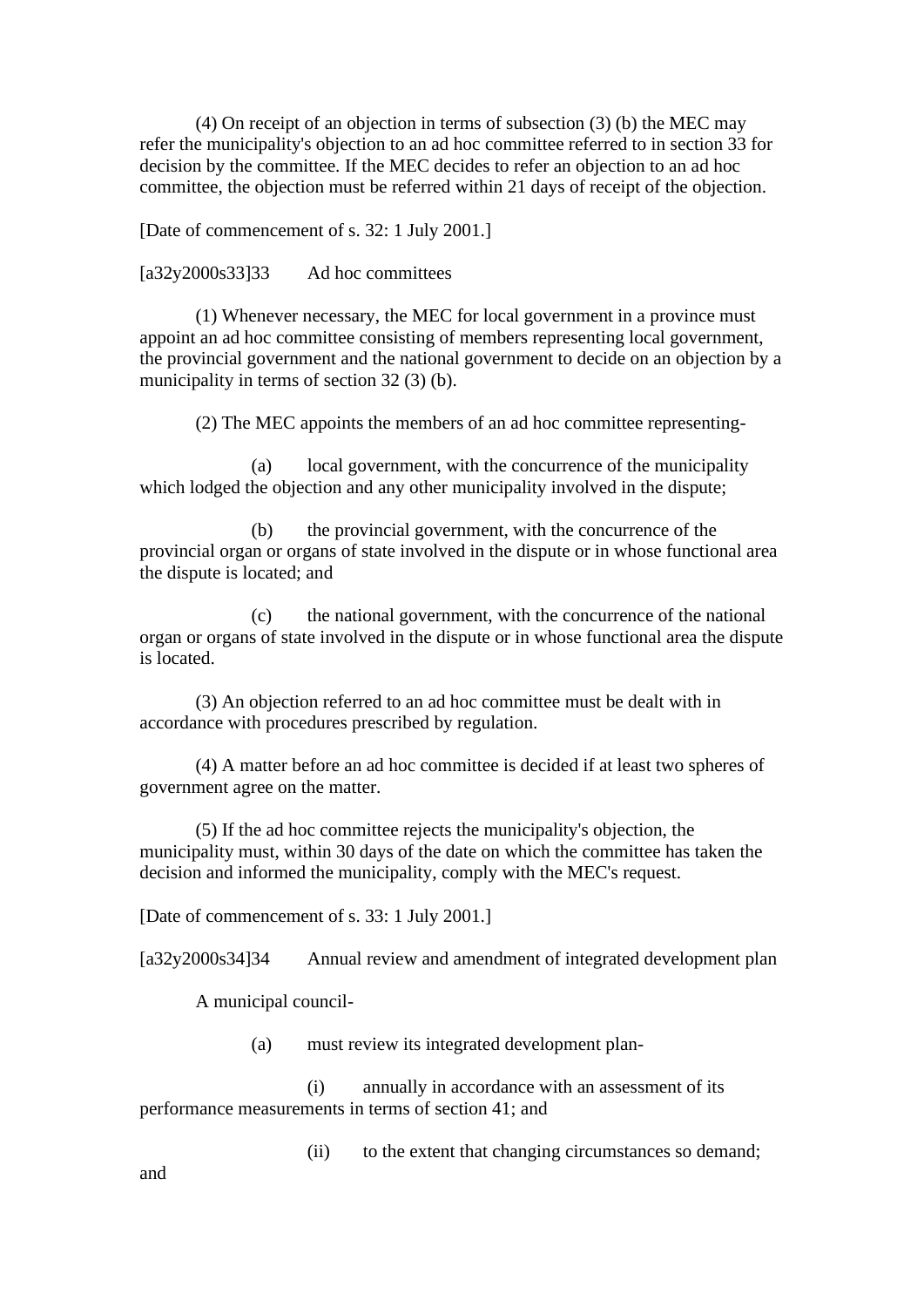(b) may amend its integrated development plan in accordance with a prescribed process.

[Date of commencement of s. 34: 1 July 2001.]

Part 4 Miscellaneous (ss 35-37)

[a32y2000s35]35 Status of integrated development plan

(1) An integrated development plan adopted by the council of a municipality-

(a) is the principal strategic planning instrument which guides and informs all planning and development, and all decisions with regard to planning, management and development, in the municipality;

(b) binds the municipality in the exercise of its executive authority, except to the extent of any inconsistency between a municipality's integrated development plan and national or provincial legislation, in which case such legislation prevails; and

(c) binds all other persons to the extent that those parts of the integrated development plan that impose duties or affect the rights of those persons have been passed as a by-law.

(2) A spatial development framework contained in an integrated development plan prevails over a plan as defined in section 1 of the Physical Planning Act, 1991 (Act 125 of 1991).

[Date of commencement of s. 35: 1 July 2001.]

[a32y2000s36]36 Municipality to give effect to integrated development plan

A municipality must give effect to its integrated development plan and conduct its affairs in a manner which is consistent with its integrated development plan.

[Date of commencement of s. 36: 1 July 2001.]

[a32y2000s37]37 Regulations and guidelines

(1) The Minister may for the purposes of this Chapter make regulations or issue guidelines in terms of section 120 to provide for or to regulate the following matters:

(a) incentives to ensure that municipalities adopt their integrated development plans within the applicable prescribed period, and comply with the provisions of this Act concerning the planning, drafting, adoption and review of those plans;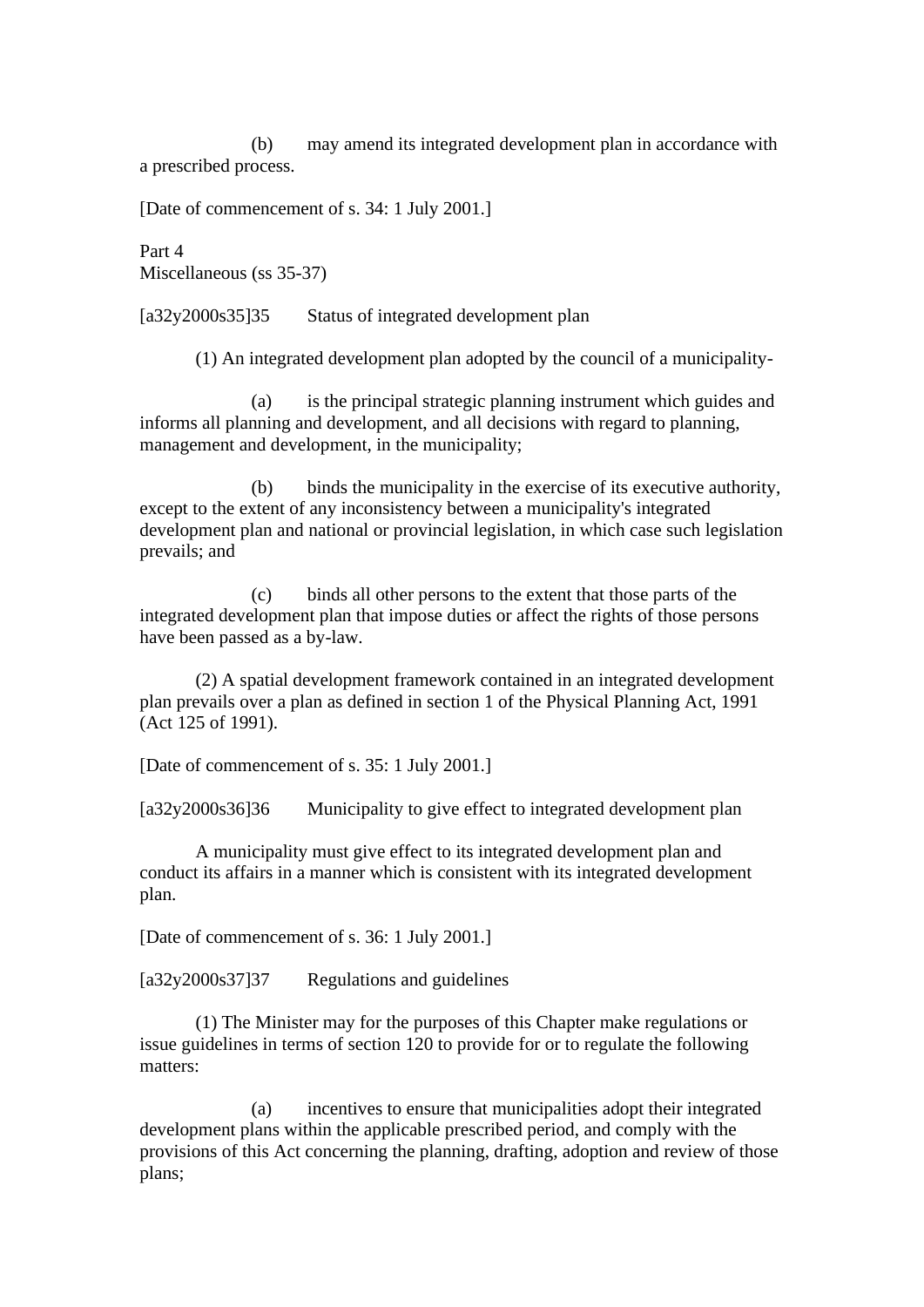(b) the detail of integrated development plans taking into account the requirements of other applicable national legislation;

(c) criteria municipalities must take into account when planning, drafting, adopting or reviewing their integrated development plans;

(d) the detail of the process for the planning, drafting, adoption and review of integrated development plans;

(e) a process for the amendment of integrated development plans;

(f) the manner in which an objection must be referred to an ad hoc committee envisaged in section 33;

(g) the manner in which written evidence or documents must be submitted to an ad hoc committee;

(h) the proceedings of an ad hoc committee; and

(i) any other matter that may facilitate-

(i) integrated development planning and the drafting of integrated development plans; or

(ii) the application of this Chapter.

(2) When making regulations or issuing guidelines in terms of section 120 to provide for or to regulate the matters mentioned in subsection (1) (b), (c), (d) and (e) of this section, the Minister must-

(a) take into account the capacity of municipalities to comply with those matters; and

(b) differentiate between different kinds of municipalities according to their respective capacities.

(3) The Minister, by notice in the Gazette, may phase in the application of the provisions of this Chapter which place a financial or administrative burden on municipalities.

(4) A notice in terms of subsection (3) may-

(a) determine different dates on which different provisions of this Chapter becomes applicable to municipalities;

(b) apply to all municipalities generally;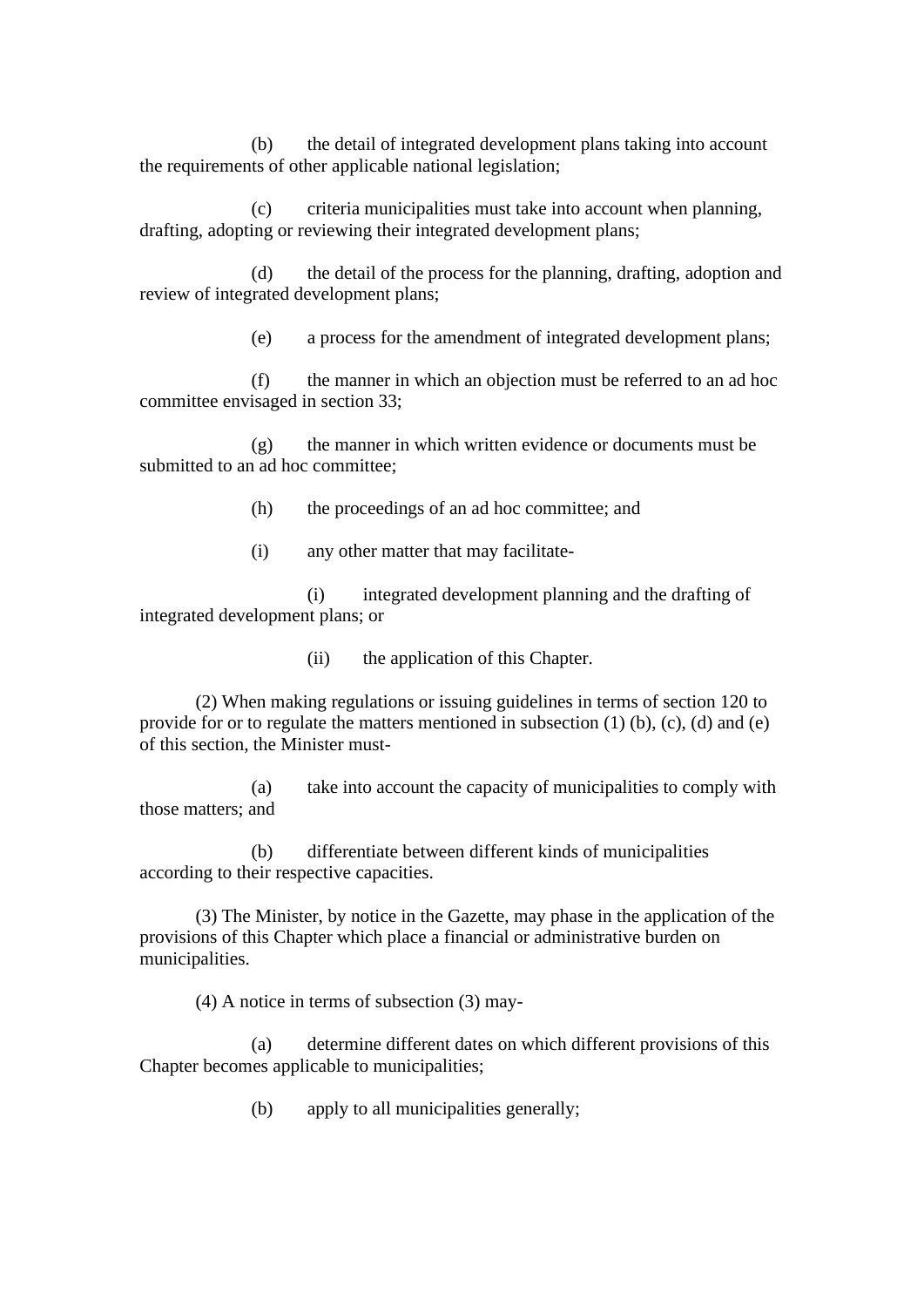(c) differentiate between different kinds of municipalities which may, for the purpose of the phasing in of the relevant provisions, be defined in the notice in relation to categories or types of municipalities or in any other way; or

(d) apply to a specific kind of municipality only, as defined in the notice.

[Date of commencement of s. 37: 1 July 2001.]

## CHAPTER 6 PERFORMANCE MANAGEMENT (ss 38-49)

[Date of commencement of Chapter 6 (ss. 38 to 49 inclusive): 1 July 2001.]

[a32y2000s38]38 Establishment of performance management system

A municipality must-

- (a) establish a performance management system that is-
	- (i) commensurate with its resources;
	- (ii) best suited to its circumstances; and

(iii) in line with the priorities, objectives, indicators and targets contained in its integrated development plan;

(b) promote a culture of performance management among its political structures, political office bearers and councillors and in its administration; and

(c) administer its affairs in an economical, effective, efficient and accountable manner.

[Date of commencement of s. 38: 1 July 2001.]

[a32y2000s39]39 Development of performance management system

The executive committee or executive mayor of a municipality or, if the municipality does not have an executive committee or executive mayor, a committee of councillors appointed by the municipal council must-

(a) manage the development of the municipality's performance management system;

(b) assign responsibilities in this regard to the municipal manager,

and

(c) submit the proposed system to the municipal council for adoption.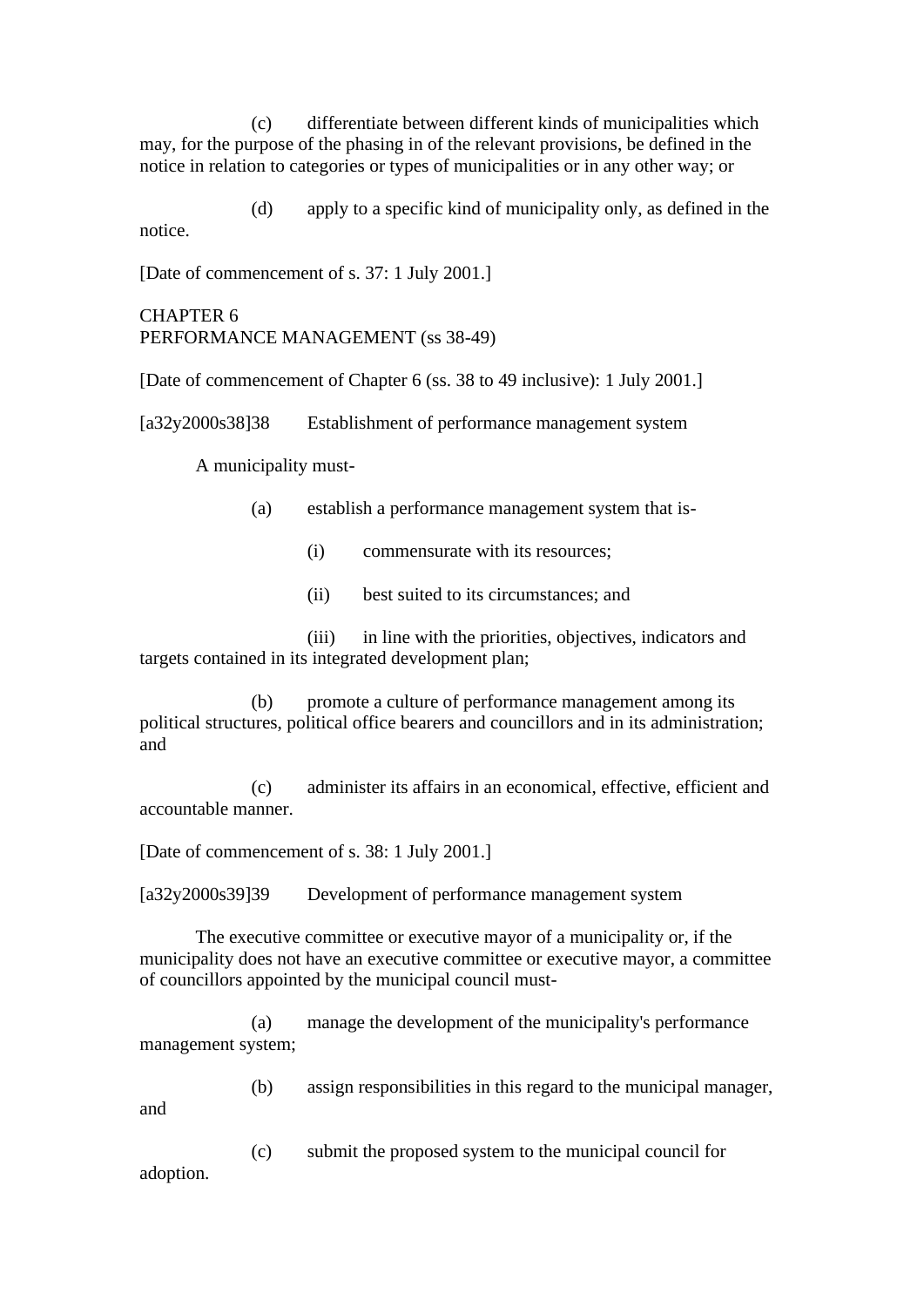[Date of commencement of s. 39: 1 July 2001.]

[a32y2000s40]40 Monitoring and review of performance management system

A municipality must establish mechanisms to monitor and review its performance management system.

[Date of commencement of s. 40: 1 July 2001.]

[a32y2000s41]41 Core components

(1) A municipality must in terms of its performance management system and in accordance with any regulations and guidelines that may be prescribed-

(a) set appropriate key performance indicators as a yardstick for measuring performance, including outcomes and impact, with regard to the municipality's development priorities and objectives set out in its integrated development plan;

(b) set measurable performance targets with regard to each of those development priorities and objectives;

(c) with regard to each of those development priorities and objectives and against the key performance indicators and targets set in terms of paragraphs (a) and (b)-

(i) monitor performance; and

(ii) measure and review performance at least once per year;

(d) take steps to improve performance with regard to those development priorities and objectives where performance targets are not met; and

(e) establish a process of regular reporting to-

(i) the council, other political structures, political office bearers and staff of the municipality; and

(ii) the public and appropriate organs of state.

(2) The system applied by a municipality in compliance with subsection (1) (c) must be devised in such a way that it may serve as an early warning indicator of under-performance.

[Date of commencement of s. 41: 1 July 2001.]

[a32y2000s42]42 Community involvement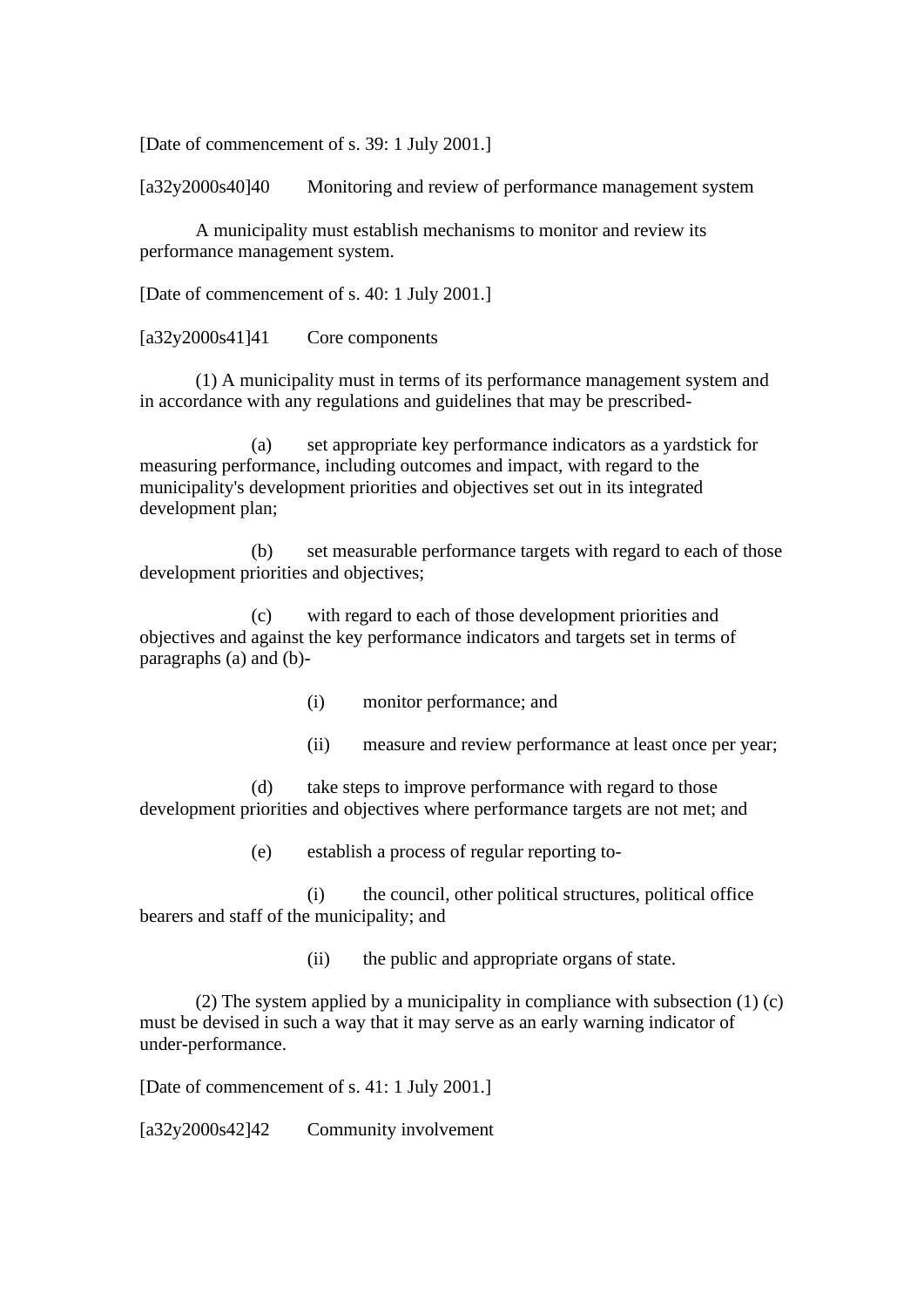A municipality, through appropriate mechanisms, processes and procedures established in terms of Chapter 4, must involve the local community in the development, implementation and review of the municipality's performance management system, and, in particular, allow the community to participate in the setting of appropriate key performance indicators and performance targets for the municipality.

[Date of commencement of s. 42: 1 July 2001.]

[a32y2000s43]43 General key performance indicators

(1) The Minister, after consultation with the MECs for local government and organised local government representing local government nationally, may-

(a) by regulation prescribe general key performance indicators that are appropriate and that can be applied to local government generally; and

(b) when necessary, review and adjust those general key performance indicators.

(2) Key performance indicators set by a municipality must include any general key performance indicators prescribed in terms of subsection (1), to the extent that these indicators are applicable to the municipality concerned.

[Date of commencement of s. 43: 1 July 2001.]

[a32y2000s44]44 Notification of key performance indicators and performance targets

A municipality, in a manner determined by its council, must make known, both internally and to the general public, the key performance indicators and performance targets set by it for purposes of its performance management system.

[Date of commencement of s. 44: 1 July 2001.]

[a32y2000s45]45 Audit of performance measurements

The results of performance measurements in terms of section 41 (1) (c) must be audited-

- (a) as part of the municipality's internal auditing processes; and
- (b) annually by the Auditor-General.

[Date of commencement of s. 45: 1 July 2001.]

[a32y2000s46]46 Annual reports

(1) A municipality must prepare for each financial year an annual report consisting of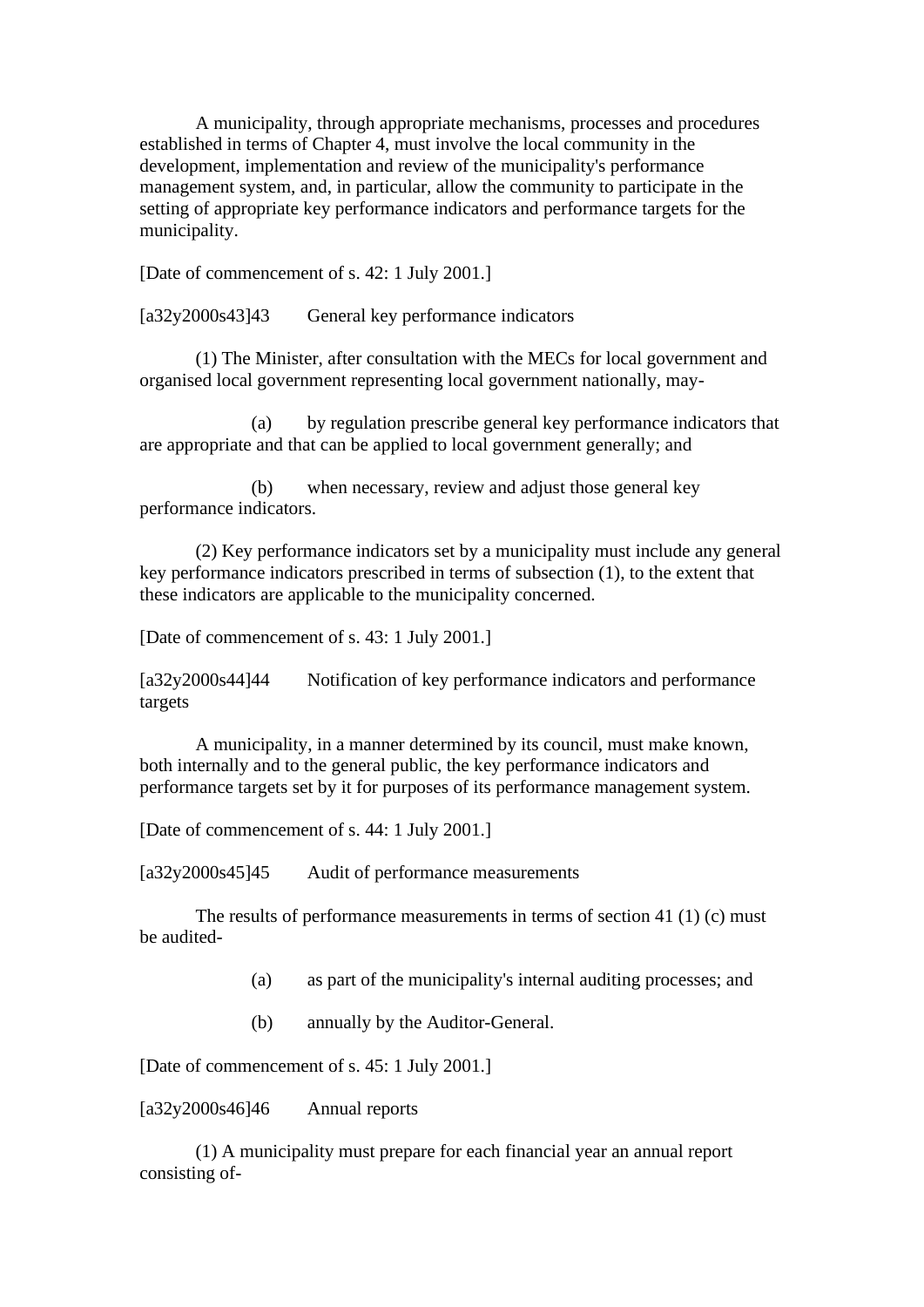(a) a performance report reflecting-

(i) the municipality's, and any service provider's, performance during that financial year, also in comparison with targets of and with performance in the previous financial year;

(ii) the development and service delivery priorities and the performance targets set by the municipality for the following financial year; and

(iii) measures that were or are to be taken to improve performance;

(b) the financial statements for that financial year prepared in accordance with the standards of generally recognised accounting practice referred to in section 89 of the Public Finance Management Act, 1999 (Act 1 of 1999);

(c) an audit report on the financial statements and the report on the audit performed in terms of section 45 (b); and

(d) any other reporting requirements in terms of other applicable legislation.

(2) A municipality must table its annual report within one month of receiving the audit report referred to in subsection (1) (c).

(3) (a) The municipal manager must-

(i) by prior notice in the media, inform the local community of the meeting or meetings of the council at which the municipality's annual report is tabled or discussed, which meetings must be open to the public;

(ii) give written notice of such meetings to the Auditor-General and the MEC for local government in the province;

(iii) submit copies of the minutes of those meetings to the Auditor-General and the MEC for local government in the province;

(b) Representatives of the Auditor-General and the MEC for local government in the province are entitled to attend and to speak at such meetings, and the municipal manager must be available to respond to questions related to the annual report.

(4) The municipality must adopt its annual report, and within 14 days-

(a) make copies of the report accessible to the public, interested organisations and the media, free of charge or at a reasonable price; and

- (b) submit a copy of the report to-
	- (i) the MEC for local government in the province;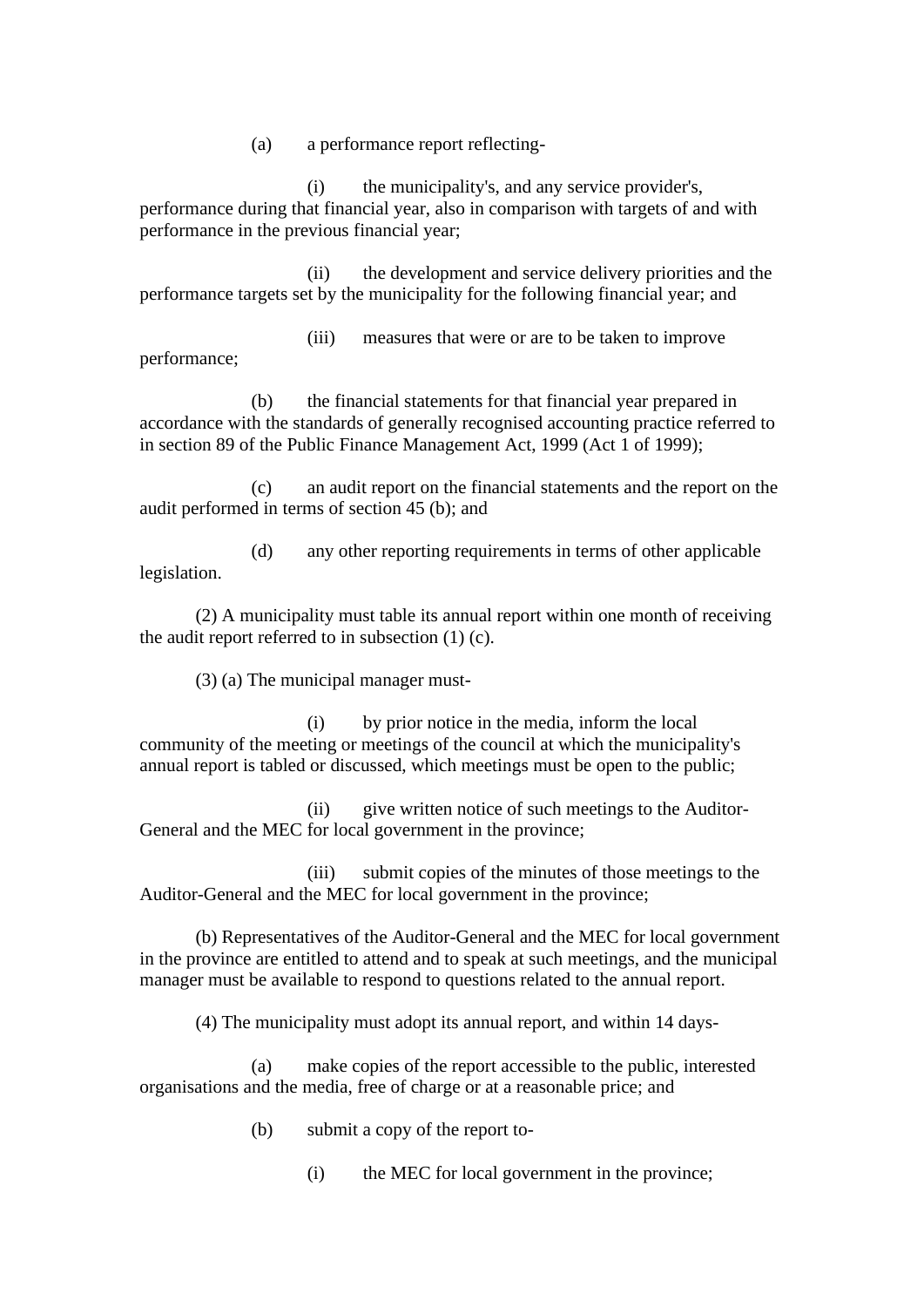- (ii) the Auditor-General; and
- (iii) such other institutions as may be prescribed by

regulation.

[Date of commencement of s. 46: 1 July 2001.]

 $[a32y2000s47]47$  Reports by MEC

(1) The MEC for local government must annually compile and submit to the provincial legislatures and the Minister a consolidated report on the performance of municipalities in the province.

(2) The report must-

- (a) identify municipalities that under-performed during the year;
- (b) propose remedial action to be taken; and
- (c) be published in the Provincial Gazette.

(3) The MEC for local government must submit a copy of the report to the National Council of Provinces.

[Date of commencement of s. 47: 1 July 2001.]

[a32y2000s48]48 Reports by Minister

(1) The Minister must annually compile and submit to Parliament and the MECs for local government a consolidated report of local government performance in terms of general key performance indicators.

(2) The report must be published in the Gazette.

[Date of commencement of s. 48: 1 July 2001.]

[a32y2000s49]49 Regulations and guidelines

(1) The Minister may for the purposes of this Chapter make regulations or issue guidelines in terms of section 120 to provide for or regulate-

(a) incentives to ensure that municipalities establish their performance management systems within the applicable prescribed period, and comply with the provisions of this Act concerning performance management systems;

(b) the setting of key performance indicators by a municipality with regard to its development objectives;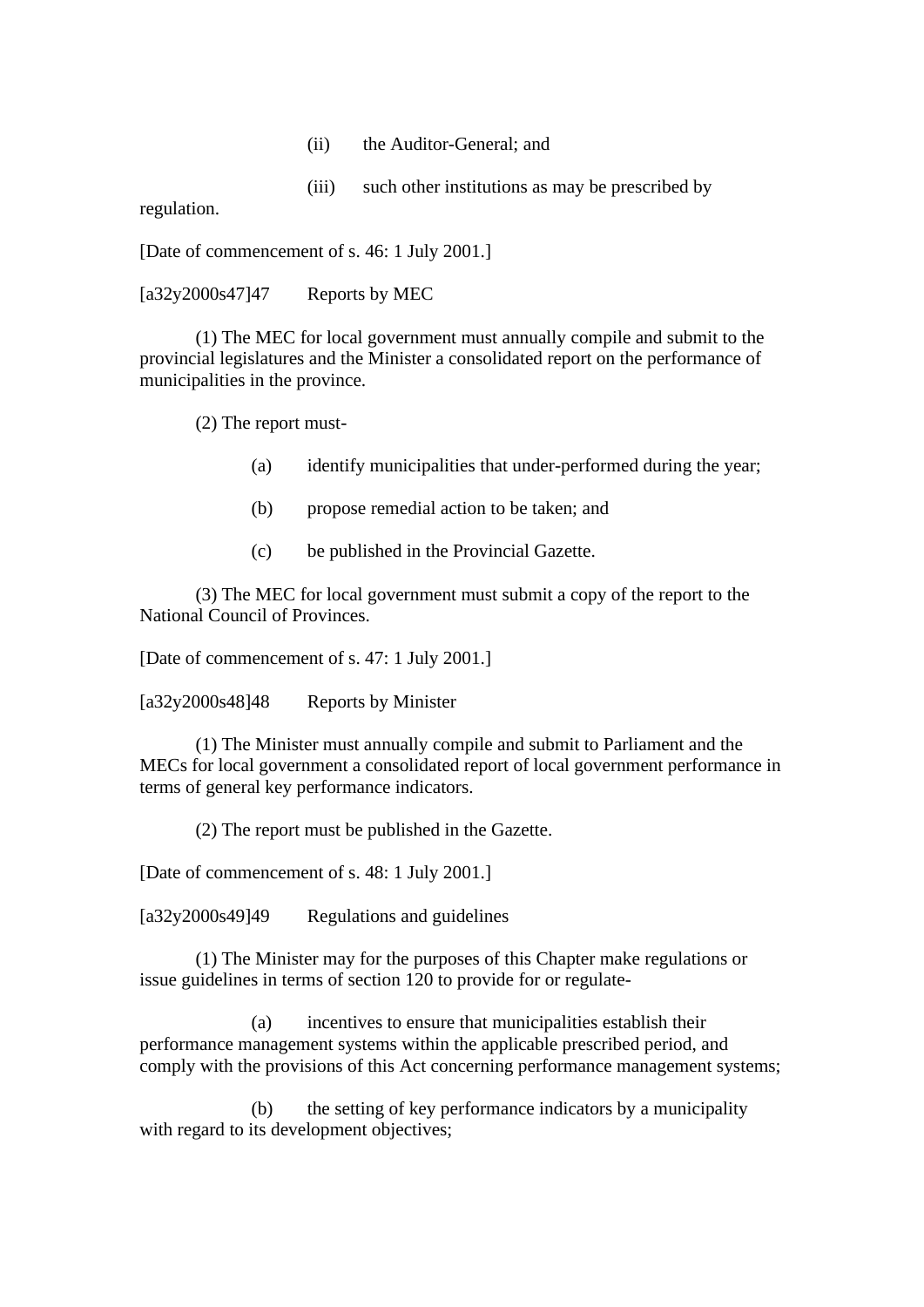(c) the identification of appropriate general key performance indicators that can be applied to municipalities generally and that reflect the object and intent of section 23;

(d) the regular review by a municipality of its key performance indicators;

(e) the setting of a framework for performance targets by municipalities consistent with their development priorities, objectives and strategies set out in their integrated development plans;

(f) mechanisms, systems and processes for the monitoring and measurement of performance by a municipality with regard to its development objectives;

(g) the internal auditing of performance measurements;

(h) the assessment of those performance measurements by a municipality;

(i) the assessment of progress by a municipality with the implementation of its integrated development plan;

(j) the improvement of performance;

(k) any other matter that may facilitate-

(i) the implementation by municipalities of an efficient and effective system of performance management; or

(ii) the application of this Chapter.

(2) When making regulations or issuing guidelines in terms of section 120 to provide for or to regulate the matters mentioned in subsection (1) of this section, the Minister must-

(a) take into account the capacity of municipalities to comply with those matters; and

(b) differentiate between different kinds of municipalities according to their respective capacities.

(3) The Minister, by notice in the Gazette, may phase in the application of the provisions of this Chapter which place a financial or administrative burden on municipalities.

(4) A notice in terms of subsection (3) may-

(a) determine different dates on which different provisions of this Chapter becomes applicable to municipalities;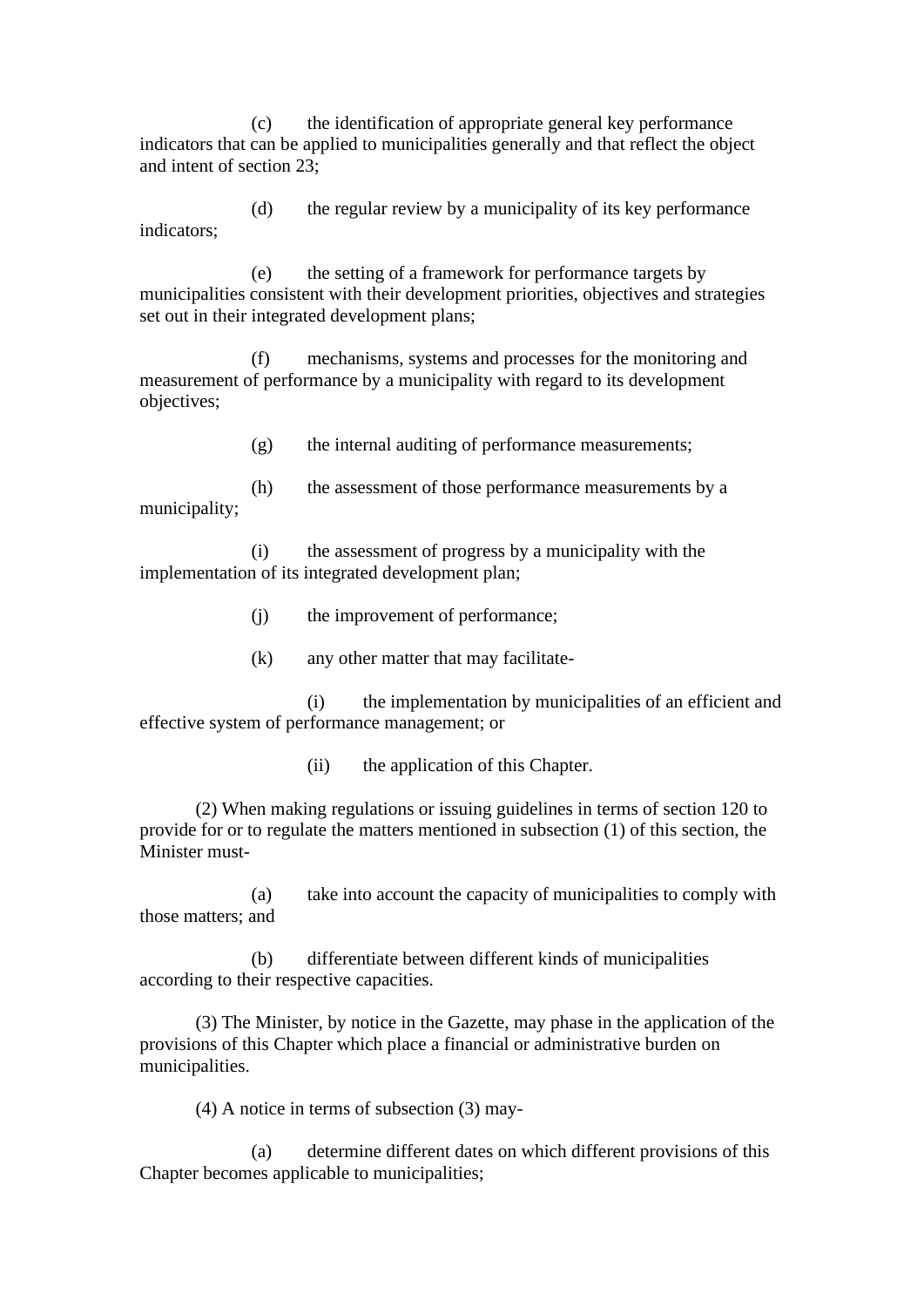(b) apply to all municipalities generally;

(c) differentiate between different kinds of municipalities which may, for the purpose of the phasing in of the relevant provisions, be defined in the notice in relation to categories or types of municipalities or in any other way; or

(d) apply to a specific kind of municipality only, as defined in the notice.

[Date of commencement of s. 49: 1 July 2001.]

# CHAPTER 7 LOCAL PUBLIC ADMINISTRATION AND HUMAN RESOURCES (ss 50-72)

Part 1 Basic principles (ss 50-52)

[a32y2000s50]50 Basic values and principles governing local public administration

(1) Local public administration is governed by the democratic values and principles embodied in section 195 (1) of the Constitution.

(2) In administering its affairs, a municipality must strive to achieve the objects of local government set out in section 152 (1) of the Constitution, and comply with the duties set out in sections 4 (2) and 6.

[a32y2000s51]51 Organisation of administration

A municipality must within its administrative and financial capacity establish and organise its administration in a manner that would enable the municipality to-

(a) be responsive to the needs of the local community;

(b) facilitate a culture of public service and accountability amongst its staff;

(c) be performance orientated and focused on the objects of local government set out in section 152 of the Constitution and its developmental duties as required by section 153 of the Constitution;

(d) ensure that its political structures, political office bearers and managers and other staff members align their roles and responsibilities with the priorities and objectives set out in the municipality's integrated development plan;

(e) establish clear relationships, and facilitate co-operation, coordination and communication, between-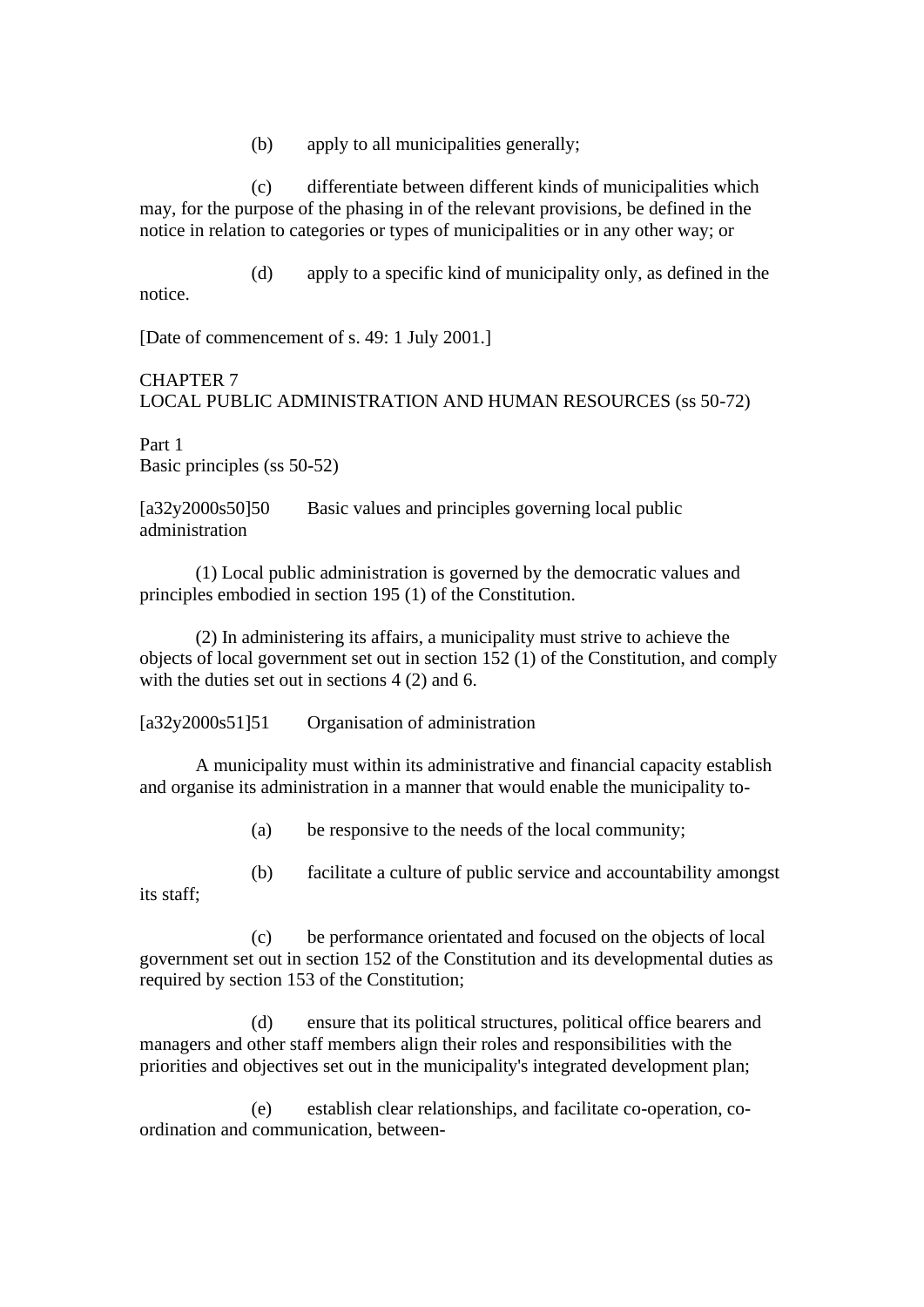(i) its political structures and political office bearers and its administration;

(ii) its political structures, political office bearers and administration and the local community;

(f) organise its political structures, political office bearers and administration in a flexible way in order to respond to changing priorities and circumstances;

(g) perform its functions-

(i) through operationally effective and appropriate administrative units and mechanisms, including departments and other functional or business units; and

(ii) when necessary, on a decentralised basis;

(h) assign clear responsibilities for the management and coordination of these administrative units and mechanisms;

(i) hold the municipal manager accountable for the overall performance of the administration;

(j) maximise efficiency of communication and decision-making within the administration;

(k) delegate responsibility to the most effective level within the administration;

(l) involve staff in management decisions as far as is practicable;

(m) provide an equitable, fair, open and non-discriminatory working environment.

[a32y2000s52]52 Inconsistency with applicable labour legislation

In the event of any inconsistency between a provision of this Chapter, including the Code of Conduct referred to in section 69, or a regulation made for the purposes of this Chapter, and any applicable labour legislation, the labour legislation prevails.

Part 2

and

Political structures, political office bearers and roles (ss 53-58)

[a32y2000s53]53 Roles and responsibilities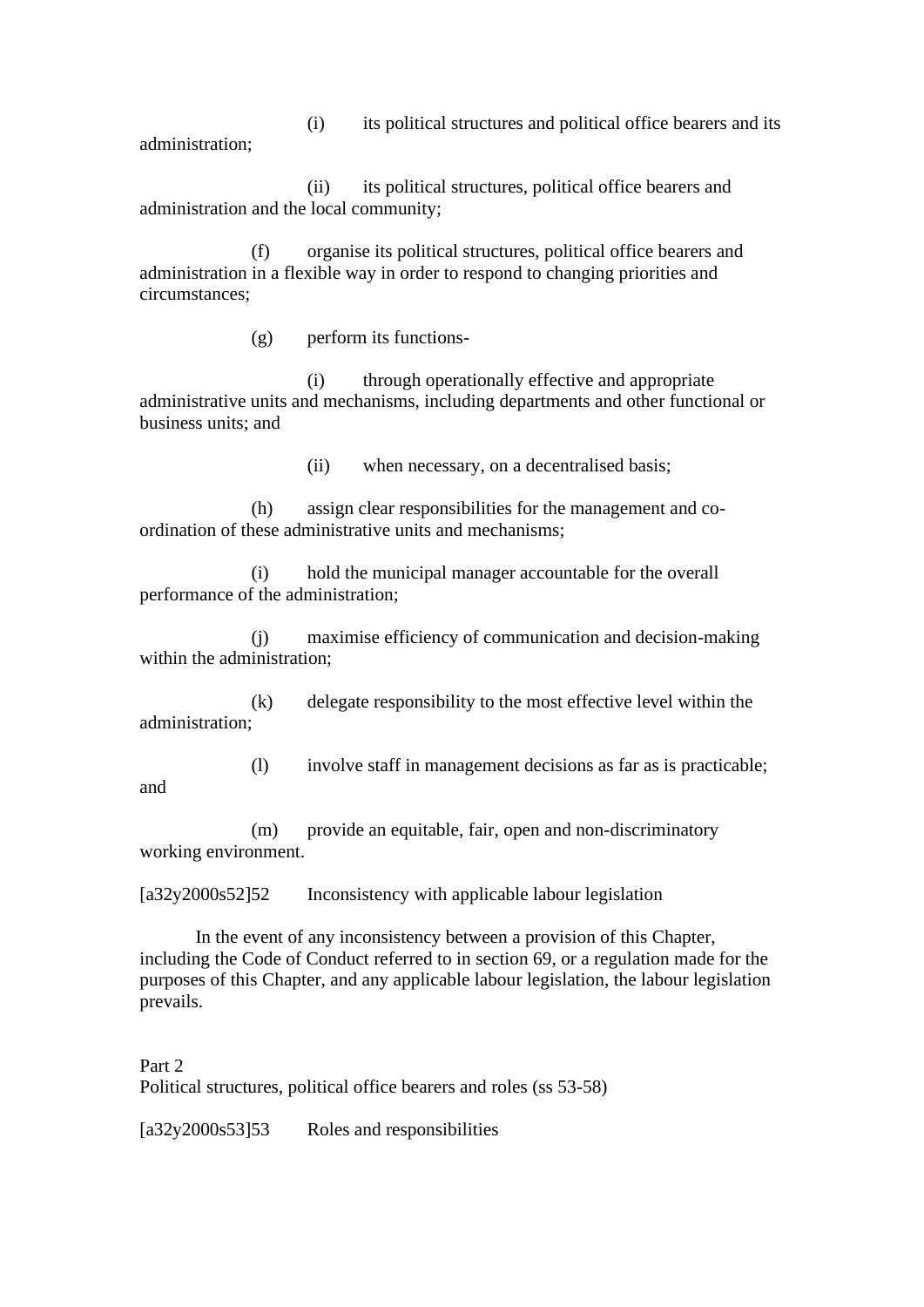(1) A municipality must, within the framework of and in accordance with relevant provisions of the Municipal Structures Act, this Act and other applicable legislation, define the specific role and area of responsibility of each political structure and political office bearer of the municipality and of the municipal manager.

(2) The respective roles and areas of responsibility of each political structure and political office bearer and of the municipal manager must-

(a) be defined in precise terms by way of separate terms of reference, in writing, for each political structure or political office bearer and the municipal manager; and

(b) be acknowledged and given effect to in the rules, procedures, instructions, policy statements and other written instruments of the municipality.

(3) Instruments defining, acknowledging or giving effect to the roles and areas of responsibility of these political structures and political office bearers and the municipal manager must be appropriate to the category and type in which the municipality falls.

(4) Terms of reference mentioned in subsection (2) (a) may include the delegation of powers and duties to the relevant political structure or political office bearer or the municipal manager in terms of section 59.

(5) When defining the respective roles and areas of responsibility of each political structure and political office bearer and of the municipal manager, the municipality must determine-

(a) the relationships among those political structures and political office bearers and the municipal manager, and the manner in which they must interact;

(b) appropriate lines of accountability and reporting for those political structures and political office bearers and the municipal manager;

(c) mechanisms, processes and procedures for minimising crossreferrals and unnecessary overlapping of responsibilities between those political structures and political office bearers and the municipal manager;

(d) mechanisms, processes and procedures for resolving disputes between those political structures and political office bearers and the municipal manager; and

(e) mechanisms, processes and procedures for interaction, between-

(i) those political structures and political office bearers and the municipal manager and other staff members of the municipality; and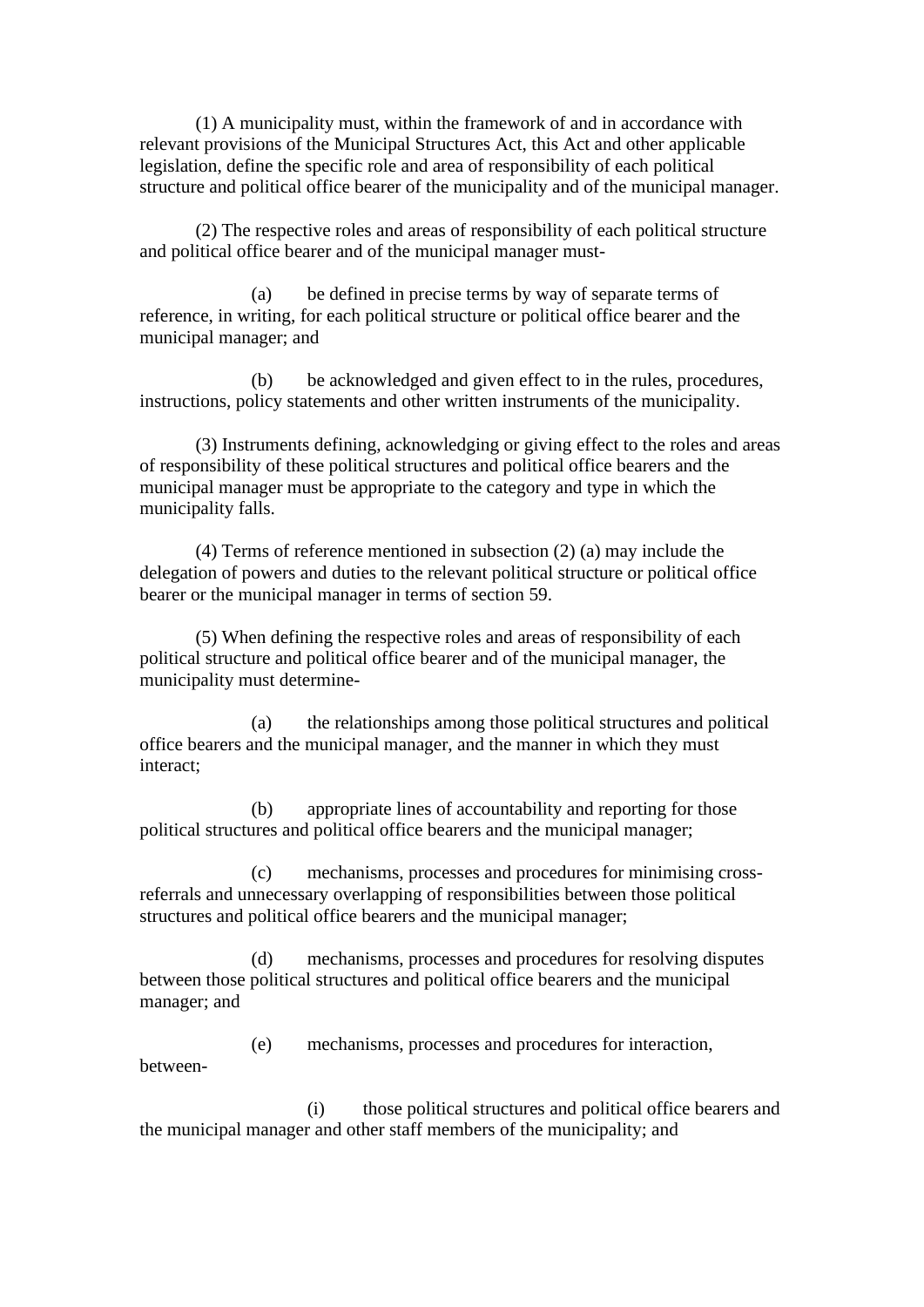(ii) councillors and the municipal manager and other staff members of the municipality.

(6) If a municipality has a decentralised regional administration in any part of its area, the municipality must determine mechanisms, processes and procedures for interaction between the regional management of the municipality and-

(a) the ward councillor or other councillor responsible for that part of the municipality's area;

(b) any subcouncil or ward committee, where applicable, in that part of the municipality's area; and

(c) the local community in that part of the municipality's area.

[a32y2000s54]54 Code of Conduct for councillors

The Code of Conduct contained in Schedule 1 applies to every member of a municipal council.

[a32y2000s55]55 Municipal managers

(1) As head of administration the municipal manager of a municipality is, subject to the policy directions of the municipal council, responsible and accountable for-

(a) the formation and development of an economical, effective, efficient and accountable administration-

(i) equipped to carry out the task of implementing the municipality's integrated development plan in accordance with Chapter 5;

(ii) operating in accordance with the municipality's performance management system in accordance with Chapter 6; and

(iii) responsive to the needs of the local community to participate in the affairs of the municipality;

(b) the management of the municipality's administration in accordance with this Act and other legislation applicable to the municipality;

(c) the implementation of the municipality's integrated development plan, and the monitoring of progress with implementation of the plan;

(d) the management of the provision of services to the local community in a sustainable and equitable manner;

(e) the appointment of staff other than those referred to in section 56 (a), subject to the Employment Equity Act, 1998 (Act 55 of 1998);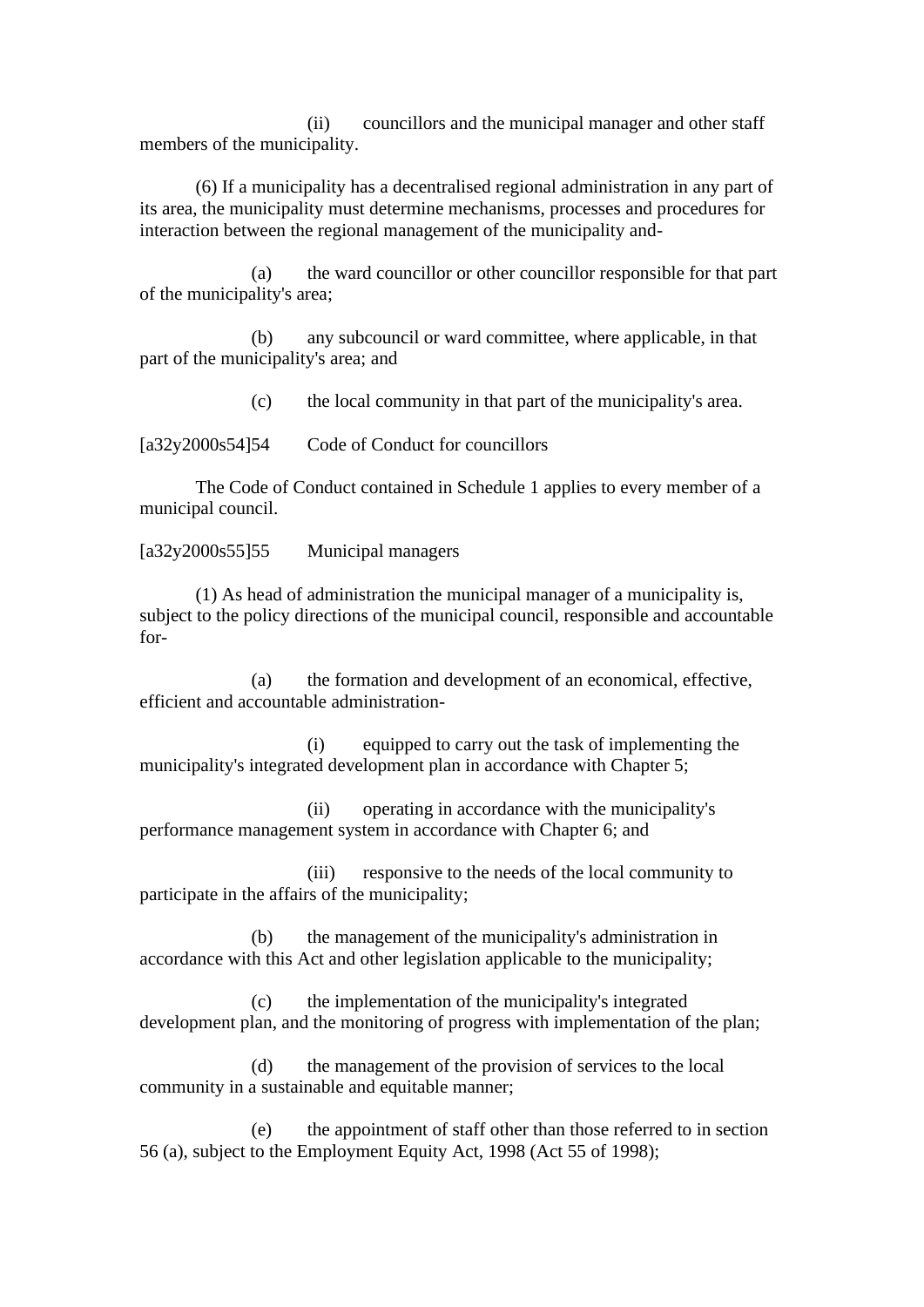(f) the management, effective utilisation and training of staff;

(g) the maintenance of discipline of staff;

(h) the promotion of sound labour relations and compliance by the municipality with applicable labour legislation;

(i) advising the political structures and political office bearers of the municipality;

(j) managing communications between the municipality's administration and its political structures and political office bearers;

(k) carrying out the decisions of the political structures and political office bearers of the municipality;

(l) the administration and implementation of the municipality's bylaws and other legislation;

(m) the exercise of any powers and the performance of any duties delegated by the municipal council, or sub-delegated by other delegating authorities of the municipality, to the municipal manager in terms of section 59;

(n) facilitating participation by the local community in the affairs of the municipality;

(o) developing and maintaining a system whereby community satisfaction with municipal services is assessed;

(p) the implementation of national and provincial legislation applicable to the municipality; and

(q) the performance of any other function that may be assigned by the municipal council.

(2) As accounting officer of the municipality the municipal manager is responsible and accountable for-

(a) all income and expenditure of the municipality;

(b) all assets and the discharge of all liabilities of the municipality;

(c) proper and diligent compliance with applicable municipal finance management legislation.

and

[a32y2000s56]56 Appointment of managers directly accountable to municipal managers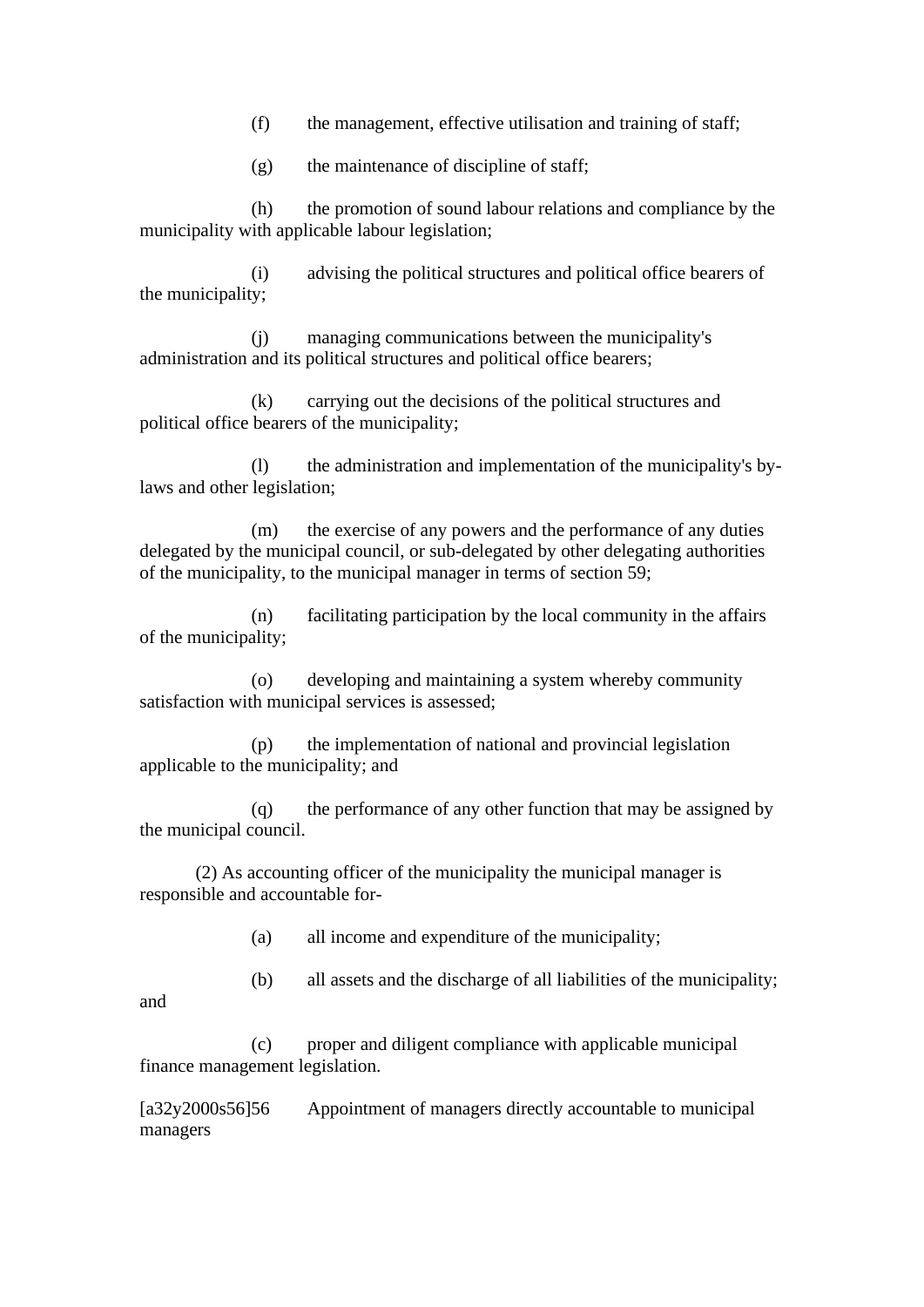(a) A municipal council, after consultation with the municipal manager, appoints a manager directly accountable to the municipal manager.

(b) A person appointed as a manager in terms of paragraph (a), must have the relevant skills and expertise to perform the duties associated with the post in question, taking into account the protection or advancement of persons or categories of persons disadvantaged by unfair discrimination.

[a32y2000s57]57 Employment contracts for municipal managers and managers directly accountable to municipal managers

(1) A person to be appointed as the municipal manager of a municipality, and a person to be appointed as a manager directly accountable to the municipal manager, may be appointed to that position only-

(a) in terms of a written employment contract with the municipality complying with the provisions of this section; and

(b) subject to a separate performance agreement concluded annually as provided for in subsection (2).

(2) The performance agreement referred to in subsection (1) (b) must-

(a) be concluded within a reasonable time after a person has been appointed as the municipal manager or as a manager directly accountable to the municipal manager, and thereafter, within one month after the beginning of the financial year of the municipality;

(b) in the case of the municipal manager, be entered into with the municipality as represented by the mayor or executive mayor, as the case may be; and

(c) in the case of a manager directly accountable to the municipal manager, be entered into with the municipal manager.

(3) The employment contract referred to in subsection (1) (a) must include, subject to applicable labour legislation, details of duties, remuneration, benefits and other terms and conditions of employment.

(4) The performance agreement referred to in subsection (1) (b) must include-

(a) performance objectives and targets that must be met, and the time frames within which those performance objectives and targets must be met;

(b) standards and procedures for evaluating performance and intervals for evaluation; and

(c) the consequences of substandard performance.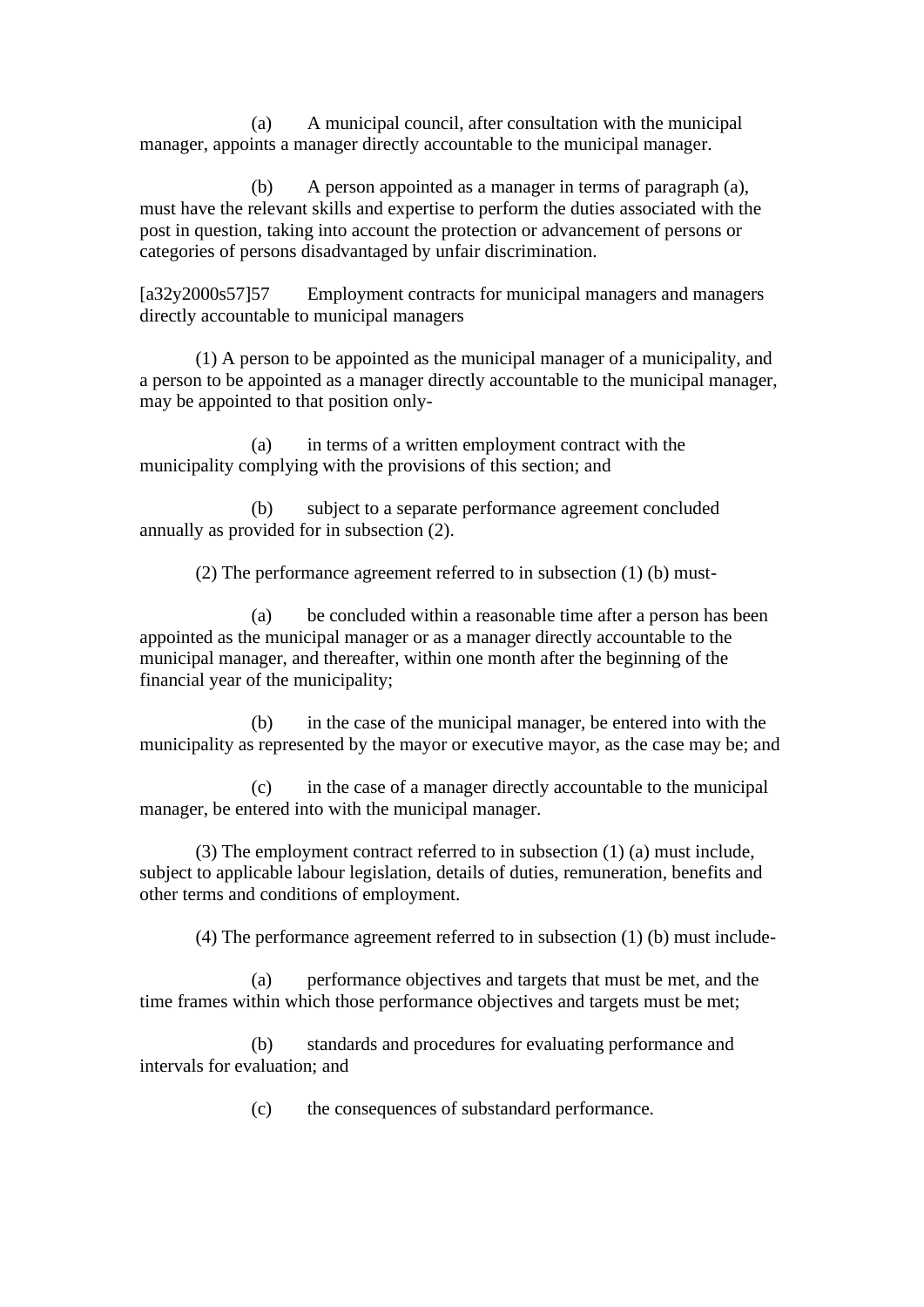(5) The performance objectives and targets referred to in subsection (4) (a) must be practical, measurable and based on the key performance indicators set out from time to time in the municipality's integrated development plan.

(6) The employment contract for a municipal manager must-

(a) be for a fixed term of employment not exceeding a period ending two years after the election of the next council of the municipality;

(b) include a provision for cancellation of the contract, in the case of non-compliance with the employment contract or, where applicable, the performance agreement;

(c) stipulate the terms of the renewal of the employment contract, but only by agreement between the parties; and

(d) reflect the values and principles referred to in section 50, the Code of Conduct set out in Schedule 2, and the management standards and practices contained in section 51.

(7) A municipality may extend the application of subsection (6) to any manager directly accountable to the municipal manager.

[a32y2000s58]58 Remuneration of municipal managers and managers directly accountable to municipal managers

A municipality must, on or before 31 October of each year, publish in the media the salary scales and benefits applicable to posts of the municipal manager and every manager that is directly accountable to the municipal manager.

Part 3 Delegation system (ss 59-65)

 $[a32y2000s59]59$  Delegations

(1) A municipal council must develop a system of delegation that will maximise administrative and operational efficiency and provide for adequate checks and balances, and, in accordance with that system, may-

(a) delegate appropriate powers, excluding a power mentioned in section 160 (2) of the Constitution and the power to set tariffs, to decide to enter into a service delivery agreement in terms of section 76 (b) and to approve or amend the municipality's integrated development plan, to any of the municipality's other political structures, political office bearers, councillors, or staff members;

(b) instruct any such political structure, political office bearer, councillor, or staff member to perform any of the municipality's duties; and

(c) withdraw any delegation or instruction.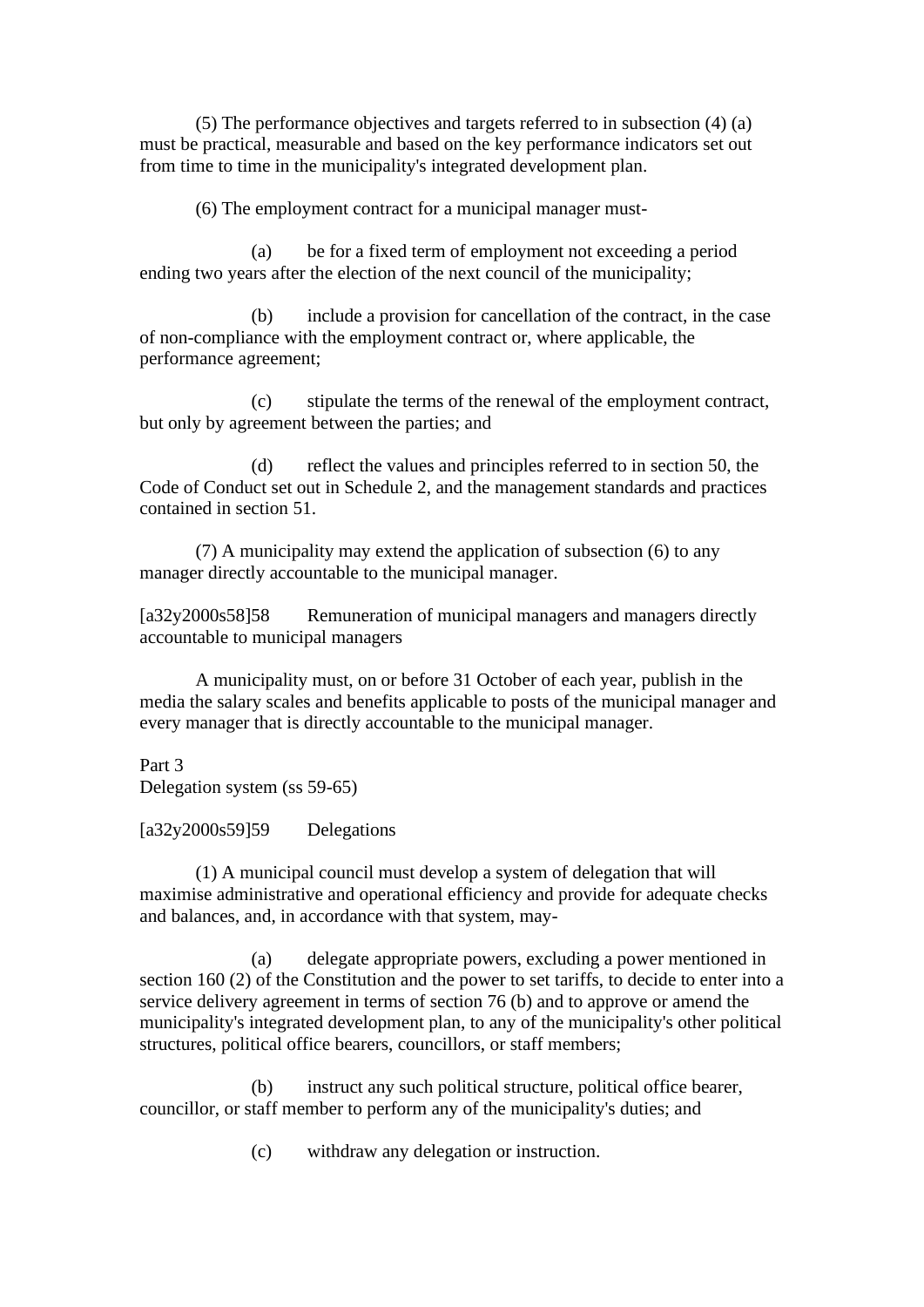(2) A delegation or instruction in terms of subsection (1)-

(a) must not conflict with the Constitution, this Act or the Municipal Structures Act;

(b) must be in writing;

(c) is subject to any limitations, conditions and directions the municipal council may impose;

(d) may include the power to sub-delegate a delegated power;

(e) does not divest the council of the responsibility concerning the exercise of the power or the performance of the duty; and

(f) must be reviewed when a new council is elected or, if it is a district council, elected and appointed.

(3) The municipal council-

(a) in accordance with procedures in its rules and orders, may, or at the request in writing of at least one quarter of the councillors, must, review any decision taken by such a political structure, political office bearer, councillor or staff member in consequence of a delegation or instruction, and either confirm, vary or revoke the decision subject to any rights that may have accrued to a person; and

(b) may require its executive committee or executive mayor to review any decision taken by such a political structure, political office bearer, councillor or staff member in consequence of a delegation or instruction.

[a32y2000s60]60 Certain delegations restricted to executive committees or executive mayors

(1) The following powers may, within a policy framework determined by the municipal council, be delegated to an executive committee or executive mayor only:

(a) decisions to expropriate immovable property or rights in or to immovable property; and

(b) the determination or alteration of the remuneration, benefits or other conditions of service of the municipal manager or managers directly responsible to the municipal manager.

(2) The council may only delegate to an executive committee or executive mayor or chief financial officer decisions to make investments on behalf of the municipality within a policy framework determined by the Minister of Finance.

[a32y2000s61]61 Referral of matters to delegating authorities for decision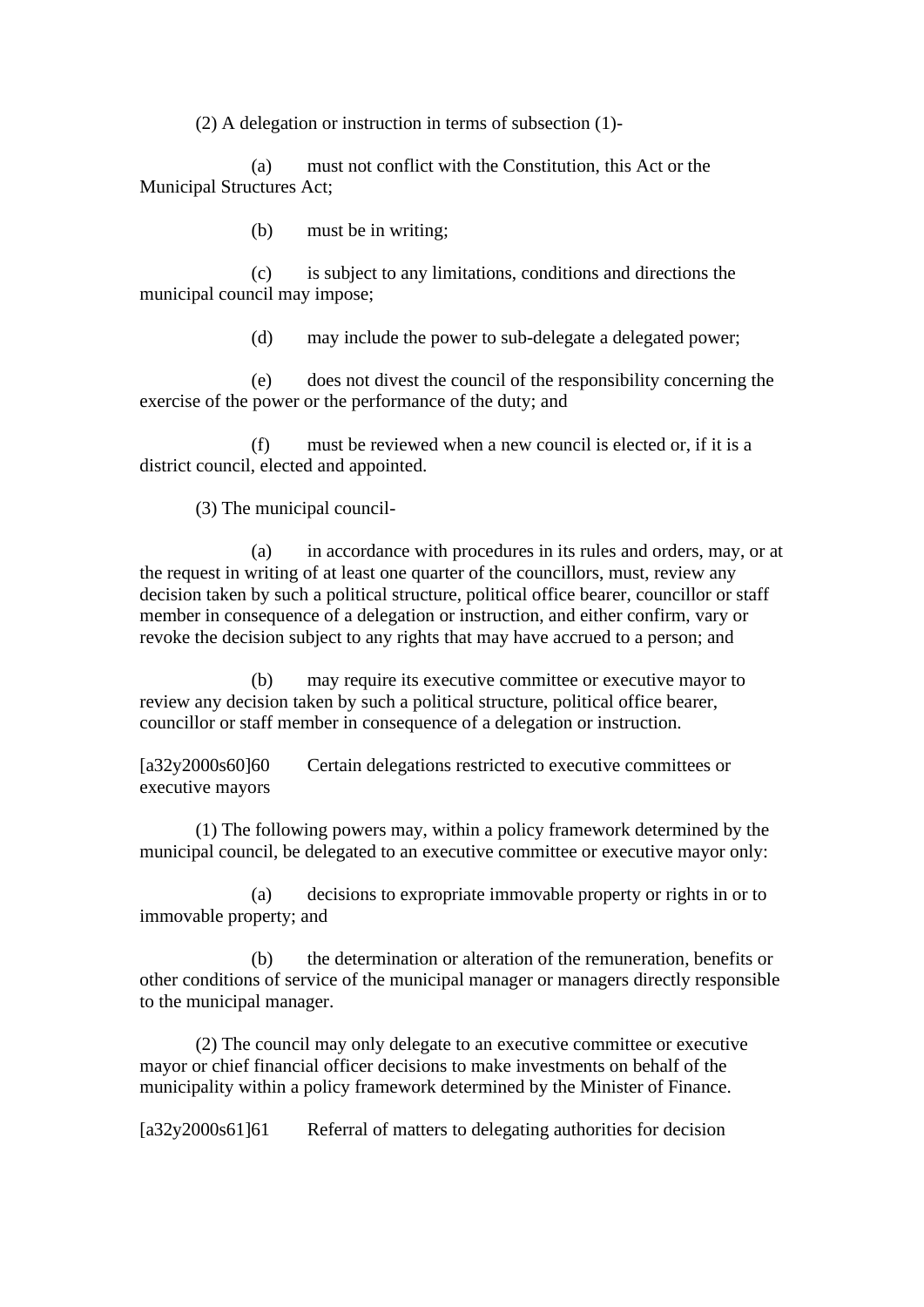A political structure, political office bearer, councillor or staff member of a municipality to whom a delegating authority has delegated or sub-delegated a power to dispose of matters falling within the area of responsibility of that political structure, political office bearer, councillor or staff member may, or must if instructed to do so by the relevant delegating authority, refer a matter before the political structure, political office bearer, councillor or staff member to the relevant delegating authority for a decision.

## [a32y2000s62]62 Appeals

(1) A person whose rights are affected by a decision taken by a political structure, political office bearer, councillor or staff member of a municipality in terms of a power or duty delegated or sub-delegated by a delegating authority to the political structure, political office bearer, councillor or staff member, may appeal against that decision by giving written notice of the appeal and reasons to the municipal manager within 21 days of the date of the notification of the decision.

(2) The municipal manager must promptly submit the appeal to the appropriate appeal authority mentioned in subsection (4).

(3) The appeal authority must consider the appeal, and confirm, vary or revoke the decision, but no such variation or revocation of a decision may detract from any rights that may have accrued as a result of the decision.

(4) When the appeal is against a decision taken by-

(a) a staff member other than the municipal manager, the municipal manager is the appeal authority;

(b) the municipal manager, the executive committee or executive mayor is the appeal authority, or, if the municipality does not have an executive committee or executive mayor, the council of the municipality is the appeal authority; or

(c) a political structure or political office bearer, or a councillor

(i) the municipal council is the appeal authority where the council comprises less than 15 councillors; or

(ii) a committee of councillors who were not involved in the decision and appointed by the municipal council for this purpose is the appeal authority where the council comprises more than 14 councillors.

(5) An appeal authority must commence with an appeal within six weeks and decide the appeal within a reasonable period.

[a32y2000s63]63 Duty to report to delegating authorities

A political structure, political office bearer, councillor or staff member of a municipality to whom a delegating authority has delegated or sub-delegated a power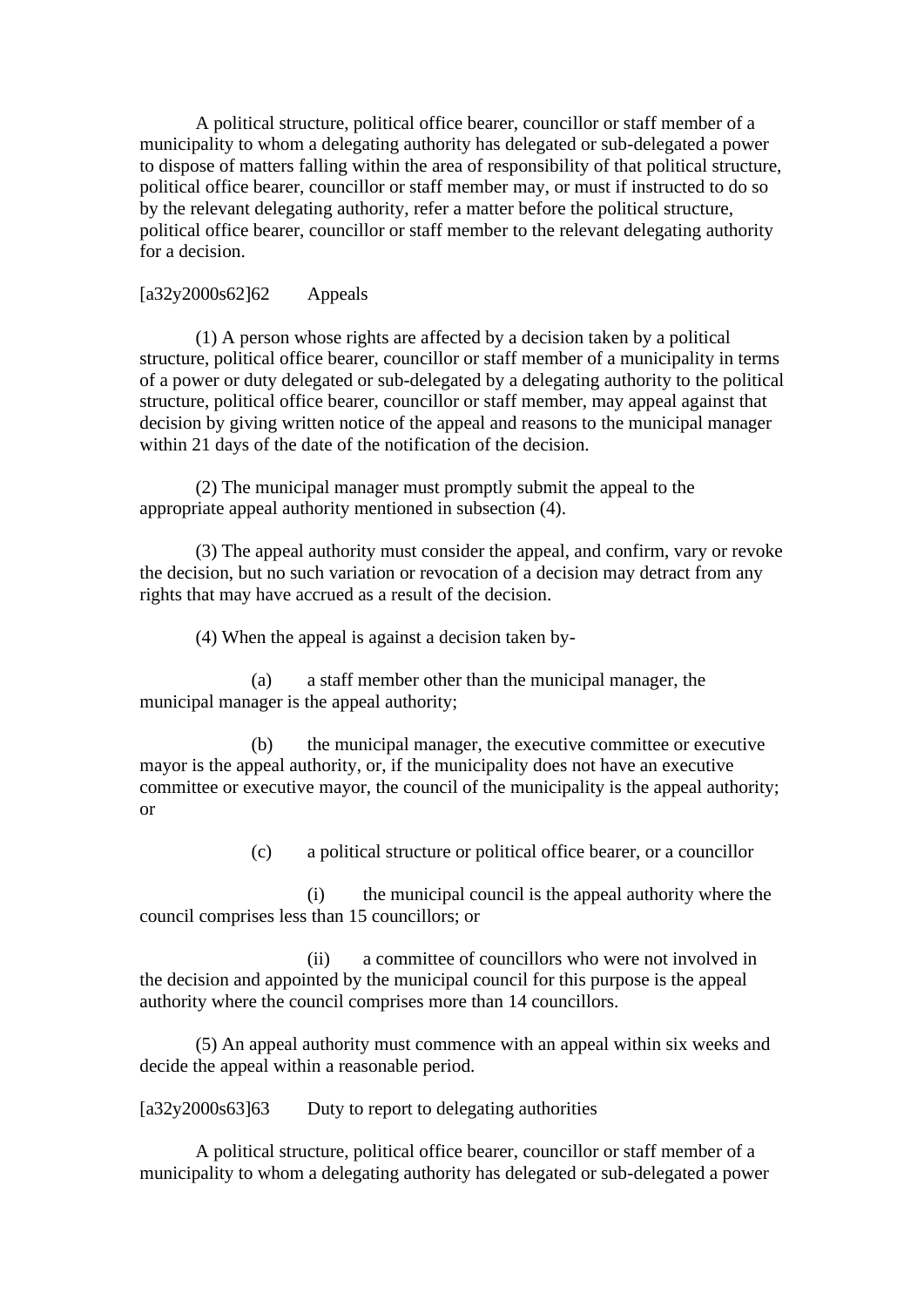or duty, must report to the delegating authority at such intervals as the delegating authority may require, on decisions taken in terms of that delegated or sub- delegated power or duty since the last report.

[a32y2000s64]64 Withdrawal, amendment or lapsing of delegation or subdelegation

The withdrawal, amendment or lapsing of a delegation or subdelegation does not invalidate anything done as a consequence of a decision taken in terms of that delegation or sub-delegation.

[a32y2000s65]65 Review of delegations

(1) Whenever it becomes necessary in terms of section 59 (2) (f) to review a municipality's delegations, the municipal manager must submit to the council-

(a) a report on the existing delegations issued in terms of section 59 by the council and other delegating authorities of the municipality; and

(b) recommendations on any changes to the existing delegations which the municipal manager may consider necessary.

(2) If the municipality has an executive committee or executive mayor, the municipal manager must submit the report and any recommendations to the municipal council through the executive committee or executive mayor.

Part 4 Staff matters (ss 66-71)

[a32y2000s66]66 Staff establishments

(1) A municipal manager, within a policy framework determined by the municipal council and subject to any applicable legislation, must-

(a) approve a staff establishment for the municipality;

(b) provide a job description for each post on the staff establishment;

(c) attach to those posts the remuneration and other conditions of service as may be determined in accordance with any applicable labour legislation; and

(d) establish a process or mechanism to regularly evaluate the staff establishment and, if necessary, review the staff establishment and the remuneration and conditions of service.

(2) Subsection (1) (c) and (d) do not apply to remuneration and conditions of service regulated by employment contracts referred to in section 57.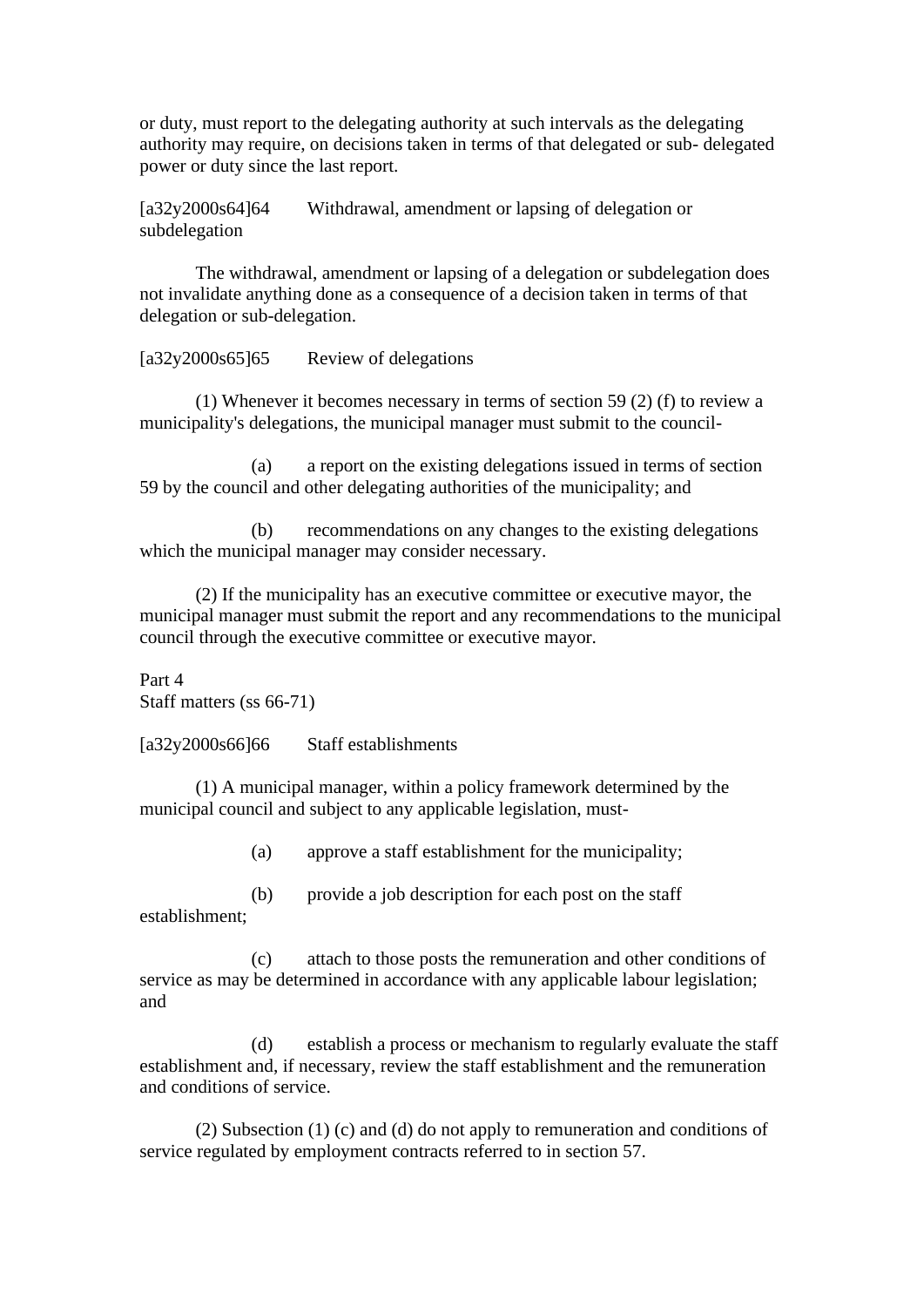#### [a32y2000s67]67 Human resource development

(1) A municipality, in accordance with the Employment Equity Act, 1998, must develop and adopt appropriate systems and procedures to ensure fair, efficient, effective and transparent personnel administration, including-

(a) the recruitment, selection and appointment of persons as staff members,

- (b) service conditions of staff;
- (c) the supervision and management of staff
- (d) the monitoring, measuring and evaluating of performance of

staff

- (e) the promotion and demotion of staff;
- (f) the transfer of staff;
- (g) grievance procedures;
- (h) disciplinary procedures;
- (i) the investigation of allegations of misconduct and complaints

against staff

- (j) the dismissal and retrenchment of staff, and
- (k) any other matter prescribed by regulation in terms of section

72.

(2) Systems and procedures adopted in terms of subsection (1), to the extent that they deal with matters falling under applicable labour legislation and affecting the rights and interests of staff members, must be consistent with such legislation.

(3) Systems and procedures adopted in terms of subsection (1), apply to a person referred to in section 57 except to the extent that they are inconsistent with that person's employment contract.

(4) The municipal manager must-

(a) ensure that every staff member and every relevant representative trade union has easy access to a copy of these staff systems and procedures, including any amendments;

(b) on written request by a staff member, make a copy of or extract from these staff systems and procedures, including any amendments, available to that staff member; and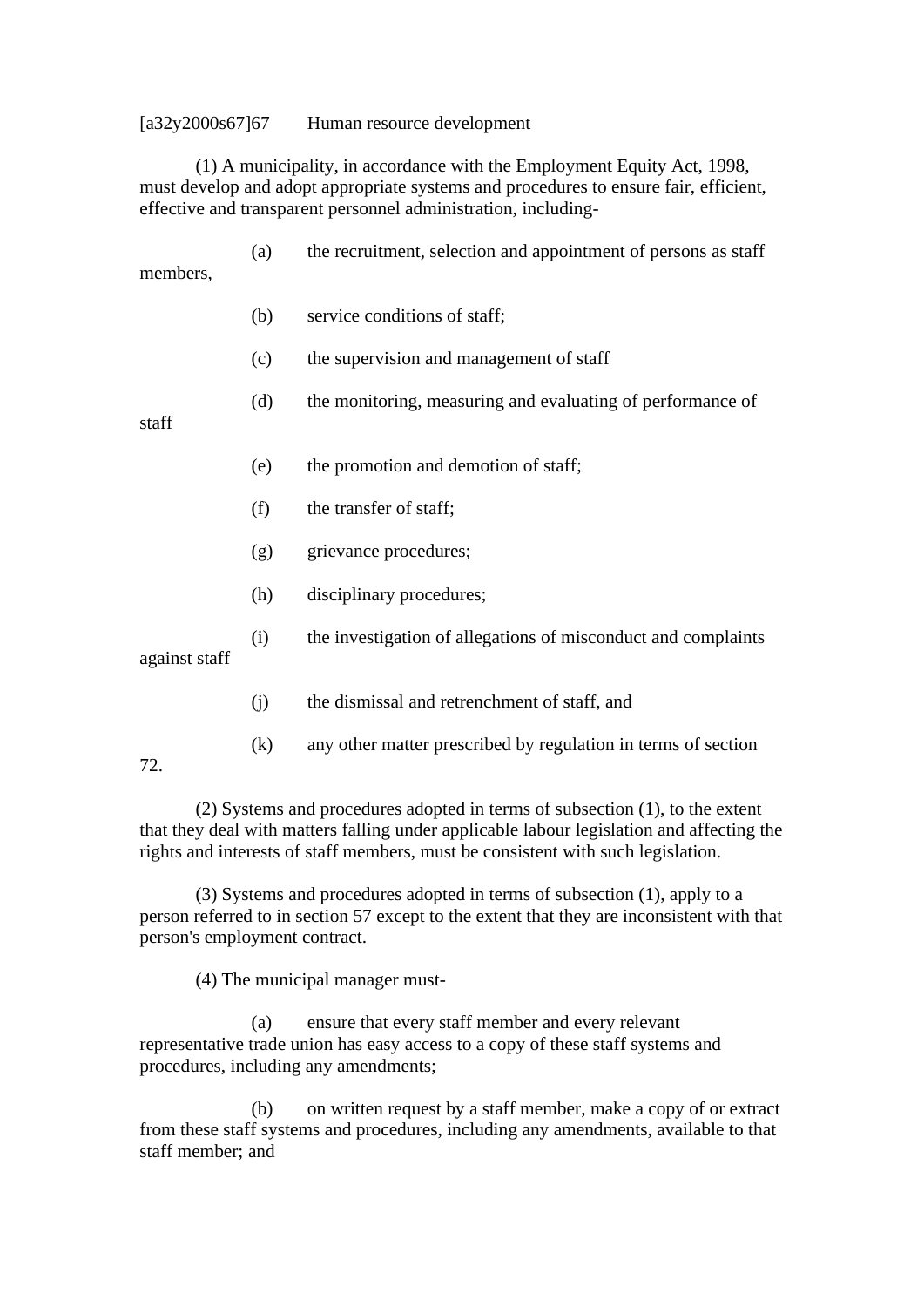(c) ensure that the purpose, contents and consequences of these staff systems and procedures are explained to staff members who cannot read.

#### [a32y2000s68]68 Capacity building

(1) A municipality must develop its human resource capacity to a level that enables it to perform its functions and exercise its powers in an economical, effective, efficient and accountable way, and for this purpose must comply with the Skills Development Act, 1998 (Act 81 of 1998), and the Skills Development Levies Act, 1999 (Act 9 of 1999).

(2) A municipality may in addition to any provision for a training levy in terms of the Skills Development Levies Act, 1999, make provision in its budget for the development and implementation of training programmes.

(3) A municipality which does not have the financial means to provide funds for training programmes in addition to the levy payable in terms of the Skills Development Levies Act, 1999, may apply to the Sector Education and Training Authority for local government established in terms of the Skills Development Act, 1998, for such funds.

[a32y2000s69]69 Code of Conduct for municipal staff members

The Code of Conduct contained in Schedule 2 applies to every staff member of a municipality.

[a32y2000s70]70 Code of Conduct to be provided to staff members and communicated to local community

(1) The municipal manager of a municipality must-

(a) provide a copy of the Code of Conduct to every member of the staff of the municipality, and

(b) provide every staff member with any amendment of the Code of Conduct.

(2) The municipal manager must-

(a) ensure that the purpose, contents and consequences of the Code of Conduct are explained to staff members who cannot read; and

(b) communicate sections of the Code of Conduct that affect the public to the local community.

[a32y2000s71]71 Bargaining council agreements

Municipalities must comply with any collective agreements concluded by organised local government within its mandate on behalf of local government in the bargaining council established for municipalities.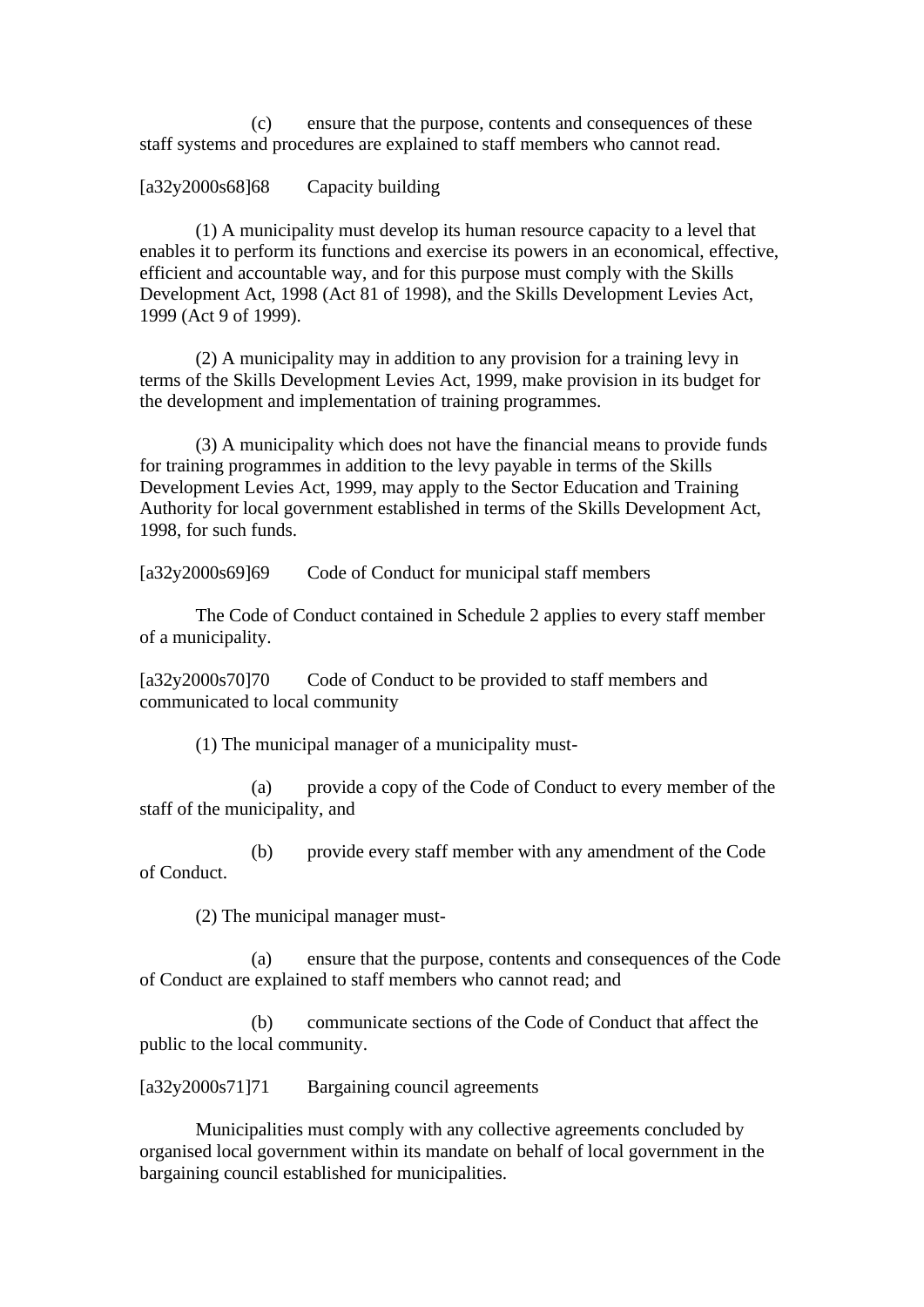Part 5 Miscellaneous (s 72)

[a32y2000s72]72 Regulations and guidelines

(1) The Minister may, subject to applicable labour legislation and after consultation with the bargaining council established for municipalities, for the purposes of this Chapter-

(a) make regulations to regulate the following matters:

(i) the procedure to be followed in appealing against decisions taken in terms of delegated powers and the disposal of such appeals;

- (ii) the suspension of decisions on appeal;
- (iii) the setting of uniform standards for-
	- (aa) municipal staff establishments,

(bb) municipal staff systems and procedures and the matters that must be dealt with in such systems and procedures; and

(cc) any other matter concerning municipal

personnel administration;

(iv) capacity building within municipal administrations;

(v) training of staff members of municipalities, including in-house training, subject to the requirements of the Skills Development Act, 1998 (Act 81 of 1998), and the Skills Development Levies Act, 1999 (Act 9 of 1999); and

(vi) any other matter that may facilitate the application of

this Chapter; or

(b) issue guidelines to provide for the following matters:

(i) the establishment of job evaluation systems;

(ii) the regulation of remuneration and other conditions of service of staff members of municipalities, subject to applicable labour legislation;

(iii) the measuring and evaluation of staff performance;

(iv) the development of remuneration grading and incentive frameworks for staff members of municipalities;

(v) corrective steps in the case of substandard performance by staff members of municipalities;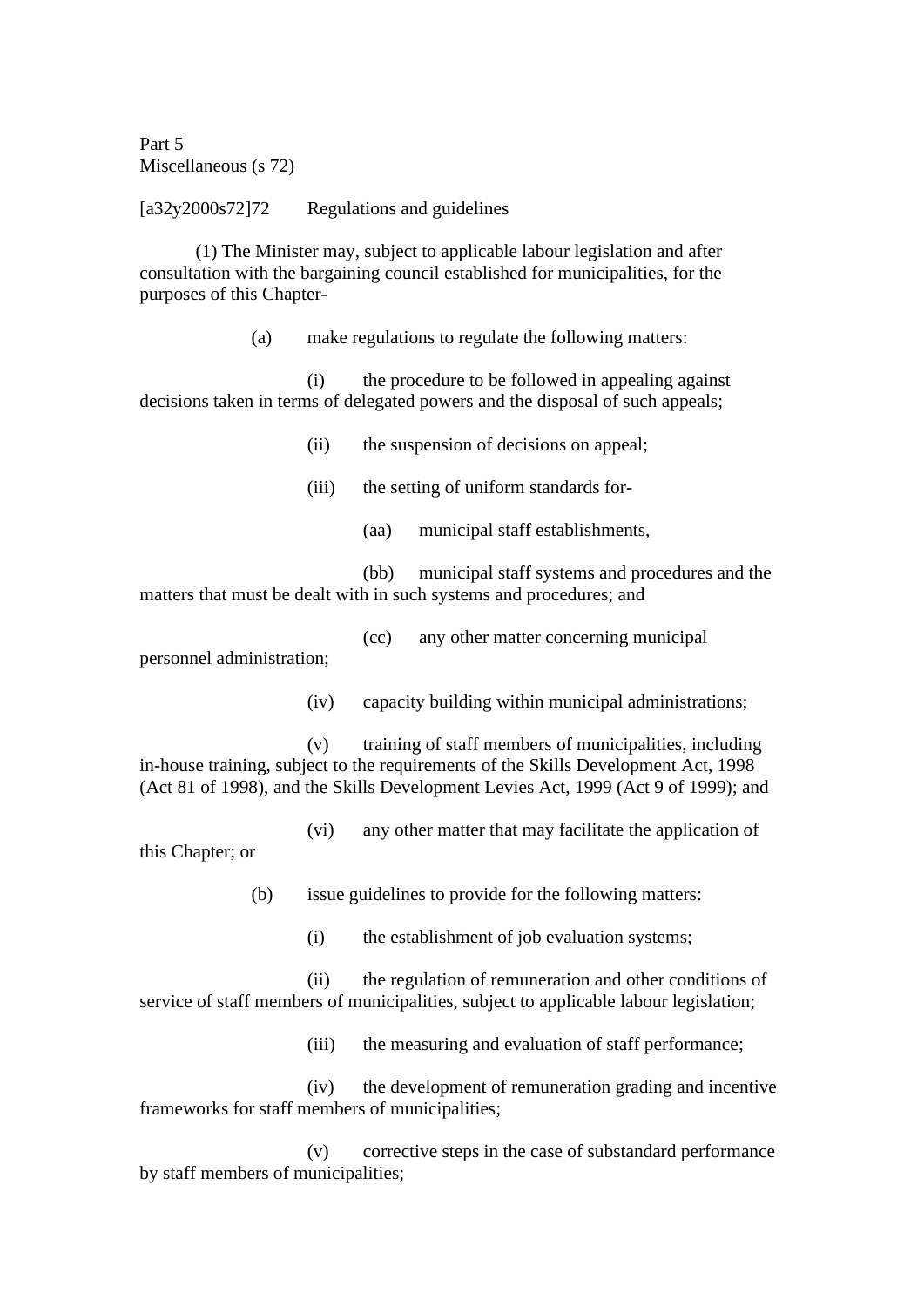(vi) any other matter that may facilitate the implementation by a municipality of an efficient and effective system of personnel administration.

(2) When making regulations or issuing guidelines in terms of section 120 to provide for or to regulate the matters mentioned in subsection (1) of this section, the Minister must-

(a) take into account the capacity of municipalities to comply with those matters; and

(b) differentiate between different kinds of municipalities according to their respective capacities.

(3) The Minister, by notice in the Gazette, may phase in the application of the provisions of this Chapter which place a financial or administrative burden on municipalities.

(4) A notice in terms of subsection (3) may-

(a) determine different dates on which different provisions of this Chapter becomes applicable to municipalities;

(b) apply to all municipalities generally;

(c) differentiate between different kinds of municipalities which may, for the purpose of the phasing in of the relevant provisions, be defined in the notice in relation to categories or types of municipalities or in any other way, or

(d) apply to a specific kind of municipality only, as defined in the notice.

CHAPTER 8 MUNICIPAL SERVICES (ss 73-94)

 $[a32y2000s73]73$  General duty

(1) A municipality must give effect to the provisions of the Constitution and-

- (a) give priority to the basic needs of the local community
- (b) promote the development of the local community; and

(c) ensure that all members of the local community have access to at least the minimum level of basic municipal services.

(2) Municipal services must-

(a) be equitable and accessible;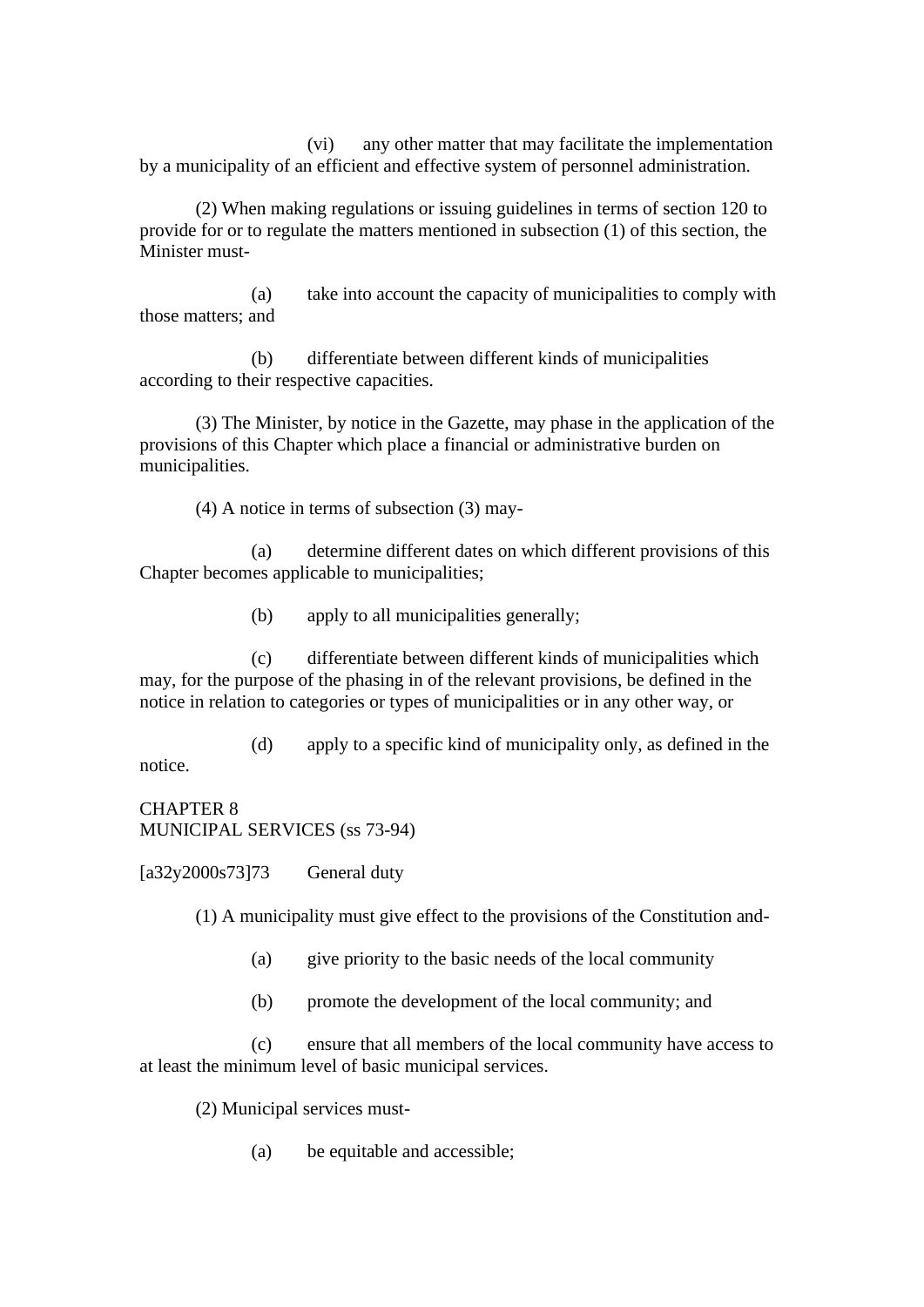(b) be provided in a manner that is conducive to-

(i) the prudent, economic, efficient and effective use of available resources; and

(ii) the improvement of standards of quality over time;

(c) be financially sustainable;

(d) be environmentally sustainable; and

(e) be regularly reviewed with a view to upgrading, extension and improvement.

Part 1 Service tariffs (ss 74-75)

 $[a32y2000s74]74$  Tariff policy

(1) A municipal council must adopt and implement a tariff policy on the levying of fees for municipal services provided by the municipality itself or by way of service delivery agreements, and which complies with the provisions of this Act and with any other applicable legislation.

(2) A tariff policy must reflect at least the following principles, namely that-

(a) users of municipal services should be treated equitably in the application of tariffs

(b) the amount individual users pay for services should generally be in proportion to their use of that service;

(c) poor households must have access to at least basic services through-

(i) tariffs that cover only operating and maintenance costs,

(ii) special tariffs or life line tariffs for low levels of use or consumption of services or for basic levels of service; or

(iii) any other direct or indirect method of subsidisation of tariffs for poor households;

(d) tariffs must reflect the costs reasonably associated with rendering the service, including capital, operating, maintenance, administration and replacement costs, and interest charges;

(e) tariffs must be set at levels that facilitate the financial sustainability of the service, taking into account subsidisation from sources other than the service concerned;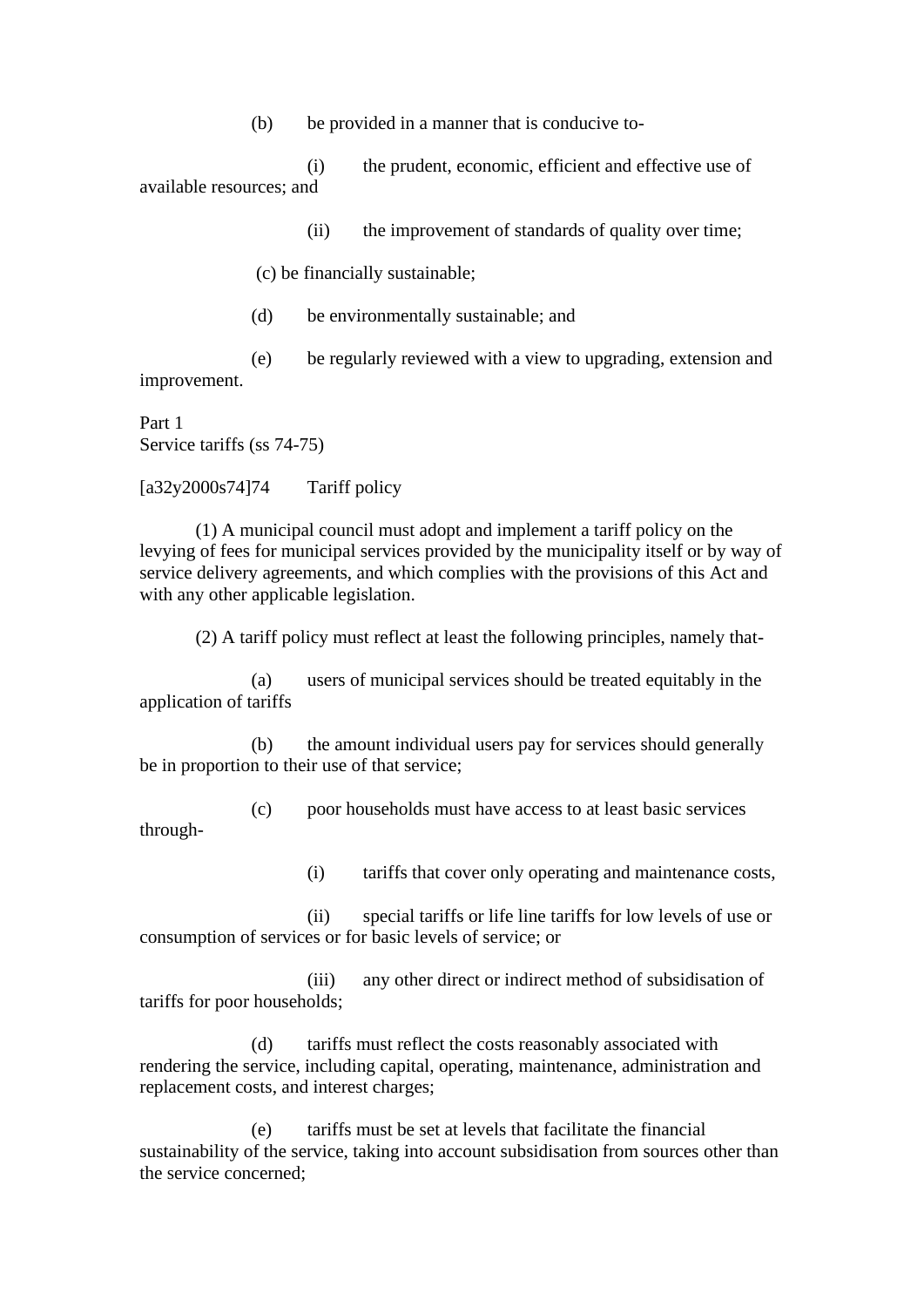(f) provision may be made in appropriate circumstances for a surcharge on the tariff for a service;

(g) provision may be made for the promotion of local economic development through special tariffs for categories of commercial and industrial users;

(h) the economical, efficient and effective use of resources, the recycling of waste, and other appropriate environmental objectives must be encouraged;

(i) the extent of subsidisation of tariffs for poor households and other categories of users should be fully disclosed.

(3) A tariff policy may differentiate between different categories of users, debtors, service providers, services, service standards, geographical areas and other matters as long as the differentiation does not amount to unfair discrimination.

 $[a32v2000s75175 \qquad Bv$ -laws to give effect to policy

(1) A municipal council must adopt by-laws to give effect to the implementation and enforcement of its tariff policy.

(2) By-laws in terms of subsection (1) may differentiate between different categories of users, debtors, service providers, services, service standards and geographical areas as long as such differentiation does not amount to unfair discrimination.

Part 2 Provision of services (ss 76-82)

[a32y2000s76]76 Mechanisms for provision of services

A municipality may provide a municipal service in its area or a part of its area through-

(a) an internal mechanism, which may be-

administration;

(i) a department or other administrative unit within its

(ii) any business unit devised by the municipality, provided it operates within the municipality's administration and under the control of the council in accordance with operational and performance criteria determined by the council; or

(iii) any other component of its administration; or

(b) an external mechanism by entering into a service delivery agreement with-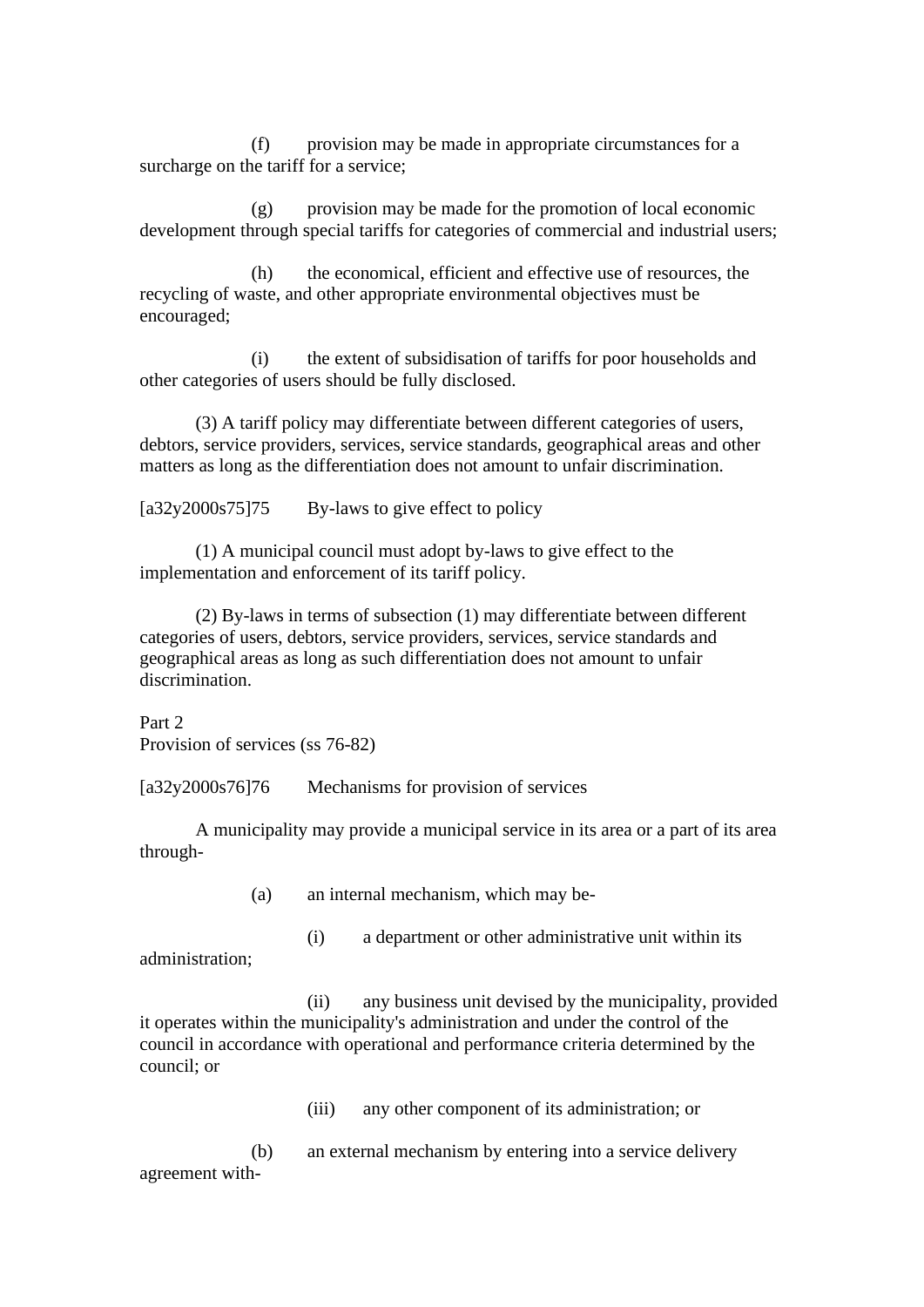- (i) a municipal entity;
- (ii) another municipality;
- (iii) an organ of state, including

(aa) a water committee established in terms of the Water Services Act, 1997 (Act 108 of 1997);

(bb) a licensed service provider registered or recognised in terms of national legislation; and

(cc) a traditional authority;

(iv) a community based organisation or other nongovernmental organisation legally competent to enter into such an agreement, or

(v) any other institution, entity or person legally competent to operate a business activity.

[a32y2000s77]77 Occasions when municipalities must review and decide on mechanisms to provide municipal services

A municipality must review and decide on the appropriate mechanism to provide a municipal service when-

(a) preparing or reviewing its integrated development plan;

(b) a new municipal service is to be provided;

(c) an existing municipal service is to be significantly upgraded, extended or improved;

(d) a performance evaluation in terms of Chapter 6 requires a review of the delivery mechanism;

(e) the municipality is restructured or reorganised in terms of the Municipal Structures Act;

(f) requested by the local community through mechanisms, processes and procedures established in terms of Chapter 4; or

 $(g)$  instructed to do so by the provincial executive acting in terms of section 139 (1) (a) of the Constitution.

[a32y2000s78]78 Criteria and process for deciding on mechanisms to provide municipal services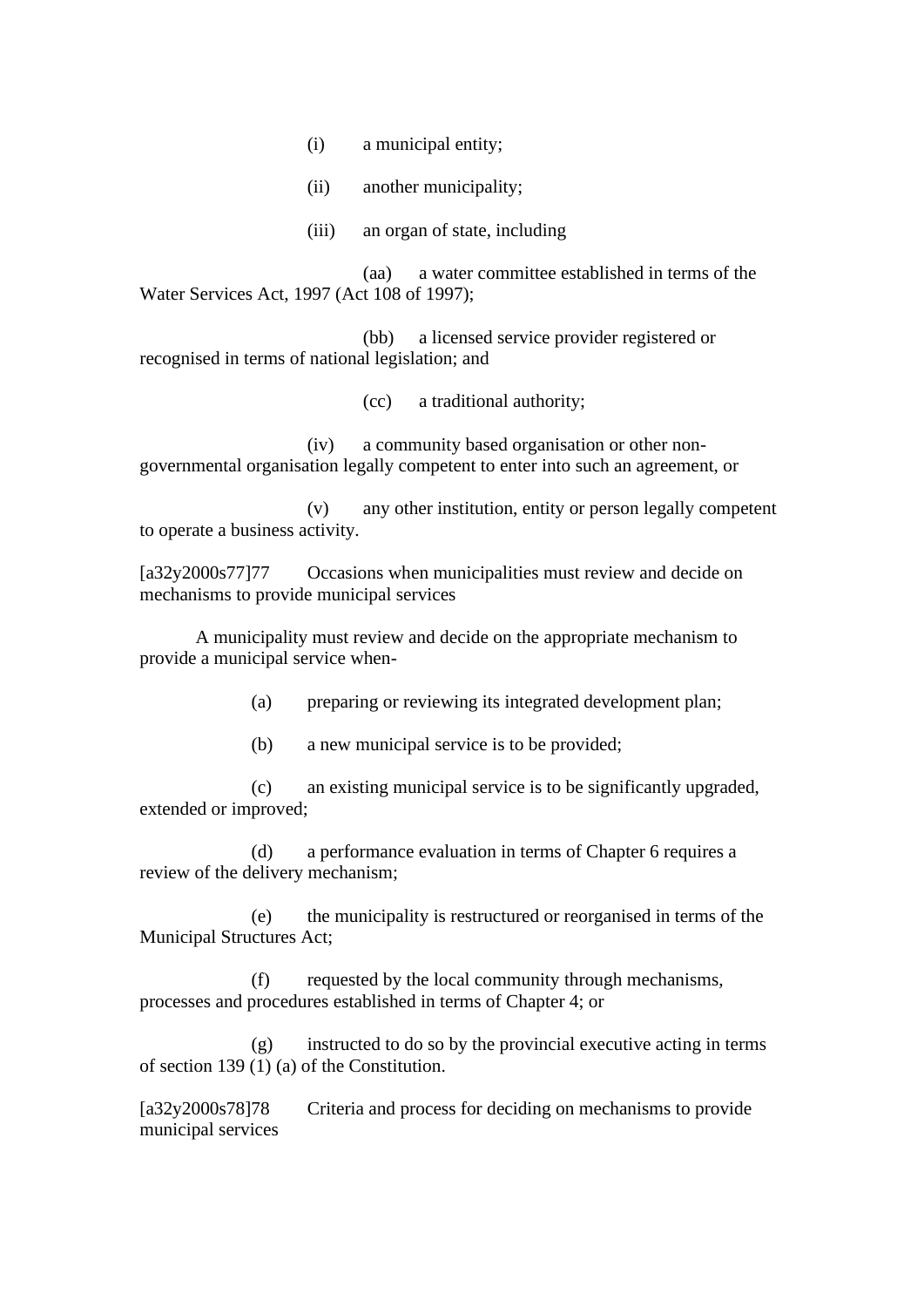(1) When a municipality has in terms of section 77 to decide on a mechanism to provide a municipal service in the municipality or a part of the municipality, or to review any existing mechanism-

(a) it must first assess-

(i) the direct and indirect costs and benefits associated with the project if the service is provided by the municipality through an internal mechanism, including the expected effect on the environment and on human health, well-being and safety;

(ii) the municipality's capacity and potential future capacity to furnish the skills, expertise and resources necessary for the provision of the service through an internal mechanism mentioned in section 76 (a);

(iii) the extent to which the re-organisation of its administration and the development of the human resource capacity within that administration, as provided for in sections 51 and 68, respectively, could be utilised to provide a service through an internal mechanism mentioned in section 76 (a);

(iv) the likely impact on development, job creation and employment patterns in the municipality, and

(v) the views of organised labour; and

(b) it may take into account any developing trends in the sustainable provision of municipal services generally.

(2) After having applied subsection (1), a municipality may-

(a) decide on an appropriate internal mechanism to provide the service; or

(b) before it takes a decision on an appropriate mechanism, explore the possibility of providing the service through an external mechanism mentioned in section 76 (b).

(3) If a municipality decides in terms of subsection (2) (b) to explore the possibility of providing the service through an external mechanism it must-

(a) give notice to the local community of its intention to explore the provision of the service through an external mechanism; and

(b) assess the different service delivery options in terms of section 76 (b), taking into account-

(i) the direct and indirect costs and benefits associated with the project, including the expected effect of any service delivery mechanism on the environment and on human health, well-being and safety;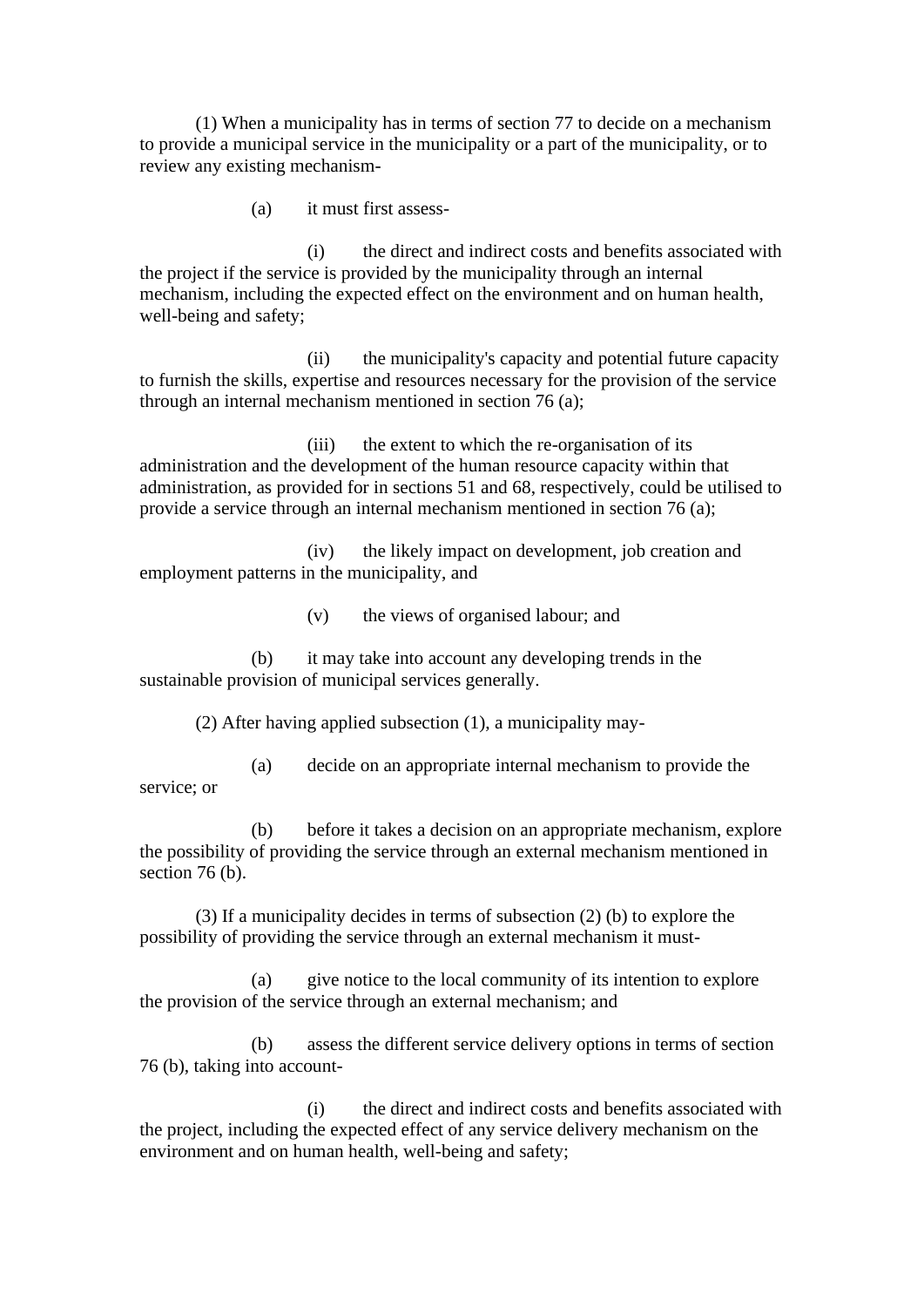(ii) the capacity and potential future capacity of prospective service providers to furnish the skills, expertise and resources necessary for the provision of the service;

(iii) the views of the local community;

(iv) the likely impact on development and employment patterns in the municipality, and

(v) the views of organised labour.

(4) After having applied subsection (3), a municipality must decide on an appropriate internal or external mechanism, taking into account the requirements of section 73(2) in achieving the best outcome.

(5) When applying this section a municipality must comply with-

(a) any applicable legislation relating to the appointment of a service provider other than the municipality; and

(b) any additional requirements that may be prescribed by regulation.

[a32y2000s79]79 Provision of services by municipality through internal mechanisms

If a municipality decides to provide a municipal service through an internal mechanism mentioned in section 76 (a), it must-

(a) allocate sufficient human, financial and other resources necessary for the proper provision of the service; and

(b) transform the provision of that service in accordance with the requirements of this Act.

[a32y2000s80]80 Provision of services through service delivery agreements with external mechanisms

(1) If a municipality decides to provide a service through a service delivery agreement in terms of section 76 (b) with-

(a) a municipal entity, another municipality or a national or provincial organ of state, it may negotiate and enter into such an agreement with the relevant municipal entity, municipality or organ of state without applying Part 3 of this Chapter; or

(b) any institution or entity, or any person, juristic or natural, not mentioned in paragraph (a), it must apply Part 3 of this Chapter before entering into such an agreement with any such institution, entity or person.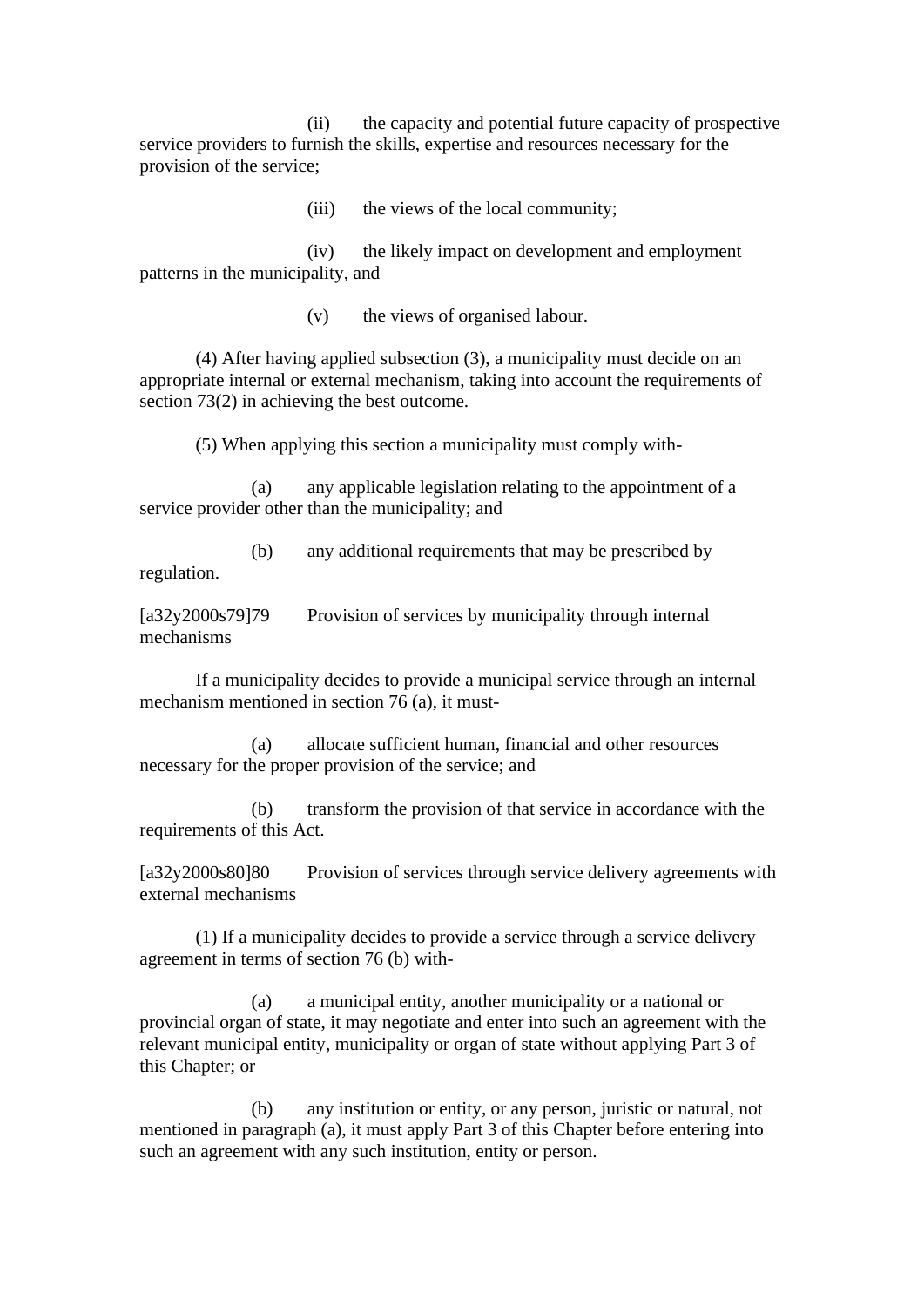(2) Before a municipality enters into a service delivery agreement for a basic municipal service it must establish a mechanism and programme for community consultation and information dissemination regarding the service delivery agreement. The contents of a service delivery agreement must be communicated to the local community through the media.

[a32y2000s81]81 Responsibilities of municipalities when providing services through service delivery agreements with external mechanisms

(1) If a municipal service is provided through a service delivery agreement in terms of section 76 (b), the municipality remains responsible for ensuring that that service is provided to the local community in terms of the provisions of this Act, and accordingly must-

(a) regulate the provision of the service, in accordance with section

(b) monitor and assess the implementation of the agreement, including the performance of the service provider in accordance with section 41;

(c) perform its functions and exercise its powers in terms of Chapters 5 and 6 if the municipal service in question falls within a development priority or objective in terms of the municipality's integrated development plan;

(d) within a tariff policy determined by the municipal council in terms of section 74, control the setting and adjustment of tariffs by the service provider for the municipal service in question; and

(e) generally exercise its service authority so as to ensure uninterrupted delivery of the service in the best interest of the local community.

(2) A municipality, through a service delivery agreement-

(a) may assign to a service provider responsibility for-

(i) developing and implementing detailed service delivery plans within the framework of the municipality's integrated development plan;

(ii) the operational planning, management and provision of the municipal service;

(iii) undertaking social and economic development that is directly related to the provision of the service;

(iv) customer management;

(v) managing its own accounting, financial management, budgeting, investment and borrowing activities within a framework of transparency, accountability, reporting and financial control determined by the municipality, subject to applicable municipal finance management legislation;

41;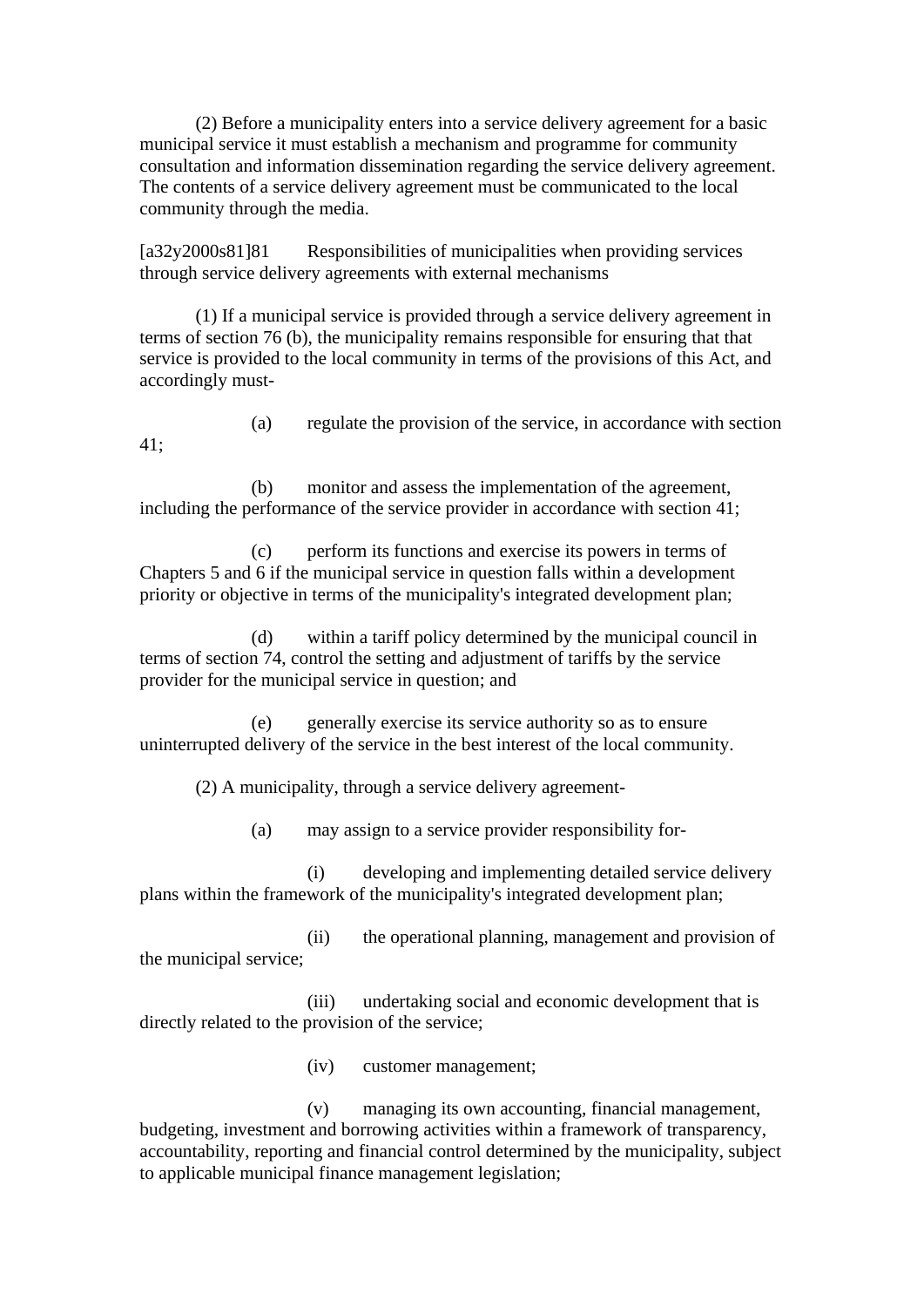(vi) the collection of service fees for its own account from users of services in accordance with the municipal council's tariff policy in accordance with the credit control measures established in terms of Chapter 9;

(b) may pass on to the service provider, through a transparent system that must be subject to performance monitoring and audit, funds for the subsidisation of services to the poor;

(c) may in accordance with applicable labour legislation, transfer or second any of its staff members to the service provider, with the concurrence of the staff member concerned;

(d) must ensure continuity of the service if the service provider is placed under judicial management, becomes insolvent, is liquidated or is for any reason unable to continue performing its functions in terms of the service delivery agreement; and

(e) must, where applicable, take over the municipal service, including all assets, when the service delivery agreement expires or is terminated.

(3) The municipal council has the right to set, review or adjust the tariffs within its tariff policy. The service delivery agreement may provide for the adjustment of tariffs by the service provider within the limitations set by the municipal council.

(4) A service delivery agreement may be amended by agreement between the parties, except where an agreement has been concluded following a competitive bidding process, in which case an amendment can only be made after the local community has been given-

(a) reasonable notice of the intention to amend the agreement and the reasons for the proposed amendment; and

(b) sufficient opportunity to make representations to the municipality.

(5) No councillor or staff member of a municipality may share in any profits or improperly receive any benefits from a service provider providing a municipal service in terms of a service delivery agreement.

## [a32y2000s82]82 Municipal entities

(1) If a municipality intends to provide a municipal service in the municipality through a service delivery agreement with a municipal entity, it may-

(a) alone or together with another municipality, establish in terms of applicable national or provincial legislation a company, co-operative, trust, fund or other corporate entity to provide that municipal service as a municipal entity under the ownership control of that municipality or those municipalities;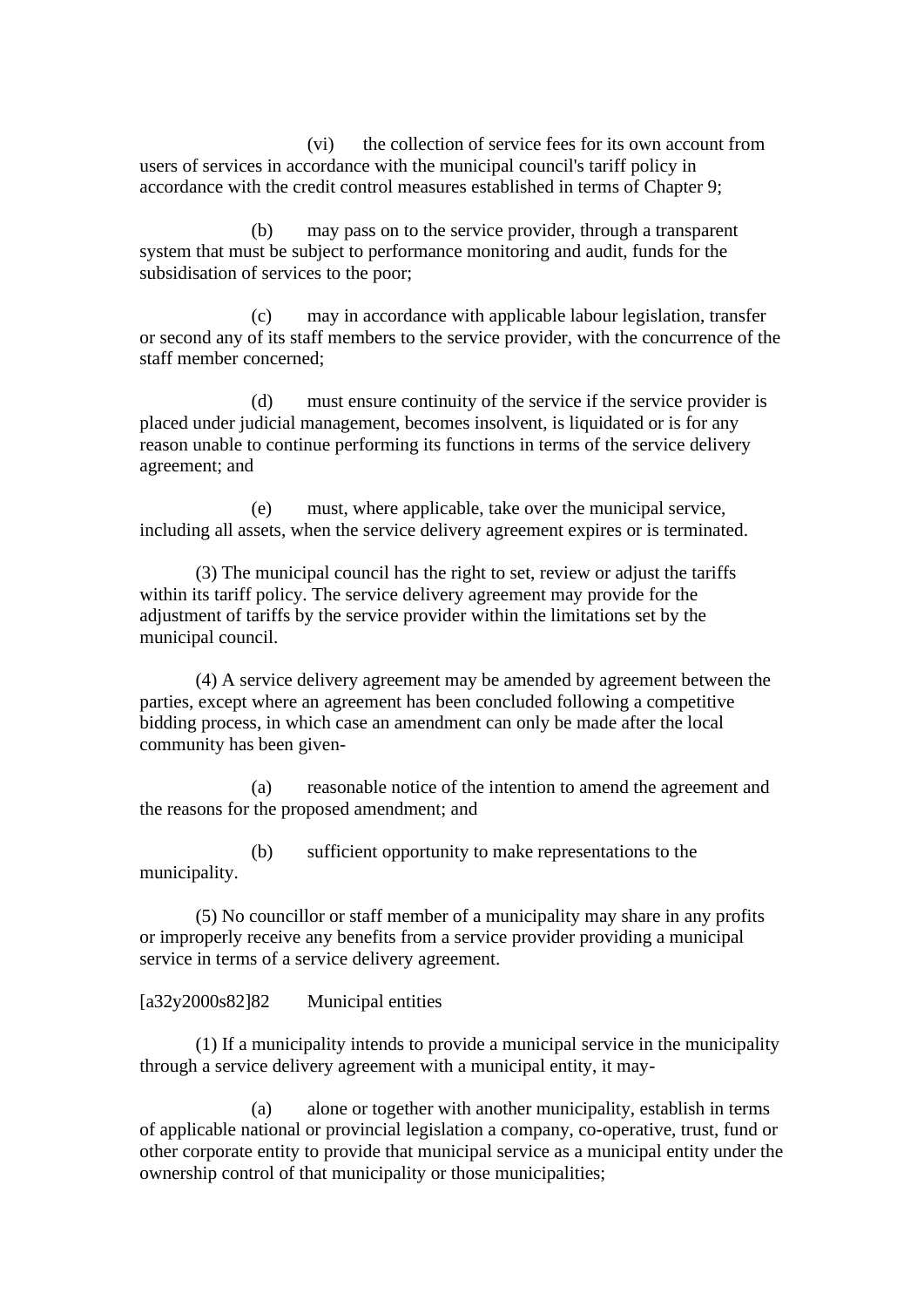(b) alone or together with another municipality, acquire ownership control in any existing company, co-operative, trust, fund or other corporate entity which as its main business intends to provide that municipal service in terms of a service delivery agreement with the municipality; or

(c) establish in terms of subsection (2) a service utility to provide that municipal service.

(2) (a) A municipality establishes a service utility in terms of subsection (1) (c) by passing a by-law establishing and regulating the functioning and control of the service utility.

(b) A service utility is a separate juristic person.

(c) The municipality which established the service utility must exercise ownership control over it in terms of its by-laws.

## Part 3

Service delivery agreements involving competitive bidding (ss 83-84)

[a32y2000s83]83 Competitive bidding

(1) If a municipality decides to provide a municipal service through a service delivery agreement with a person referred to in section 80 (1) (b), it must select the service provider through selection processes which-

(a) are competitive, fair, transparent, equitable and cost-effective;

(b) allow all prospective service providers to have equal and simultaneous access to information relevant to the bidding process;

(c) minimise the possibility of fraud and corruption;

(d) make the municipality accountable to the local community about progress with selecting a service provider, and the reasons for any decision in this regard; and

(e) takes into account the need to promote the empowerment of small and emerging enterprises.

(2) Subject to the provisions of the Preferential Procurement Policy Framework Act, (Act 5 of 2000), a municipality may determine a preference for categories of service providers in order to advance the interest of persons disadvantaged by unfair discrimination, as long as the manner in which such preference is exercised does not compromise or limit the quality, coverage, cost and developmental impact of the services.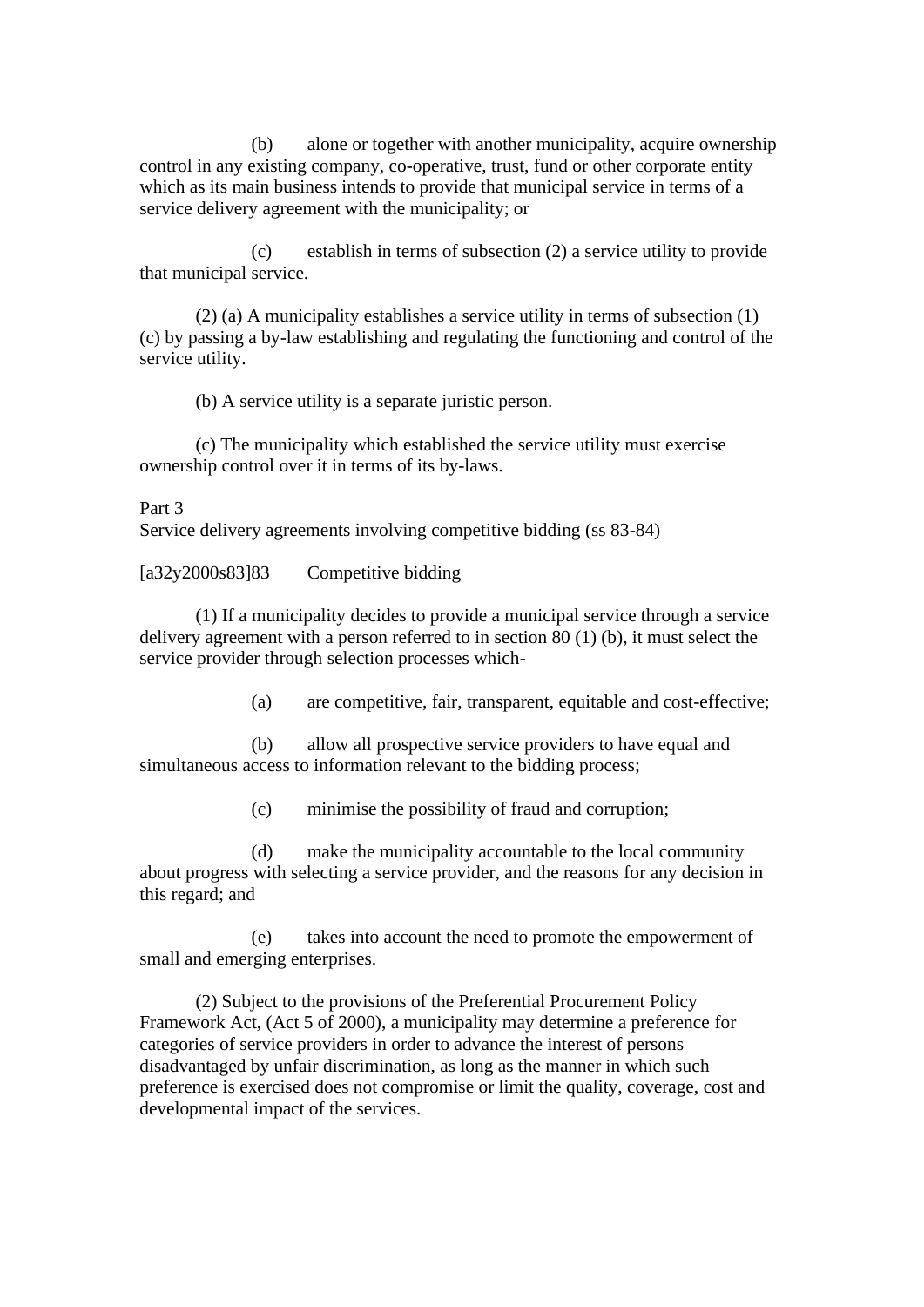(3) The selection process referred to in subsection (1), must be fair, equitable, transparent, cost-effective and competitive, and as may be provided for in other applicable national legislation.

(4) In selecting a service provider a municipality must apply the criteria listed in section 78 as well as any preference for categories of service providers referred to in subsection (2) of this section.

[a32y2000s84]84 Negotiation and agreement with prospective service provider

(1) After a prospective service provider has been selected, the municipality must on the basis of the bidding documents, and any addenda, amendments or variations thereto that were provided to all the bidders, negotiate the final terms and conditions of the service delivery agreement with the preferred service provider and, if successful, enter into such an agreement with the selected service provider on the terms and conditions specified in the bidding documents, as modified or supplemented in the negotiations, if such modifications do not materially affect the bid in a manner which compromises the integrity of the bidding process.

(2) If the municipality and the selected service provider fail to reach agreement within a reasonable time allowed by the municipality for negotiations, the municipality may negotiate with the next-ranked prospective service provider.

(3) When a municipality has entered into a service delivery agreement it must-

(a) make copies of the agreement available at its offices for public inspection during office hours; and

- (b) give notice in the media of-
	- (i) particulars of the service that will be provided under the

agreement;

(ii) the name of the selected service provider, and

(iii) the place where and the period for which copies of the agreement are available for public inspection.

Part 4 Municipal service districts (ss 85-93)

[a32y2000s85]85 Establishment of internal municipal service districts

(1) A municipality may, in accordance with the policy framework referred to in section 86, establish a part of the municipality as an internal municipal service district to facilitate the provision of a municipal service in that part of the municipality.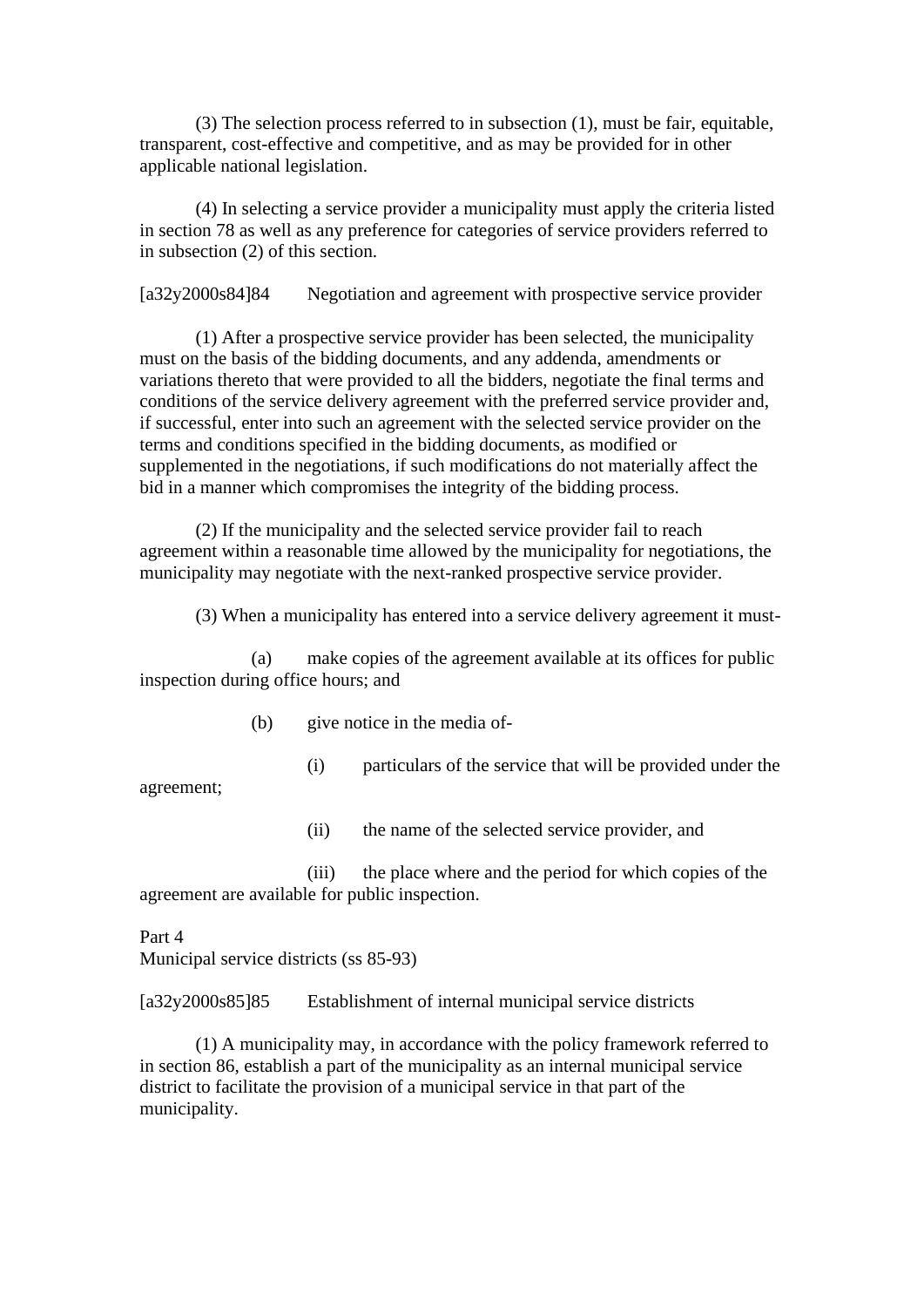(2) Before establishing an internal municipal service district, the municipality must-

|                        | (a) | consult the local community on the following matters: |                                                         |  |
|------------------------|-----|-------------------------------------------------------|---------------------------------------------------------|--|
|                        |     | (i)                                                   | The proposed boundaries of the service district;        |  |
| be provided;           |     | (11)                                                  | the proposed nature of the municipal service that is to |  |
| and                    |     | (iii)                                                 | the proposed method of financing the municipal service; |  |
| municipal service; and |     | (iv)                                                  | the proposed mechanism for the provision of the         |  |

(b) obtain the consent of the majority of the members of the local community in the proposed service district that will be required to contribute to the provision of the municipal service.

(3) When a municipality establishes an internal municipal service district, the municipality-

(a) must determine the boundaries of the district;

(b) must determine the mechanism that will provide the service in the district;

- (c) in order to finance the service in the district, may-
	- (i) set a tariff or levy for the service in the district;
	- (ii) impose a special surcharge in the district on the tariff

for the service; or

(iii) increase the tariff in the district for that service;

(d) must establish separate accounting and other record-keeping systems with respect to the provision of the service in the district; and

(e) may establish a committee composed of persons representing the community in the district to act as a consultative and advisory forum for the municipality regarding the management of and other matters relating to the service in the district, provided that gender representivity is taken into account when such a committee is established.

[a32y2000s86]86 Policy framework for internal municipal service district

(1) A municipality must develop and adopt a policy framework for the establishment, regulation and management of an internal municipal service district.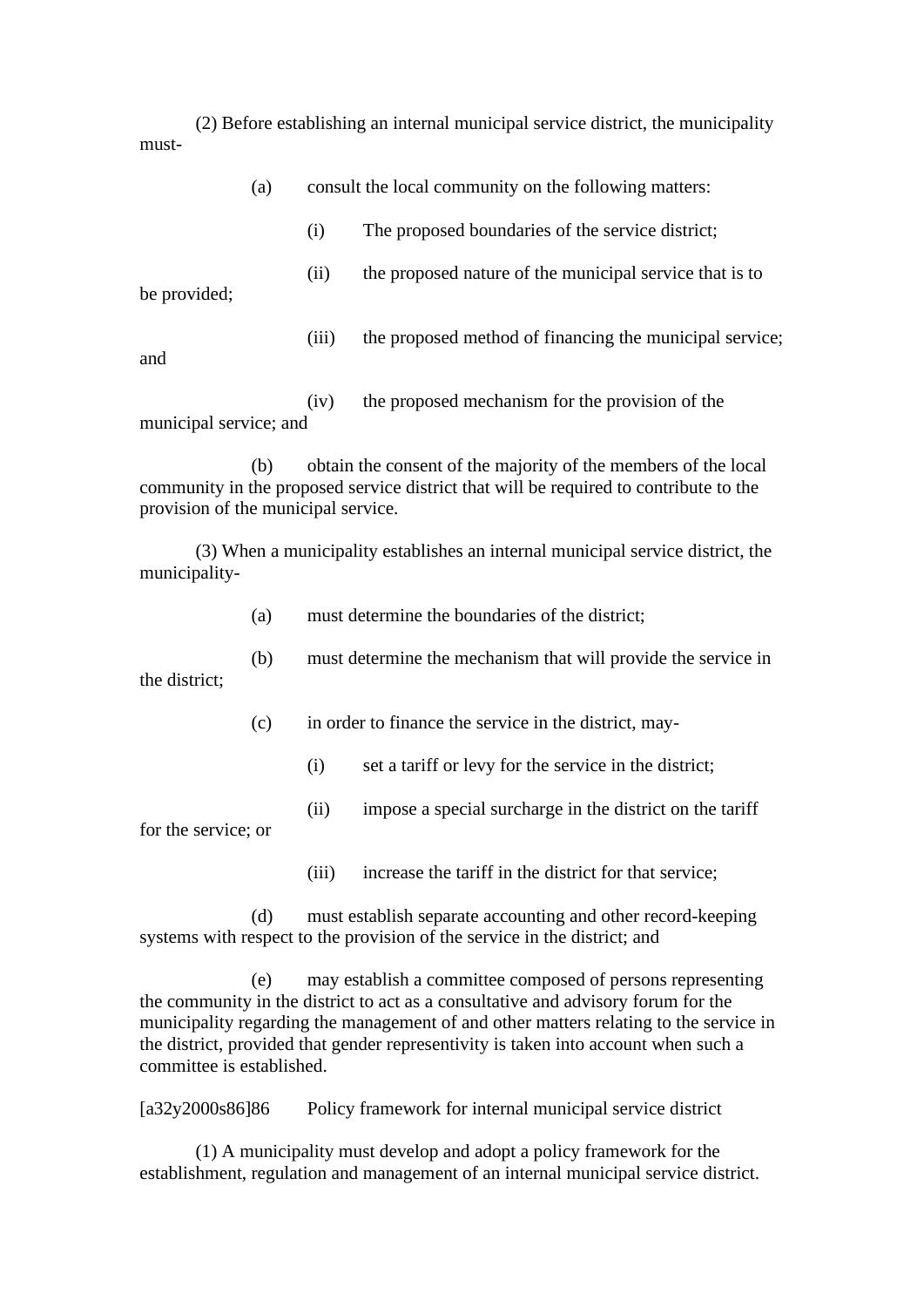(2) Such a policy framework must reflect at least the following:

(a) The development needs and priorities of designated parts of the municipality that must be balanced against that of the municipality as a whole;

(b) the extent to which the establishment of one or more internal municipal service districts-

(i) will promote the local economic development of the municipality as a whole;

(ii) will contribute to enhancing the social, economic and spatial integration of the municipality; and

(iii) may not entrench or contribute to further disparities in service provision.

[a32y2000s87]87 Establishment of multi-jurisdictional municipal service districts

Two or more municipalities, by written agreement, may establish their respective municipal areas or designated parts of their respective municipal areas as a multi-jurisdictional municipal service district to facilitate the provision of a municipal service in those municipal areas or those designated parts.

[a32y2000s88]88 Minister requesting the establishment of multi-jurisdictional municipal service districts

(1) The Minister may, in the national interest and in consultation with the national Minister responsible for the functional area in question, request two or more municipalities to establish designated multi-jurisdictional municipal service districts to conform to the requirements of national legislation applicable to the provision of a specific municipal service.

(2) The municipalities that receive a request in terms of subsection (1), must within two months of receiving such request decide whether to accede to the request, and convey their decision to the Minister.

[a32y2000s89]89 Contents of agreements establishing multi-jurisdictional municipal service districts

(1) An agreement establishing a multi-jurisdictional municipal service district must describe the rights, obligations and responsibilities of the participating municipalities and must-

(a) determine the boundaries of the district;

(b) identify the municipal service to be provided in terms of the

agreement;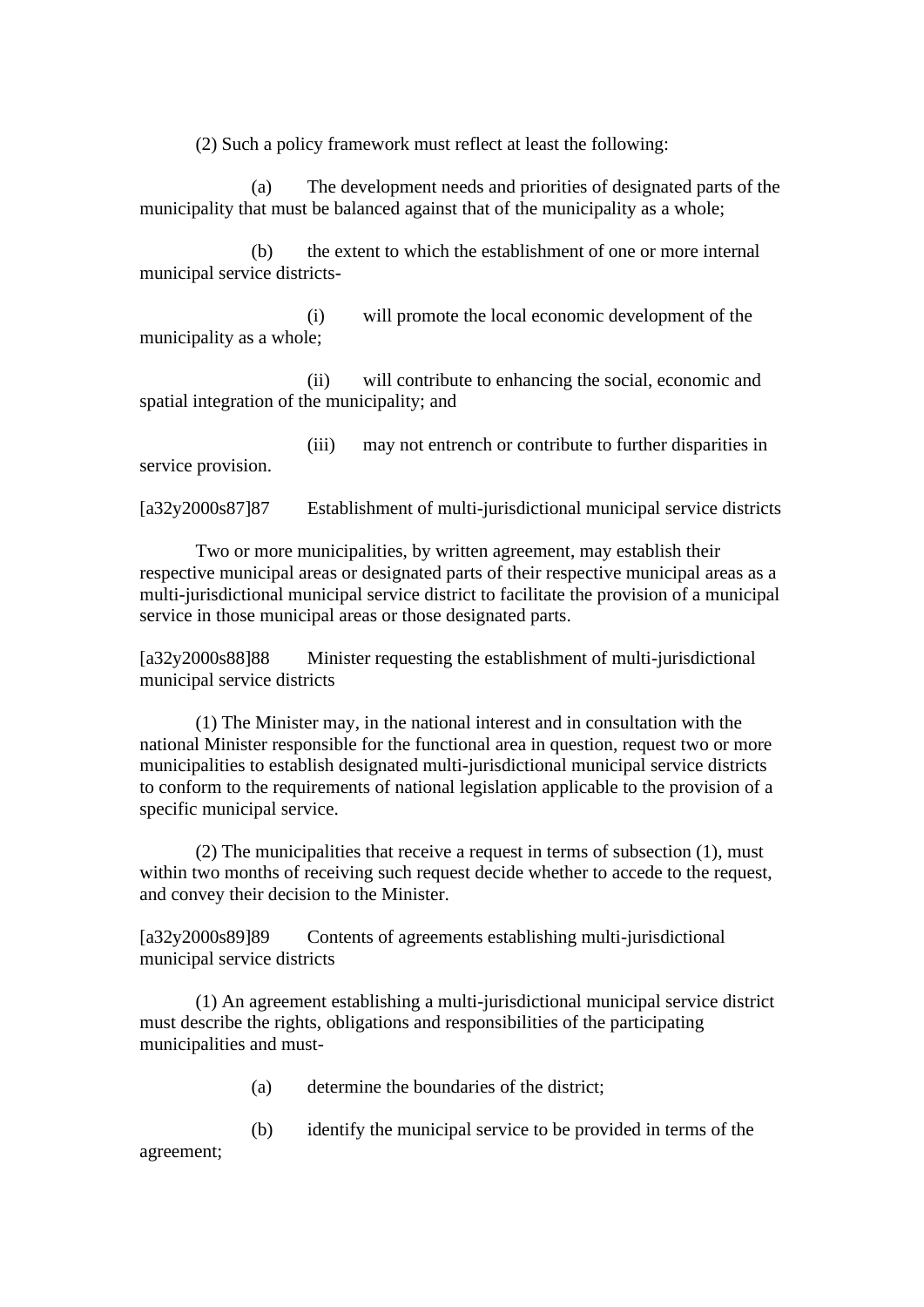(c) determine the mechanism that will provide the service in the

district

(d) determine budgetary, funding and scheduling arrangements for implementation of the agreement;

(e) provide for-

(i) the establishment of a governing body for the multijurisdictional municipal service district;

(ii) the appointment of representatives of the participating municipalities to the governing body, the filling of vacancies and the replacement and recall of representatives;

(iii) the number of representatives appointed for each participating municipality, subject to subsection (2);

(iv) the terms and conditions of appointment of those

representatives;

(v) the appointment of a chairperson;

(vi) the operating procedures of the governing body;

(vii) the delegation of powers and duties to the governing body consistent with section 92; and

(viii) any other matter relating to the proper functioning of the governing body;

(f) provide for-

(i) the acquisition of infrastructure, goods, services, supplies or equipment by the governing body, or the transfer of infrastructure, goods, services, supplies or equipment to the governing body;

(ii) the appointment of staff by the governing body, or the transfer or secondment of staff to the governing body in accordance with applicable labour legislation;

(iii) the terms and conditions on which any acquisition, transfer, appointment or secondment is made; and

(g) determine the conditions for, and consequences of, the withdrawal from the agreement of a participating municipality;

(h) determine the conditions for, and consequences of, the termination of the agreement, including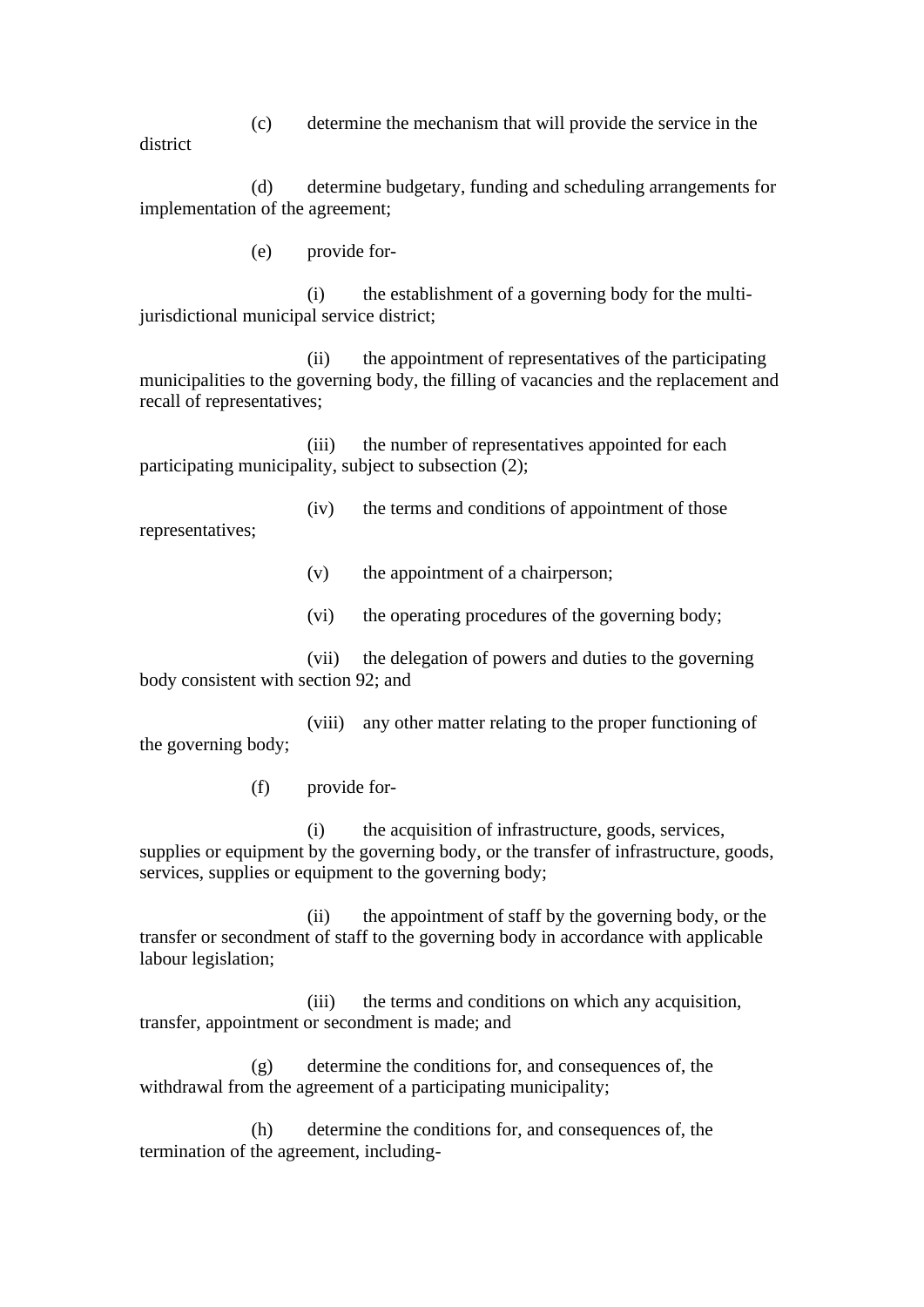(i) the method and schedule for winding-up the operations

of the district;

(ii) the distribution of the proceeds; and

(iii) the allocation among the participating municipalities of any assets and liabilities.

(2) A governing body must consist of between three and fifteen representatives.

[a32y2000s90]90 Legal status of governing bodies

The governing body of a multi jurisdictional municipal service district is a juristic person.

[a32y2000s91]91 Powers and duties of governing bodies of multi-jurisdictional municipal service districts

(1) The governing body of a multi-jurisdictional municipal service district, in relation to the provision of the municipal service for which the district is established-

(a) may in terms of the delegation in the agreement establishing the governing body exercise any of the powers, a municipality may exercise for the proper provision of a service of the kind in question, subject to section 160 (2) of the Constitution and any limitations, qualifications and directives set out in the agreement; and

(b) must in terms of the delegation perform all the duties a municipality must perform in terms of this Act or any other applicable legislation when providing a service of the kind in question, subject to any limitations qualifications and directives set out in the agreement.

(2) In addition a governing body has the following powers, subject to any limitations, qualifications and directives set out in the agreement establishing the governing body:

(a) To determine its own staff establishment and appoint persons to posts on its staff establishment;

(b) to obtain the services of any person or entity to perform any specific act or function;

- (c) to open a bank account;
- (d) to acquire or dispose of any right in or to property;
- (e) to insure itself against any loss, damage, risk or liability;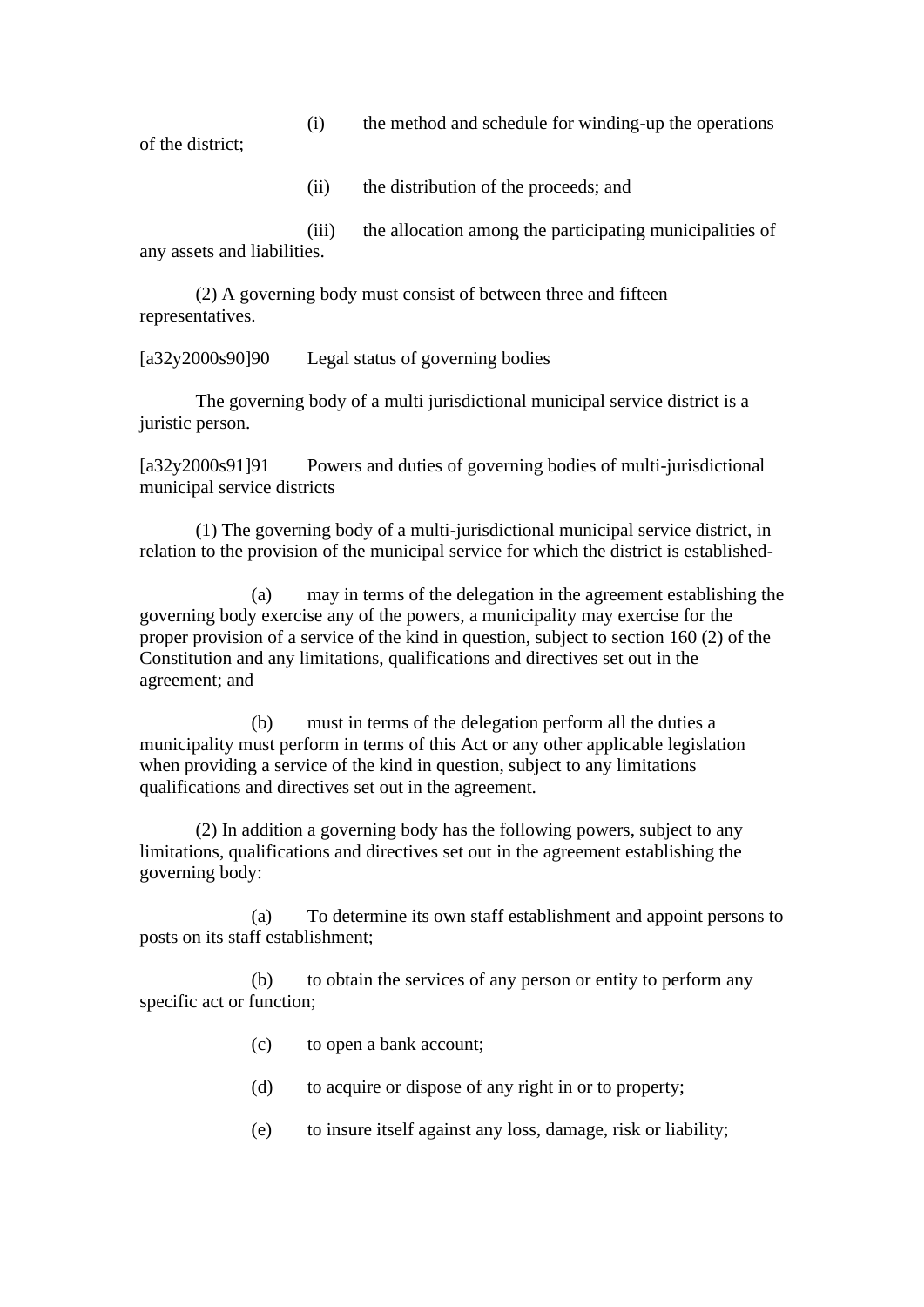(f) to perform legal acts, or institute or defend any legal action in its own name;

(g) to do anything that is incidental to the exercise of any of its powers or duties; and

(h) to set, review and adjust tariffs within the policy framework approved by the participating municipalities.

[a32y2000s92]92 Control of governing bodies of multi-jurisdictional municipal service districts

(1) The governing body of a multi-jurisdictional municipal service district-

(a) is accountable to the participating municipalities; and

(b) must comply with any legislation applicable to the financial management of municipalities and municipal entities.

(2) A participating municipality-

(a) is entitled to receive such regular written reports from the governing body of a district with respect to its activities and performance, as may be set out in the agreement establishing the governing body;

(b) may request the governing body to furnish it with such information regarding its activities as the participating municipality may reasonably require; and

(c) may appoint a nominee to inspect, at any time during normal business hours, the books, records, operations and facilities of the governing body, and of those of its contractors relating to the provision of the municipal service for which the district is established.

[a32y2000s93]93 Termination of multi-jurisdictional municipal service districts

A multi-jurisdictional municipal service district terminates-

(a) automatically, when there is only one remaining participating municipality;

(b) by written agreement among all of the participating municipalities; or

(c) upon the termination date or the fulfilment of any condition for termination contained in the agreement establishing the district.

Part 5 Regulations and guidelines (s 94)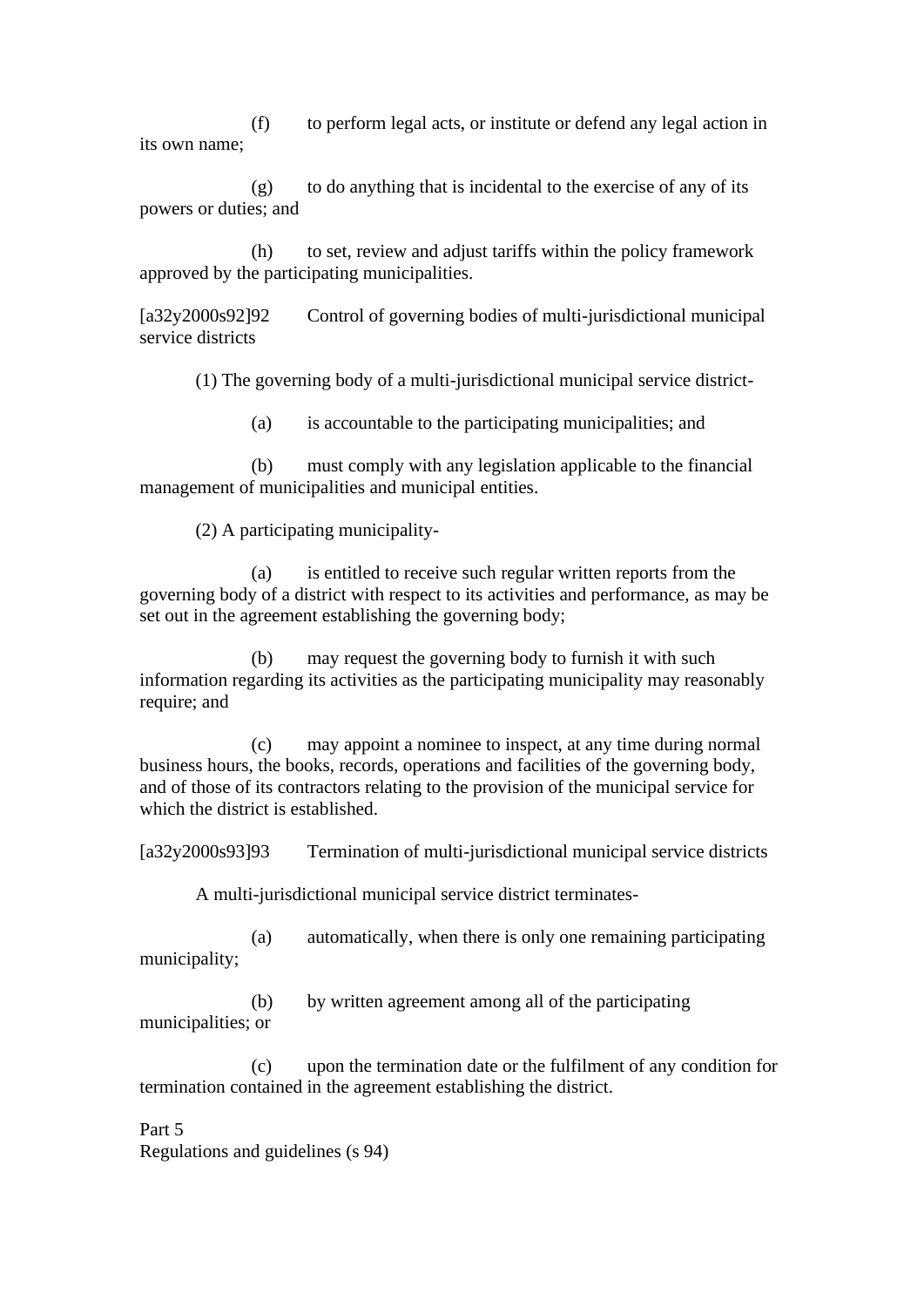### [a32y2000s94]94 Regulations and guidelines

(1) The Minister may for the purposes of this Chapter make regulations or issue guidelines in accordance with section 120 to provide for or regulate the following matters:

(a) The preparation, adoption and implementation of a municipal tariff policy;

- (b) the subsidisation of tariffs for poor households through-
	- (i) cross-subsidisation within and between services;
	- (ii) equitable share allocations to municipalities; and
	- (iii) national and provincial grants to municipalities;
- (c) limits on tariff increases;

(d) criteria to be taken into account by municipalities when imposing surcharges on tariffs for services and determining the duration thereof;

(e) incentives and penalties to encourage-

(i) the economical, efficient and effective use of resources when providing services;

- (ii) the recycling of waste; and
- (iii) other environmental objectives;

(f) criteria to be taken into account by municipalities when assessing options for the provision of a municipal service;

(g) measures against malpractices in selecting and appointing service providers, including measures against the stripping of municipal assets;

(h) mechanisms and procedures for the co-ordination and integration of sectoral requirements in terms of legislation with the provisions of this Chapter, and the manner in which municipalities must comply with these;

- (i) standard draft service delivery agreements;
- (j) performance guarantees by service providers; and
- (k) any other matter that may facilitate-
	- (i) the effective and efficient provision of municipal

services; or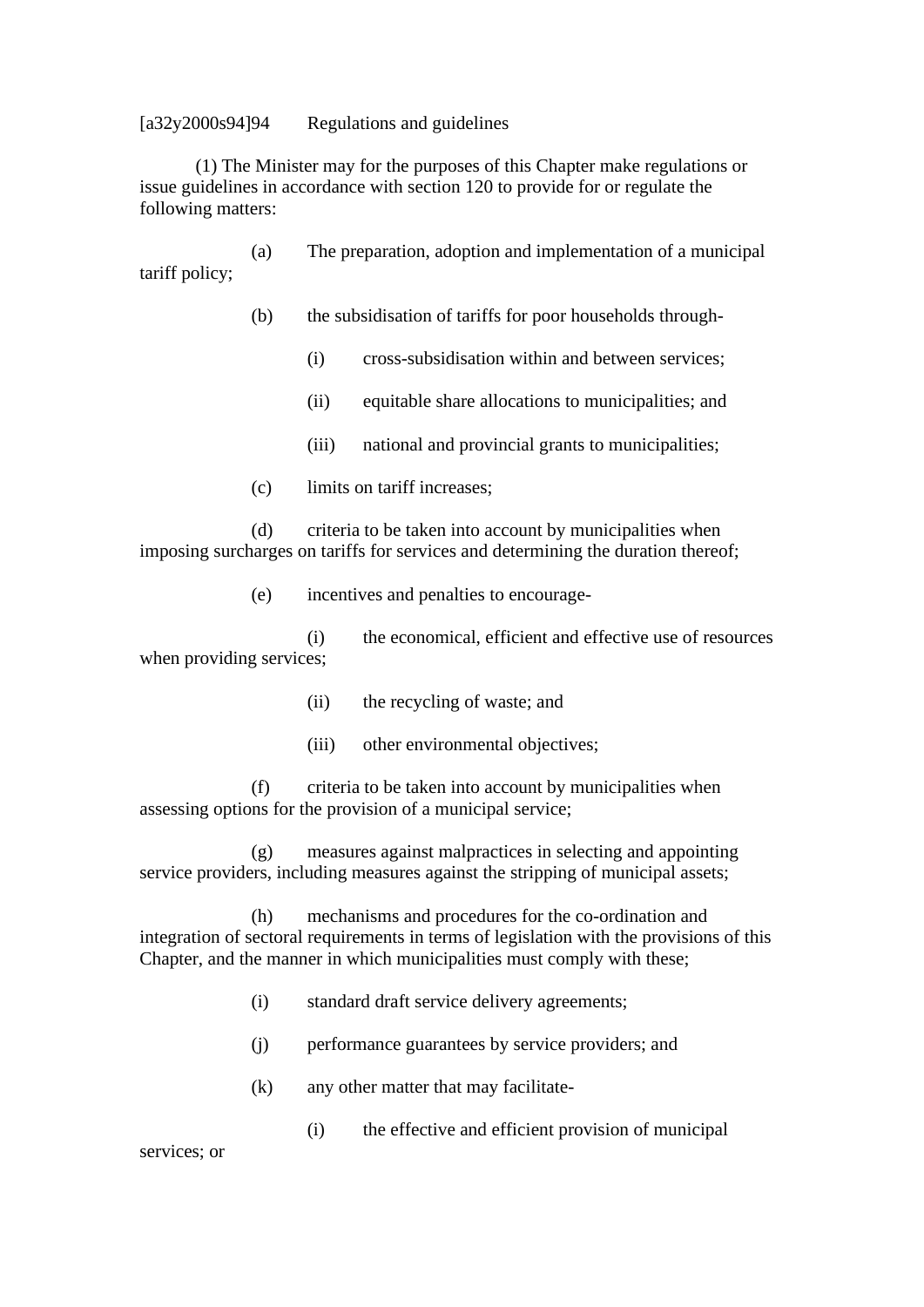(ii) the application of this Chapter.

(2) The Minister may make regulations and issue guidelines contemplated in paragraphs (a), (b), (c), (d) and (e) of subsection (1) only after consultation with the Minister of Finance.

(3) When making regulations or issuing guidelines in terms of section 120 to provide for or to regulate the matters mentioned in subsection (1) of this section, the Minister must-

(a) take into account the capacity of municipalities to comply with those matters; and

(b) differentiate between different kinds of municipalities according to their respective capacities.

(4) The Minister, by notice in the Gazette, may phase in the application of the provisions of this Chapter which place a financial or administrative burden on municipalities.

(5) A notice in terms of subsection (4) may-

(a) determine different dates on which different provisions of this Chapter becomes applicable to municipalities;

(b) apply to all municipalities generally;

(c) differentiate between different kinds of municipalities which may, for the purpose of the phasing in of the relevant provisions, be defined in the notice in relation to categories or types of municipalities or in any other way; or

(d) apply to a specific kind of municipality only, as defined in the

notice.

CHAPTER 9 CREDIT CONTROL AND DEBT COLLECTION (ss 95-104)

[a32y2000s95]95 Customer care and management

In relation to the levying of rates and other taxes by a municipality and the charging of fees for municipal services, a municipality must, within its financial and administrative capacity-

(a) establish a sound customer management system that aims to create a positive and reciprocal relationship between persons liable for these payments and the municipality, and where applicable, a service provider,

(b) establish mechanisms for users of services and ratepayers to give feedback to the municipality or other service provider regarding the quality of the services and the performance of the service provider;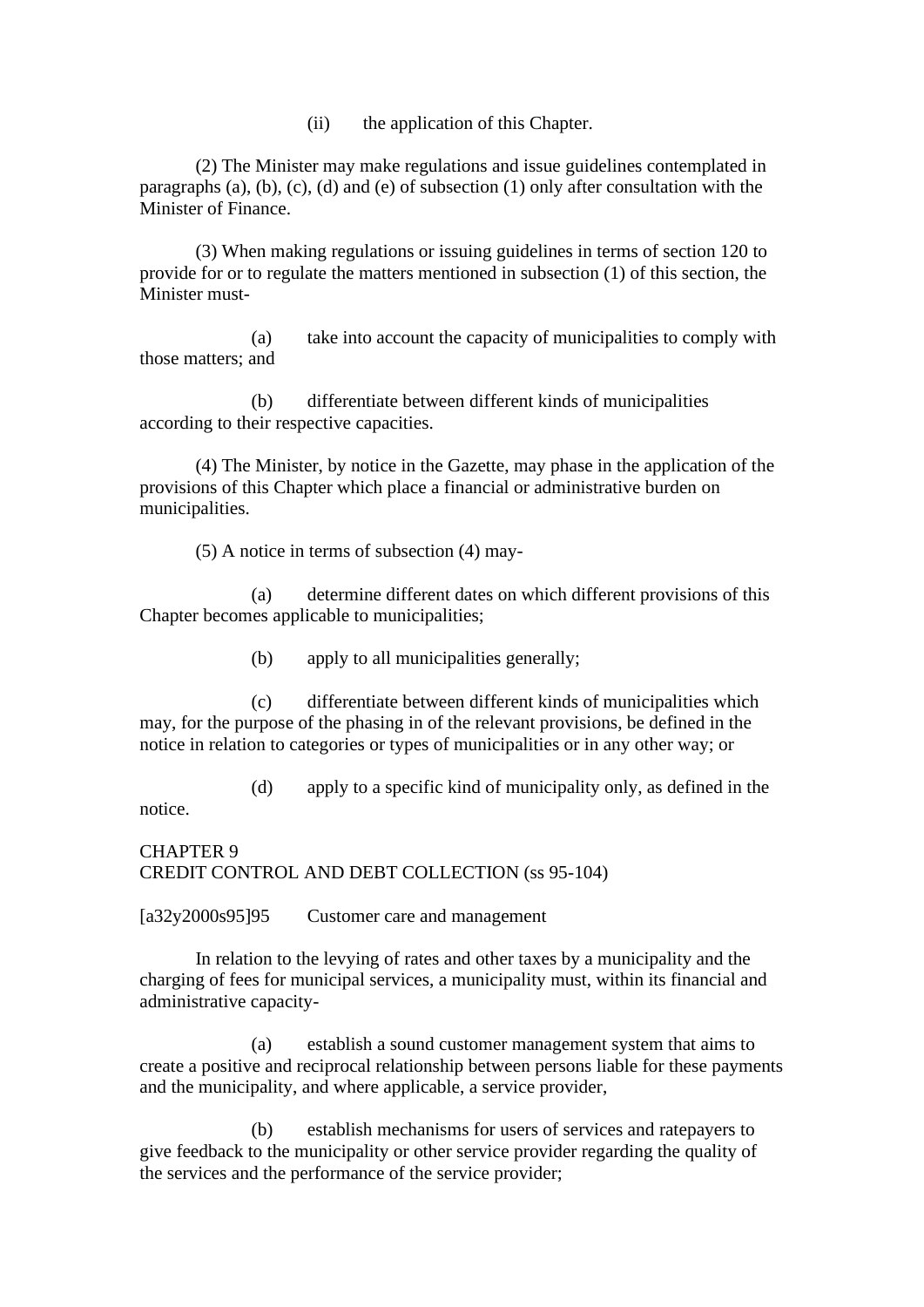(c) take reasonable steps to ensure that users of services are informed of the costs involved in service provision, the reasons for the payment of service fees, and the manner in which monies raised from the service are utilised;

(d) where the consumption of services has to be measured, take reasonable steps to ensure that the consumption by individual users of services is measured through accurate and verifiable metering systems;

(e) ensure that persons liable for payments, receive regular and accurate accounts that indicate the basis for calculating the amounts due;

(f) provide accessible mechanisms for those persons to query or verify accounts and metered consumption, and appeal procedures which allow such persons to receive prompt redress for inaccurate accounts;

(g) provide accessible mechanisms for dealing with complaints from such persons, together with prompt replies and corrective action by the municipality;

(h) provide mechanisms to monitor the response time and efficiency in complying with paragraph (g); and

(i) provide accessible pay points and other mechanisms for settling accounts or for making pre-payments for services.

[a32y2000s96]96 Debt collection responsibility of municipalities

A municipality-

(a) must collect all money that is due and payable to it, subject to this Act and any other applicable legislation; and

(b) for this purpose, must adopt, maintain and implement a credit control and debt collection policy which is consistent with its rates and tariff policies and complies with the provisions of this Act.

[a32y2000s97]97 Contents of policy

(1) A credit control and debt collection policy must provide for-

(a) credit control procedures and mechanisms;

(b) debt collection procedures and mechanisms;

(c) provision for indigent debtors that is consistent with its rates and tariff policies and any national policy on indigents;

(d) realistic targets consistent with-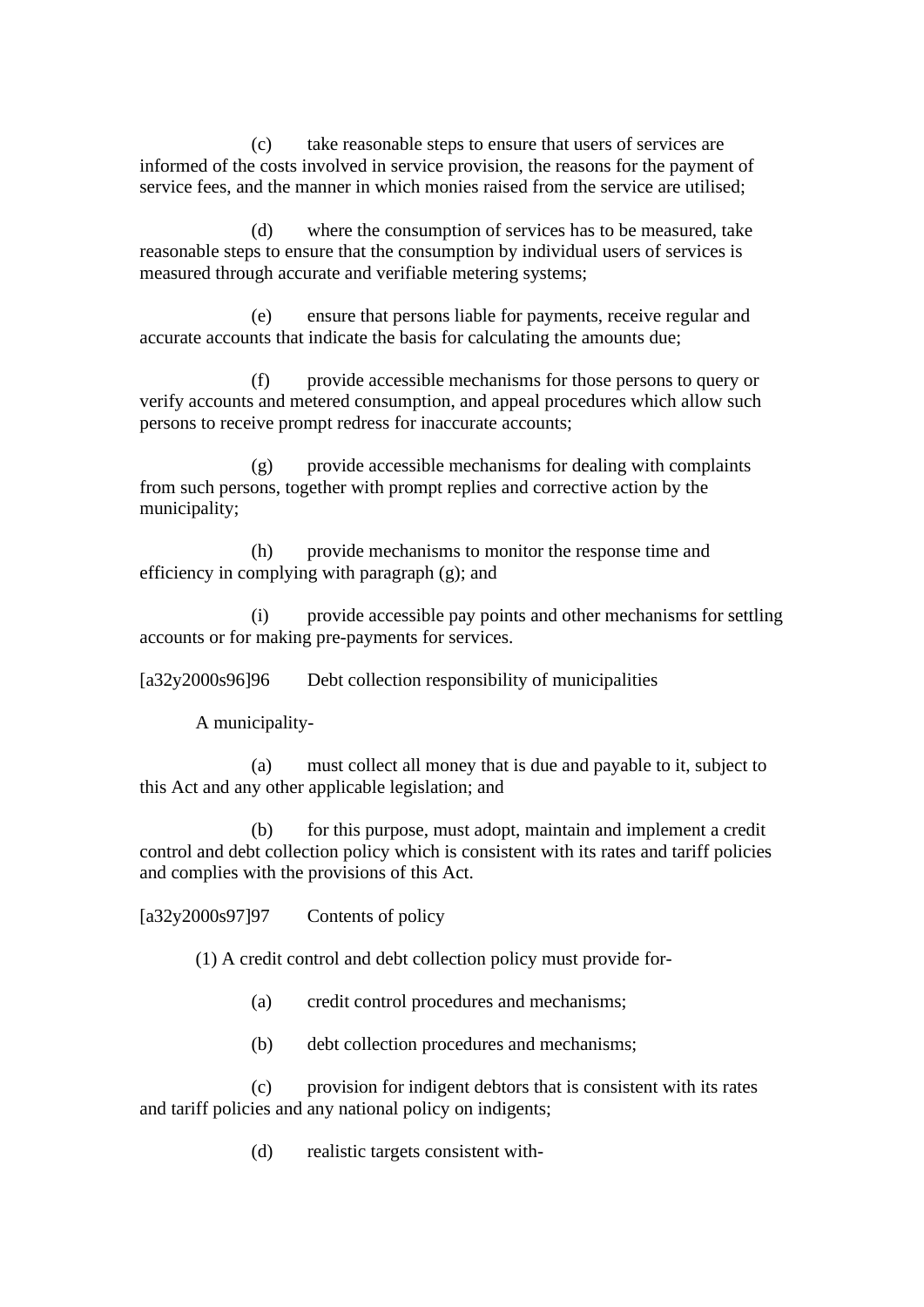(i) general recognised accounting practices and collection

ratios; and

(ii) the estimates of income set in the budget less an acceptable provision for bad debts;

(e) interest on arrears, where appropriate;

(f) extensions of time for payment of accounts;

(g) termination of services or the restriction of the provision of services when payments are in arrears;

(h) matters relating to unauthorised consumption of services, theft and damages; and

(i) any other matters that may be prescribed by regulation in terms of section 104.

(2) A credit control and debt collection policy may differentiate between different categories of ratepayers, users of services, debtors, taxes, services, service standards and other matters as long as the differentiation does not amount to unfair discrimination.

 $[a32y2000s98]98$  By-laws to give effect to policy

(1) A municipal council must adopt by-laws to give effect to the municipality's credit control and debt collection policy, its implementation and enforcement.

(2) By-laws in terms of subsection (1) may differentiate between different categories of ratepayers, users of services, debtors, taxes, services, service standards and other matters as long as the differentiation does not amount to unfair discrimination.

[a32y2000s99]99 Supervisory authority

A municipality's executive committee or executive mayor or, if a municipality does not have an executive committee or executive mayor, the municipal council itself or a committee appointed by it, as the supervisory authority must-

(a) oversee and monitor-

(i) the implementation and enforcement of the municipality's credit control and debt collection policy and any by-laws enacted in terms of section 98; and

(ii) the performance of the municipal manager in implementing the policy and any by-laws;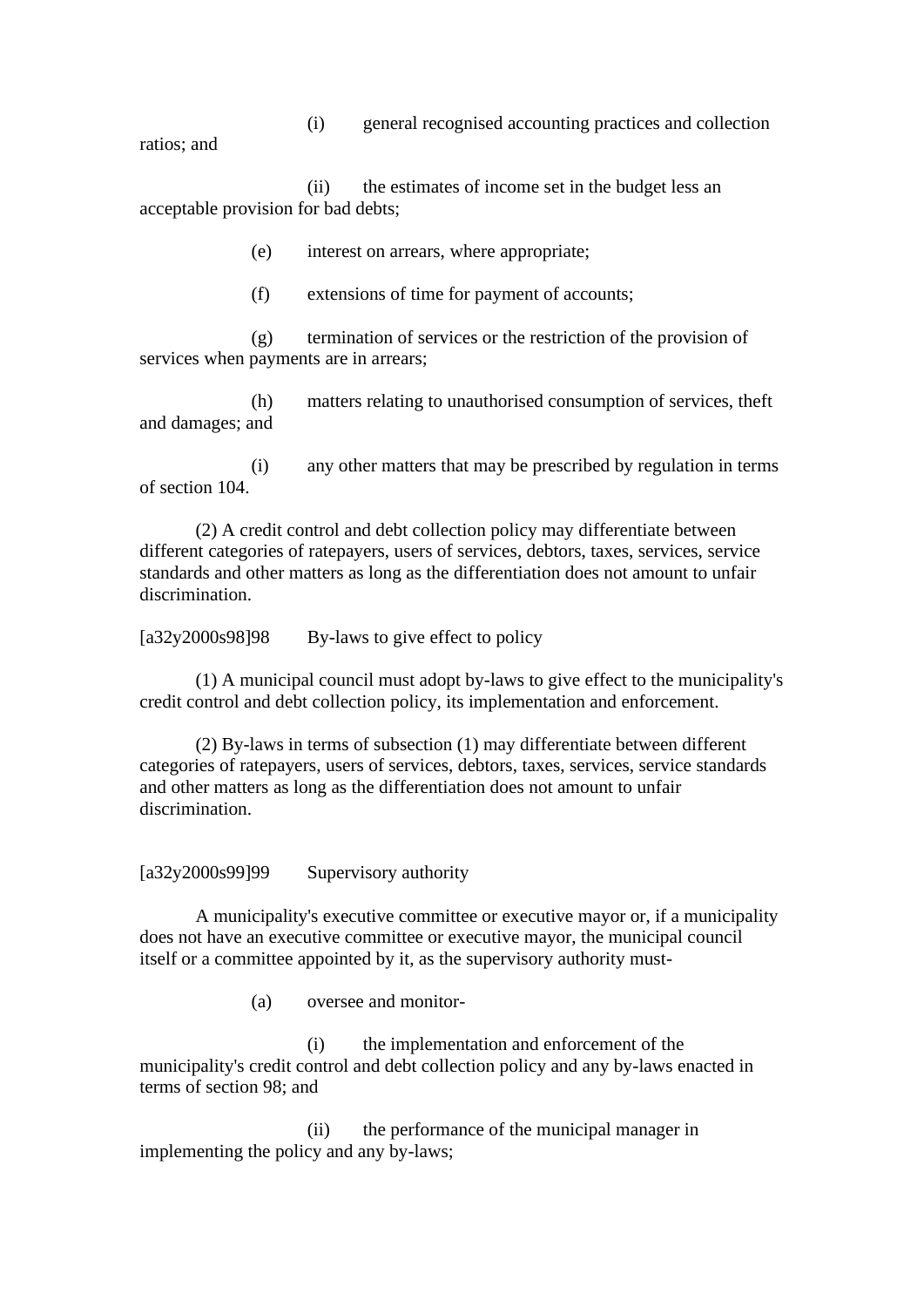(b) when necessary, evaluate or review the policy and any by-laws, or the implementation of the policy and any such by-laws, in order to improve efficiency of its credit control and debt collection mechanisms, processes and procedures; and

(c) at such intervals as may be determined by the council report to a meeting of the council, except when the council itself performs the duties mentioned in paragraphs (a) and (b).

[a32y2000s100]100 Implementing authority

The municipal manager or service provider must-

(a) implement and enforce the municipality's credit control and debt collection policy and any by-laws enacted in terms of section 98;

(b) in accordance with the credit control and debt collection policy and any such by-laws, establish effective administrative mechanisms, processes and procedures to collect money that is due and payable to the municipality; and

(c) at such intervals as may be determined by the council report the prescribed particulars to a meeting of the supervisory authority referred to in section 99.

[a32y2000s101]101 Municipality's right of access to premises

The occupier of premises in a municipality must give an authorised representative of the municipality or of a service provider access at all reasonable hours to the premises in order to read, inspect, install or repair any meter or service connection for reticulation, or to disconnect, stop or restrict the provision of any service.

### [a32y2000s102]102 Accounts

(1) A municipality may-

(a) consolidate any separate accounts of persons liable for payments to the municipality;

(b) credit a payment by such a person against any account of that person; and

(c) implement any of the debt collection and credit control measures provided for in this Chapter in relation to any arrears on any of the accounts of such a person.

(2) Subsection (1) does not apply where there is a dispute between the municipality and a person referred to in that subsection concerning any specific amount claimed by the municipality from that person.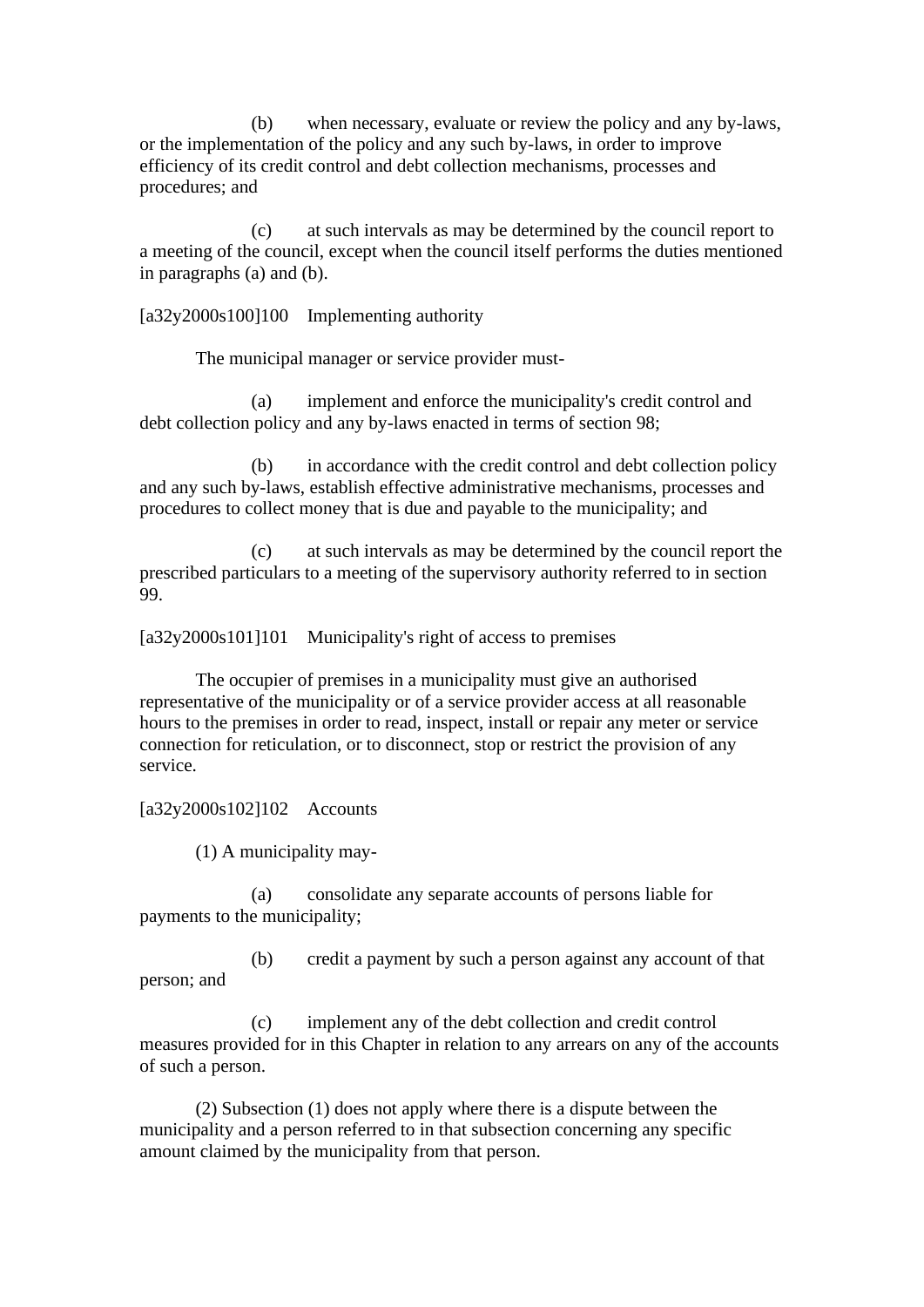[a32y2000s103]103 Agreements with employers

A municipality may-

(a) with the consent of a person liable to the municipality for the payment of rates or other taxes, or fees for municipal services, enter into an agreement with that person's employer to deduct from the salary or wages of that person-

(i) any outstanding amounts due by that person to the

municipality; or

- (ii) such regular monthly amounts as may be agreed; and
- (b) provide special incentives for-
	- (i) employers to enter into such agreements; and
	- (ii) employees to consent to such agreements.

[a32y2000s104]104 Regulations and guidelines

(1) The Minister may for the purposes of this Chapter make regulations or issue guidelines in accordance with section 120 to provide for or regulate the following matters:

(a) the particulars that must be contained in the municipal manager's report in terms of section 100 (c);

(b) the identification of municipal services provided by the municipality or other service providers to users of services where the use of the service by the user can reasonably be determined, measured or estimated per quantity used or per frequency of such use;

(c) the determination, measurement or estimate of the use by each user of each service so identified;

(d) user agreements, and deposits and bank guarantees for the provision of municipal services;

(e) the rendering of accounts to ratepayers and users and the particulars to be contained in the accounts;

(f) the action that may be taken by municipalities and service providers to secure payment of accounts that are in arrear, including-

(i) the termination of municipal services or the restriction of the provision of services;

(ii) the seizure of property;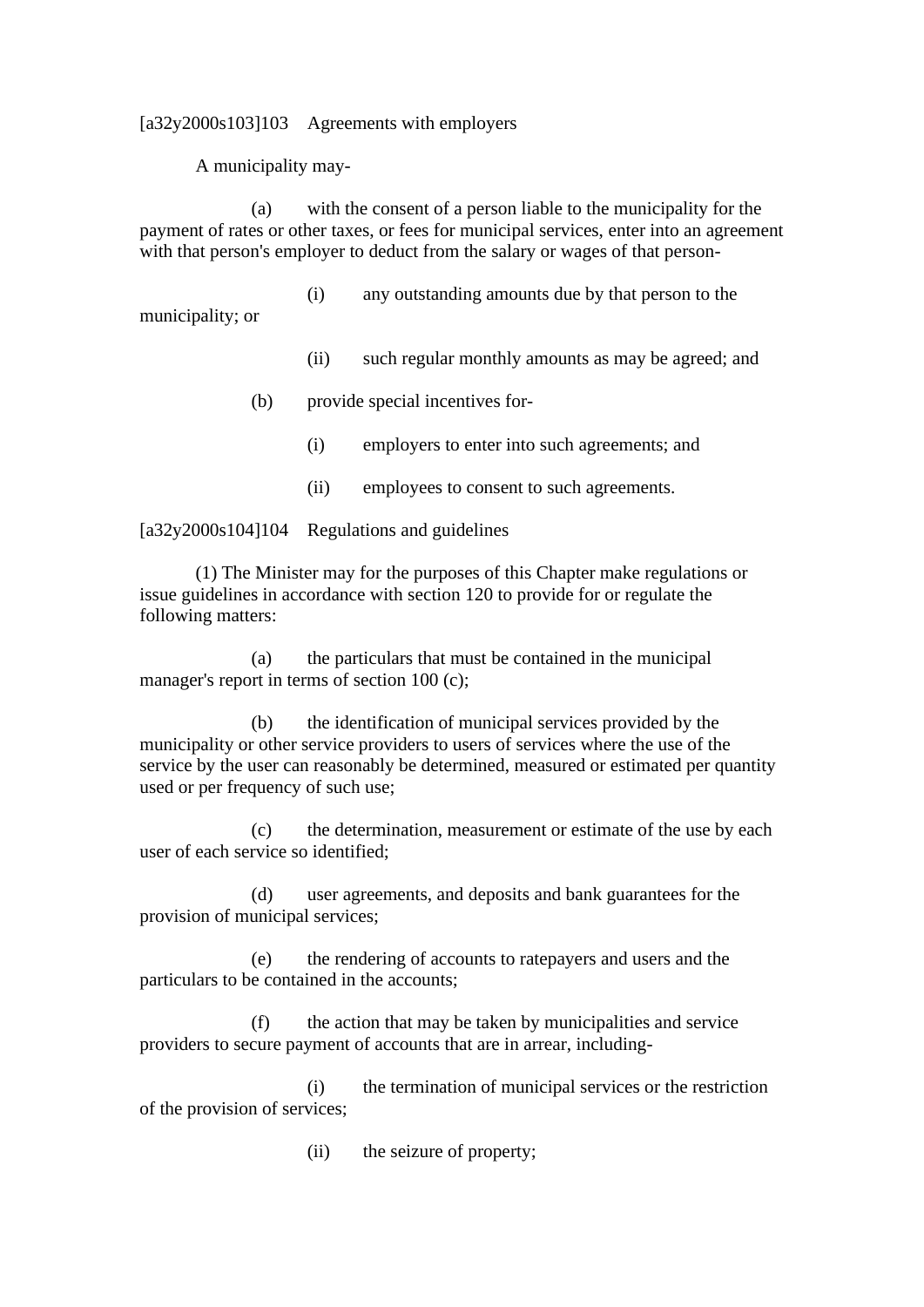(iii) the attachment of rent payable on a property; and

(iv) the extension of liability to a director, a trustee or a member if the debtor is a company, a trust or a close corporation;

(g) appeals against the accuracy of accounts for municipal taxes or services;

(h) the manner in and time within which such appeals must be lodged and determined and the consequences of successful and unsuccessful appeals;

(i) extensions for the payment of arrears and interest payable in respect of such arrears;

(j) service connections and disconnections, and the resumption of discontinued services;

(k) the combating of unauthorised consumption, connection and reconnection and theft of municipal services;

(l) the development and implementation of an indigent policy;

(m) the tampering with or theft of meters, service supply equipment and reticulation network and any other fraudulent activity in connection with the provision of municipal services; and

(n) any other matter that may facilitate-

(i) effective and efficient systems of credit control and debt collection by municipalities; or

(ii) the application of this Chapter.

(2) When making regulations or issuing guidelines in terms of section 120 to provide for or to regulate the matters mentioned in subsection (1) of this section, the Minister must-

(a) take into account the capacity of municipalities to comply with those matters; and

(b) differentiate between different kinds of municipalities according to their respective capacities.

CHAPTER 10 PROVINCIAL AND NATIONAL MONITORING AND STANDARD SETTING (ss 105-108)

Part 1 Provincial monitoring (ss 105-106)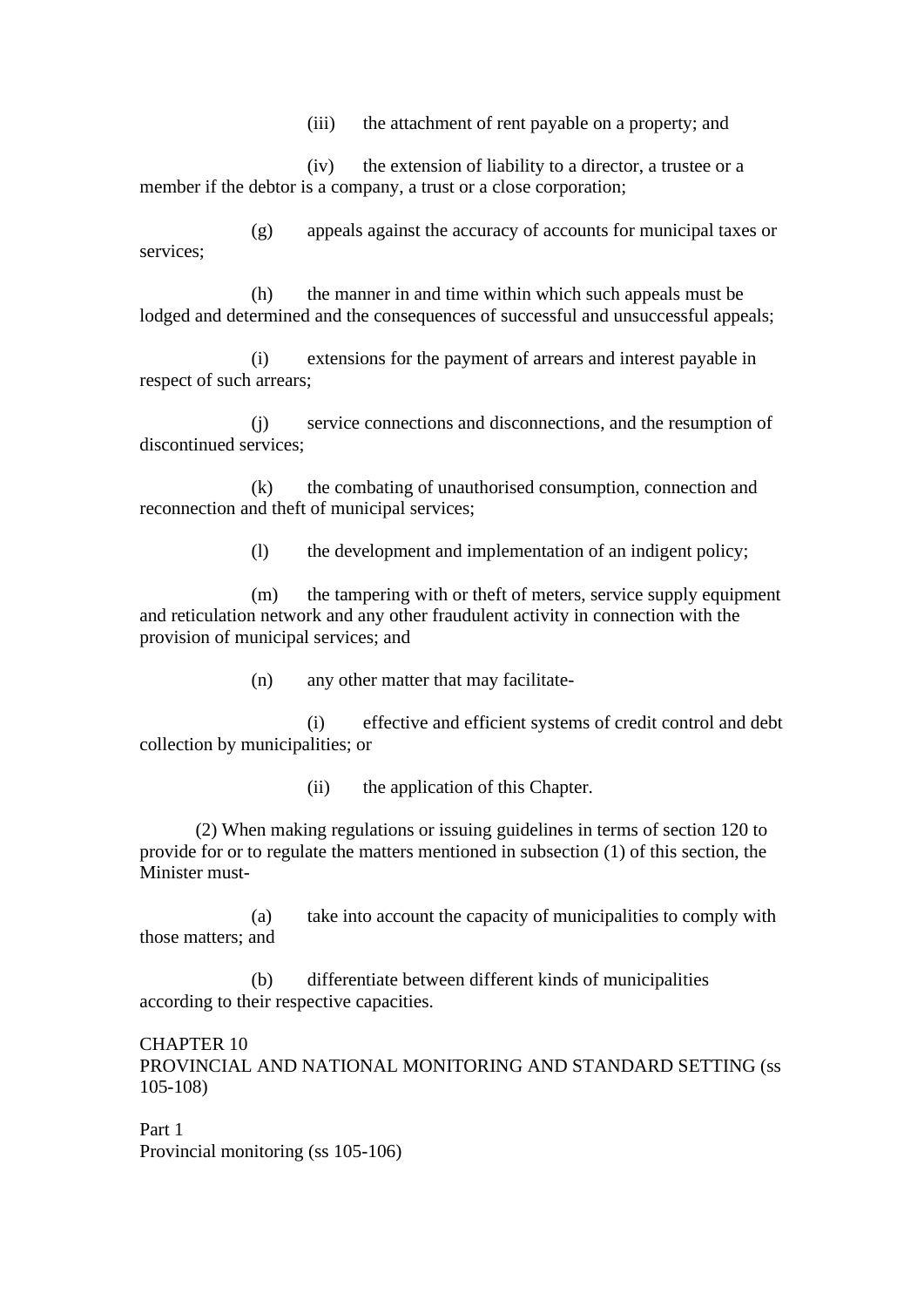[a32y2000s105]105 Provincial monitoring of municipalities

(1) The MEC for local government in a province must establish mechanisms, processes and procedures in terms of section 155 (6) of the Constitution to-

(a) monitor municipalities in the province in managing their own affairs, exercising their powers and performing their functions;

(b) monitor the development of local government capacity in the province; and

(c) assess the support needed by municipalities to strengthen their capacity to manage their own affairs, exercise their powers and perform their functions.

(2) The MEC for local government in a province may by notice in the Provincial Gazette require municipalities of any category or type specified in the notice or of any other kind described in the notice, to submit to a specified provincial organ of state such information as may be required in the notice, either at regular intervals or within a period as may be specified.

(3) When exercising their powers in terms of subsection (1) MECs for local government-

(a) must rely as far as is possible on annual reports in terms of section 46 and information submitted by municipalities in terms of subsection (2); and

(b) may make reasonable requests to municipalities for additional information after taking into account-

(i) the administrative burden on municipalities to furnish the information;

(ii) the cost involved; and

(iii) existing performance monitoring mechanisms, systems and processes in the municipality.

[a32y2000s106]106 Non-performance and maladministration

(1) If an MEC has reason to believe that a municipality in the province cannot or does not fulfil a statutory obligation binding on that municipality or that maladministration, fraud, corruption or any other serious malpractice has occurred or is occurring in a municipality in the province, the MEC must-

(a) by written notice to the municipality, request the municipal council or municipal manager to provide the MEC with information required in the notice; or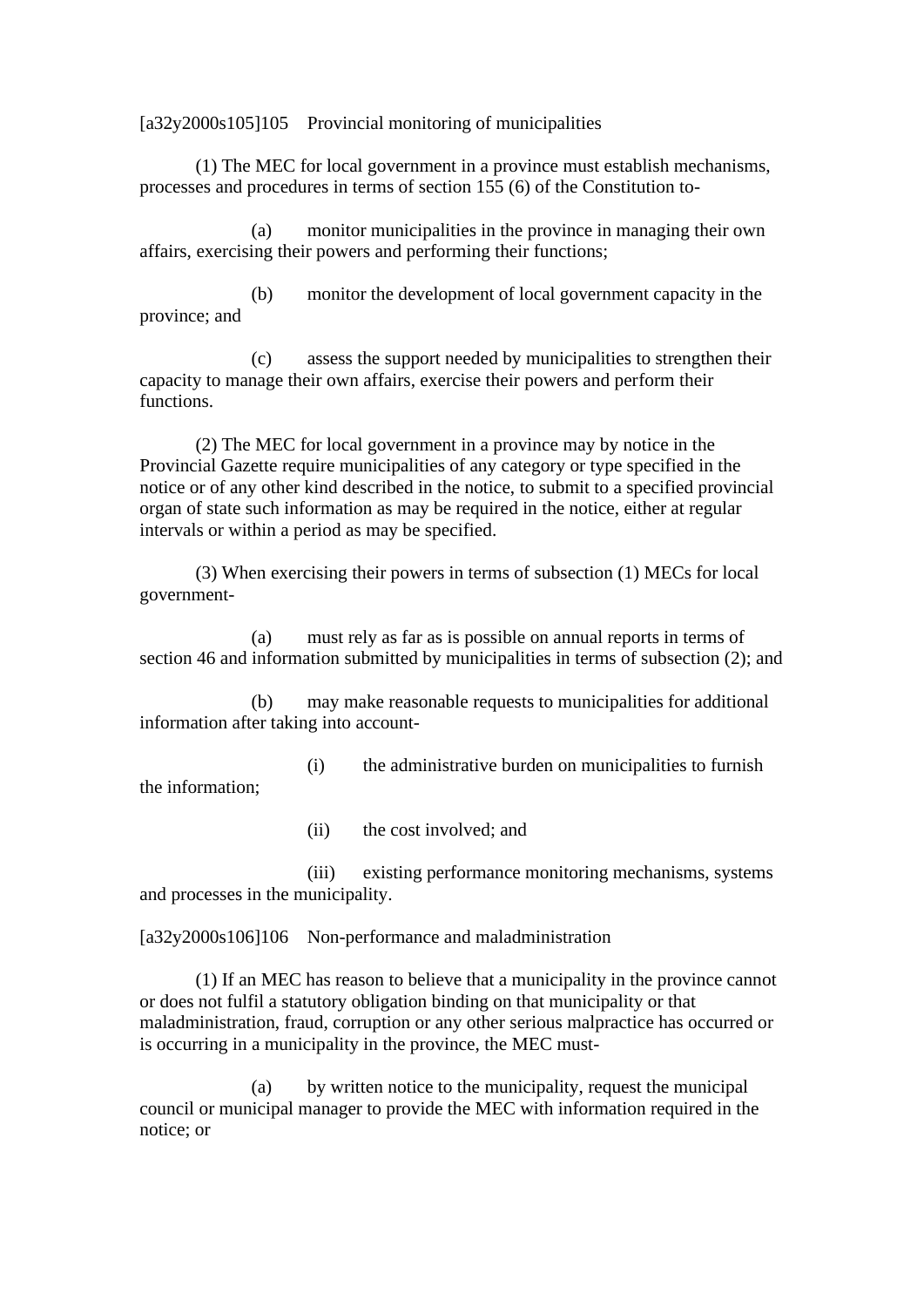(b) if the MEC considers it necessary, designate a person or persons to investigate the matter.

(2) In the absence of applicable provincial legislation, the provisions of sections 2, 3, 4, 5 and 6 of the Commissions Act, 1947 (Act 8 of 1947), and the regulations made in terms of that Act apply, with the necessary changes as the context may require, to an investigation in terms of subsection (1) (b).

(3) An MEC issuing a notice in terms of subsection (l) (a) or designating a person to conduct an investigation in terms of subsection (1) (b), must submit a written statement to the National Council of Provinces motivating the action.

Part 2

National monitoring and standard setting (ss 107-108)

[a32y2000s107]107 Furnishing of information

The Minister, by notice in the Gazette, may require municipalities of any category or type specified in the notice, or of any other kind described in the notice, to submit to a specified national organ of state such information concerning their affairs as may be required in the notice, either at regular intervals or within a period as may be specified.

[a32y2000s108]108 Essential national and minimum standards

(1) Except where otherwise provided for by an Act of Parliament, the Minister may, by notice in the Gazette, establish essential national standards and minimum standards for any municipal service or for any matter assigned to municipalities in terms of section 156 (1) of the Constitution, after consulting-

- (a) the Minister of Finance;
- (b) organised local government representing local government

nationally;

- (c) the MECs for local government; and
- (d) any Cabinet member responsible for regulating that service.

(2) A Cabinet member, after consulting the Minister, may exercise the power contained in subsection (1) in relation to a municipal service or matter falling within the functional area for which that Cabinet member is responsible.

(3) Standards established in terms of subsection (1) may distinguish between different categories, types and kinds of municipalities.

(4) Draft standards in terms of subsection (1) or (2) must be published for public comment in the Gazette before their enactment.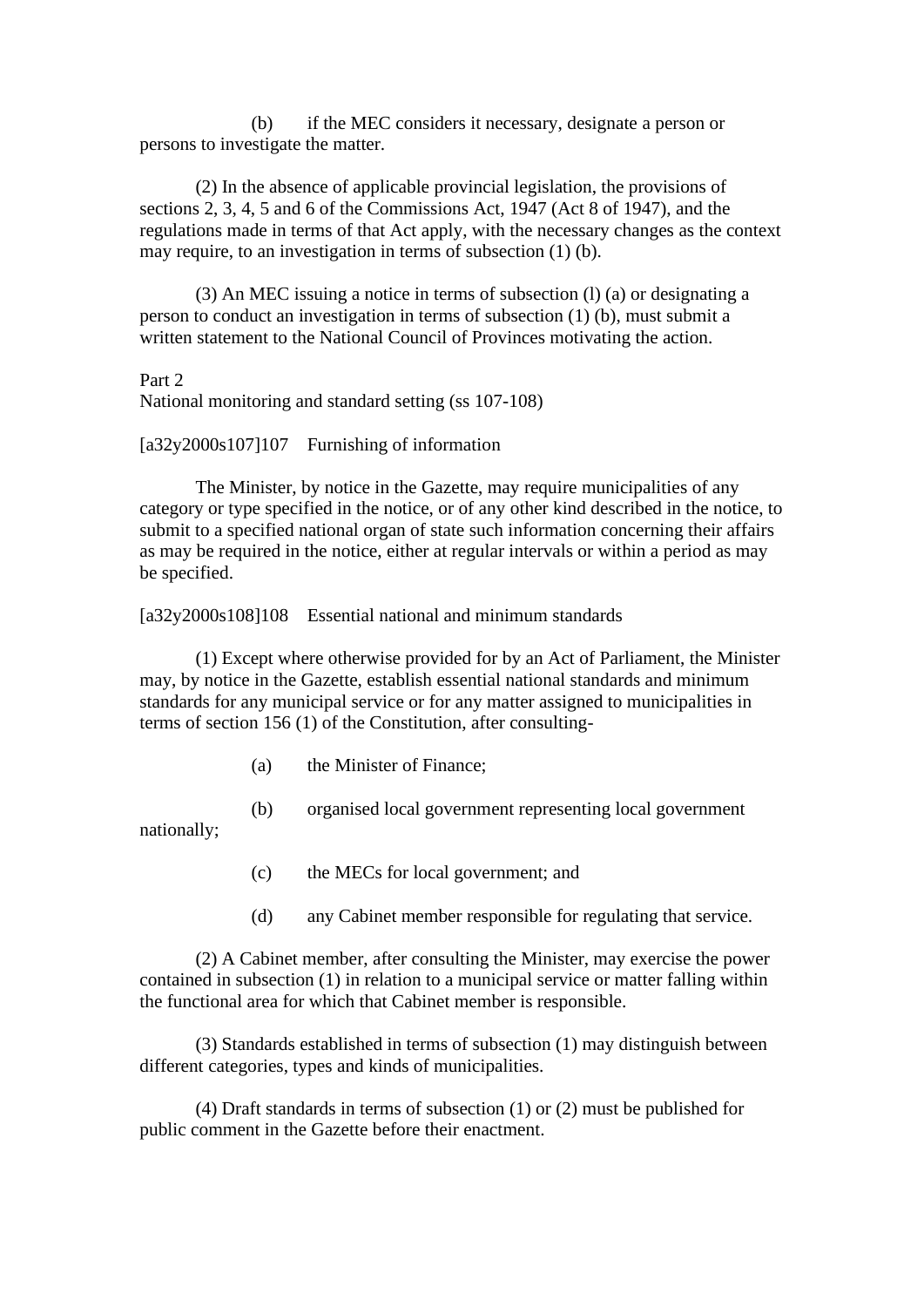(5) When establishing standards in terms of subsection (1) or (2), the Minister or other Cabinet member must-

(a) take into account the capacity of municipalities to comply with those standards; and

(b) differentiate between different kinds of municipalities according to their respective capacities.

CHAPTER 11 LEGAL MATTERS (ss 109-118)

 $[a32y2000s109]109$  Legal proceedings

(1) A municipality is a local authority for purposes of the Limitation of Legal Proceedings (Provincial and Local Authorities) Act, 1970 (Act 94 of 1970).

(2) A municipality may compromise or compound any action, claim or proceedings, and may submit to arbitration any matter other than a matter involving a decision on its status, powers or duties or the validity of its actions or by-laws.

[a32y2000s110]110 Certain certificates to be evidence

In legal proceedings against a municipality, a certificate which purports to be signed by a staff member of the municipality and which claims that the municipality used the best known, or the only, or the most practicable and available methods in exercising any of its powers or performing any of its functions, must on its mere production by any person be accepted by the court as evidence of that fact.

[a32y2000s111]111 Copy of Provincial Gazette as evidence

A copy of the Provincial Gazette in which a by-law was published, may on its mere production in a court by any person, be used as evidence that that by-law was passed by a municipality concerned.

[a32y2000s112]112 Prosecution of offences

A staff member of a municipality authorised in terms of section 22 (8) (b) of the National Prosecuting Authority Act, 1998 (Act 32 of 1998), to conduct prosecutions, may institute criminal proceedings and conduct the prosecution in respect of a contravention of or failure to comply with a provision of-

- (a) a by-law or regulation of the municipality;
- (b) other legislation administered by the municipality; or

(c) other legislation as the National Director of Public Prosecutions may determine in terms of section 22 (8) (b) of the National Prosecuting Authority Act, 1998.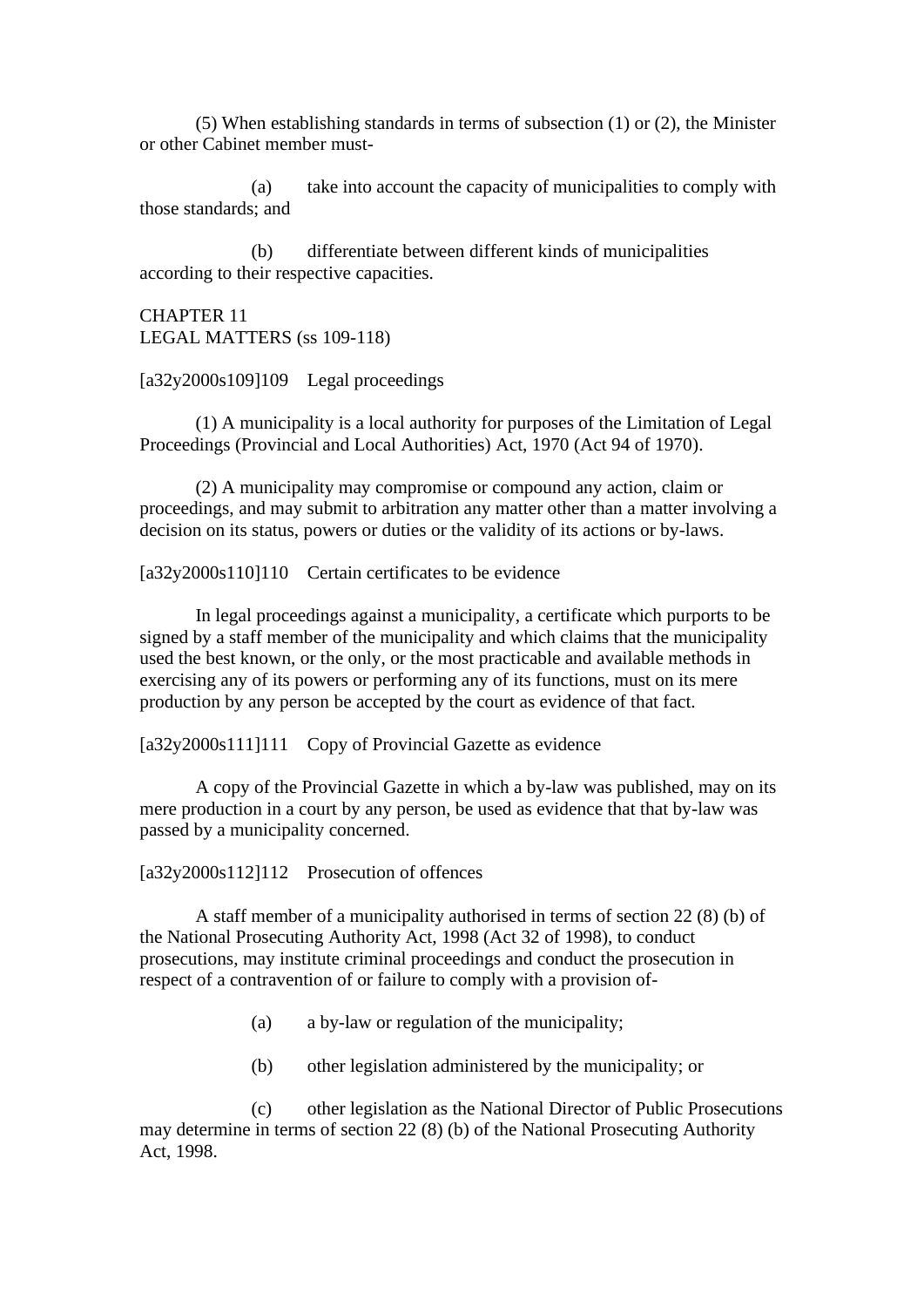[a32y2000s113]113 Fines and bail

Fines and estreated bails recovered in respect of offences or alleged offences referred to in item 2 of Schedule 4 to the Public Finance Management Act, 1999 (Act 1 of 1999), must be paid into the revenue fund of the municipality.

[a32y2000s114]114 Time of notices and payments

Normal or extended office hours is the only time-

(a) a payment may be made at a municipality, except when payment is made by electronic transfer or at agency pay-points; or

(b) any notice or other document may be served on the municipality, including on its council, or other structure or functionary or a staff member in an official capacity, except when the matter in connection with which a summons is served is an urgent matter.

[a32y2000s115]115 Service of documents and process

(1) Any notice or other document that is served on a person in terms of this Act, is regarded as having been served-

(a) when it has been delivered to that person personally;

(b) when it has been left at that person's place of residence or business in the Republic with a person apparently over the age of sixteen years;

(c) when it has been posted by registered or certified mail to that person's last known residential or business address in the Republic and an acknowledgement of the posting thereof from the postal service is obtained;

(d) if that person's address in the Republic is unknown, when it has been served on that person's agent or representative in the Republic in the manner provided by paragraphs (a), (b) or (c); or

(e) if that person's address and agent or representative in the Republic is unknown, when it has been posted in a conspicuous place on the property or premises, if any, to which it relates.

(2) When any notice or other document must be authorised or served on the owner, occupier or holder of any property or right in any property, it is sufficient if that person is described in the notice or other document as the owner, occupier or holder of the property or right in question, and it is not necessary to name that person.

(3) Any legal process is effectively and sufficiently served on a municipality when it is delivered to the municipal manager or a person in attendance at the municipal manager's office.

[a32y2000s116]116 Public servitudes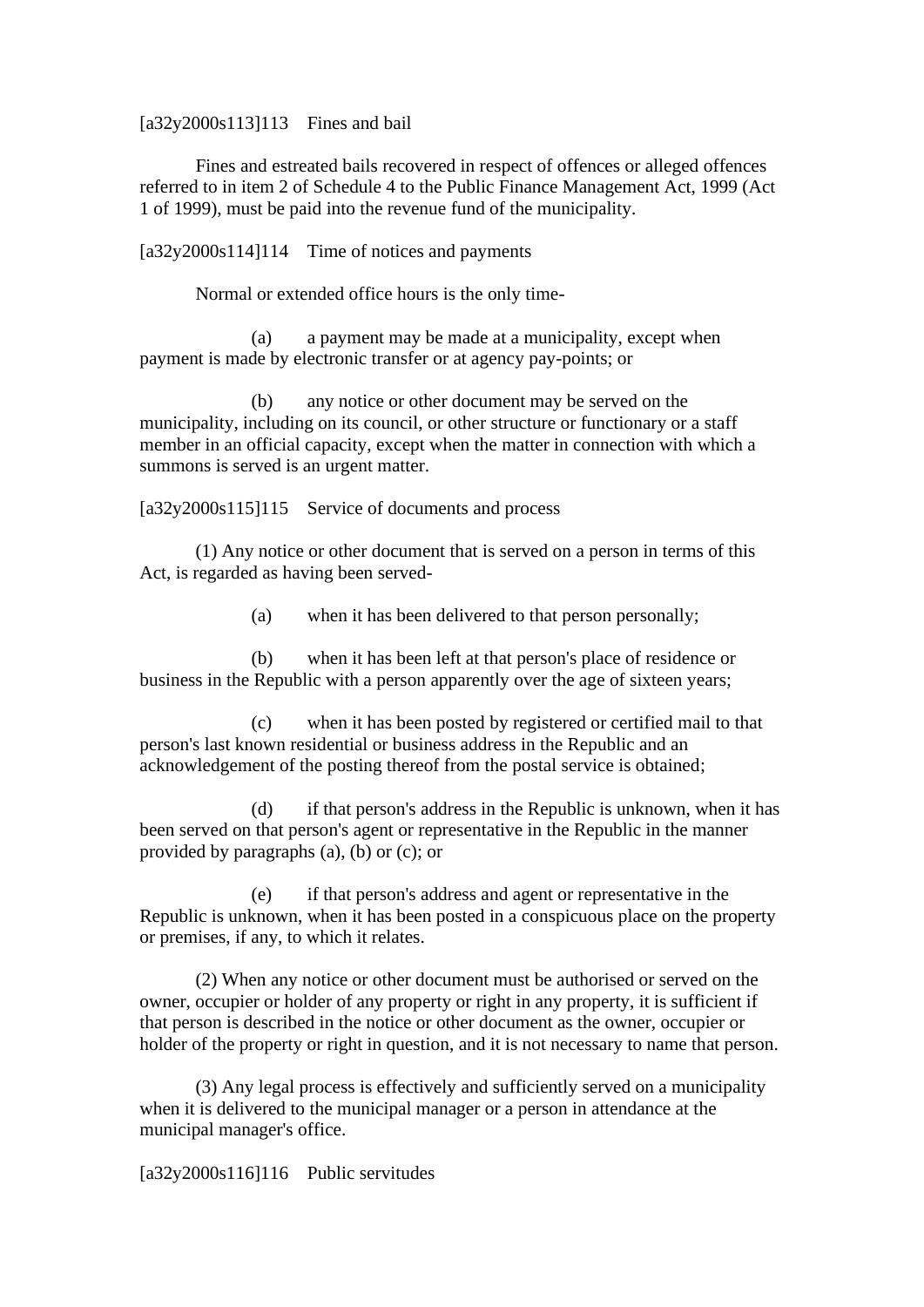Public servitudes in favour of a municipality are under the control of the municipality which must protect and enforce the rights of the local community arising from those servitudes.

[a32y2000s117]117 Custody of documents

Except where otherwise provided, all records and documents of a municipality are in the custody of the municipal manager.

[a32y2000s118]118 Restraint on transfer of property

(1) A registrar of deeds or other registration officer of immovable property may not register the transfer of property except on production to that registration officer of a prescribed certificate-

and

(a) issued by the municipality in which that property is situated;

(b) which certifies that all amounts due in connection with that property for municipal service fees, surcharges on fees, property rates and other municipal taxes, levies and duties during the two years preceding the date of application for the certificate have been fully paid.

(2) In the case of the transfer of immovable property by a trustee of an insolvent estate, the provisions of this section are subject to section 89 of the Insolvency Act, 1936 (Act 24 of 1936).

(3) An amount due for municipal service fees, surcharges on fees, property rates and other municipal taxes, levies and duties is a charge upon the property in connection with which the amount is owing and enjoys preference over any mortgage bond registered against the property.

CHAPTER 12 MISCELLANEOUS (ss 119-124)

[a32y2000s119]119 Offences and penalties

(1) A councillor who attempts to influence the municipal manager or any other staff member or an agent of a municipality not to enforce an obligation in terms of this Act, any other applicable legislation or any by-law or a decision of the council of the municipality, is guilty of an offence and on conviction liable to a fine or to imprisonment for a period not exceeding two years.

(2) A municipal manager or other staff member of a municipality who accedes to an attempt mentioned in subsection (1), is guilty of an offence and on conviction liable to a fine or to imprisonment for a period not exceeding two years.

(3) A person who contravenes section 101 is guilty of an offence and liable on conviction to a fine or to imprisonment for a period not exceeding one year.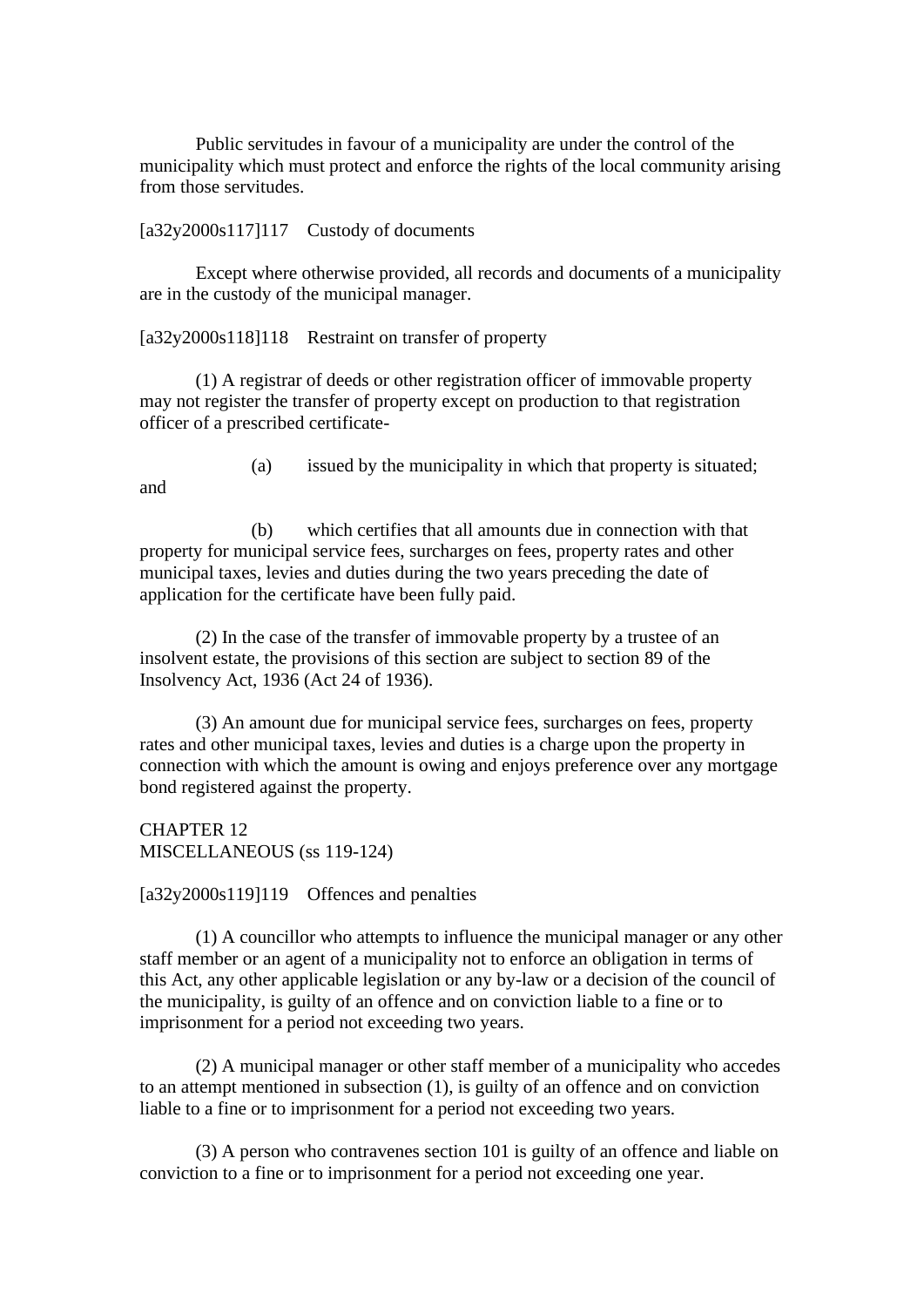(4) A person convicted of an offence and sentenced to more than 12 month's imprisonment without the option of a fine, is disqualified to remain a councillor of the municipality concerned and to become a councillor of any municipality during a period of five years as from the conviction.

[a32y2000s120]120 Regulations and guidelines

(1) The Minister may, by notice in the Gazette and after consultation with organised local government representing local government nationally, make regulations or issue guidelines not inconsistent with this Act concerning-

- (a) the matters listed in sections 22, 37, 49, 72, 94 and 104;
- (b) any matter that may be prescribed in terms of this Act; and
- (c) any matter that may facilitate the application of this Act.

(2) Regulations and guidelines made or issued in terms of subsection (1) may differentiate between-

(a) different kinds of municipalities which may, for the purposes of the regulations, be defined in the regulations either in relation to categories or types of municipalities or in any other way;

- (b) different categories of municipal services;
- (c) different categories of service providers;
- (d) ratepayers, users of services, debtors and other categories of

persons; or

(e) different categories of ratepayers, users of services or debtors as long as the differentiation does not amount to unfair discrimination.

(3) Regulations in terms of subsection (1) may prescribe penalties for the contravention of or non-compliance with any specific provisions of the regulations, which may include an appropriate fine and imprisonment not exceeding six months.

(4) Draft regulations and guidelines must be published in the Gazette for public comment before their enactment in terms of subsection (1).

(5) The absence of a regulation or guideline that may be prescribed in terms of this Act does not prevent-

(a) the application of a provision of this Act in connection with which the regulation or guideline may be prescribed; or

(b) the performance of a function or the exercise of a power assigned in such a provision.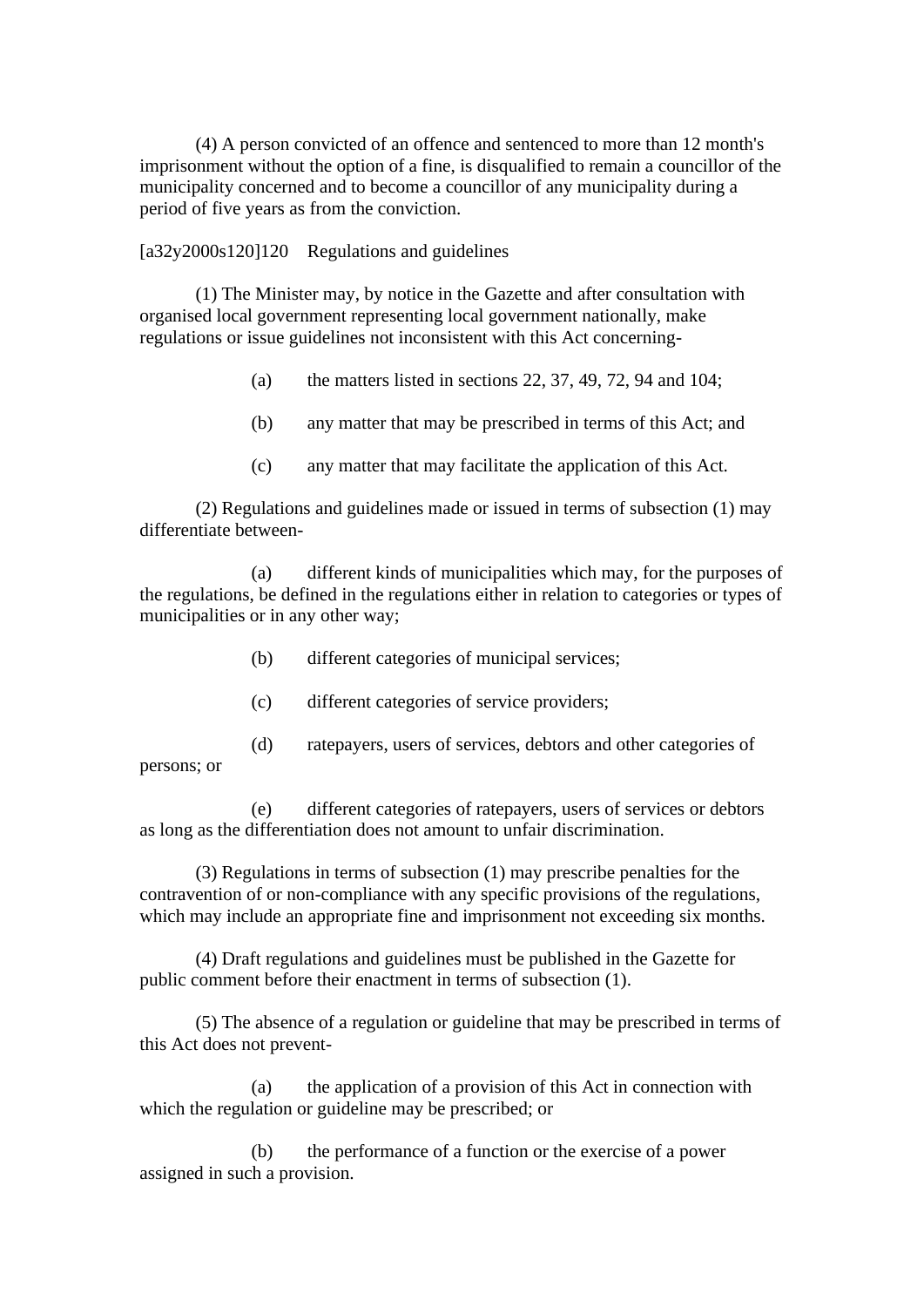(6) (a) Guidelines issued in terms of subsection (1) are not binding.

(b) Compliance with guidelines issued in terms of subsection (1) may be taken into account in the determination of inter-governmental financial policies and arrangements.

(7) Regulations made in terms of this section-

(a) must be submitted to Parliament at least 30 days before their publication in the Gazette; and

(b) take effect on a date determined in the regulations, which must be the date of publication or a date after such publication.

[a32y2000s121]121 Amendment of legislation

The legislation mentioned in Schedule 3 is hereby amended to the extent set out in that Schedule.

[a32y2000s122]122 Transitional arrangements

(1) Any written agreement referred to in section 11(2) which existed immediately before this Act took effect, must be regarded as having been concluded in terms of that section.

(2) The Minister must-

(a) initiate steps for the rationalisation of existing national and provincial planning legislation applicable to municipalities in order to facilitate local development planning as an integrated concept within the constitutional system of cooperative government envisaged in section 41 of the Constitution; and

(b) establish mechanisms for facilitating co-ordination between sectoral regulation with respect to local government matters.

[a32y2000s123]123 Phasing in of certain provisions of this Act

(1) The Minister, by notice in the Gazette, may phase in the application of the provisions of this Act which place a financial or administrative burden on municipalities.

(2) A notice in terms of subsection (1) may-

(a) determine different dates on which different provisions of this Act become applicable to municipalities;

(b) apply to all municipalities generally;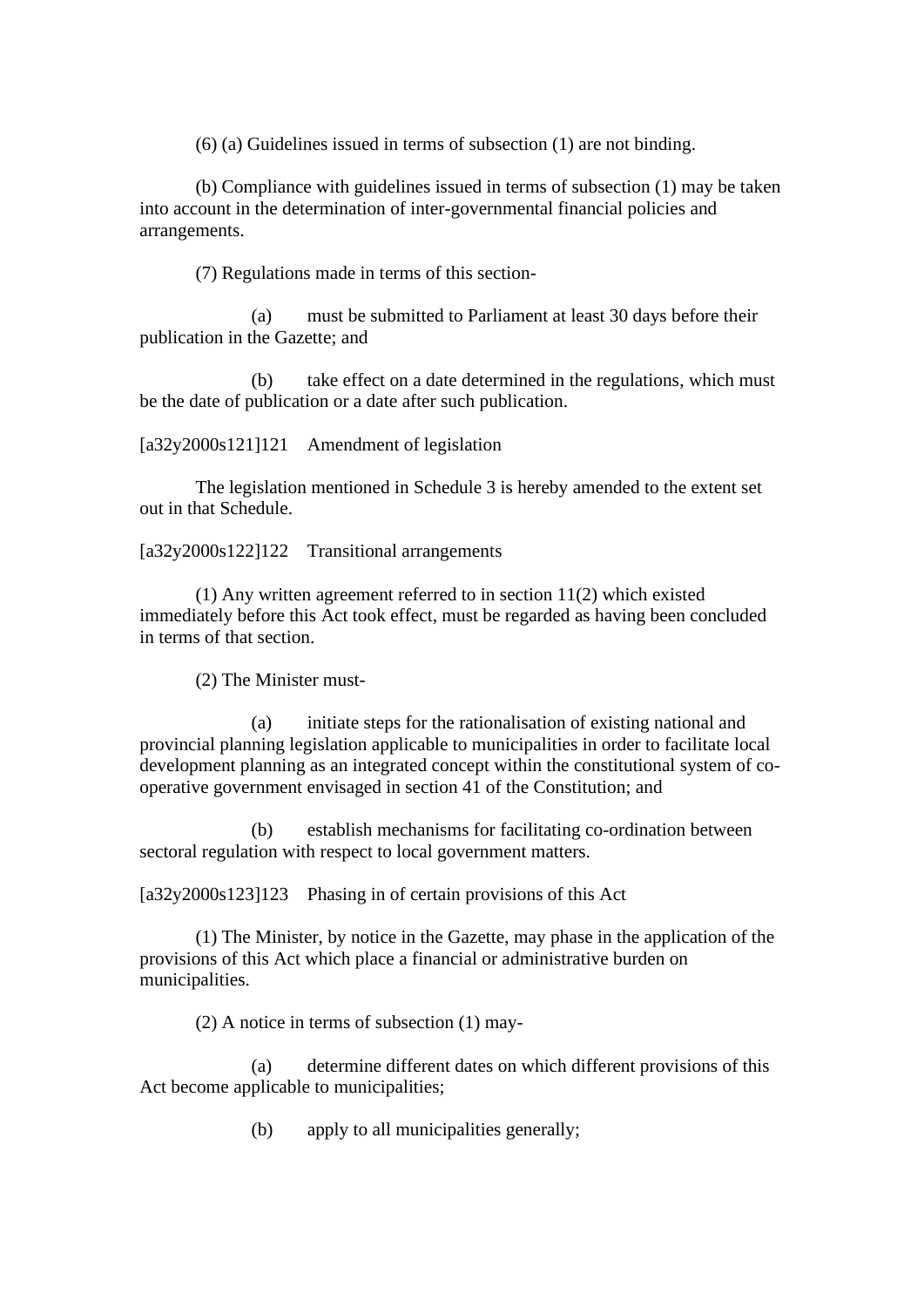(c) differentiate between different kinds of municipalities which may, for the purpose of the phasing in of the relevant provisions, be defined in the notice in relation to categories or types of municipalities or in any other way; or

(d) apply to a specific kind of municipality only, as defined in the notice.

[a32y2000s124]124 Short title and commencement

This Act is called the Local Government: Municipal Systems Act, 2000, and takes effect on a date determined by the President by proclamation in the Gazette.

Schedule 1 CODE OF CONDUCT FOR COUNCILLORS

#### Preamble

Councillors are elected to represent local communities on municipal councils, to ensure that municipalities have structured mechanisms of accountability to local communities, and to meet the priority needs of communities by providing services equitably, effectively and sustainably within the means of the municipality. In fulfilling this role councillors must be accountable to local communities and report back at least quarterly to constituencies on council matters, including the performance of the municipality in terms of established indicators. In order to ensure that councillors fulfil their obligations to their communities, and support the achievement by the municipality of its objectives set out in section 19 of the Municipal Structures Act, the following Code of Conduct is established.

### 1 Definitions

In this Schedule 'partner' means a person who permanently lives with another person in a manner as if married.

2 General conduct of councillors

A councillor must-

(a) perform the functions of office in good faith, honestly and a transparent manner; and

(b) at all times act in the best interest of the municipality and in such a way that the credibility and integrity of the municipality are not compromised.

## 3 Attendance at meetings

A councillor must attend each meeting of the municipal council and of a committee of which that councillor is a member, except when-

(a) leave of absence is granted in terms of an applicable law or as determined by the rules and orders of the council; or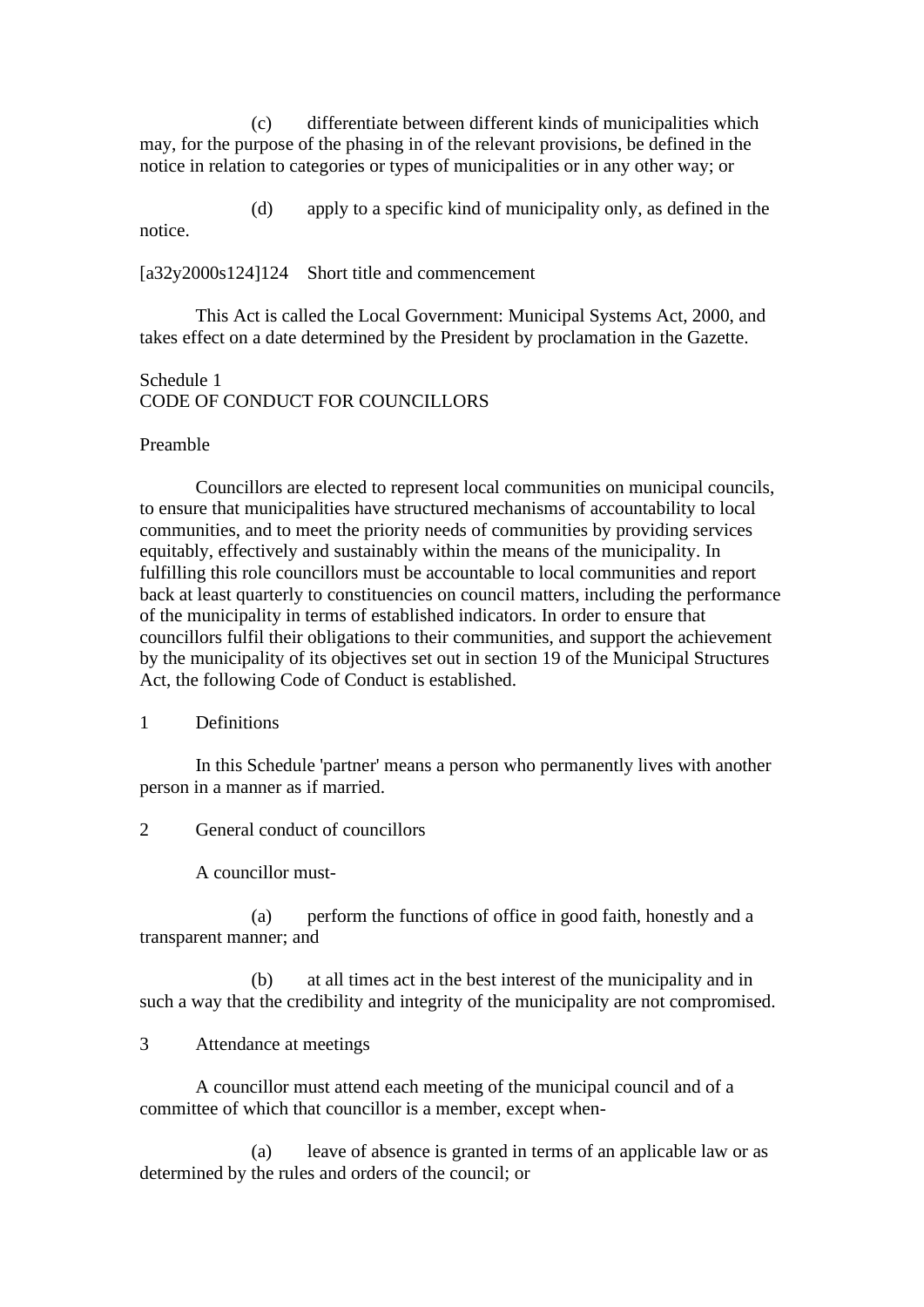(b) that councillor is required in terms of this Code to withdraw from the meeting.

4 Sanctions for non-attendance of meetings

(1) A municipal council may impose a fine as determined by the standing rules and orders of the municipal council on a councillor for:

(a) not attending a meeting which that councillor is required to attend in terms of item 3; or

(b) failing to remain in attendance at such a meeting.

(2) A councillor who is absent from three or more consecutive meetings of a municipal council, or from three or more consecutive meetings of a committee, which that councillor is required to attend in terms of item 3, must be removed from office as a councillor.

(3) Proceedings for the imposition of a fine or the removal of a councillor must be conducted in accordance with a uniform standing procedure which each municipal council must adopt for the purposes of this item. The uniform standing procedure must comply with the rules of natural justice.

5 Disclosure of interests

(1) A councillor must-

(a) disclose to the municipal council, or to any committee of which that councillor is a member, any direct or indirect personal or private business interest that that councillor, or any spouse, partner or business associate of that councillor may have in any matter before the council or the committee; and

(b) withdraw from the proceedings of the council or committee when that matter is considered by the council or committee, unless the council or committee decides that the councillor's direct or indirect interest in the matter is trivial or irrelevant.

(2) A councillor who, or whose spouse, partner, business associate or close family member, acquired or stands to acquire any direct benefit from a contract concluded with the municipality, must disclose full particulars of the benefit of which the councillor is aware at the first meeting of the municipal council at which it is possible for the councillor to make the disclosure.

(3) This section does not apply to an interest or benefit which a councillor, or a spouse, partner, business associate or close family member, has or acquires in common with other residents of the municipality.

6 Personal gain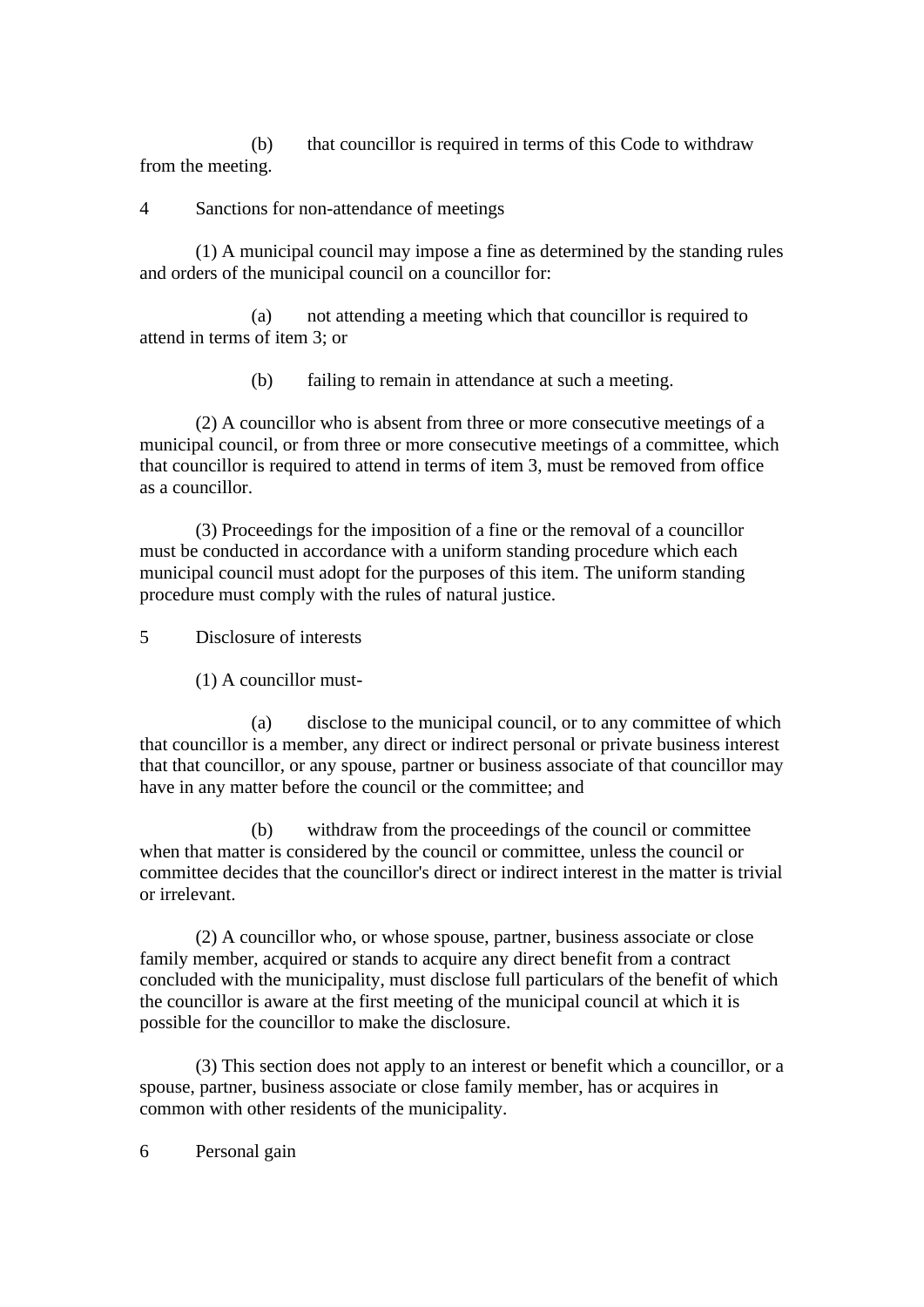(1) A councillor may not use the position or privileges of a councillor, or confidential information obtained as a councillor, for private gain or to improperly benefit another person.

(2) Except with the prior consent of the municipal council, a councillor may not-

- (a) be a party to or beneficiary under a contract for-
	- (i) the provision of goods or services to the municipality;

or

(ii) the performance of any work otherwise than as a councillor for the municipality;

or

(b) obtain a financial interest in any business of the municipality;

(c) for a fee or other consideration appear on behalf of any other person before the council or a committee.

(3) If more than one quarter of the councillors object to consent being given to a councillor in terms of subitem (2), such consent may only be given to the councillor with the approval of the MEC for local government in the province.

7 Declaration of interests

(1) When elected or appointed, a councillor must within 60 days declare in writing to the municipal manager the following financial interests held by that councillor:

- (a) shares and securities in any company;
- (b) membership of any close corporation;
- (c) interest in any trust;
- (d) directorships;
- (e) partnerships;
- (f) other financial interests in any business undertaking;
- (g) employment and remuneration;
- (h) interest in property;
- (i) pension; and
- (j) subsidies, grants and sponsorships by any organisation.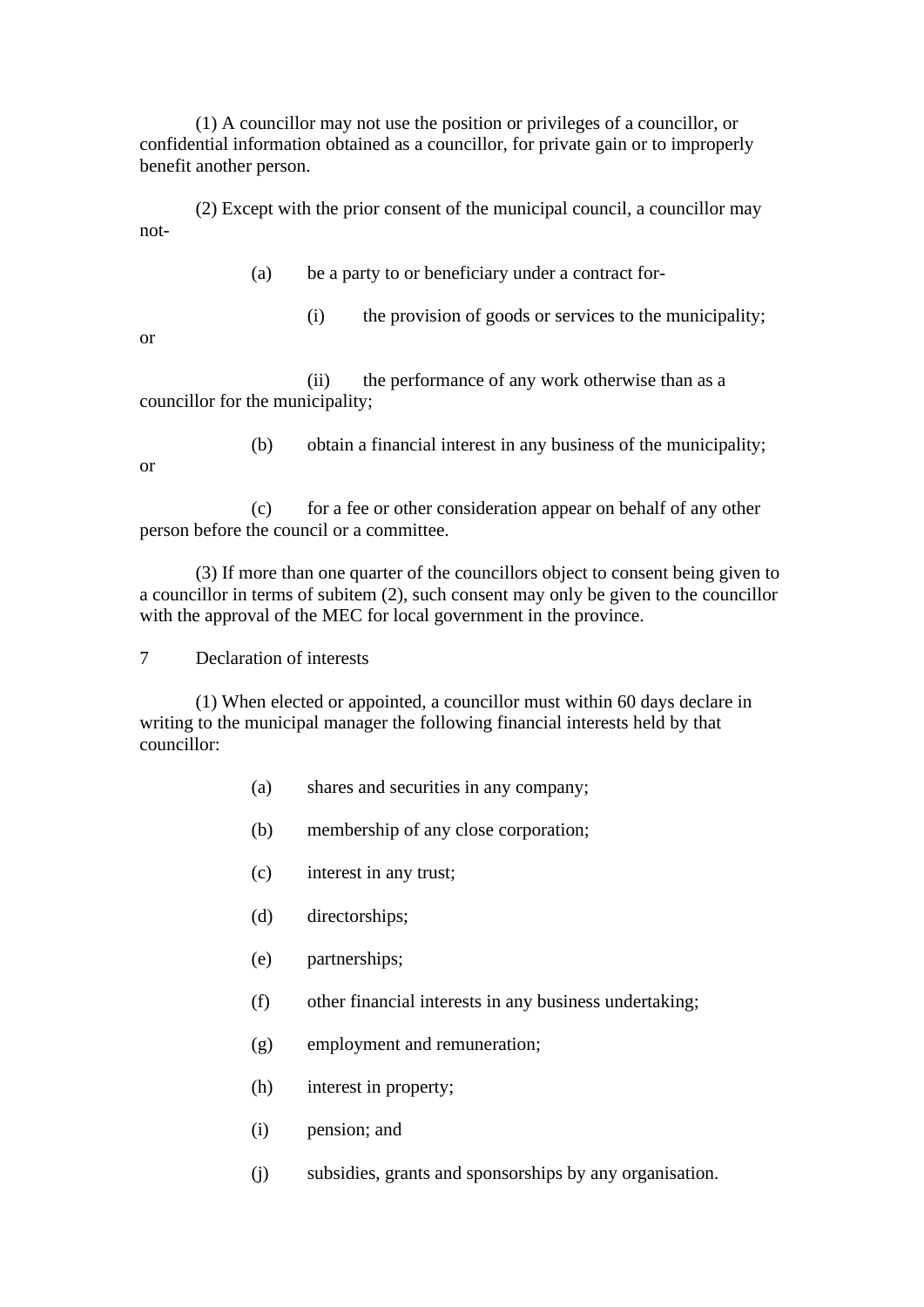(2) Any change in the nature or detail of the financial interests of a councillor must be declared in writing to the municipal manager annually.

(3) Gifts received by a councillor above a prescribed amount must also be declared in accordance with subitem (1).

(4) The municipal council must determine which of the financial interests referred in subitem (1) must be made public having regard to the need for confidentiality and the public interest for disclosure.

8 Full-time councillors

A councillor who is a full-time councillor may not undertake any other paid work except with the consent of a municipal council which consent shall not unreasonably be withheld.

9 Rewards, gifts and favours

A councillor may not request, solicit or accept any reward, gift or favour for-

(a) voting or not voting in a particular manner on any matter before the municipal council or before a committee of which that councillor is a member;

(b) persuading the council or any committee in regard to the exercise of any power, function or duty;

(c) making a representation to the council or any committee of the council; or

(d) disclosing privileged or confidential information.

10 Unauthorised disclosure of information

(1) A councillor may not without the permission of the municipal council or a committee disclose any privileged or confidential information of the council or committee to any unauthorised person.

(2) For the purpose of this item 'privileged or confidential information' includes any information-

(a) determined by the municipal council or committee to be privileged or confidential;

- (b) discussed in closed session by the council or committee;
- (c) disclosure of which would violate a person's right to privacy; or
- (d) declared to be privileged, confidential or secret in terms of law.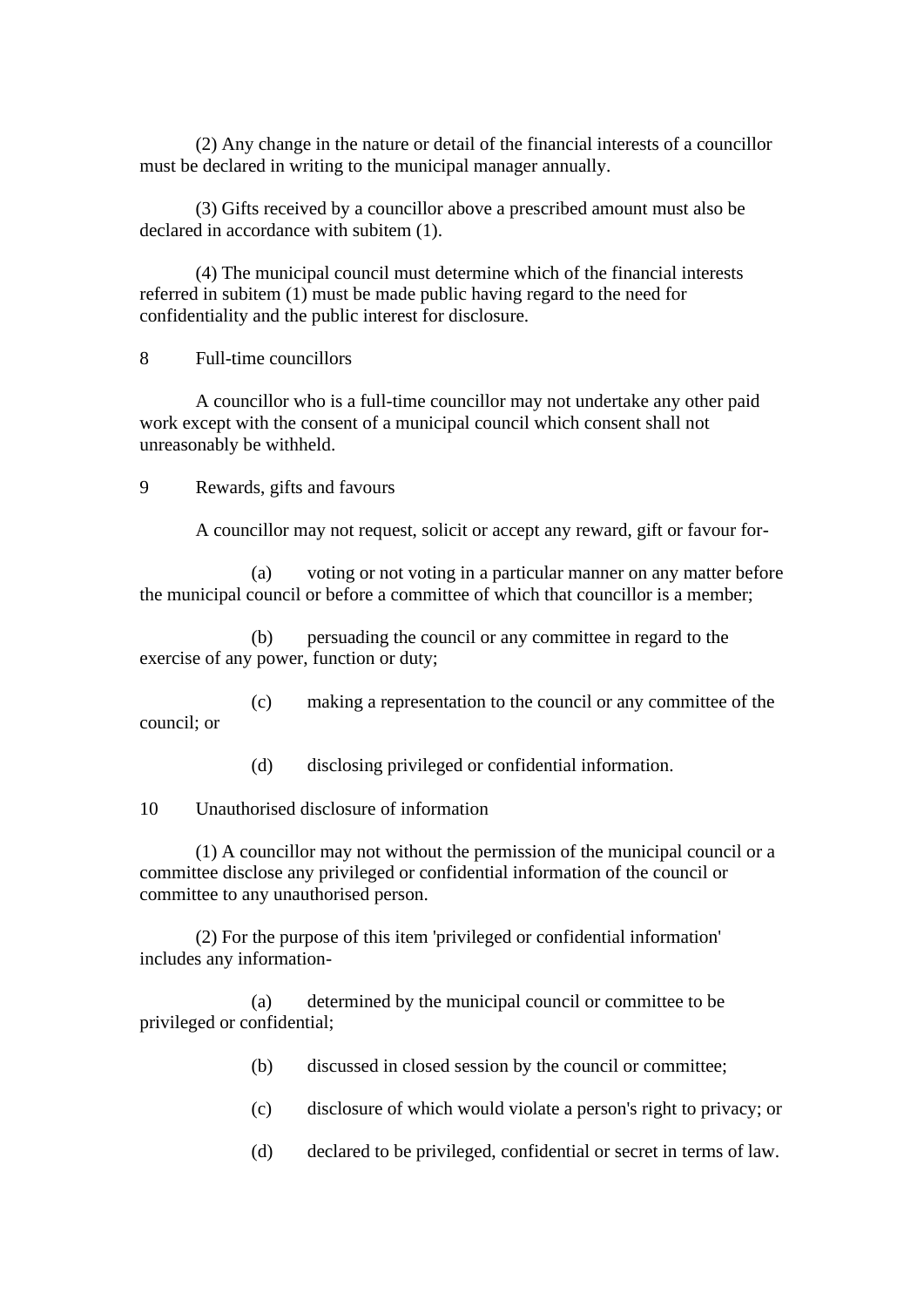(3) This item does not derogate from the right of any person to access to information in terms of national legislation.

11 Intervention in administration

A councillor may not, except as provided by law-

(a) interfere in the management or administration of any department of the municipal council unless mandated by council;

(b) give or purport to give any instruction to any employee of the council except when authorised to do so;

(c) obstruct or attempt to obstruct the implementation of any decision of the council or a committee by an employee of the council; or

(d) encourage or participate in any conduct which would cause or contribute to maladministration in the council.

12 Council property

A councillor may not use, take, acquire or benefit from any property or asset owned, controlled or managed by the municipality to which that councillor has no right.

13 Duty of chairpersons of municipal councils

(1) If the chairperson of a municipal council, on reasonable suspicion, is of the opinion that a provision of this Code has been breached, the chairperson must-

(a) authorise an investigation of the facts and circumstances of the alleged breach;

(b) give the councillor a reasonable opportunity to reply in writing regarding the alleged breach; and

(c) report the matter to a meeting of the municipal council after paragraphs (a) and (b) have been complied with.

(2) A report in terms of subitem (1) (c) is open to the public.

(3) The chairperson must report the outcome of the investigation to the MEC for local government in the province concerned.

(4) The chairperson must ensure that each councillor when taking office is given a copy of this Code and that a copy of the Code is available in every room or place where the council meets.

14 Breaches of Code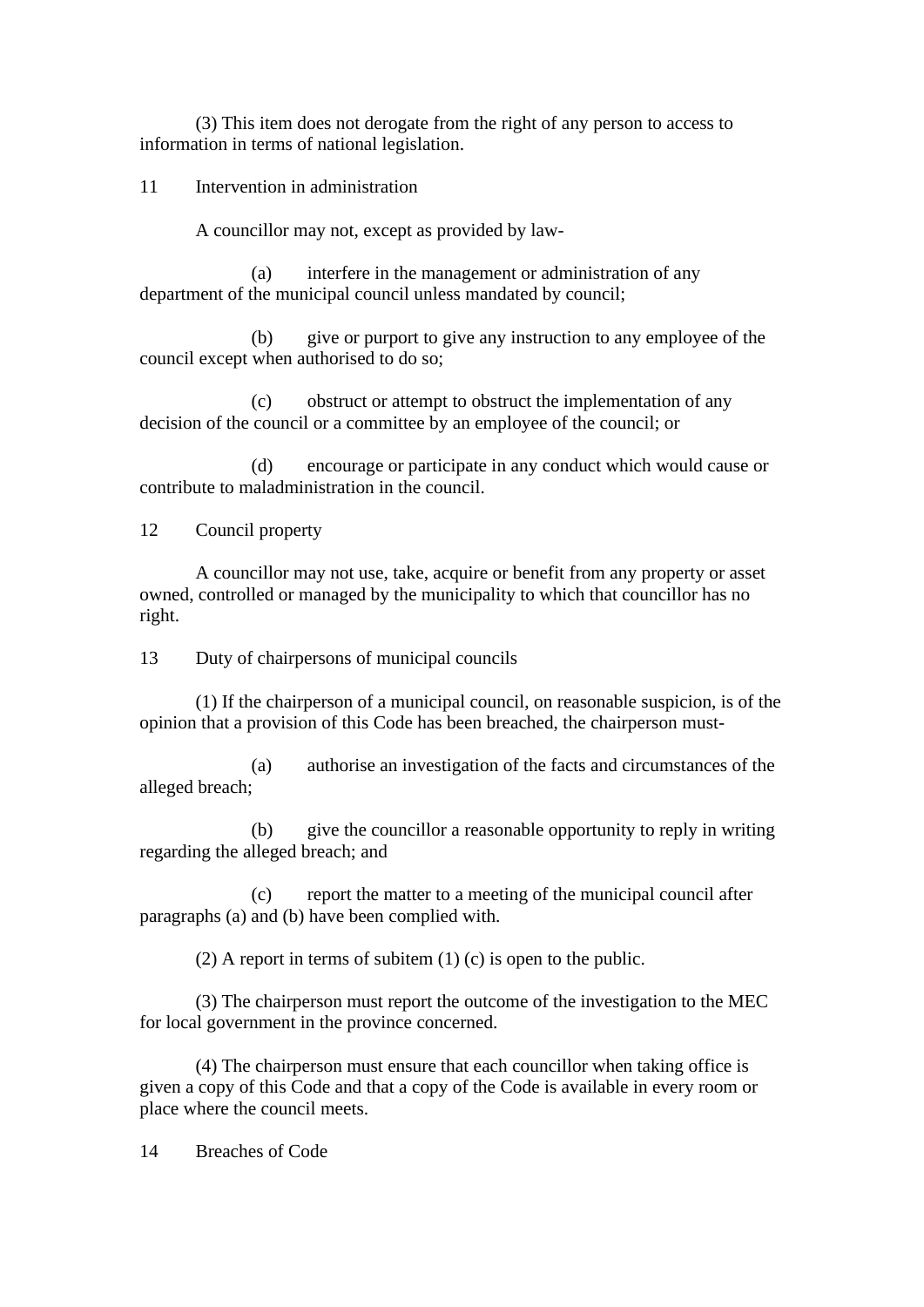(1) A municipal council may-

(a) investigate and make a finding on any alleged breach of a provision of this Code; or

(b) establish a special committee-

(i) to investigate and make a finding on any alleged breach of this Code; and

(ii) to make appropriate recommendations to the council.

(2) If the council or a special committee finds that a councillor has breached a provision of this Code, the council may-

- (a) issue a formal warning to the councillor;
- (b) reprimand the councillor;

(c) request the MEC for local government in the province to suspend the councillor for a period;

- (d) fine the councillor; and
- (e) request the MEC to remove the councillor from office.

(3) (a) Any councillor who has been warned, reprimanded or fined in terms of paragraph (a), (b) or (d) of subitem (2) may within 14 days of having been notified of the decision of council appeal to the MEC for local government in writing setting out the reasons on which the appeal is based.

(b) A copy of the appeal must be provided to the council.

(c) The council may within 14 days of receipt of the appeal referred to in paragraph (b) make any representation pertaining to the appeal to the MEC for local government in writing.

(d) The MEC for local government may, after having considered the appeal, confirm, set aside or vary the decision of the council and inform the councillor and the council of the outcome of the appeal.

(4) The MEC for local government may appoint a person or a committee to investigate any alleged breach of a provision of this Code and to make a recommendation on whether the councillor should be suspended or removed from office.

(5) The Commissions Act, 1947 (Act 8 of 1947), may be applied to an investigation in terms of subitem (3).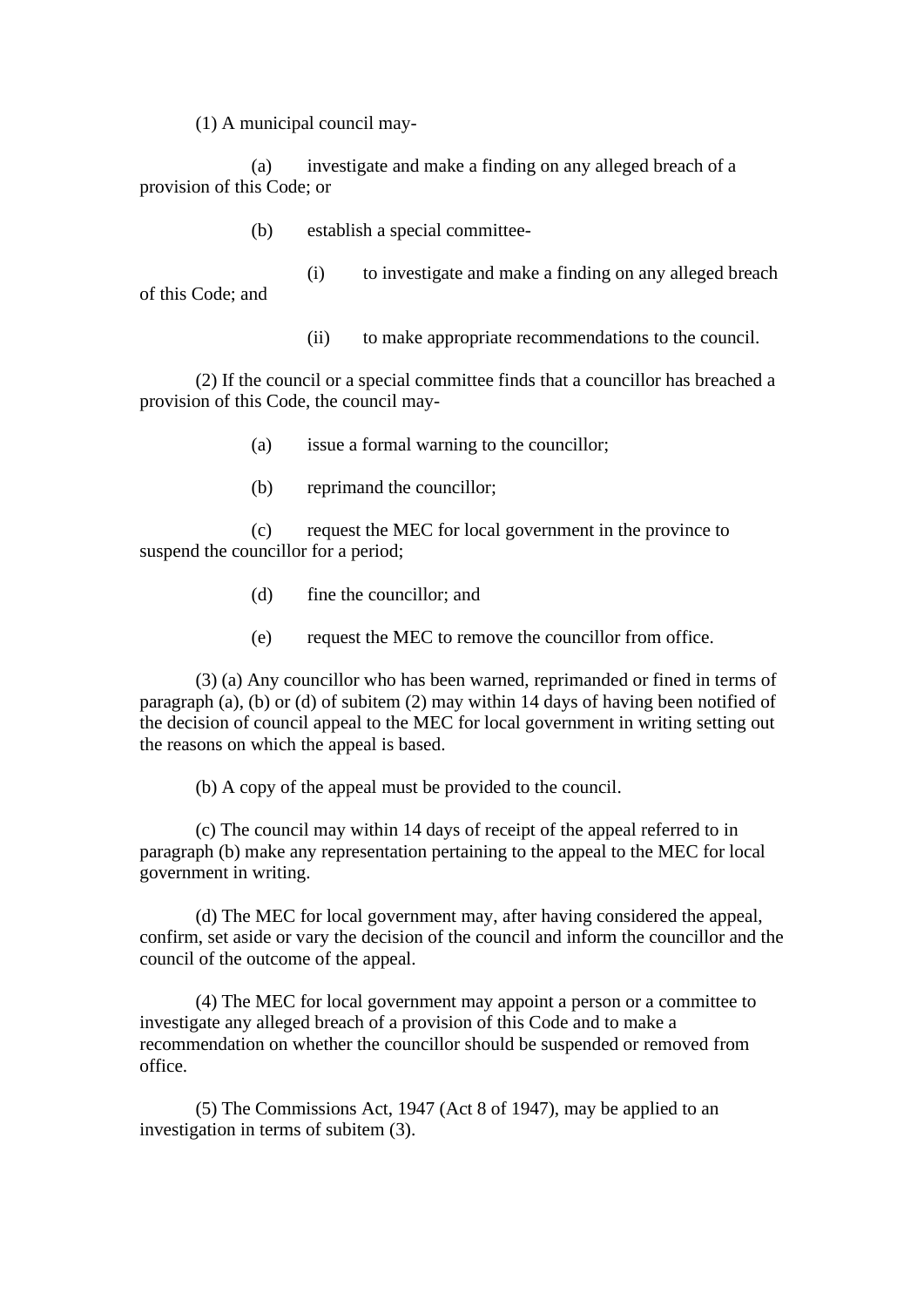(6) If the MEC is of the opinion that the councillor has breached a provision of this Code, and that such contravention warrants a suspension or removal from office, the MEC may-

(a) suspend the councillor for a period and on conditions determined by the MEC; or

(b) remove the councillor from office.

(7) Any investigation in terms of this item must be in accordance with the rules of natural justice.

15 Application of Code to traditional leaders

(1) Items 1, 2, 5, 6, 9 (b) to (d), 10, 11, 12, 13 and 14 (1) apply to a traditional leader who participates or has participated in the proceedings of a municipal council in terms of section 81 of the Municipal Structures Act.

(2) These items must be applied to the traditional leader in the same way they apply to councillors.

(3) If a municipal council or a special committee in terms of item 14 (1) finds that a traditional leader has breached a provision of this Code, the council may-

(a) issue a formal warning to the traditional leader; or

(b) request the MEC for local government in the province to suspend or cancel the traditional leader's right to participate in the proceedings of the council.

(4) The MEC for local government may appoint a person or a committee to investigate any alleged breach of a provision of this Code and to make a recommendation on whether the right of the traditional leader to participate in the proceedings of the municipal council should be suspended or cancelled.

(5) The Commissions Act, 1947, may be applied to an investigation in terms of subitem (4).

(6) If the MEC is of the opinion that the traditional leader has breached a provision of this Code, and that such breach warrants a suspension or cancellation of the traditional leader's right to participate in the council's proceedings, the MEC may-

(a) suspend that right for a period and on conditions determined by the MEC; or

(b) cancel that right.

(7) Any investigation in terms of this item must be in accordance with the rules of natural justice.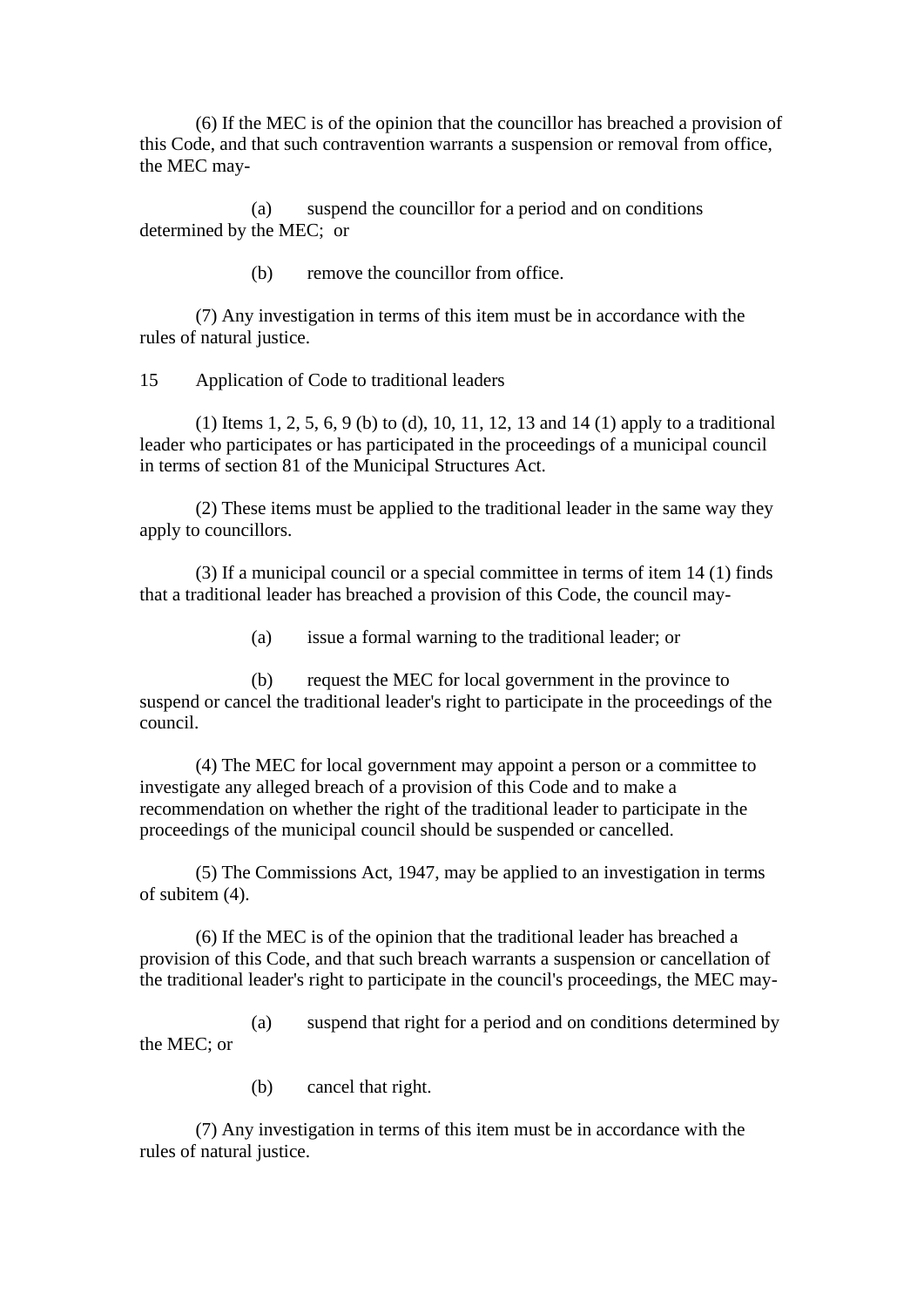(8) The suspension or cancellation of a traditional leader's right to participate in the proceedings of a council does not affect that traditional leader's right to address the council in terms of section 81 (3) of the Municipal Structures Act.

# Schedule 2 CODE OF CONDUCT FOR MUNICIPAL STAFF MEMBERS

## 1 Definitions

In this Schedule 'partner' means a person who permanently lives with another person in a manner as if married.

2 General conduct

A staff member of a municipality must at all times-

(a) loyally execute the lawful policies of the municipal council;

(b) perform the functions of office in good faith, diligently, honestly and in a transparent manner;

(c) act in such a way that the spirit, purport and objects of section 50 are promoted;

(d) act in the best interest of the municipality and in such a way that the credibility and integrity of the municipality are not compromised; and

(e) act impartially and treat all people, including other staff members, equally without favour or prejudice.

3 Commitment to serving the public interest

A staff member of a municipality is a public servant in a developmental local system, and must accordingly-

(a) implement the provisions of section 50 (2);

(b) foster a culture of commitment to serving the public and a collective sense of responsibility for performance in terms of standards and targets;

(c) promote and seek to implement the basic values and principles of public administration described in section 195 (1) of the Constitution;

(d) obtain copies of or information about the municipality's integrated development plan, and as far as possible within the ambit of the staff member's job description, seek to implement the objectives set out in the integrated development plan, and achieve the performance targets set for each performance indicator;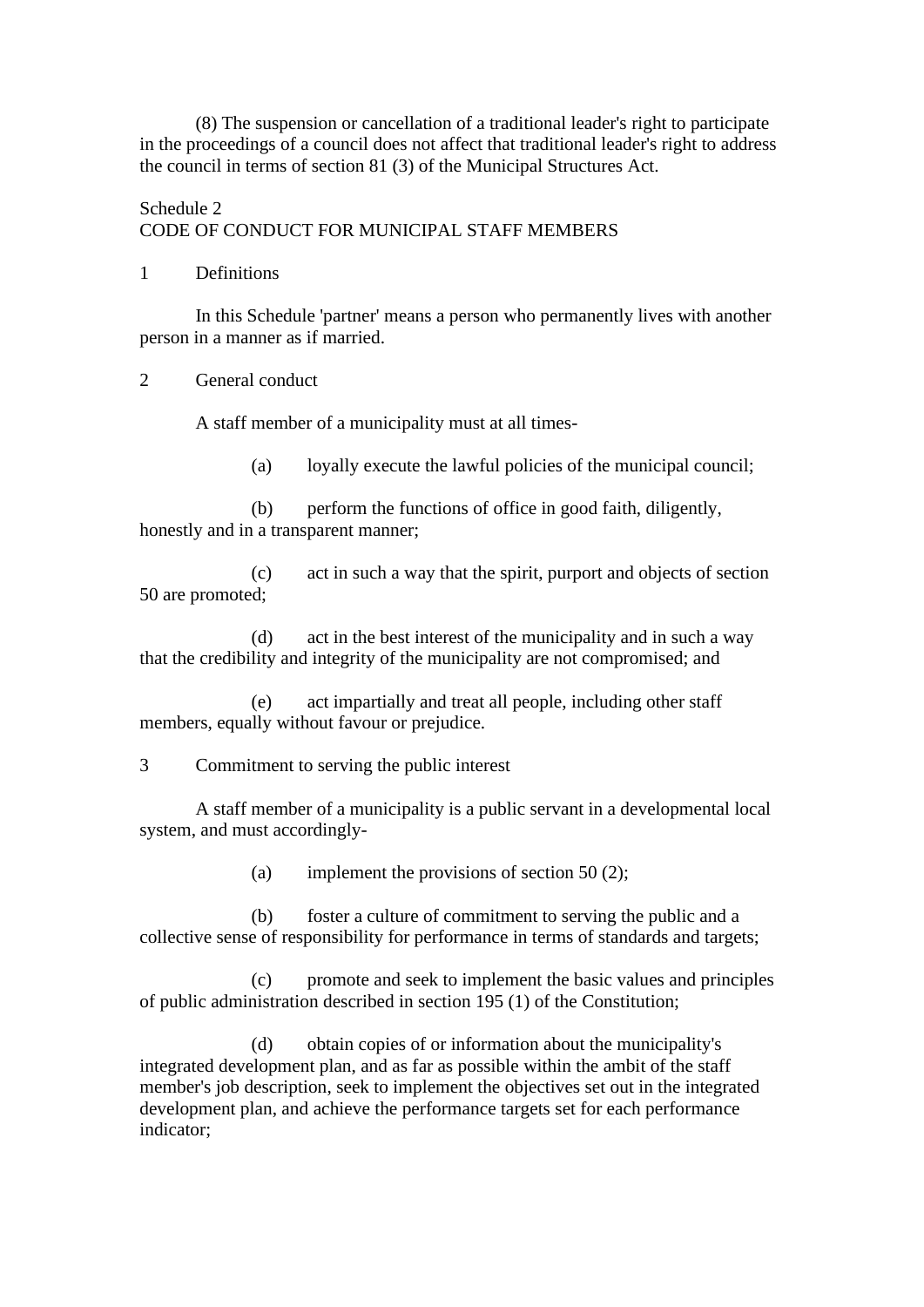(e) participate in the overall performance management system for the municipality, as well as the staff member's individual performance appraisal and reward system, if such exists, in order to maximise the ability of the municipality as a whole to achieve its objectives and improve the quality of life of its residents.

## 4 Personal gain

(1) A staff member of a municipality may not-

(a) use the position or privileges of a staff member, or confidential information obtained as a staff member, for private gain or to improperly benefit another person; or

(b) take a decision on behalf of the municipality concerning a matter in which that staff member, or that staff member's spouse, partner or business associate, has a direct or indirect personal or private business interest.

(2) Except with the prior consent of the council of a municipality a staff member of the municipality may not-

- (a) be a party to a contract for-
	- (i) the provision of goods or services to the municipality;

or

(ii) the performance of any work for the municipality otherwise than as a staff member;

(b) obtain a financial interest in any business of the municipality;

or

(c) be engaged in any business, trade or profession other than the work of the municipality.

5 Disclosure of benefits

(1) A staff member of a municipality who, or whose spouse, partner, business associate or close family member, acquired or stands to acquire any direct benefit from a contract concluded with the municipality, must disclose in writing full particulars of the benefit to the council.

(2) This item does not apply to a benefit which a staff member, or a spouse, partner, business associate or close family member, has or acquires in common with all other residents of the municipality.

6 Unauthorised disclosure of information

(1) A staff member of a municipality may not without permission disclose any privileged or confidential information obtained as a staff member of the municipality to an unauthorised person.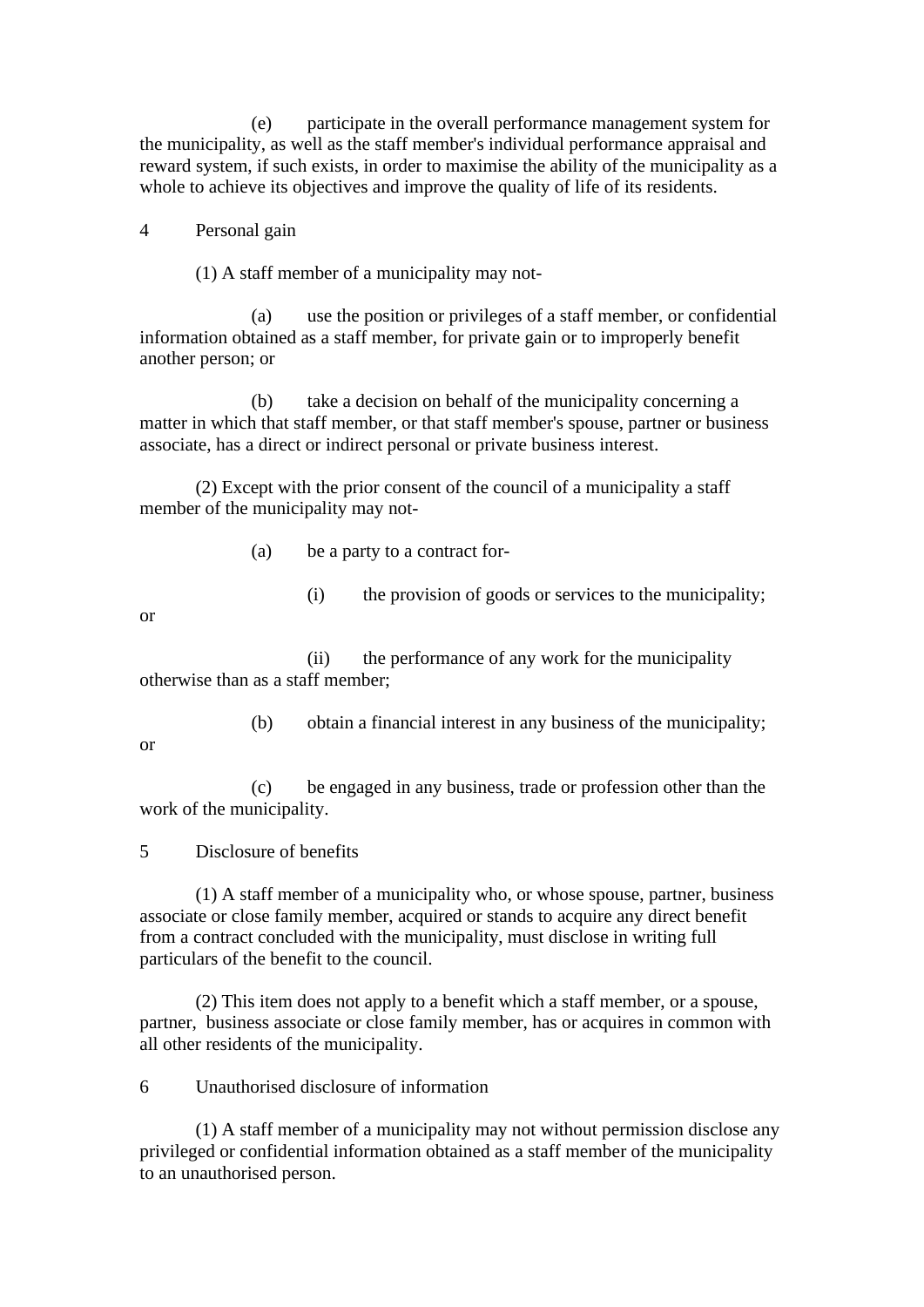(2) For the purpose of this item "privileged or confidential information" includes any information-

(a) determined by the municipal council or any structure or functionary of the municipality to be privileged or confidential;

(b) discussed in closed session by the council or a committee of the council;

(c) disclosure of which would violate a person's right to privacy; or

(d) declared to be privileged, confidential or secret in terms of any

law.

(3) This item does not derogate from a person's right of access to information in terms of national legislation.

7 Undue influence

A staff member of a municipality may not-

(a) unduly influence or attempt to influence the council of the municipality, or a structure or functionary of the council, or a councillor, with a view to obtaining any appointment, promotion, privilege, advantage or benefit, or for a family member, friend or associate;

(b) mislead or attempt to mislead the council, or a structure or functionary of the council, in its consideration of any matter; or

(c) be involved in a business venture with a councillor without the prior written consent of the council of the municipality.

8 Rewards, gifts and favours

(1) A staff member of a municipality may not request, solicit or accept any reward, gift or favour for -

(a) persuading the council of the municipality, or any structure or functionary of the council, with regard to the exercise of any power or the performance of any duty;

(b) making a representation to the council, or any structure or functionary of the council;

(c) disclosing any privileged or confidential information; or

(d) doing or not doing anything within that staff member's powers

or duties.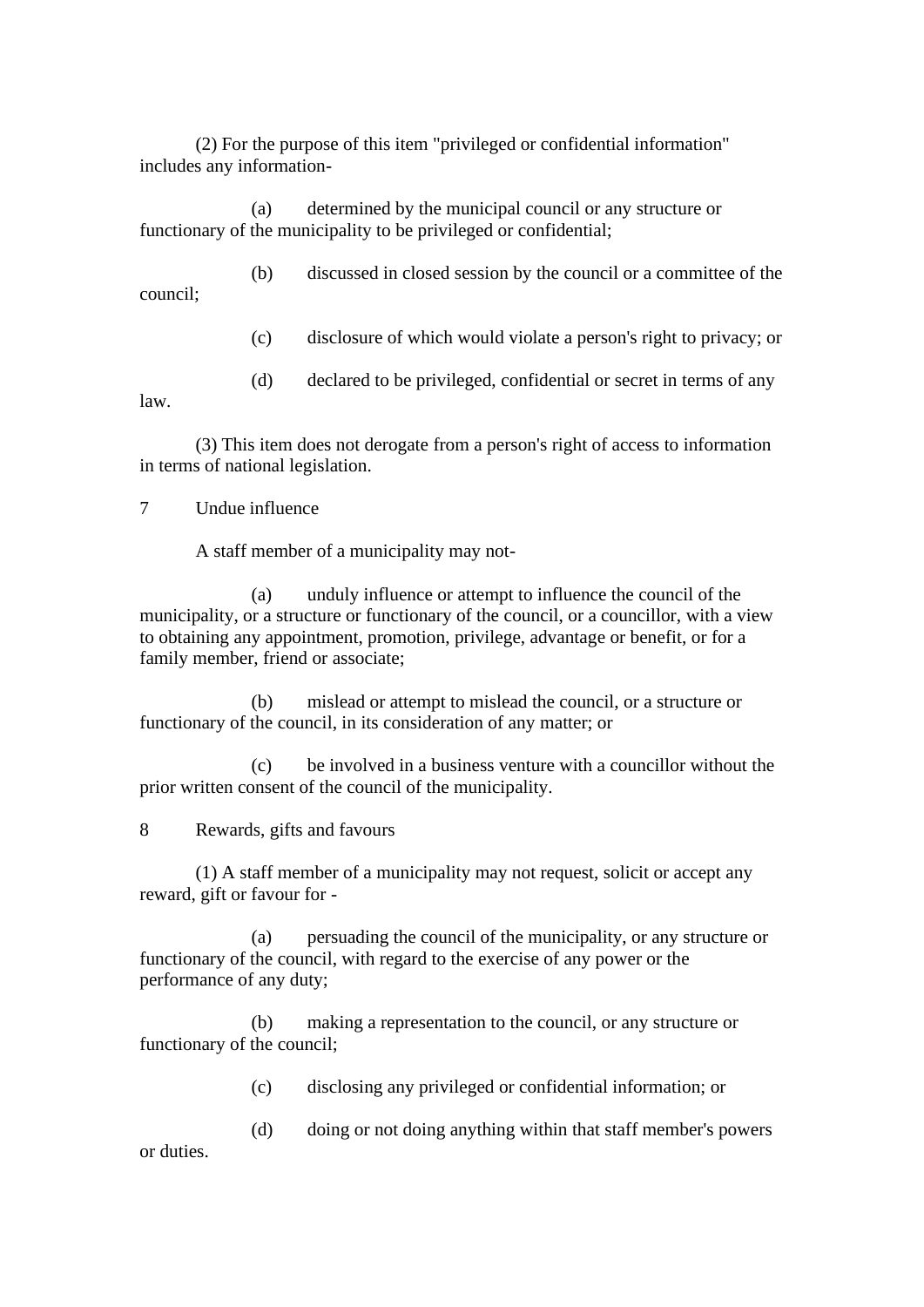(2) A staff member must without delay report to a superior official or to the speaker of the council any offer which, if accepted by the staff member, would constitute a breach of subitem (1).

## 9 Council property

A staff member of a municipality may not use, take, acquire, or benefit from any property or asset owned, controlled or managed by the municipality to which that staff member has no right.

### 10 Payment of arrears

A staff member of a municipality may not be in arrears to the municipality for rates and service charges for a period longer than 3 months, and a municipality may deduct any outstanding amounts from a staff member's salary after this period.

### 11 Participation in elections

A staff member of a municipality may not participate in an election of the council of the municipality, other than in an official capacity or pursuant to any constitutional right.

12 Sexual harassment

A staff member of a municipality may not embark on any action amounting to sexual harassment.

### 13 Reporting duty of staff members

Whenever a staff member of a municipality has reasonable grounds for believing that there has been a breach of this Code, the staff member must without delay report the matter to a superior officer or to the speaker of the council.

## 14 Breaches of Code

Breaches of this Code must be dealt with in terms of the disciplinary procedures of the municipality envisaged in section 67 (1) (h) of this Act.

## Schedule 3 LEGISLATION AMENDED

## 1

Sections 31 and 32 of, and Schedule 5 to, the Municipal Structures Act are hereby repealed.

### $\mathcal{D}_{\mathcal{L}}$

Section 27 of the Municipal Structures Act is hereby amended by the substitution for paragraph (d) of the following paragraph: